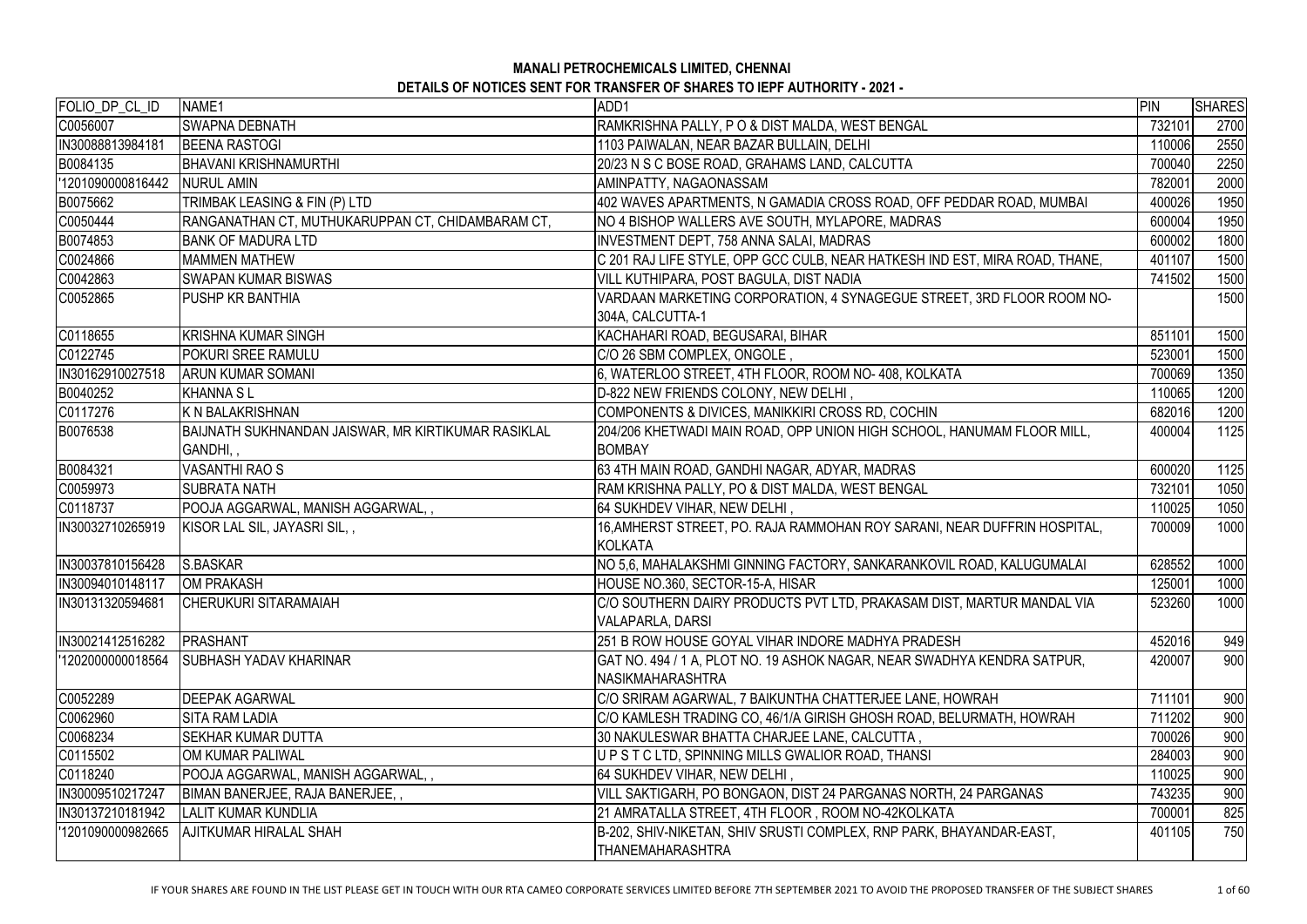| FOLIO_DP_CL_ID   | NAME1                                     | ADD1                                                                                    | <b>PIN</b> | <b>SHARES</b> |
|------------------|-------------------------------------------|-----------------------------------------------------------------------------------------|------------|---------------|
| 1207020000078973 | <b>SUDHABEN UMAKANT THAKKAR</b>           | DEROL STATION, TA : KALOL, DIST : PANCHMAHALS, DEROL STATIONGUJARAT                     | 389320     | 750           |
| A0071071         | <b>PRASUN MANDAL</b>                      | 56 TENTULBERIA ROAD, P O GARIA, CALCUTTA                                                | 700084     | 750           |
| B0078606         | <b>ANIL SITARAM NAIK SATAM</b>            | B-4 DEEP SAGAR PATH, N S PHADKE MARG ANDHERI E, BOMBAY                                  | 400069     | 750           |
| B0090726         | <b>ARVIND BHAYANI</b>                     | C/O FORAM DYE CHEM, 8 SAMBHU MULLICK LANE, SINGHANIA HOUSE, CALCUTTA                    | 700007     | 750           |
| C0004636         | SUHAS M SHAH, MEGHANA S SHAH, ,           | SHATRUNJAY SOCIETY, 475/C MAHARSHI NAGAR, PUNE                                          | 411037     | 750           |
| C0016893         | <b>MANJU AGARWAL</b>                      | DOLMMANDAP SAHI, PURI, ORISSA                                                           | 752001     | 750           |
| C0019184         | USHA JHUNJHUNWALA                         | C/O SHREE MAHALAKSHMI DAL MILLS, 14/2 KIRTIBASH MUKHERJEE ROAD, CALCUTTA                | 700067     | 750           |
| C0029776         | MRINAL KANTI GHOSH, SAMIR KANTI GHOSH,,   | STATION ROAD, PO KAMAKHYAGURI, DIST JALPAIGURI, W B                                     | 736202     | 750           |
| C0029777         | SAMIR KANTI GHOSH, MRINAL KANTI GHOSH,,   | STATION ROAD, PO KAMAKHYAGURI, DIST JALPAIGURI, W B                                     | 736202     | 750           |
| C0030781         | <b>SUSHIL CHANDRA DE</b>                  | 1/303 KATAGANJ, PO KATAGANJ, DT NADIA, (WEST BENGAL)                                    | 741250     | 750           |
| C0031886         | CHANDRAVATI BRIJKAUSHLY                   | 502 KAILASH TOWER, BEHIND STC COLONY, WESTERN EXPRESS HIGHWAY, ANDHERI<br>(EAST) BOMBAY | 400069     | 750           |
| C0033272         | SUBHRA BANERJEE, SANJAY RANJAN BANERJEE,, | 65/1 JAY NARAYAN SANTRA LANE, HOWRAH,                                                   | 711101     | 750           |
| C0033313         | <b>MATHEW SCARIA</b>                      | THUDIYAMPLACKAL H H, VELLIAMATTOM POO, THODUPUZHA                                       | 685588     | 750           |
| C0037398         | <b>SUKUMAR DAS</b>                        | C/O KALI CHARAN DAS, VILL RAM KRISHNA BATI, PO MRIGALA DT HOOGHLY                       | 711224     | 750           |
| C0037842         | <b>BALKISHAN GOEL</b>                     | C/O RAMAUTAR GUPTA, 156 RABINDRA SARANI, GROUND FLOOR CALCUTTA                          | 700007     | 750           |
| C0043728         | BHAVNA SANGHVI, UTTAM SANGHVI,,           | NR MILAN SOCIETY, 7 PARSHWANATH PARK, SURENDRANAGAR                                     | 363001     | 750           |
| C0044577         | SHEELA ABRAHAM                            | C/O ABRAHAM MATHEW, CHIEF MANAGAR, FEDERAL BANK LTD 27 TAMARIND LANE,<br><b>BOMBAY</b>  | 400023     | 750           |
| C0044810         | KATHLEEN DACOSTA, MALCOLM DACOSTA,,       | <b>WEST VIEW, UTALSAR, THANE</b>                                                        | 400601     | 750           |
| C0047433         | MAYA KOTHARI, GOVIND NARAYAN KOTHARI, ,   | 44 VARDAN APPARTMENTS, 64 INDRAPRASHTA EXTENSION, PATPARGANJ, DELHI                     | 110092     | 750           |
| C0047788         | PRITI BHARDWAJ, RITU BHARDWAJ, ,          | 98 ANAND VIHAR, NEAR SARASWATI VIHAR, PITAMPURA, DELHI                                  | 110034     | 750           |
| C0048951         | PREM KATARUKA, MUKESH KUMAR KATARUKA, ,   | SRI VISHNU TALKIES LANE, RAHCHI,                                                        | 834001     | 750           |
| C0053627         | <b>MAVJI NARANJI</b>                      | 15/35 MUNNI DARSHAN, JAGDUSA NAGAR, GOLIBAR ROAD GHATKOPAR (W), MUMBAI                  | 400086     | 750           |
| C0058195         | LATHIKA SUDEESAN, SUDEESAN M R,,          | MUTHAMPARAMBIL HOUSE, MARAVAN CHERRY POST CHENGALOOR, (VIA) PUDUKAD                     | 680312     | 750           |
|                  |                                           | <b>TRICHUR, KERALA</b>                                                                  |            |               |
| C0059266         | <b>CHANCHAL GARAI</b>                     | 243/A H-15 A P C ROAD, CALCUTTA,                                                        | 700006     | 750           |
| C0059846         | SANJEEV RATTAN MANI                       | 62 SRIKRISHNA NAGAR, PATNA,                                                             | 800001     | 750           |
| C0063636         | KAMALA SENA, BARNALI SENA,,               | C/O NISIKANTA SENA, VILL & PO CHAITANYAPUR, P S MAHISHADAL DIST MIDNAPUR                | 721628     | 750           |
| C0064273         | NIRMALA S                                 | 141 SADRAS EAST, KALPAKKAM,                                                             | 603102     | 750           |
| C0065523         | AVIJIT PAL, SUJIT PAL,,                   | BENEPARA MORE, PORAMATOLA ROAD, PO NABADWIP, DT NADIA                                   | 741302     | 750           |
| C0102219         | <b>BINA JAIN</b>                          | HOUSE NO 317, SECTOR 9, FARIDABAD                                                       | 121006     | 750           |
| C0102987         | ANJANA PODDAR, BINOD KUMAR PODDAR,,       | SREE GOPAL AUTOMOBILES, JAIL ROAD, GAYA BIHAR                                           | 823001     | 750           |
| C0106245         | VINITA DAYAL, BRIG GUR DAYAL,,            | 242 SECTOR 37, ARUN VIHAR, NOIDA U P                                                    | 201301     | 750           |
| C0109082         | <b>ANTONY K PAUL</b>                      | KURISUMMOOTTIL HOUSE, PERUMPANCHERRY PO, CHANGANACHERRY KERALA                          | 686536     | 750           |
| C0110628         | <b>GOVIND PRASAD GOENKA</b>               | C/O GOENKA & CO, 55 CANNING STREET, B BLOCK 3RD FLOOR RM NO 77, CALCUTTA                | 700001     | 750           |
| C0111999         | RADHA DAMANI                              | C/O R K BROTHERS, 468/15A DEV MOTOR MARKET, HIMILTION ROAD K GATE DELHI                 | 110006     | 750           |
| C0116514         | N R DESAI                                 | <b>NO 32 SOUTH, SAINIK FARMS, NEW DELHI</b>                                             | 110062     | 750           |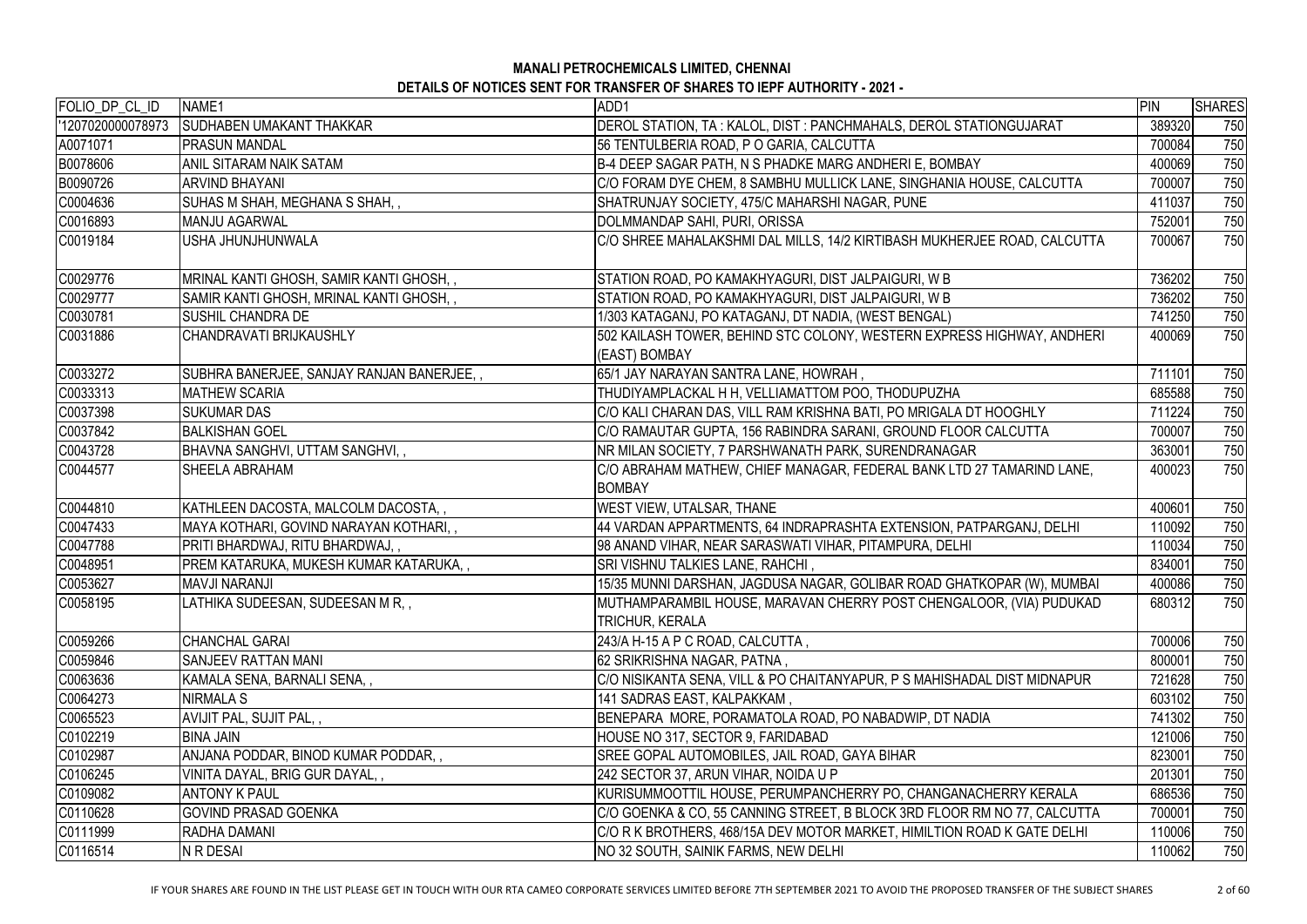| FOLIO_DP_CL_ID    | NAME1                                      | ADD1                                                                        | PIN    | <b>SHARES</b> |
|-------------------|--------------------------------------------|-----------------------------------------------------------------------------|--------|---------------|
| C0118034          | K SUDARSAN                                 | C/O KRISHAN & CO, 10 C WING 6TH FLR, 602 ANNA SALAI, MADRAS                 | 600006 | 750           |
| C0120921          | RAMENDRANATH HAZRA, SUFAL CHANDRA BAG,,    | PO ANDUL MOURI, DT HOWRAH, W B                                              | 711302 | 750           |
| IN30018312730319  | <b>SHEELA DEVI</b>                         | HOUSE NO 255, GALI SODHIAN WALI, MOHALLA JATIAN, FAZILKA                    | 152123 | 750           |
| IN30061010643291  | <b>GIRISH CV</b>                           | 1269/10 MRHB COLONY, MAGADI MAIN ROADBANGALORE                              | 560079 | 750           |
| IN30133018512160  | <b>PRAMOD PRASAD SINGH</b>                 | AT. INIAR, PO. DANOULI PHULWARIYA, VIA. LAKHMINIYA, BEGUSARAI               | 851211 | 750           |
| IN30155720208159  | <b>PRABHA SHARMA</b>                       | 73/8, COLLECTOR GANJ KANPUR                                                 | 208001 | 750           |
| Z0001005          | <b>SHIV SHANKAR KATTOJU</b>                | C/O MRS MAUREEN SALDANHA, FLAT NO 7 TPS III, ST THERESAIN HOUSING SOCIETY,  | 400050 | 750           |
|                   |                                            | 16TH ROAD BANDRA WEST, BOMBAY,                                              |        |               |
| Z0008103          | NAZMUDDIN M HUSEIN, MR FAKHRUDDIN AMIJI, , | PO BOX 5889 DUBAI UAE                                                       |        | 750           |
| Z0008913          | TOLO DUDANI, MS MAYA DUDANI,,              | P O BOX 47877, FAHAHEEL 64029 KUWAIT,                                       |        | 750           |
| Z0008915          | APARNA DUDANI, MS MAYA DUDANI, ,           | E-6 MUTUAL SOCIETY, MOGUL LANE, MAHIMMUMBAI,                                | 400016 | 750           |
| IN30011811313515  | <b>RAJ KUMAR SAV</b>                       | HOUSE NO 98, VILLAGE DHANVAR, POST OFFICE DHANVAR DISTRICT GIRIDIN, GIRIDIN | 825412 | 650           |
| 1201640000190461  | <b>PIYUSH GUPTA</b>                        | 7-B, DEV BIHAR, NEAR COMMISIONER RESIDENCE, CIVIL LINE, MORADABADU.P.       | 244001 | 600           |
| '1201910100036574 | <b>SURESH KUMAR CHAUHAN</b>                | 34,MUNNALALMAWANA, MAWANAU.P                                                | 250401 | 600           |
| 1202420000082810  | <b>SHAMMI PRASAD PAINULY</b>               | WARD NO.-1, GUMANIWALA, DIST.-DEHRADUN, RISHIKESHUTTARANCHAL                | 249202 | 600           |
| A0023236          | <b>SARANGAPANI C</b>                       | NO 77 S S I AREA, 5TH CROSS, 5TH BLOCK, RAJAJINAGAR, BANGALORE,             | 560010 | 600           |
| B0020704          | <b>HAMIDA ZOEB MAMOOLA</b>                 | BAUG-E NASRULLA EKSAR ROAD, NEAR HANSA BORIVLI WEST, BOMBAY                 | 400092 | 600           |
| B0020706          | <b>ZOEB MAMOOLA</b>                        | BAUG-E-NASRULLA NEAR HANSA, EKSAR ROAD, BORIVLI WEST                        | 400092 | 600           |
| B0039722          | <b>RAJENRA KUMAR TAYAL</b>                 | TAYAL BHAWAN OPP MODI PON LTD, MODI NAGAR, DIST GHAZIABAD                   | 201204 | 600           |
| B0039723          | <b>RAJENDRA KUMAR TAYAL</b>                | TAYAL BHAWAN OPP MODI PON LTD, MODI NAGAR, DIST GHAZIABAD                   | 201204 | 600           |
| B0041857          | KHANNA SL                                  | D-822 NEW FRIEND COLONY, NEW DELHI,                                         | 110065 | 600           |
| B0042524          | KHANNA S L, SUDARSHAN LAL KHANNA, ,        | D 822 NEW FRIENDS COLONY, NEW DELHI,                                        | 110065 | 600           |
| B0060420          | <b>BHARATHAN V</b>                         | C/O SANTHOSH HOSPITAL, TELLICHERRY,                                         | 670101 | 600           |
| B0064311          | <b>SUDARSHAN LAL KHANNA</b>                | D-822 NEW FRIENDS COLONY, NEW DELHI,                                        | 110065 | 600           |
| B0079187          | <b>VISHALAKSHY A</b>                       | C/O AMRITHESH RAO, 55-C POCKET B, VIKASHPURI EXTENSION, NEW DELHI           | 110018 | 600           |
| B0083268          | REKHA SEHGAL, MR MOHAN LAL SEHGAL, ,       | 1408 SECTOR 37, ARUN VIHAR, NOIDA, DIST GHAZIABAD                           | 201301 | 600           |
| B0094468          | MARY VAZ, NERGISH R IRANI, ,               | C/O DR R A IRANI, GAZDAR HOUSE 2ND FL, WARDEN ROAD, BOMBAY                  | 400026 | 600           |
| B0099385          | BHARATBHAI PATEL                           | 'SHIVAM, JAY VIJAY SOCIETY, OPP BANK OF BARODA, UNJHA (N G)                 | 384170 | 600           |
| C0021499          | <b>RAMASWAMY M</b>                         | NO 7 SIXTH STREET, BAKTHAVATH SALAI NAGAR, ADYAR, MADRAS                    | 600020 | 600           |
| C0023979          | <b>ASHA DEVI MADHOGARIA</b>                | 51/1/L ROAD, BELGACHHIA, HOWRAH                                             | 711108 | 600           |
| C0038266          | IGOPAN P K                                 | SHYAM ELECTRICLAS, XXXIX/3843-A KARIMPATTA CROSS RD, ERNAKULAM, COCHIN      | 682016 | 600           |
| C0042549          | <b>SAMIR MULLICK</b>                       | SARADA PALLY, POST HEMARI, DT BURDWAN, W B                                  | 713146 | 600           |
| C0046177          | SURENDRA KUMAR JAIN, ARABINDA BANERJEE, ,  | 117B MONOHARPUKUR RD, CALCUTTA,                                             | 700026 | 600           |
| C0056248          | ISUBHASH BANSAL                            | N/901 UDAIGIRI APARTMENT, BUDH NAGAR, PATNA, BIHAR                          | 800001 | 600           |
| C0070804          | IMIRA CHOUDHURY                            | C/O SUBRATA CHOUDHURY, RLY QR NO L/98 (B), STATION ROAD, GUWAHATI           | 781001 | 600           |
| C0071545          | SHANTI DEVI SINGHAL                        | 1267 SECTOR 34-C, CHANDIGARH,                                               | 160034 | 600           |
| C0097358          | VERENDER NATH TANEJA, GEETA TANEJA,,       | D 4 KALINDI COLONY, NEW DELHI,                                              | 110065 | 600           |
| C0101541          | HUKUMCHAND BATANSINGH PUNJABI              | 50 LULLA NAGAR, PUNE,                                                       | 411040 | 600           |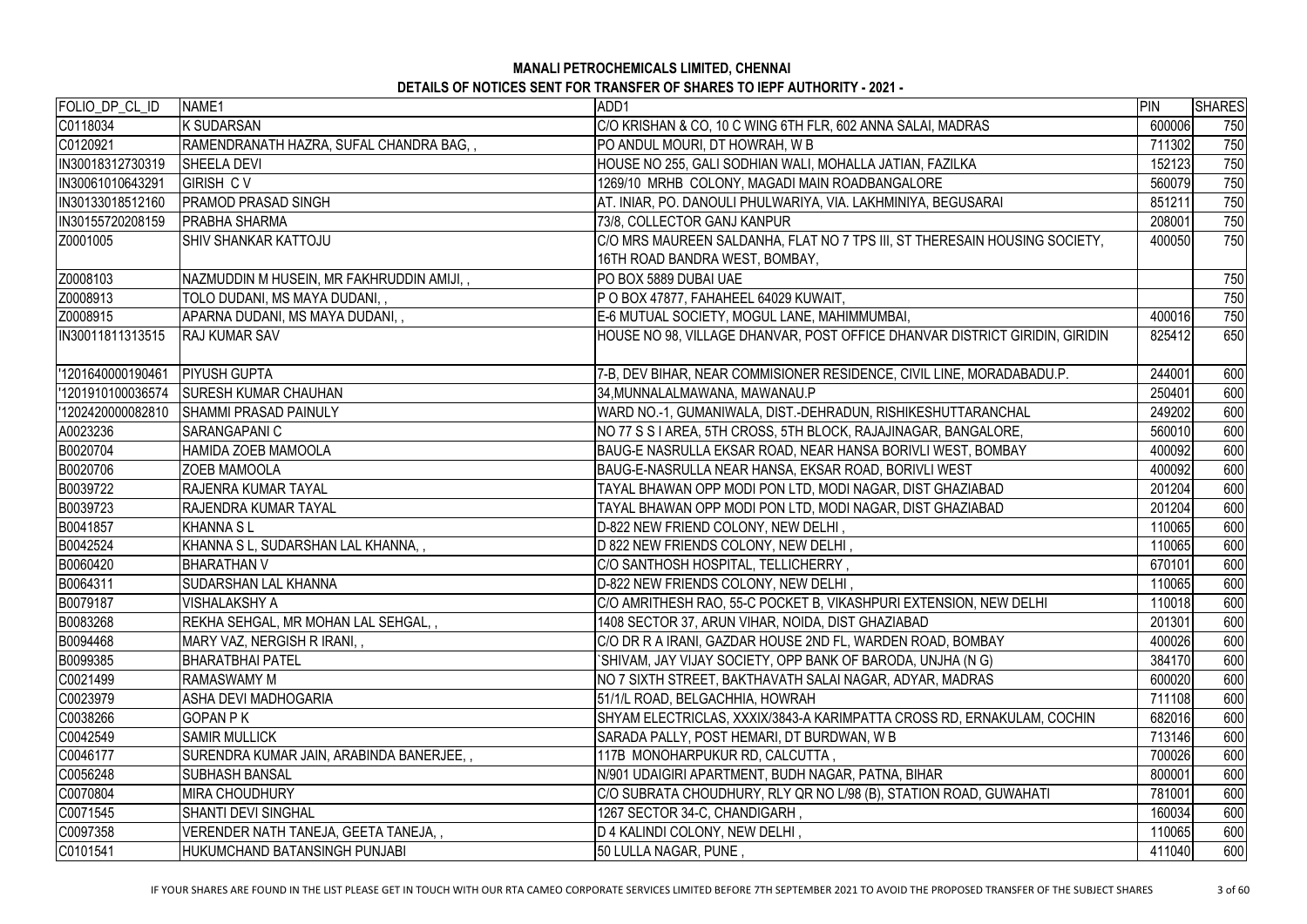# **MANALI PETROCHEMICALS LIMITED, CHENNAI**

| <b>DETAILS OF NOTICES SENT FOR TRANSFER OF SHARES TO IEPF AUTHORITY - 2021 -</b> |  |
|----------------------------------------------------------------------------------|--|
|----------------------------------------------------------------------------------|--|

| FOLIO_DP_CL_ID    | NAME1                                           | ADD1                                                                           | PIN    | <b>SHARES</b> |
|-------------------|-------------------------------------------------|--------------------------------------------------------------------------------|--------|---------------|
| C0106077          | RAKESH SATSANGI, NAVNEET SATSANGI,,             | C/O SANGAMLAL SATSANGI, NW 92 SOAMI BAGH, AGRA                                 | 282005 | 600           |
| C0118347          | POOJA AGGARWAL, MANISH AGGARWAL,,               | 64 SUKHDEV VIHAR, NEW DELHI,                                                   | 110025 | 600           |
| C0118767          | <b>SURENDRA KUMAR JHAWAR</b>                    | 51/E GARIAHAT RD, CALCUTTA,                                                    | 700019 | 600           |
| C0120365          | NARENDRA DEO PANDEY, NIRMALA N PANDEY,,         | C2-222, RASHMI ENCLAVE C, OPP. ST. XAVIER HIGH SCHOOL, SHANTI PARK, MIRA ROAD  | 401107 | 600           |
|                   |                                                 | $(E)$ , THANE,                                                                 |        |               |
| C0120490          | VISALAM RAMALINGAM, N RAMALINGAM, ,             | A-107 SECTOR-15, NOIDA,                                                        | 201301 | 600           |
| IN30077310065865  | KALYAN KUMAR GHOSH, DINANATH GHOSE,,            | AKHOY KUTIR, DHARAMPUR, PO-CHINSURAH, HOOGHLY, WEST BENGAL                     | 712101 | 600           |
| IN30267932348870  | YATINDRA RAMAKANT SHARMA                        | 7 ROYAL CRESCENT BUNGLOWS, NR ASOPALAV BUNGLOWS S G ROAD, OPP NEW YORK         | 380054 | 600           |
|                   |                                                 | TOWER THALTEJ, AHMEDABAD                                                       |        |               |
| Z0004027          | <b>SHASHI KOTHARI</b>                           | 1305 BANK OF BARODA BUILDING, PO BOX 26163, DUBAI, U A E                       |        | 600           |
| Z0006631          | PANDIAN MUTHU RAMA LINGAM                       | P BOX 1655 Q E A F, DOHA QATAR,                                                |        | 600           |
| Z0008100          | ZOYEBBHAI SULTAN, FAKHRUDDIN GHULMHUSEIN,,      | PO BOX 5889 DUBAI UAE                                                          |        | 600           |
| B0017837          | LILAVATI CHHAGANLAL MISTRY                      | 93/B/2A GEETA B BHUVAN, GROUND FLOOR FLAT NO 2A, WARDEN ROAD BOMBAY            | 400036 | 525           |
| IN30133018230162  | <b>NARENDRAKUMAR P PITALIA</b>                  | 31 IDEAL HOUSING SOCIETY, TORANA NAGARKOLHAPUR                                 | 416012 | 525           |
| Z0002111          | <b>SIVAKOLUNDU GURURAJAN</b>                    | NORTH ATLANTIC REFINERY, PO BOX NO 40, COME BY-CHANCE (NF), AOB IND, CANADA,   |        | 525           |
|                   |                                                 |                                                                                |        |               |
| Z0002112          | ANBUKARASI RAJAN, MR SIVAKOLUNDU GURURAJAN,,    | C/O S GURURAJAN, NORTH ATLANTIC REFINERY, P O BOX 40, COME BY-CHANCE (NF), AOB |        | 525           |
|                   |                                                 | INO, CANADA                                                                    |        |               |
| '1203320003091345 | <b>PURSHOTTAM DAS AGRAWAL</b>                   | MANDI BAMORA MANDI BAMORAMADHYA PRADESH                                        | 470111 | 522           |
| '1201060500141467 | <b>SAMPAT RAJ SURANA</b>                        | 330, RAM LILA CHAUK KISHAN GARHRAJASTHAN                                       | 305801 | 500           |
| '1201770100511095 | <b>CHANDRA PRAKASH SHARMA</b>                   | PATEL CHOWK, SITLA BAZARSADULPURRAJASTHAN                                      | 331023 | 500           |
| '1202230000033186 | <b>R SUDHAKAR REDDY</b>                         | D NO.4-120, GULLADURTHYKOILKUNTLAANDHRA PRADESH                                | 518134 | 500           |
| '1202890000171193 | BHAGIRATH MANNALAL GINDODIYA                    | C/O HEERA TRADERS, H-B04, PHULE MARKETJALNAMAHARASHTRA                         | 431203 | 500           |
| '1203320000890074 | YOGESHKUMAR CHHOTALAL PATADIA                   | OPP CHOUHAN TAILOR, NAGAR ROAD F 177JUNAGADHGUJARAT                            | 362001 | 500           |
|                   | 1203320003565636   BHANUBEN CHANDRAKANT KOTECHA | A/13/153, RANJITNAGARJAMNAGARGUJARAT                                           | 361005 | 500           |
| '1204470001107177 | <b>ABHILASHA BHARDWAJ</b>                       | HOUSE-NO-11 TYPE-4, SECTOR-1 BHEL, RANIPUR, HARDWARUTTARANCHAL                 | 249403 | 500           |
| '1204470002960521 | <b>SHAILJA MAHAJAN</b>                          | HNO.2, GARAM SADAK, -, GWALIORMADHYA PRADESH                                   | 474001 | 500           |
| IN30051316767429  | <b>AJAY GOYAL</b>                               | H 34/83 SEC 3, ROHINIDELHI                                                     | 110085 | 500           |
| IN30097411007194  | <b>BABU BHIMJI BABARIYA</b>                     | B/310, SUVIDHA COMPLEX, B/S. MATRUCHHAYA SOC, OPP. CHOWPATI, NANA VARACHHA     | 395006 | 500           |
|                   |                                                 | ROAD, SURAT.                                                                   |        |               |
| IN30102221349430  | <b>IKOVELA VIJAYA LAKSHMI</b>                   | D NO 30 13 12/2, BODEPUDI VARI VEEDHI, DURGA AGRAHARAM, VIJAYAWADA             | 520002 | 500           |
| IN30133019290872  | <b>RAJESH KUMAR BAJPAI</b>                      | GALI NO.12, RAJENDRA NAGARSATNA M.P.,                                          | 485001 | 500           |
| IN30154916069074  | VUNNAM CHOWDAPPA CHOWDARY                       | 39/1 14TH B MAIN GOKUL 1STSTAGE, BEHIND MAHAMUNEESWARA TEMPLE, MATHIKERE,      | 560054 | 500           |
|                   |                                                 | <b>BANGALORE</b>                                                               |        |               |
| IN30177411672607  | <b>ISHARAD KUMAR</b>                            | 110/113, OLD LASKAR LINE, BAIRAHNA, ALLAHABAD                                  | 211003 | 500           |
| IN30236510285070  | <b>MADHU GUPTA</b>                              | QTR NO. 54, TYPE-IV, BHEL, RANIPUR, HARIDWAR, UTTARANCHAL                      | 249403 | 500           |
| '1201090001610292 | <b>ISURESHKUMAR BABULAL JAIN</b>                | LADPURA ITWARI NAGPURMAHARASHTRA                                               | 440002 | 464           |
| A0000726          | SHANMUGASUNDARAM V R                            | NO 2/1 ARUMUGA CHETTY STREET, (OPP PARTHASARATHY SABHA), TRIPLICANE, MADRAS    | 600005 | 450           |
|                   |                                                 |                                                                                |        |               |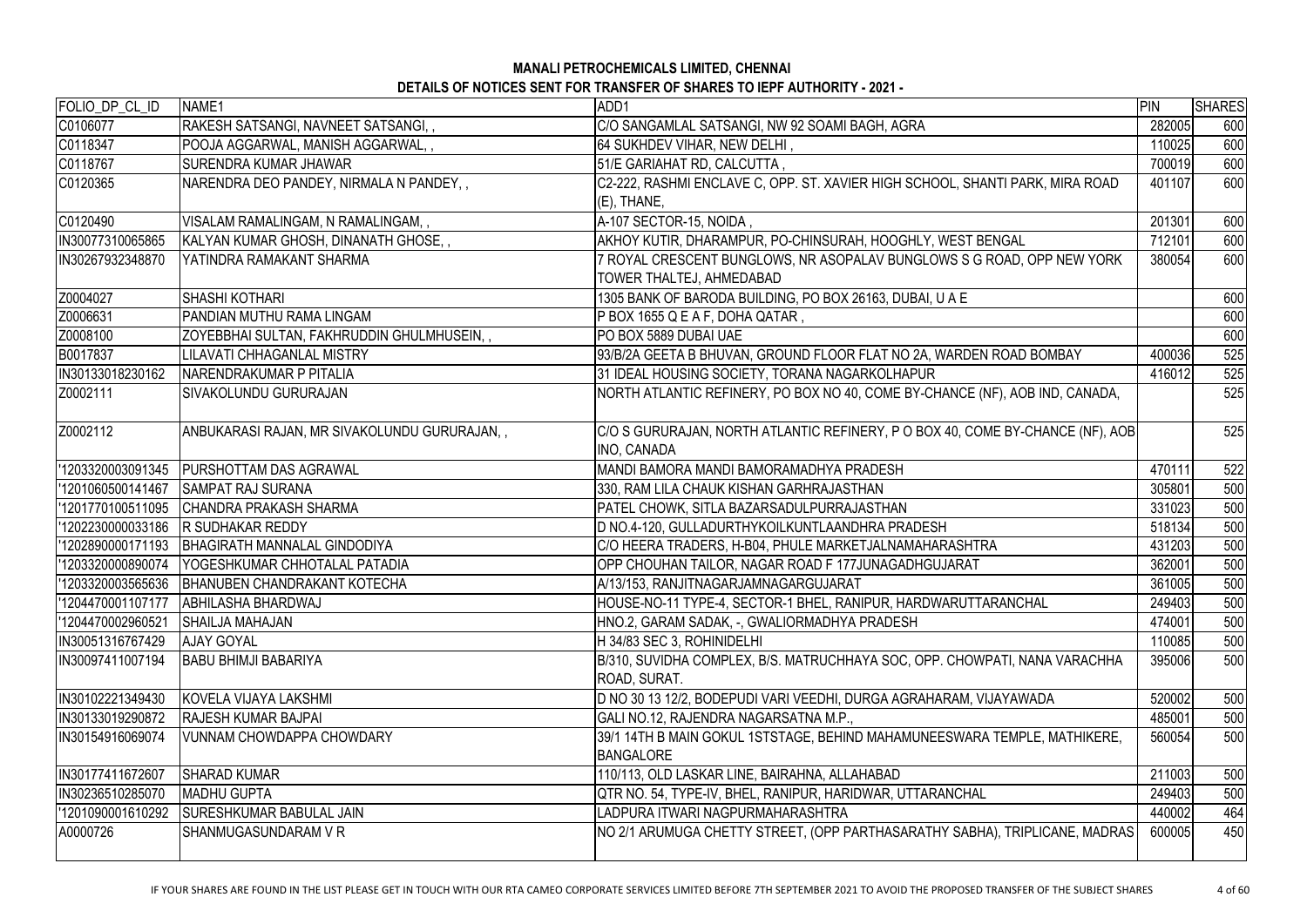| FOLIO_DP_CL_ID | NAME1                                                           | ADD1                                                                                                | PIN    | <b>SHARES</b> |
|----------------|-----------------------------------------------------------------|-----------------------------------------------------------------------------------------------------|--------|---------------|
| A0029862       | SURESHBHAI RATHOD, NEETABEN RATHOD,,                            | SWAPNA BUNGLOW, 22 GAUTAM NAGAR SOCIETY, RACE COURSE CIRCLE, NEAR G E B                             | 390007 | 450           |
|                |                                                                 | MAIN OFFICE, BARODA,                                                                                |        |               |
| A0066833       | RADHALAKSHMI KALYANARAMAN                                       | 6 KRISHNASWAMY STREET, ABIRAMAPURAM, MADRAS                                                         | 600018 | 450           |
| A0072670       | SURESH CHANDRA JAIN, MS SHANTI DEVI JAIN,,                      | FIRST FLOOR ROOM NO 10, 33 MAHARSHI DEBENDRA ROAD, CALCUTTA                                         | 700006 | 450           |
| B0008267       | MUTHIAH N, MRS M NACHAMMAI,,                                    | 163-B SECOND FLOOR, KUTCHERY ROAD, MYLAPORE MADRAS                                                  | 600004 | 450           |
| B0011783       | CHHANALAL RANCHHODDAS THAKKER, MAHENDRA CHHAMANLAL<br>THAKKER,, | 1149 ABOVE JAIN DAVAKHANA, SANKADI SHERI MANEK CHOWK, AHMEDABAD                                     | 380001 | 450           |
| B0012824       | GITA SHAH, MR CHINUBHAI SHAH, MRS BHARATI SHAH,                 | SANJAY SOCIETY, ABOVE DENA BANK, SHAHIBHAGH RD AHMEDABAD                                            | 380004 | 450           |
| B0014860       | AJITKUMAR G PATEL, MRS MEENABEN A PATEL,                        | 14 GAUTAM NAGAR, RACE COURSE, BARODA                                                                | 390007 | 450           |
| B0021585       | <b>SUNITA R HEGDE</b>                                           | <b>B H ROAD, TALAGUPPA,</b>                                                                         | 577430 | 450           |
| B0028894       | BURRA MRUTYUNJAYA SARMA, MRS VENKATA RAJYALAKSHMI<br>BURRA,     | H NO 24-4/2/1/2/G-1, BESIDE BANK OF MAHARASTRA LANE, VIMALA DEVI NAGAR,<br>MALKAJGIRI, HYDERABAD,   | 500047 | 450           |
| B0034113       | SUSAN GABRIELLE BARRETO, MR AIRES MANUEL BARRETO,,              | C/O A J BARRETO, B/H GOSALIA BLDG, MARGAO (GOA)                                                     | 403601 | 450           |
| B0035170       | SAVITRI DEVI SUREKA, MRS PRAMILA SUREKA,,                       | 120 DWARIK JUNGLE ROAD, PO BHADRAKALI DT HOOGHLY, WEST BENGAL                                       |        | 450           |
| B0035501       | VINCENT BRAZ DSOUZA, MRS WINNIE FELINA DSOUZA,,                 | NO 794 PORTAVADDO, SIOLIM, BARDEZ, GOA                                                              | 403517 | 450           |
| B0035877       | <b>SURATRATAN MOHTA</b>                                         | 5/2 RAMKRISHNA LANE, CALCUTTA,                                                                      | 700003 | 450           |
| B0036064       | <b>BABULAL A PAREKH</b>                                         | 3 KENDERDINE LANE, 3RD FLOOR CALCUTTA,                                                              | 700012 | 450           |
| B0036436       | <b>MANORMA SAWHNEY</b>                                          | MANORMA, 821, SECTOR-21, GURGAON                                                                    | 122016 | 450           |
| B0046975       | <b>MANI SANKAR SARAF</b>                                        | RABINDRA SARANI, PO & DT BANKURA, (W B)                                                             | 722101 | 450           |
| B0059744       | SANDEEP ARORA                                                   | 554 WESTAMBER TALAB, ROORKEE,                                                                       |        | 450           |
| B0073025       | <b>MAHABIR PRASAD CHOUDHARY</b>                                 | 41/2B SARAT BOSE ROAD, 1ST FLOOR, KOLKATA                                                           | 700020 | 450           |
| B0079847       | <b>RAJBIR SAHU</b>                                              | C/O PLASTO INDIA, 22/2/H/15 KHAGAN CHATTERJEE RD, CALCUTTA                                          | 700002 | 450           |
| B0086052       | <b>IDIVYA GUPTA</b>                                             | 5/1 NEW PALASIA, INDORE (M P),                                                                      |        | 450           |
| B0088058       | SHAILAJA PRAKASH CHAUDHARI, MR PRAKASH SHANKAR<br>CHAUDHARI,,   | 13 WALCHAND TERRACE, OPP MODEL ENGLISH SCHOOL, PANDURANG WADI, DOMBIVLI<br>(EAST), THANE,           | 421201 | 450           |
| B0089170       | <b>VALLIAMMAI MUTHIAH</b>                                       | VIJAY GARDENS, 2-F I CROSS ST, VIJAYARAGAVACHARI ROAD, MADRAS                                       | 600017 | 450           |
| B0094843       | SHIV LAL MEHDIRATTA, SUSHILA MEDHIRATTA,,                       | A-14 SHIVAM APARTMENTS, D-BLOCK VIKAS PURI, NEW DELHI                                               | 110018 | 450           |
| B0095185       | <b>MANUJ SAXENA</b>                                             | FLAT NO 303 PLOT NO 25, RELIANCE RESIDENCY SECTOR 3, VAISHALIGHAZIABAD, U P                         | 201010 | 450           |
| B0097237       | <b>SUNIL BIHANI</b>                                             | D 61A/1 SAWAI MADHO SINGH CIRCLE, JAIPUR,                                                           | 302016 | 450           |
| B0097510       | DIBYENDLI PAUL, SAKTI BHUSHAN CHAKRABARTY,                      | 6/9-BIJOYGARH, CALCUTTA,                                                                            | 700032 | 450           |
| C0000520       | <b>ARCHITA CHOWDHURY</b>                                        | W/O HARENDRA CHOWDHURY, GOLF LINK APT FLAT NO G-3, 50 CHANDITALA LANE<br><b>TOLLYGUNJ, CALCUTTA</b> | 700040 | 450           |
| C0001042       | CHANDRAKANT DATTATRAY VAIDYA                                    | KRISHNAKUNJ CHS, BLDG NO 3 BLOCK NO 46, OPP BLDG NO 18 D N ROAD, ANDHERI (W)<br><b>BOMBAY</b>       | 400058 | 450           |
| C0001926       | <b>KIRAN VERMA</b>                                              | NO 302 PREMA RESIDENCY, ROAD NO 4 MAHESH NAGAR PATNA,                                               | 800024 | 450           |
| C0004738       | <b>SHIBU PADA PAUL</b>                                          | 59 NABIN PALLY, PO MORE PURUR (RISHRA), DIST HOOGHLY                                                | 712205 | 450           |
| C0007849       | SAMPAT DEVI DUGAR, SUSHIL CHAND RACHECHA,,                      | C/O S C RAKHECHA, 40A SARDAR SANKAR ROAD, PO SARAT BOSE ROAD, CALCUTTA                              | 700029 | 450           |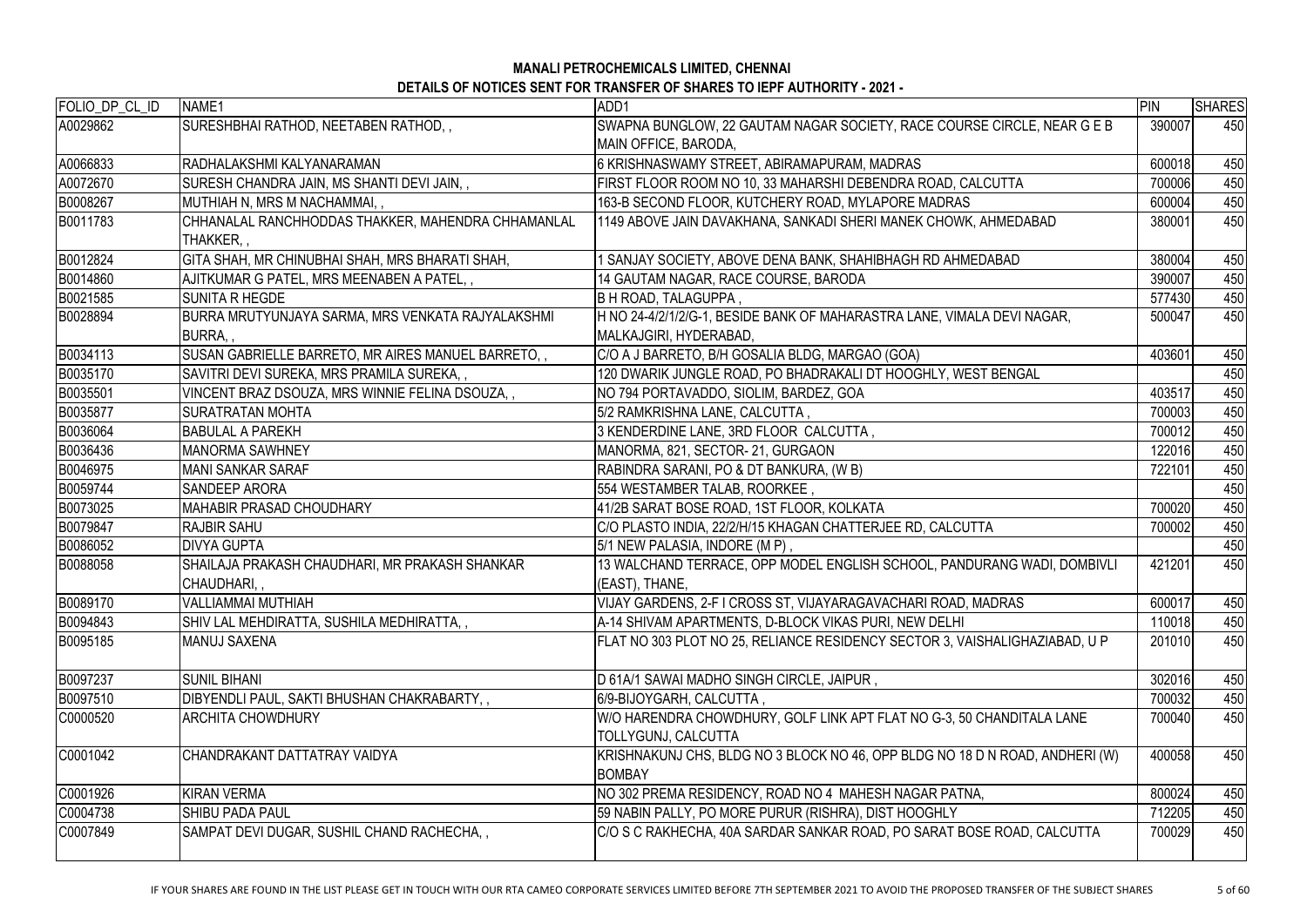| C/O KHOWALAS ASSOCIATES, ABISHEK PLAZA, EXHIBITION ROAD, PATNA<br><b>RANJIT KUMAR BIRMECHA</b><br>800001<br><b>DIPAK KUMAR DAS</b><br>7/4 GOPAL NAGAR ROAD, CALCUTTA,<br>700027<br>P-91 KALINDI HOUSING ESTATE, CALCUTTA,<br><b>SIB LAL SARKAR</b><br>700089<br>SHARDA TEXTILES, 192 JAMUNALAL BAJAJ STREET, CALCUTTA<br><b>SARITA AGARWAL</b><br>700007<br>H NO S-I/97(I), CIRCULAR ROAD, JORETHANG, SIKKIM<br><b>JAYENDRAN K</b><br>737121<br>C/O BIRESWAR DEY, CHAKDAH MAHESH PUKUR PAR, PO PURBAPUTIARY, CALCUTTA<br><b>SONALI DEY</b><br>700093<br><b>AJIT KUMAR ADHIKARY</b><br>MUKHERJEE GATE ROYPUR, P O MAHESHTALA, DIST 24 PARGANAS (SOUTH), WEST<br>743352<br><b>BENGAL</b><br>700026<br><b>SAILESH KUMAR PATWARI</b><br>FLAT NO 27 2ND FLOOR, 128 HAZRA ROAD, CALCUTTA<br>ASHOK KUMAR BANSAL, SNEH LATA BANSAL,,<br>HOUSE NO 1589 SECTOR 37, ARUN VIHAR, NOIDA<br>201303<br><b>MAHESH AGARWAL</b><br>519A RABINDRA SARANI, III FLOOR FLAT NO 3B, CALCUTTA<br>700003<br>SARLA HUKUMCHAND PUNJABI, HUKUMCHAND BATANSINGH<br>50 LULLA NAGAR, PUNE,<br>411040<br>PUNJABI,,<br>HUKUMCHAND BATANSINGH PUNJABI, SARLA HUKUMCHAND<br>50 LULLA NAGAR, PUNE,<br>411040<br>PUNJABI,,<br>C0101651<br>250002<br><b>PRASHANT MAHESHWARI</b><br>195 GALI SETHAN, MEERUT CITY, U P<br>154/1 HABIBULLAH ROAD, T NAGAR, MADRAS<br><b>PRATIMA VASANTHA KUMAR</b><br>600017<br>ARCHANA PO PADY, TRICHUR, KERALA<br><b>P P NARAYANA PISHARODY</b><br>680699<br>NO 1 MUTHAN SUBBIAR STREET, SHEVAPET, SALEM<br>V SUSEELA VYAS<br>636002<br>GRAND PALLAVI APART., FLAT NO-D-4, J.C ROAD, NEAR S.B 9, PATNA,<br><b>CHAPALA BHATTA CHARJEE</b><br>800004<br>C0108896<br>3 MULJI GOPALJI BLD, N S ROAD MULUND WEST, BOMBAY<br><b>MAHENDRA R SHAH</b><br>400080<br>NIMESH P VORA, PUSHPA P VORA,,<br>205 UPHAR SOC 2ND FLR, OPP PREMNAGAR 3 S V P ROAD, BORIVALI W BOMBAY<br>400092<br><b>ANJUM B RATOLWALA</b><br>RATOLWALA HOUSE, SUKHADIYA STREET, MAHUVA<br>364290<br>110085<br>MANEESHA SHARMA<br>FLAT NO 117 PLOT NO 3, SECTOR 14 ROHINI, DELHI<br>230135<br><b>SABHA PATI SHUKLA</b><br>VILL USRAULI, PO PATHKHAULI, VIA PATTI, DIST PRATAPGARH<br><b>SAMARJEET YADAV</b><br>VILLAGE BHAISAND, POST BAZAR GOSAIN, DIST AZAMGARH U P<br><b>SUBODH BACHHAWAT</b><br>ANAND REFRIGERATION CO, 144 M G ROAD, FORT, MUMBAI<br>400023<br>ALEYAMMA JOSE, JOSE K C,,<br>KOIPARAMPIL, PERUNNAI PO, CHANGANACHERRY<br>686102<br><b>CHERIAN VARGHESE</b><br>THAZHONE MANNIL, THADIYOOR P O, THIRUVALLA, KERALA<br>689545<br><b>VENKATESHWAR THODUPUNURI</b><br>D.NO.18-6-938, OUTSIDE GOWLIPURAHYDERABAD<br>500053<br>VIKAS HOUSE, HOSDURG, KANHANGAD POST, KASARGODE DIST<br>671315<br>KUMARAN ALLERAI<br><b>AJAY VERMA</b><br>H. NO. 104, MASTGARHJAMMU<br>180001<br><b>SATISH KUMAR GARG</b><br>AGGARWAL MEDICAL HALL MAURMANDI<br>151509<br>THEKKEDATHPARAMBIL GOVINDAKUTTY, MDM AMMANATH<br>THEKKEDATHPARAMBIL HOUSE, PO VIYYUR TRICHUR KERALA STATE, SOUTH INDIA<br>MEENAKSHY, MR GOVINDAKUTTY RAJESH,<br>691004<br>RAGHAVAN PILLAI DILEEP KUMAR<br>PARASSERIL HOUSE, KILIKOLLOOR QUILON, KERALA<br><b>SURENDRA KUMAR KHULLAR</b><br>P E D PO BOX 177, SAFAT 13002 KUWAIT,<br>MANJU KHULLAR, MR SURENDRA KUMAR KHULLAR,,<br><b>P E D PO BOX 177, SAFAT 13002, KUWAIT</b> | FOLIO_DP_CL_ID   | NAME1 | ADD1 | PIN | <b>SHARES</b> |
|------------------------------------------------------------------------------------------------------------------------------------------------------------------------------------------------------------------------------------------------------------------------------------------------------------------------------------------------------------------------------------------------------------------------------------------------------------------------------------------------------------------------------------------------------------------------------------------------------------------------------------------------------------------------------------------------------------------------------------------------------------------------------------------------------------------------------------------------------------------------------------------------------------------------------------------------------------------------------------------------------------------------------------------------------------------------------------------------------------------------------------------------------------------------------------------------------------------------------------------------------------------------------------------------------------------------------------------------------------------------------------------------------------------------------------------------------------------------------------------------------------------------------------------------------------------------------------------------------------------------------------------------------------------------------------------------------------------------------------------------------------------------------------------------------------------------------------------------------------------------------------------------------------------------------------------------------------------------------------------------------------------------------------------------------------------------------------------------------------------------------------------------------------------------------------------------------------------------------------------------------------------------------------------------------------------------------------------------------------------------------------------------------------------------------------------------------------------------------------------------------------------------------------------------------------------------------------------------------------------------------------------------------------------------------------------------------------------------------------------------------------------------------------------------------------------------------------------------------------------------------------------------------------------------------------------------------------------------------------------------------------------------------------------------------------------------------------------------------------------------------------------------------------------------------------------------------------------------------------------------------------|------------------|-------|------|-----|---------------|
|                                                                                                                                                                                                                                                                                                                                                                                                                                                                                                                                                                                                                                                                                                                                                                                                                                                                                                                                                                                                                                                                                                                                                                                                                                                                                                                                                                                                                                                                                                                                                                                                                                                                                                                                                                                                                                                                                                                                                                                                                                                                                                                                                                                                                                                                                                                                                                                                                                                                                                                                                                                                                                                                                                                                                                                                                                                                                                                                                                                                                                                                                                                                                                                                                                                            | C0024677         |       |      |     | 450           |
|                                                                                                                                                                                                                                                                                                                                                                                                                                                                                                                                                                                                                                                                                                                                                                                                                                                                                                                                                                                                                                                                                                                                                                                                                                                                                                                                                                                                                                                                                                                                                                                                                                                                                                                                                                                                                                                                                                                                                                                                                                                                                                                                                                                                                                                                                                                                                                                                                                                                                                                                                                                                                                                                                                                                                                                                                                                                                                                                                                                                                                                                                                                                                                                                                                                            | C0025575         |       |      |     | 450           |
|                                                                                                                                                                                                                                                                                                                                                                                                                                                                                                                                                                                                                                                                                                                                                                                                                                                                                                                                                                                                                                                                                                                                                                                                                                                                                                                                                                                                                                                                                                                                                                                                                                                                                                                                                                                                                                                                                                                                                                                                                                                                                                                                                                                                                                                                                                                                                                                                                                                                                                                                                                                                                                                                                                                                                                                                                                                                                                                                                                                                                                                                                                                                                                                                                                                            | C0047457         |       |      |     | 450           |
|                                                                                                                                                                                                                                                                                                                                                                                                                                                                                                                                                                                                                                                                                                                                                                                                                                                                                                                                                                                                                                                                                                                                                                                                                                                                                                                                                                                                                                                                                                                                                                                                                                                                                                                                                                                                                                                                                                                                                                                                                                                                                                                                                                                                                                                                                                                                                                                                                                                                                                                                                                                                                                                                                                                                                                                                                                                                                                                                                                                                                                                                                                                                                                                                                                                            | C0048853         |       |      |     | 450           |
|                                                                                                                                                                                                                                                                                                                                                                                                                                                                                                                                                                                                                                                                                                                                                                                                                                                                                                                                                                                                                                                                                                                                                                                                                                                                                                                                                                                                                                                                                                                                                                                                                                                                                                                                                                                                                                                                                                                                                                                                                                                                                                                                                                                                                                                                                                                                                                                                                                                                                                                                                                                                                                                                                                                                                                                                                                                                                                                                                                                                                                                                                                                                                                                                                                                            | C0054008         |       |      |     | 450           |
|                                                                                                                                                                                                                                                                                                                                                                                                                                                                                                                                                                                                                                                                                                                                                                                                                                                                                                                                                                                                                                                                                                                                                                                                                                                                                                                                                                                                                                                                                                                                                                                                                                                                                                                                                                                                                                                                                                                                                                                                                                                                                                                                                                                                                                                                                                                                                                                                                                                                                                                                                                                                                                                                                                                                                                                                                                                                                                                                                                                                                                                                                                                                                                                                                                                            | C0056200         |       |      |     | 450           |
|                                                                                                                                                                                                                                                                                                                                                                                                                                                                                                                                                                                                                                                                                                                                                                                                                                                                                                                                                                                                                                                                                                                                                                                                                                                                                                                                                                                                                                                                                                                                                                                                                                                                                                                                                                                                                                                                                                                                                                                                                                                                                                                                                                                                                                                                                                                                                                                                                                                                                                                                                                                                                                                                                                                                                                                                                                                                                                                                                                                                                                                                                                                                                                                                                                                            | C0061683         |       |      |     | 450           |
|                                                                                                                                                                                                                                                                                                                                                                                                                                                                                                                                                                                                                                                                                                                                                                                                                                                                                                                                                                                                                                                                                                                                                                                                                                                                                                                                                                                                                                                                                                                                                                                                                                                                                                                                                                                                                                                                                                                                                                                                                                                                                                                                                                                                                                                                                                                                                                                                                                                                                                                                                                                                                                                                                                                                                                                                                                                                                                                                                                                                                                                                                                                                                                                                                                                            | C0097357         |       |      |     | 450           |
|                                                                                                                                                                                                                                                                                                                                                                                                                                                                                                                                                                                                                                                                                                                                                                                                                                                                                                                                                                                                                                                                                                                                                                                                                                                                                                                                                                                                                                                                                                                                                                                                                                                                                                                                                                                                                                                                                                                                                                                                                                                                                                                                                                                                                                                                                                                                                                                                                                                                                                                                                                                                                                                                                                                                                                                                                                                                                                                                                                                                                                                                                                                                                                                                                                                            | C0097448         |       |      |     | 450           |
|                                                                                                                                                                                                                                                                                                                                                                                                                                                                                                                                                                                                                                                                                                                                                                                                                                                                                                                                                                                                                                                                                                                                                                                                                                                                                                                                                                                                                                                                                                                                                                                                                                                                                                                                                                                                                                                                                                                                                                                                                                                                                                                                                                                                                                                                                                                                                                                                                                                                                                                                                                                                                                                                                                                                                                                                                                                                                                                                                                                                                                                                                                                                                                                                                                                            | C0099663         |       |      |     | 450           |
|                                                                                                                                                                                                                                                                                                                                                                                                                                                                                                                                                                                                                                                                                                                                                                                                                                                                                                                                                                                                                                                                                                                                                                                                                                                                                                                                                                                                                                                                                                                                                                                                                                                                                                                                                                                                                                                                                                                                                                                                                                                                                                                                                                                                                                                                                                                                                                                                                                                                                                                                                                                                                                                                                                                                                                                                                                                                                                                                                                                                                                                                                                                                                                                                                                                            | C0101542         |       |      |     | 450           |
|                                                                                                                                                                                                                                                                                                                                                                                                                                                                                                                                                                                                                                                                                                                                                                                                                                                                                                                                                                                                                                                                                                                                                                                                                                                                                                                                                                                                                                                                                                                                                                                                                                                                                                                                                                                                                                                                                                                                                                                                                                                                                                                                                                                                                                                                                                                                                                                                                                                                                                                                                                                                                                                                                                                                                                                                                                                                                                                                                                                                                                                                                                                                                                                                                                                            | C0101543         |       |      |     | 450           |
|                                                                                                                                                                                                                                                                                                                                                                                                                                                                                                                                                                                                                                                                                                                                                                                                                                                                                                                                                                                                                                                                                                                                                                                                                                                                                                                                                                                                                                                                                                                                                                                                                                                                                                                                                                                                                                                                                                                                                                                                                                                                                                                                                                                                                                                                                                                                                                                                                                                                                                                                                                                                                                                                                                                                                                                                                                                                                                                                                                                                                                                                                                                                                                                                                                                            |                  |       |      |     | 450           |
|                                                                                                                                                                                                                                                                                                                                                                                                                                                                                                                                                                                                                                                                                                                                                                                                                                                                                                                                                                                                                                                                                                                                                                                                                                                                                                                                                                                                                                                                                                                                                                                                                                                                                                                                                                                                                                                                                                                                                                                                                                                                                                                                                                                                                                                                                                                                                                                                                                                                                                                                                                                                                                                                                                                                                                                                                                                                                                                                                                                                                                                                                                                                                                                                                                                            | C0102937         |       |      |     | 450           |
|                                                                                                                                                                                                                                                                                                                                                                                                                                                                                                                                                                                                                                                                                                                                                                                                                                                                                                                                                                                                                                                                                                                                                                                                                                                                                                                                                                                                                                                                                                                                                                                                                                                                                                                                                                                                                                                                                                                                                                                                                                                                                                                                                                                                                                                                                                                                                                                                                                                                                                                                                                                                                                                                                                                                                                                                                                                                                                                                                                                                                                                                                                                                                                                                                                                            | C0104384         |       |      |     | 450           |
|                                                                                                                                                                                                                                                                                                                                                                                                                                                                                                                                                                                                                                                                                                                                                                                                                                                                                                                                                                                                                                                                                                                                                                                                                                                                                                                                                                                                                                                                                                                                                                                                                                                                                                                                                                                                                                                                                                                                                                                                                                                                                                                                                                                                                                                                                                                                                                                                                                                                                                                                                                                                                                                                                                                                                                                                                                                                                                                                                                                                                                                                                                                                                                                                                                                            | C0104562         |       |      |     | 450           |
|                                                                                                                                                                                                                                                                                                                                                                                                                                                                                                                                                                                                                                                                                                                                                                                                                                                                                                                                                                                                                                                                                                                                                                                                                                                                                                                                                                                                                                                                                                                                                                                                                                                                                                                                                                                                                                                                                                                                                                                                                                                                                                                                                                                                                                                                                                                                                                                                                                                                                                                                                                                                                                                                                                                                                                                                                                                                                                                                                                                                                                                                                                                                                                                                                                                            | C0105108         |       |      |     | 450           |
|                                                                                                                                                                                                                                                                                                                                                                                                                                                                                                                                                                                                                                                                                                                                                                                                                                                                                                                                                                                                                                                                                                                                                                                                                                                                                                                                                                                                                                                                                                                                                                                                                                                                                                                                                                                                                                                                                                                                                                                                                                                                                                                                                                                                                                                                                                                                                                                                                                                                                                                                                                                                                                                                                                                                                                                                                                                                                                                                                                                                                                                                                                                                                                                                                                                            |                  |       |      |     | 450           |
|                                                                                                                                                                                                                                                                                                                                                                                                                                                                                                                                                                                                                                                                                                                                                                                                                                                                                                                                                                                                                                                                                                                                                                                                                                                                                                                                                                                                                                                                                                                                                                                                                                                                                                                                                                                                                                                                                                                                                                                                                                                                                                                                                                                                                                                                                                                                                                                                                                                                                                                                                                                                                                                                                                                                                                                                                                                                                                                                                                                                                                                                                                                                                                                                                                                            | C0112804         |       |      |     | 450           |
|                                                                                                                                                                                                                                                                                                                                                                                                                                                                                                                                                                                                                                                                                                                                                                                                                                                                                                                                                                                                                                                                                                                                                                                                                                                                                                                                                                                                                                                                                                                                                                                                                                                                                                                                                                                                                                                                                                                                                                                                                                                                                                                                                                                                                                                                                                                                                                                                                                                                                                                                                                                                                                                                                                                                                                                                                                                                                                                                                                                                                                                                                                                                                                                                                                                            | C0112814         |       |      |     | 450           |
|                                                                                                                                                                                                                                                                                                                                                                                                                                                                                                                                                                                                                                                                                                                                                                                                                                                                                                                                                                                                                                                                                                                                                                                                                                                                                                                                                                                                                                                                                                                                                                                                                                                                                                                                                                                                                                                                                                                                                                                                                                                                                                                                                                                                                                                                                                                                                                                                                                                                                                                                                                                                                                                                                                                                                                                                                                                                                                                                                                                                                                                                                                                                                                                                                                                            | C0120231         |       |      |     | 450           |
|                                                                                                                                                                                                                                                                                                                                                                                                                                                                                                                                                                                                                                                                                                                                                                                                                                                                                                                                                                                                                                                                                                                                                                                                                                                                                                                                                                                                                                                                                                                                                                                                                                                                                                                                                                                                                                                                                                                                                                                                                                                                                                                                                                                                                                                                                                                                                                                                                                                                                                                                                                                                                                                                                                                                                                                                                                                                                                                                                                                                                                                                                                                                                                                                                                                            | C0121223         |       |      |     | 450           |
|                                                                                                                                                                                                                                                                                                                                                                                                                                                                                                                                                                                                                                                                                                                                                                                                                                                                                                                                                                                                                                                                                                                                                                                                                                                                                                                                                                                                                                                                                                                                                                                                                                                                                                                                                                                                                                                                                                                                                                                                                                                                                                                                                                                                                                                                                                                                                                                                                                                                                                                                                                                                                                                                                                                                                                                                                                                                                                                                                                                                                                                                                                                                                                                                                                                            | C0121389         |       |      |     | 450           |
|                                                                                                                                                                                                                                                                                                                                                                                                                                                                                                                                                                                                                                                                                                                                                                                                                                                                                                                                                                                                                                                                                                                                                                                                                                                                                                                                                                                                                                                                                                                                                                                                                                                                                                                                                                                                                                                                                                                                                                                                                                                                                                                                                                                                                                                                                                                                                                                                                                                                                                                                                                                                                                                                                                                                                                                                                                                                                                                                                                                                                                                                                                                                                                                                                                                            | C0122793         |       |      |     | 450           |
|                                                                                                                                                                                                                                                                                                                                                                                                                                                                                                                                                                                                                                                                                                                                                                                                                                                                                                                                                                                                                                                                                                                                                                                                                                                                                                                                                                                                                                                                                                                                                                                                                                                                                                                                                                                                                                                                                                                                                                                                                                                                                                                                                                                                                                                                                                                                                                                                                                                                                                                                                                                                                                                                                                                                                                                                                                                                                                                                                                                                                                                                                                                                                                                                                                                            | C0126880         |       |      |     | 450           |
|                                                                                                                                                                                                                                                                                                                                                                                                                                                                                                                                                                                                                                                                                                                                                                                                                                                                                                                                                                                                                                                                                                                                                                                                                                                                                                                                                                                                                                                                                                                                                                                                                                                                                                                                                                                                                                                                                                                                                                                                                                                                                                                                                                                                                                                                                                                                                                                                                                                                                                                                                                                                                                                                                                                                                                                                                                                                                                                                                                                                                                                                                                                                                                                                                                                            | IN30023910572449 |       |      |     | 450           |
|                                                                                                                                                                                                                                                                                                                                                                                                                                                                                                                                                                                                                                                                                                                                                                                                                                                                                                                                                                                                                                                                                                                                                                                                                                                                                                                                                                                                                                                                                                                                                                                                                                                                                                                                                                                                                                                                                                                                                                                                                                                                                                                                                                                                                                                                                                                                                                                                                                                                                                                                                                                                                                                                                                                                                                                                                                                                                                                                                                                                                                                                                                                                                                                                                                                            | IN30061010501359 |       |      |     | 450           |
|                                                                                                                                                                                                                                                                                                                                                                                                                                                                                                                                                                                                                                                                                                                                                                                                                                                                                                                                                                                                                                                                                                                                                                                                                                                                                                                                                                                                                                                                                                                                                                                                                                                                                                                                                                                                                                                                                                                                                                                                                                                                                                                                                                                                                                                                                                                                                                                                                                                                                                                                                                                                                                                                                                                                                                                                                                                                                                                                                                                                                                                                                                                                                                                                                                                            | IN30133019856375 |       |      |     | 450           |
|                                                                                                                                                                                                                                                                                                                                                                                                                                                                                                                                                                                                                                                                                                                                                                                                                                                                                                                                                                                                                                                                                                                                                                                                                                                                                                                                                                                                                                                                                                                                                                                                                                                                                                                                                                                                                                                                                                                                                                                                                                                                                                                                                                                                                                                                                                                                                                                                                                                                                                                                                                                                                                                                                                                                                                                                                                                                                                                                                                                                                                                                                                                                                                                                                                                            | IN30234910014782 |       |      |     | 450           |
|                                                                                                                                                                                                                                                                                                                                                                                                                                                                                                                                                                                                                                                                                                                                                                                                                                                                                                                                                                                                                                                                                                                                                                                                                                                                                                                                                                                                                                                                                                                                                                                                                                                                                                                                                                                                                                                                                                                                                                                                                                                                                                                                                                                                                                                                                                                                                                                                                                                                                                                                                                                                                                                                                                                                                                                                                                                                                                                                                                                                                                                                                                                                                                                                                                                            | IN30267931239030 |       |      |     | 450           |
|                                                                                                                                                                                                                                                                                                                                                                                                                                                                                                                                                                                                                                                                                                                                                                                                                                                                                                                                                                                                                                                                                                                                                                                                                                                                                                                                                                                                                                                                                                                                                                                                                                                                                                                                                                                                                                                                                                                                                                                                                                                                                                                                                                                                                                                                                                                                                                                                                                                                                                                                                                                                                                                                                                                                                                                                                                                                                                                                                                                                                                                                                                                                                                                                                                                            | Z0000282         |       |      |     | 450           |
|                                                                                                                                                                                                                                                                                                                                                                                                                                                                                                                                                                                                                                                                                                                                                                                                                                                                                                                                                                                                                                                                                                                                                                                                                                                                                                                                                                                                                                                                                                                                                                                                                                                                                                                                                                                                                                                                                                                                                                                                                                                                                                                                                                                                                                                                                                                                                                                                                                                                                                                                                                                                                                                                                                                                                                                                                                                                                                                                                                                                                                                                                                                                                                                                                                                            | Z0000942         |       |      |     | 450           |
|                                                                                                                                                                                                                                                                                                                                                                                                                                                                                                                                                                                                                                                                                                                                                                                                                                                                                                                                                                                                                                                                                                                                                                                                                                                                                                                                                                                                                                                                                                                                                                                                                                                                                                                                                                                                                                                                                                                                                                                                                                                                                                                                                                                                                                                                                                                                                                                                                                                                                                                                                                                                                                                                                                                                                                                                                                                                                                                                                                                                                                                                                                                                                                                                                                                            | Z0003064         |       |      |     | 450           |
|                                                                                                                                                                                                                                                                                                                                                                                                                                                                                                                                                                                                                                                                                                                                                                                                                                                                                                                                                                                                                                                                                                                                                                                                                                                                                                                                                                                                                                                                                                                                                                                                                                                                                                                                                                                                                                                                                                                                                                                                                                                                                                                                                                                                                                                                                                                                                                                                                                                                                                                                                                                                                                                                                                                                                                                                                                                                                                                                                                                                                                                                                                                                                                                                                                                            | Z0003386         |       |      |     | 450           |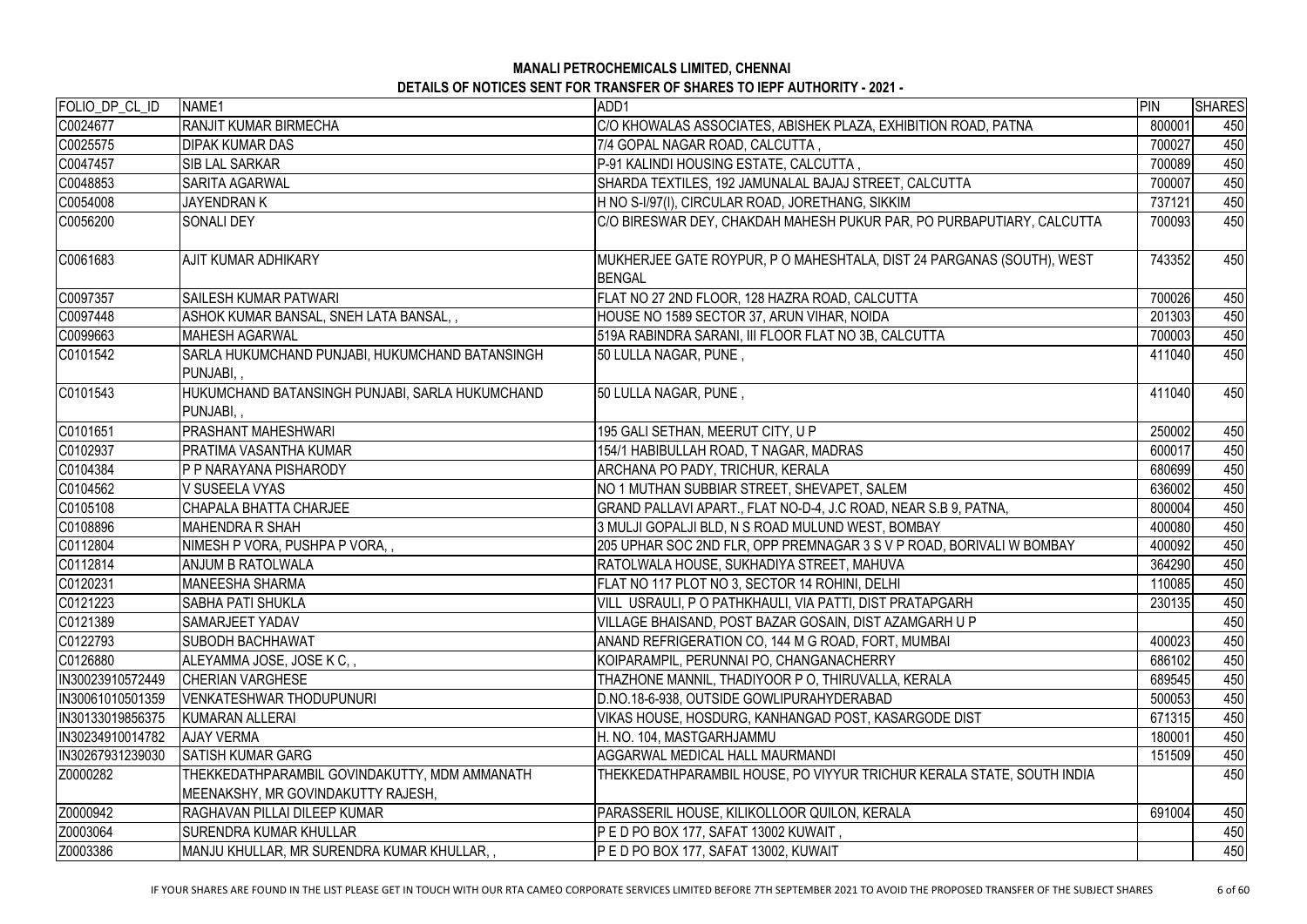| FOLIO DP CL ID<br>NAME1<br>ADD1                                                                                                         | PIN    | <b>SHARES</b> |
|-----------------------------------------------------------------------------------------------------------------------------------------|--------|---------------|
| Z0004768<br><b>SUMITRA JAIN</b><br>POST BOX NO 7447, DUBAI, U A E                                                                       |        | 450           |
| Z0004868<br>BIPASHA MUKHERJI, MS SUPTI MUKHERJI,,<br>51 PRIYONAGAN COLONEY, P O CHINSURAH, DT HOOGHLY WEST BENGAL                       | 712101 | 450           |
| Z0004869<br>DEB KUMAR MUKHERJI, MISS BIPASHA MUKHERJI,,<br>51 PRIYA NAGAR SOUTH, P O CHINSURAH, DIST HOOGHLY, WEST BENGAL               | 712102 | 450           |
| Z0005018<br>BERNARDO CAIADO, MS JACINTA CAI ADO,,<br>Q G P C (ONSHORE) ENGINEERING DEPT, PO BOX 100001, DUKHAN QATAR                    |        | 450           |
| Z0006041<br><b>ASMITA K PUNATER</b><br>203 DUN APARTMENTS, 225/227 JAVJI DADAJI ROAD, TARDEO, BOMBAY                                    | 400007 | 450           |
| Z0007813<br>KANTI AKHTAR, MR SAYEED AKHTAR,,<br>R & D DEPT PO BOX 6326, JEDDAH 21442,                                                   |        | 450           |
| Z0007814<br>SAYEED AKHTAR, MS KANTI AKHTAR,,<br>R & D DEPT PO BOX 6326, JEDDAH 21442, SAUDI ARABIA                                      |        | 450           |
| Z0008102<br>SULTAN ZOYEBHAI KAPASI, MR FAKHRUDDIN AMIJI,,<br>PO BOX 5889 DUBAI UAE                                                      |        | 450           |
| IN30226910978011<br>JABBARMALIGAI, 208 BUNGALOW STREET, TIRUCHENGODE<br>ISULTHAN J                                                      | 637211 | 449           |
| IN30051312505210<br><b>PRAKASHCHANDRA RUPSINH DAMOR</b><br>B 15 VRAJVIHAR BUNGLOWS, NR NARAYAN VIDYAVIHAR SCHOOL, NR ALAKNANDA PARK     | 392015 | 400           |
| SOC BHARUCH, GUJARAT                                                                                                                    |        |               |
| IN30088814344845<br><b>DEVASHISH GHOSH</b><br>37 / 230 1ST FLOOR, BIDAM SADAN, CHHOTAPARA ROAD, RAIPUR CG                               | 492001 | 400           |
| 1201092600105065<br>S. B. ROY ROAD DEOGHARJHARKHAND<br><b>ANAND DROLIA</b>                                                              | 814112 | 375           |
| LILABEN RANCHHODBHAI PATEL, MS RANCHODBHAI RATIBHAI<br>66/3 SAMRAT NAGAR, ISANPUR, AHMEDABAD<br>A0017036                                | 382443 | 375           |
| PATEL,,                                                                                                                                 |        |               |
| A0023215<br><b>VAIKUNTH SADSHIV SAIL</b><br>C/O DR G V BHAT, G D S MARG, DANDELI-N K                                                    | 581325 | 375           |
| A0052945<br>C/O SHAILESH DASHRATHLAL CHOKSHI, 4B/001 PARAS NAGAR, SHANKAR LANE,<br>MINAXI HASMUKHLAL SHAH, HASMUKHLAL KACHARADAS SHAH,, | 400067 | 375           |
| KANDIVALI (WEST), BOMBAY,                                                                                                               |        |               |
| A0055462<br>LALITHA V, P VISWANATHAN,,<br>28 AGRAHARAM, PALANGANATHAM, MADURAI                                                          | 625003 | 375           |
| A0071028<br>C/O RATANLAL SONTHALIA, 121 J N MUKHERJI ROAD, 1ST FLOOR, PO GHUSURI, HOWRAH,<br><b>KIRAN AGARWAL</b>                       | 711107 | 375           |
|                                                                                                                                         |        |               |
| IN30108010761744<br><b>S KRISHNAN</b><br>FLAT C 3RD FLOOR, 984 LAKSHMANASWAMI SALAI, K K NAGAR, CHENNAI                                 | 600078 | 375           |
| IN30223610288085<br><b>SUNANDA C GOWDA</b><br>NO-33 2ND CROSS, THUNGA ROAD RAGHAVENDRA NAGAR, SIDDARTHA NAGAR, MYSORE                   | 570011 | 375           |
|                                                                                                                                         |        |               |
| IN30177410868955 KASHINATH NILAKANTHA MATHADEVARU<br>PLOT NO 62 N-2, MAHAJAN COLONY, CIDCO, AURANGABAD                                  | 431003 | 341           |
| 40 10, ASHOK NAGAR, NEW DELHI<br>IN30226910260735<br><b>R K ARORA</b>                                                                   | 110018 | 312           |
| <b>NARSINGA PRASAD HOTA</b><br><b>JAGATRANANI STREET JEYPORE</b><br>IIN30232410650557                                                   | 764001 | 312           |
| '1201090000939657<br><b>VINOD KUMAR.</b><br>IMOHALLA TIKHOWAL MUKERIANPUNJAB                                                            | 144211 | 300           |
| '1202060000305651<br><b>APRAJITA CHUHAN</b><br>B 11 FREEDOM FIGHTER ENCLAVE, NEB SARAINEW DELHIDELHI                                    | 110068 | 300           |
| 1202470000144382<br><b>RAJ KUMAR JAIN</b><br>M/S. JAIN REDYMADE CENTRE, BADA KUWA TONKTONKRAJASTHAN                                     | 304001 | 300           |
| 1302070000016178<br><b>SUBRATA GUHATHAKURTA</b><br>52 / B, LOWER RANGEKOLKATAWEST BENGAL                                                | 700019 | 300           |
| A0000192<br>BRAHMBHATT K K<br>SPIC-SMO, D-227 MIDC TTC AREA, THANE BELAPUR ROAD, NEW BOMBAY                                             | 400706 | 300           |
| A0000480<br>177/C III MAIN ROAD, NATESA NAGAR, VIRUGAMBAKKAMCHENNAI,<br><b>SUMATHI B A</b>                                              | 600092 | 300           |
| A0000530<br>THIRUMAVALAVAN ULAGANATHAN<br>SHREYAS APARTMENTS, M 27/5, 11TH AVENUE, ASHOK NAGAR, MADRAS,                                 | 600083 | 300           |
| A0000574<br>DHAKSHINAMURTHY T<br>3/31 VANIGAR STREET, THANDALAM (VIA) MANGADU, MADRAS                                                   | 602101 | 300           |
| A0001944<br><b>MURUGAN A S</b><br>SR TECH MECH SPIC LTD, D-59 SPIC NAGAR, TUTICORIN TAMIL NADU                                          | 628005 | 300           |
| A0002741<br><b>SATYANARAANA THEEDA N V</b><br>C/O B SATYANARAYANA, CIGAR MERCHANT, ADIVARA PETA, ELURU                                  | 534005 | 300           |
| A0009255<br>VISHNU BHUVAN, MIR SAHEB ST, AMRELI<br>VIJYAGAURI DHIRAJLAL SODHA                                                           | 364601 | 300           |
| A0014666<br><b>ABDULRASUL SHAIKH</b><br>3/28 HALIMS STREET, SHAHPUR, AHMEDABAD                                                          | 380001 | 300           |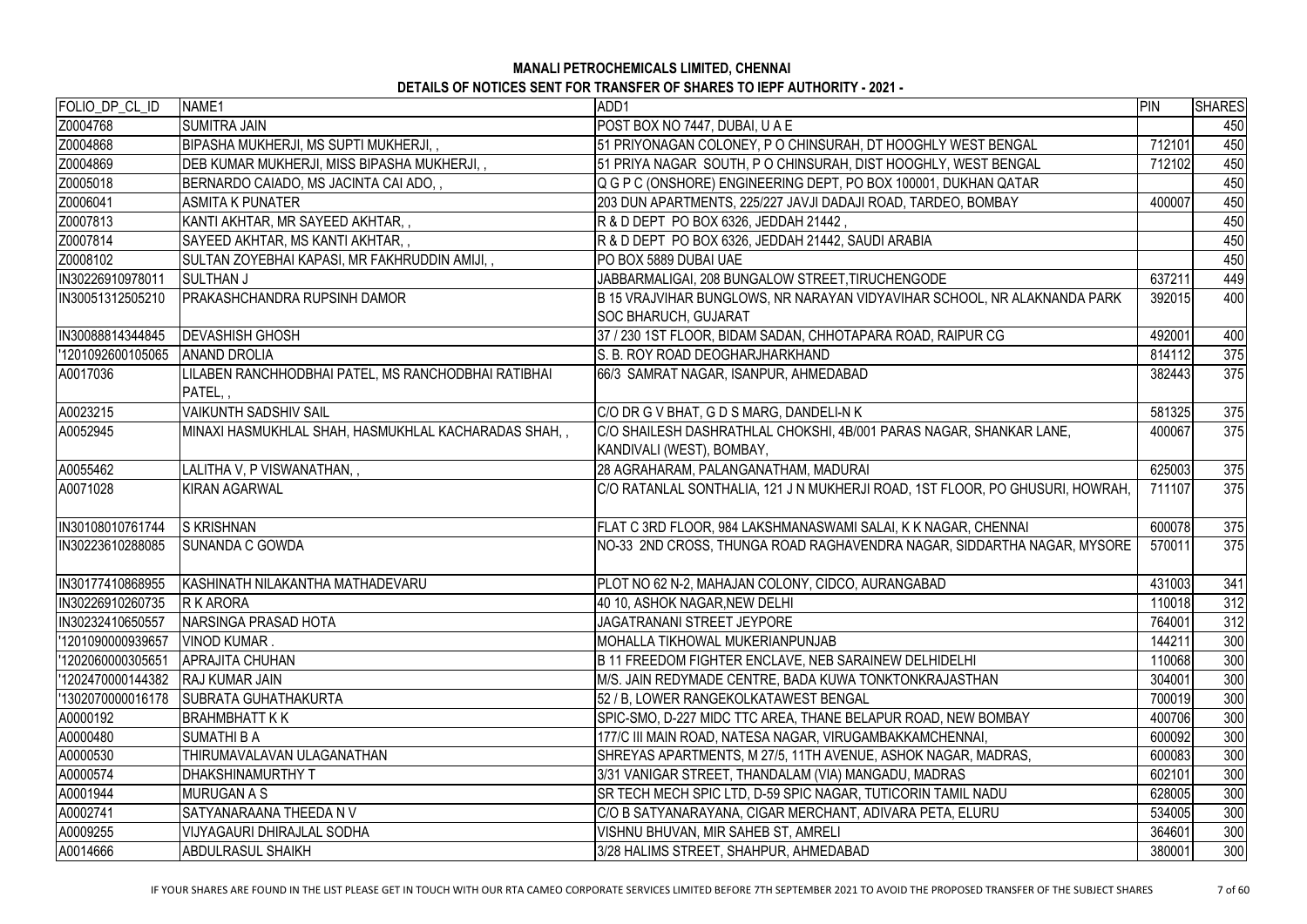| FOLIO_DP_CL_ID | NAME1                                                      | ADD1                                                                                        | PIN    | <b>SHARES</b> |
|----------------|------------------------------------------------------------|---------------------------------------------------------------------------------------------|--------|---------------|
| A0020571       | RAMESHCHANDRA C PATEL                                      | C/69 GIDC QUARTERS, ODHAV, AHMEDABAD                                                        | 382415 | 300           |
| A0023749       | NATVARBAHI MULJIBHAI DESAI, MS MINABEN NATYARBHAI DESAI, , | DESAI NIWAS 2ND FL, PATODIA POLE NR GANDIGATE RD, VADODARA                                  | 390001 | 300           |
| A0031903       | JANARDAN RAM MAURYA, DHNAVATI MAURYA,,                     | TYPE II 2/3 G E B COLONY, KLTP PANANDHRA, POST S K V NAGAR, DIST KUTEHH, (TAL-<br>LAKHPAT), | 370601 | 300           |
| A0039747       | <b>DEEPTI BHARGAVA</b>                                     | 3RD FLOOR, 3/6 CHHOTIGWAL TOLI, INDORE                                                      | 452001 | 300           |
| A0042152       | RAJESH GANDHI, SHAKUNTLA GANDHI,,                          | 366/2 NEW TAGORE NAGAR, HABOWAL KALAN, LUDHIANA PB                                          | 141001 | 300           |
| A0047431       | SAJJAN KUMAR SARAWGI                                       | C/O. SARAWGI AUTOMOBILE, TINALI, P.O-RANGIYA DIST-KAMRUP, ASSAM.                            | 781354 | 300           |
| A0050762       | <b>PRAVIN PATEL</b>                                        | C/O V P KANERIA IRRI (P) SUB DIVN, PORBANDAR ROAD, UPLETA (GUJ)                             | 360490 | 300           |
| A0051659       | <b>PRABHAKARA SHARMA K</b>                                 | SALARY SECTION, KASTURBA HOSPITAL, MANIPAL                                                  | 576119 | 300           |
| A0051837       | <b>SADANANDA HOLLA K</b>                                   | TEACHER KARKADA VILLAGE & POST, VIA SALIGRAMA, UDUPI TQ DK DIST                             | 576225 | 300           |
| A0052989       | SATYAPAL SINGH RAWAT, MANORAMA SATYAPAL RAWAT, ,           | FLAT-8 KOMAL HOUSING SOCIETY, PARVATI SR 47/8-9, PUNE                                       | 411009 | 300           |
| A0054136       | <b>SMITA PRASAD</b>                                        | C/O.SRI.SHYAM NANDAN PRASAD, BETWAN BAZAR, MUNGER(BIHAR).,                                  | 811201 | 300           |
| A0054700       | UMAKANT SRIVASTAVA                                         | SIDDH PEETH HOLIDAY HOME, P O VINDHYACHAL, DISTT MIRZAPUR, UP                               | 231307 | 300           |
| A0056390       | <b>VARSHA MANEK</b>                                        | RAMNIK ASHRAM, I P M SCHOOL ROAD OPP MUSLIM LINE, RAJKOT GUJARAT                            | 360001 | 300           |
| A0059977       | SHARDA MAHENDRA GOHIL, MAHENDRA PRABHULAL GOHIL, ,         | FLAT NO 9 KESHAVPARK APARTMENT, AROGYANAGAR ATHWALINES, SURAT GUJARAT                       | 395005 | 300           |
| A0061231       | <b>SUBRAMANIK</b>                                          | 87 MUTHUSAMY STREET, SHEVAPET, SALEM                                                        | 636002 | 300           |
| A0061666       | <b>RAVI KISHORE KODALI</b>                                 | DEPT OF E C S, REC, WARANGAL                                                                | 506004 | 300           |
| A0064368       | SADHICK ANSARI M M J, MR A TAJUDEEN AHAMED, ,              | HILA INDUSTRIES, 141/4B POONAMALLEE HIGH ROAD, KOYAMBEDU, MADRAS                            | 600107 | 300           |
| A0064614       | MOTILAL B DAVEY, GANGABEN B DAVEY,,                        | 30 RAGHUNAYAKULU ST, PARK TOWN, MADRAS                                                      | 600003 | 300           |
| A0064747       | SRINIVASAN S V, S MYTHILI, ,                               | 70B-3 NARAYANAPILLAI STREET, K H M S COLONY, PERAMANUR SALEM                                | 636007 | 300           |
| A0066345       | SARASWATHI ACHI PL                                         | 3 NARAYANA CHETTY STREET, PERIAMET, MADRAS                                                  | 600003 | 300           |
| A0066559       | SHYAMSUNDAR MADHAVDAS, MS VAWATHI MADHAVDAS, ,             | FLAT 9 BLOCK B DEV APARTMENTS, 40 IIND MAIN ROAD KASTURBA NAGAR, MADRAS                     | 600020 | 300           |
| A0067287       | <b>SHANTHI S</b>                                           | SARANYA ILLAM, ALAGU NAGAR, GOBI CHETTIPALAYAM                                              | 638452 | 300           |
| A0068307       | RAKESH KUMAR, MS LILA PRASAD,,                             | QR NO CD-157 SECTOR-3, PO DHURWA RANCHI,                                                    | 834004 | 300           |
| A0071287       | SAURENDRANATH SINHA, MR SAURABH SINHA, ,                   | PO SONARPUR, VILL KAMRABAD, 6, SUKANTA SARANI, DIST SOUTH 24 PARGANAS,<br>KOLKATA,          | 700150 | 300           |
| A0072017       | <b>ALOK KUMAR DAS</b>                                      | 3A BRINDA BON PAL LANE, CALCUTTA,                                                           | 700003 | 300           |
| A0072021       | <b>USHA AGARWAL</b>                                        | A 42 C I T BUILDINGS, 30 MADAN CHATTERJEE LANE, CALCUTTA                                    | 700007 | 300           |
| A0075676       | <b>CHANDRA PRAKASH JAIN</b>                                | ADVANCE REFRIGERATION CORPN, 3 MANGOE LANE, CALCUTTA                                        | 700001 | 300           |
| A0078779       | <b>PONNU MONY R</b>                                        | BLOCK NO 18 QTR NO 384, LODHI COLONY, NEW DELHI                                             | 110003 | 300           |
| A0080147       | <b>SHAKUNTALA DEVI</b>                                     | C/O SHIV INVESTMENTS, K-86A LAXMI NAGAR, DELHI                                              | 110092 | 300           |
| A0080148       | <b>SUDHA GUPTA</b>                                         | C/O SHIV INVESTMENTS, K-86 A LAXMI NAGAR, DELHI                                             | 110092 | 300           |
| A0080901       | KUMARI ARTEE MAHESHWARI                                    | D/O SRI V K MAHESWARI, PUNJABI PURA DELHI ROAD, MEERUT CITY                                 |        | 300           |
| A0083825       | OM PARKASH MENGI                                           | 2K B/C GANDHI NAGAR, JAMMU (J&K) ,                                                          | 180004 | 300           |
| A0084147       | IMOHAMMAD FAROOQ LALA                                      | DEPT OF HUMANITIES, R E C SRINAGAR, KASHMIR                                                 | 190006 | 300           |
| A0085045       | <b>PRAVIN PRABHU</b>                                       | B 41 ACHARAYA NIWAS, NAVY NAGAR COLABA, BOMBAY                                              | 400005 | 300           |
| A0087429       | <b>MAYABAI SHAMDAS</b>                                     | 14TH A ROAD SITA NIWAS, FLAT NO 8 KHAR, BOMBAY                                              | 400052 | 300           |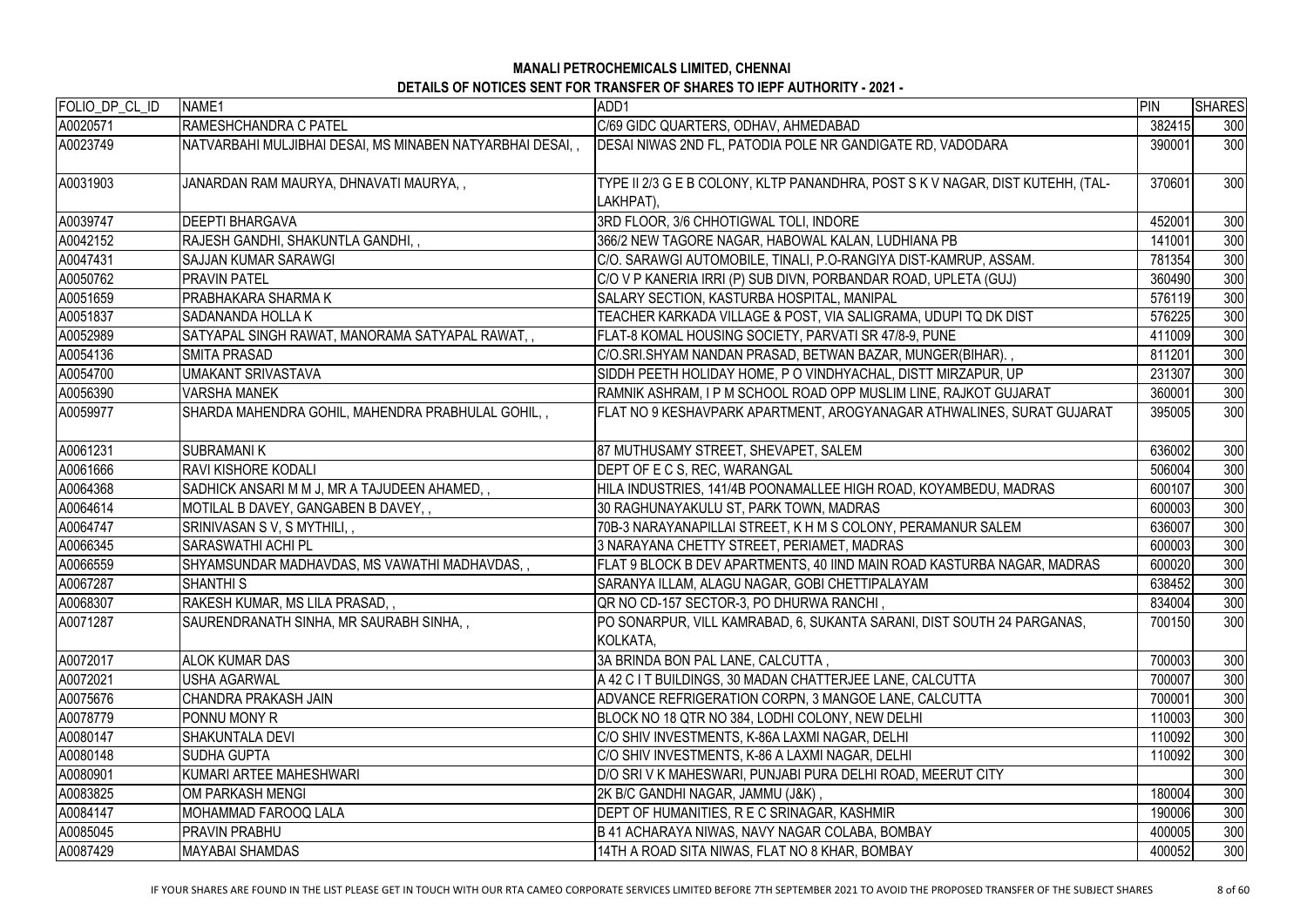| FOLIO_DP_CL_ID | NAME <sub>1</sub>                                                    | ADD1                                                                                                                                             | <b>PIN</b> | <b>SHARES</b> |
|----------------|----------------------------------------------------------------------|--------------------------------------------------------------------------------------------------------------------------------------------------|------------|---------------|
| A0091954       | MAYA DHINGREJA                                                       | 14TH A RD BITA NIWAS FLAT NO 8, KHAR BOMBAY,                                                                                                     | 400052     | 300           |
| A0093437       | ANIL FERNANDESH, MR ASIZ FERNANDES,,                                 | FLAT NO 1 ARCHANA HOUSE, S NO 65/4, OFF SALUNKE VIHAR ROAD, WANAWADI, PUNE,                                                                      | 411040     | 300           |
| B0001383       | <b>AMNA MALIK</b>                                                    | C/O MALIK FANLAL HAQUE, 4/1176-N-1-NEW SIR SAIB NAGAR, ALIGAD                                                                                    | 202002     | 300           |
| B0001516       | <b>BHASKARKK</b>                                                     | W Z 994 RANI BAGH, DELHI,                                                                                                                        | 110034     | 300           |
| B0001991       | SHROMANI SINGH, MS SHANTI DEVI,,                                     | FLAT NO. B-203, THE CRESCENT, PLOT NO. F-2, SECTOR - 50, NOIDA,                                                                                  | 201307     | 300           |
| B0002997       | <b>NARENDRA KUMAR</b>                                                | C/O SHIV INVESTMENTS, K-86A LAXMI NAGAR, DELHI                                                                                                   | 110092     | 300           |
| B0002998       | <b>PUSHPA GUPTA</b>                                                  | K-86 A LAXMI NAGAR, DELHI,                                                                                                                       | 110092     | 300           |
| B0002999       | <b>ANUPAM AGARWAL</b>                                                | K-86A LAXMI NAGAR, DELHI,                                                                                                                        | 110092     | 300           |
| B0009090       | <b>RAMAKRISHNAN K</b>                                                | NO 111 THILAGAR AVE BALAIAH GARDEN, MADIPAKKAM, MADRAS                                                                                           | 600091     | 300           |
| B0011281       | MAHESH RAMANLAL SHAH, NEEYA MAHESHKUMAR SHAH,,                       | 17 GAUTAMBAGH SOCIETY, ELLIS BRIDGE PALDI, AHMEDABAD                                                                                             | 380007     | 300           |
| B0011342       | RAMESHCHANDRA RAMNIKLAL TALSANIA, KUNDAN<br>RAMESHCHANDRA TALSANIA,, | B-4 UJJAVAL APTS OPP DRIVE IN ROAD, OPP VIJAY RESTARUNT NAVRANGPURA,<br>AHMEDABAD                                                                | 380009     | 300           |
| B0012618       | MOHAMMED HABIB KATRAWALA                                             | 1042 3 JEEVANPOLE, PANCHPATTI DARAIPAR, AHMEDABAD                                                                                                | 380001     | 300           |
| B0013445       | POPATLAL PANCHAL, BHARAT KUMAR PANCHAL,,                             | A/G/3 VINAYAK COMPLEX, OPP SWATI SOCIETY NAVRANGPURA, AHMEDABAD                                                                                  | 380014     | 300           |
| B0014039       | MUKESH MANILAL PATEL, MEENA MANILAL PATEL,,                          | KESHAV OPP MEHASANA NAGAR SOCIETY, NR PARSHVANATH FLATE NIZAMPURA,<br><b>BARODA GUJARAT</b>                                                      | 390002     | 300           |
| B0014903       | JAGDISH SHUKLA, MR JAGDISH BRAHMKSHATRIYA, ,                         | C/O J R BRAHMKSHATRIYA, 42 AMRAPALI SOCIETY, BEHIND MENTAL HOSPITAL, KARELI<br><b>BAUG VADODARA</b>                                              |            | 300           |
| B0017473       | VIVEK VIJAYANAND RAUT, DR VIJAYANAND SADANAND RAUT,,                 | 40 JOOTHICA, 22 NAUSHIR BHARUCHA ROAD, BOMBAY                                                                                                    | 400007     | 300           |
| B0017860       | SOHAIL F SHARAFALY, FEHMIDA F SHARAPALY,,                            | 11 HABIB COURT S B S RD, COLABA, BOMBAY                                                                                                          | 400039     | 300           |
| B0022881       | <b>SHAKUNTALA GUPTA</b>                                              | B-15 M I G COLONY, INDORE,                                                                                                                       | 452008     | 300           |
| B0023707       | KAMLESH NARAN G, R K MANJAL,,                                        | W M 270 BASTI GUZAN, JALANDHAR CITY, PB                                                                                                          | 144002     | 300           |
| B0024090       | ALOYSIUS MICHAEL DSOUZA, MISS LYEZA DSOUZA,,                         | PROFESSER MUKKA PO, SOUTH KANARA,                                                                                                                | 574177     | 300           |
| B0024291       | KRISHNAN M                                                           | C/O RAJENDRA FINANCE, 48 VALAYAKARA STREET, TIRUMANGALAM                                                                                         | 626706     | 300           |
| B0024357       | <b>KATHARAJ N</b>                                                    | SIVAGNANAPURAM, SERVAIKARANMADAM PO, TUTICORIN                                                                                                   | 628103     | 300           |
| B0024691       | KRISHAN KUMAR CHUGH, MRS KAILASH RANI,,                              | 169 COMMERCIAL COMPLEX, JHANDEWALAN EXTN, NEW DELHI                                                                                              | 110055     | 300           |
| B0026698       | <b>DIVYA TIWARI</b>                                                  | C/O UNIVERSAL FERRO, POST MADGI, TUMSAR M S                                                                                                      | 441913     | 300           |
| B0029386       | <b>PADMA SHREE</b>                                                   | 42 SADULLAH STREET, T NAGAR, MADRAS                                                                                                              | 600017     | 300           |
| B0029451       | SUBRAMANIAN PICHUMANI, MRS RUKMANI SUBRAMANIAN, ,                    | C/O MRS S V RADHAI, FLAT NO-203, A WING, ADITHI CHS, OPPOSITE VERSOVA<br>TELEPHONE EXCHANGE, S V P NAGAR, MHADA 4 BUNGLOWS, ANDHERI WEST MUMBAI, | 400053     | 300           |
| B0034886       | LABANYA BIKASH GHOSE                                                 | 3 KALI PROSAD CHAKRABORTY LANE, HOWRAH, WEST BENGAL                                                                                              | 711101     | 300           |
| B0036129       | REKHA KHAN, MR PROFULLA KUMAR KHAN, MR PRITISH KUMAR<br>KHAN,        | 39-B CHATRA BARUIPARA, PO CHATRA SHRIRAMPUR, DIST HOOGHLY                                                                                        | 712204     | 300           |
| B0036706       | <b>MAYA GHOSH</b>                                                    | 3 KALI P CHAKRABORTY LANE, HOWRAH, WEST BENGAL                                                                                                   | 711101     | 300           |
| B0036912       | <b>PULLAIAH CHETTY GRANDHE</b>                                       | SENIOR ACCOUNTANT B H E L, R C PURAM, HYDERABAD                                                                                                  | 500032     | 300           |
| B0037462       | SUNIL KUMAR SEN, MRS SABITRI SEN, RUPA MANJARI SEN,                  | FLAT NO 71, A F APARTMENT, 22 BASUNDHARA ENCLAVE, DELHI                                                                                          | 110091     | 300           |
| B0038626       | <b>ASHOK KOHLI</b>                                                   | S 308 FIRST FLOOR, GREATER KAILASH II NEW DELHI,                                                                                                 | 110048     | 300           |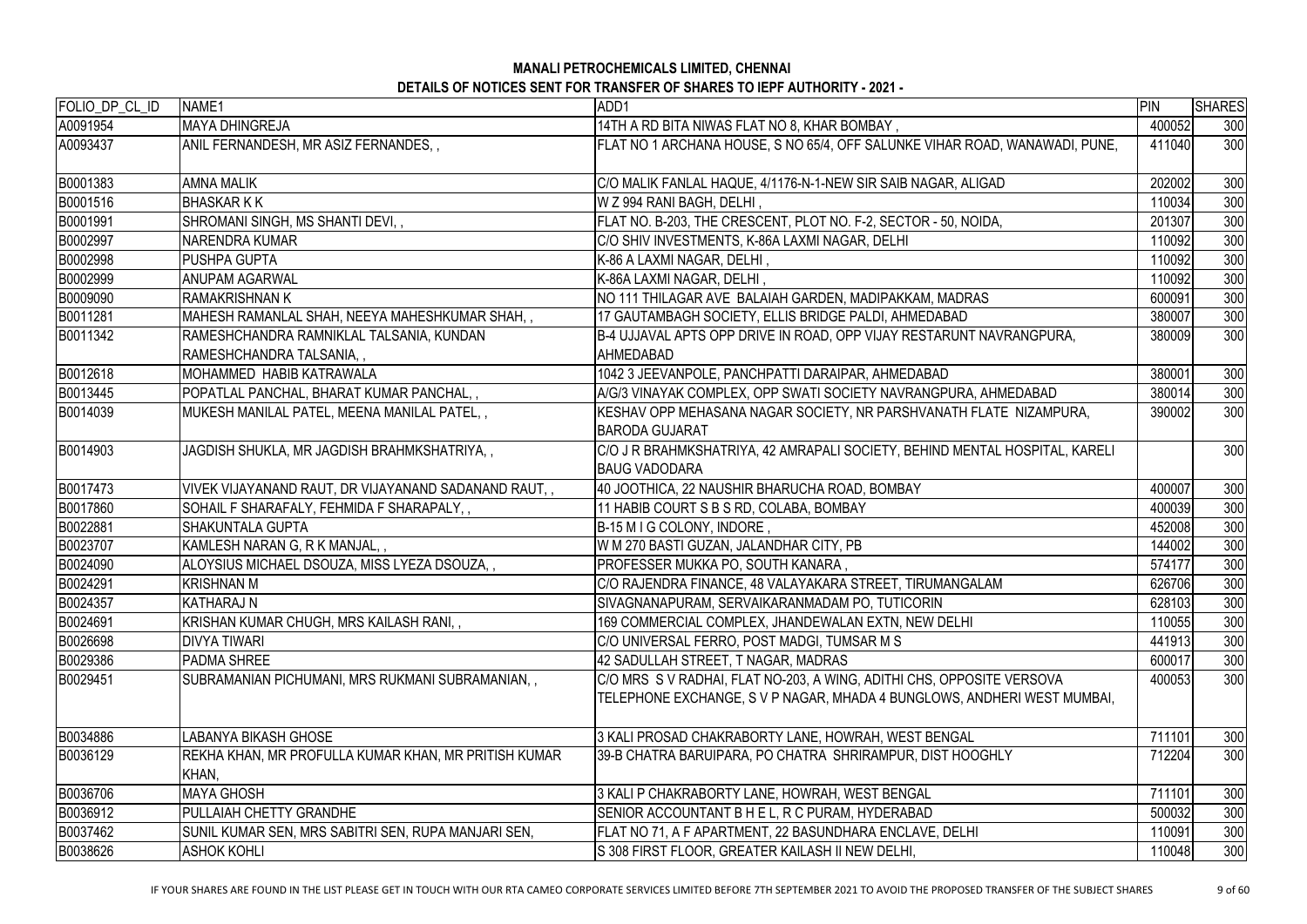| FOLIO_DP_CL_ID | NAME1                                               | ADD1                                                                                           | PIN    | <b>SHARES</b> |
|----------------|-----------------------------------------------------|------------------------------------------------------------------------------------------------|--------|---------------|
| B0038687       | MANGAL DEV SETHI                                    | N-2 PARTAP NAGAR, DELHI,                                                                       | 110007 | 300           |
| B0038889       | <b>SHANTHA K</b>                                    | I-109 D D A FLAT, NARAINA VIHAR, NEW DELHI                                                     | 110028 | 300           |
| B0048015       | <b>RAHUL KUMAR</b>                                  | C/O ORIENTAL BANK OF COMMERCE, 2B GANESH CHANDRA AVENUE, CALCUTTA W B                          | 700013 | 300           |
| B0057733       | VIJAYA LAKSHMI P, K RAMAN KUTTY, ,                  | P/233/3 AIRFORCE QTRS, JALAHALLI WEST, BAGALORE                                                | 560015 | 300           |
| B0059623       | RANJIT MEGHJI KAPADIA, ARUNA RANJIT KAPADIA, ,      | 91 NAPEANSEA ROAD, BOMBAY,                                                                     |        | 300           |
| B0062892       | <b>RATHAN CHAND B</b>                               | 117-A VARIETY HALL ROAD, COIMBATORE,                                                           | 641001 | 300           |
| B0063615       | KIRTIKUMAR NARANJI SHUKLA                           | C/O STATE BANK OF SAURASHTRA, MANDVI KUTCH,                                                    | 370465 | 300           |
| B0069869       | RAMKRISHNA MAHADEV, MRS SUMAN RAMKRISHNA BHAVSAR, , | 208 VIRAL APARTMENTS, NEAR CENTRAL BANK VISHNU NAGAR, NANA SHANKERSETH RD<br>DOMBIVLI (W)      | 421202 | 300           |
| B0070123       | <b>RAJENDRA LABHSHANKER PANDIT</b>                  | 4B/210 SANKALP SAGAR, NEW D N NAGAR, ANDHERI WEST BOMBAY                                       | 400058 | 300           |
| B0070239       | BALACHANDRAN SANGAMESHWARAN IYER                    | 6 NEW DREAMLAND OFF CAESARS RD, AMBOLI ANDHERI WEST, BOMBAY                                    | 400058 | 300           |
| B0070462       | MOHINDRA K K, PUSHPA MOHINDRA,                      | L 27 SOUTH EXT II, NEW DELHI,                                                                  | 110049 | 300           |
| B0072625       | RAMBHAI MATHURBHAI SOLANKI                          | C/O POST MASTER, VALLABH VIDYANAGAR,                                                           | 388120 | 300           |
| B0078142       | KALYANA SUNDARAM C                                  | PLOT NO 33 II STREET, VASUGI NAGAR M M G POST, MADRAS                                          | 600051 | 300           |
| B0080333       | MEENA A SAMDANI                                     | C/O A M SAMDANI, PANDARIBA, AURANGABAD                                                         | 431001 | 300           |
| B0081366       | <b>REMA VELLAPALLY</b>                              | P8C 1ST FLOOR, HAUZ KHAS ENCLAVE, NEW DELHI                                                    | 110016 | 300           |
| B0081453       | <b>VIJAY MOHITE</b>                                 | C/O SAMPADA INVESTMENTS, 38 VAKHAR BHAG, SANGLI                                                | 416416 | 300           |
| B0082591       | <b>GURPINDER SINGH DUGAL</b>                        | 10 NIC BUILDING, E I STRAND ROAD, COLABA, BOMBAY                                               | 400005 | 300           |
| B0084476       | <b>DILIP KUMAR DEBNATH</b>                          | NABAPALLI, NATAGAR, SODEPUR, 24 PGS (N)                                                        | 841101 | 300           |
| B0085335       | <b>ABDUL WAHAB</b>                                  | 537/D NEW RLY COLONY, TUNDLA, FIROZABAD                                                        | 283204 | 300           |
| B0085994       | <b>TAPAN KUMAR DAS</b>                              | 269-B VIVEKANANDA ROAD, CALCUTTA,                                                              | 700006 | 300           |
| B0086917       | <b>AMIT GARG</b>                                    | 175 BEGUM BAGH, MANDIR STREET, MEERUT                                                          | 250001 | 300           |
| B0088062       | <b>SUDHAKAR P J</b>                                 | 21 E V K SAMPATH ROAD, VEPERY, CHENNAI                                                         | 600007 | 300           |
| B0088067       | PADMA V SHAH, VINOD A SHAH,,                        | SNEH VILLA, 4 PODAR ROAD, SANTACRUZ (W), BOMBAY                                                | 400054 | 300           |
| B0088170       | <b>BHUPENDRA P DESAI</b>                            | 50 CHINNING STREET, CALCUTTA,                                                                  | 700001 | 300           |
| B0088553       | CHANDRA SEKARAN M                                   | 3/3 BAGAVANDHAM STREET, T NAGAR, CHENNAI                                                       | 600017 | 300           |
| B0088818       | <b>DIPTI VRUSHANG MEHTA</b>                         | MEHTA POLE HOLI, CHAKLA SHAKIJI KRIPTI, VADODARA, (GUJ)                                        |        | 300           |
| B0089832       | ISEKHAR R                                           | 5 RAMAN STREET, MADRAS,                                                                        | 600064 | 300           |
| B0091068       | IBHAGOJI SADASHIV KADAM                             | BHAGOJI SADASHIV KADAM, 108/23 HAJI MUSSA KASAM BLDG, T H KATARIA MARG, MAHIM<br><b>BOMBAY</b> | 400016 | 300           |
| B0091216       | ISUNDARAVENKATAKRISHNAN MAHADEVAN                   | B7 SAKTHI APARTMENTS, (THIRIPURASUNDARI), 36 EAST MADA STREET, TIRUVANMIYUR,<br>MADRAS,        | 600041 | 300           |
| B0091446       | VIJAY RASIKLAL SIMARIA, VIMAL RASIKLAL SIMARIA, ,   | 4 DHAN KUNJ M A ROAD, ANDHERI (W), BOMBAY                                                      | 400058 | 300           |
| B0092719       | <b>VIJAY KUMAR M</b>                                | C/O SUHASTHI, N0 84/1 NATTERI KRISHNAMACHARI ST, KRISHNA NAGAR, VELLORE, TAMIL<br>NADU,        | 632001 | 300           |
| B0094031       | IMAHALAKSHMI DAMODAR                                | DWARAKANATH BHAVAN, NO 29 K R ROAD, BASAVANAGUDI, BANGALORE                                    | 560004 | 300           |
| B0094963       | <b>GINDL KUMARA SWAMY</b>                           | PINA KINI GRAMEENA BANK, NAIDUPET (PO), NELLORE (DIST), A P                                    |        | 300           |
| B0095917       | <b>RAJESH GUPTA</b>                                 | 364 MARSHALL HOUSE, 33/1 N S ROAD, CALCUTTA                                                    | 700001 | 300           |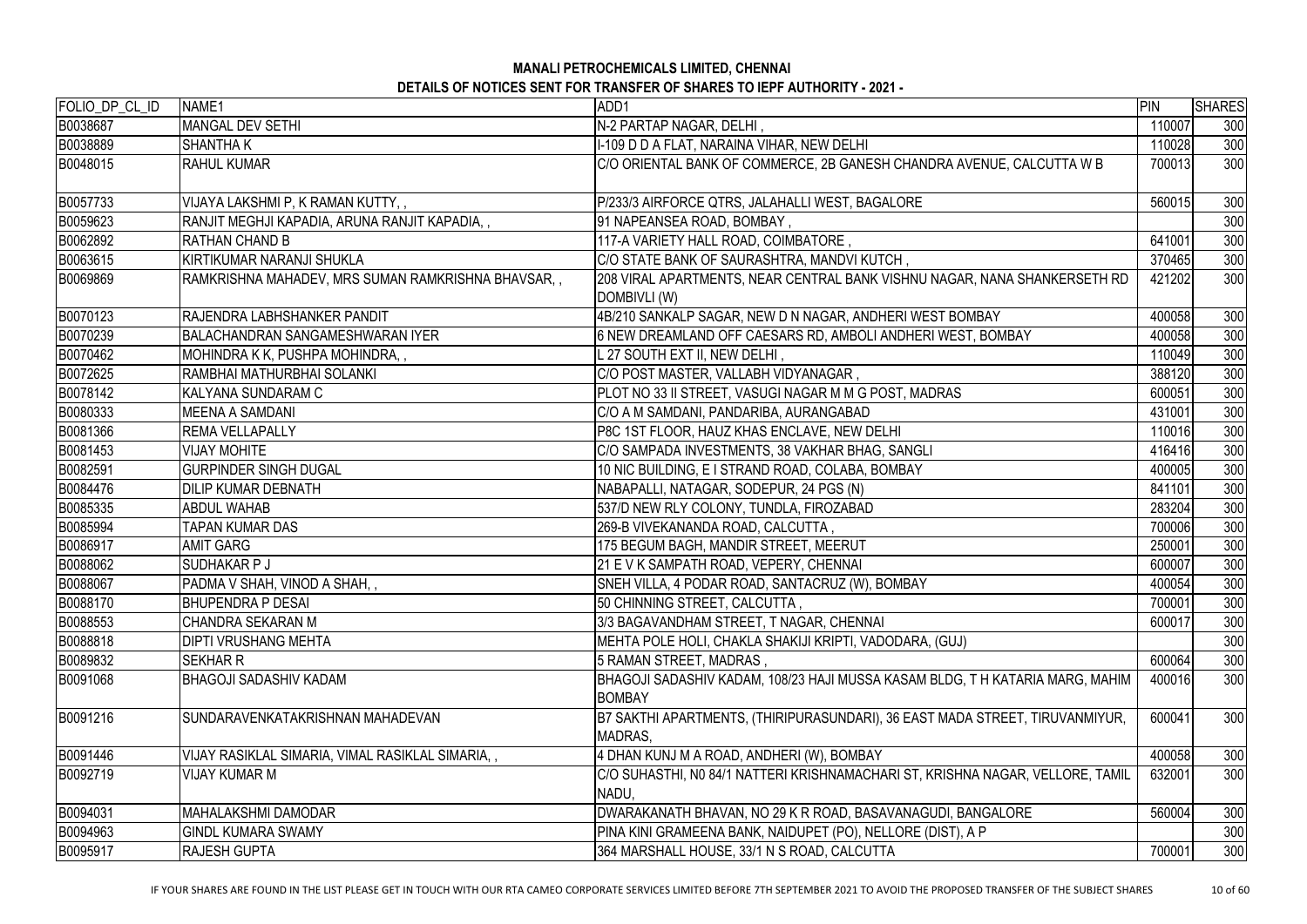| FOLIO_DP_CL_ID | NAME <sub>1</sub>                                            | ADD1                                                                                    | PIN    | <b>SHARES</b> |
|----------------|--------------------------------------------------------------|-----------------------------------------------------------------------------------------|--------|---------------|
| B0097394       | KIRAN TANGRI, CHAND TANGRI,,                                 | C-21 PUSHPANJALI ENCLAVE, PITAMPURA, DELHI                                              | 110034 | 300           |
| B0098260       | <b>SAMIKSHA PATHAK</b>                                       | A 803 KESHAV KUNJ II, SECTOR 15 SANPADA, PALM BEACH ROADNAVI MUMBAI,                    | 400705 | 300           |
| C0000120       | <b>NATARAJAN S</b>                                           | 32-D TYPE III BLOCK 20, NEYVELI,                                                        | 607803 | 300           |
| C0001149       | ANIL RAWAT, BHIM SINGH RAWAT, ,                              | A-2548 NETAJI NAGAR, NEW DELHI ,                                                        | 110023 | 300           |
| C0001749       | DIVYA RATANLAL, RATANLAL GOBINDRAM,,                         | C/O GLAMOUR, 20-F CONN PLACE, NEW DELHI                                                 |        | 300           |
| C0003713       | <b> PREM DASS KALRA</b>                                      | B-40 SAOMI NAGAR, NEW DELHI,                                                            | 110017 | 300           |
| C0003940       | <b>BHALLA A S</b>                                            | GALI NO-1 GATE NO-24, HEMKUNJ COLONY, 13/1 BALLUPUR ROAD, DEHRADUN                      | 248001 | 300           |
| C0005065       | <b>SHYAM MOHAN DEY</b>                                       | 18 B HARITUKI BAGAN LANE, CALCUTTA,                                                     | 700006 | 300           |
| C0005400       | <b>SHARADA SWAMI</b>                                         | 621 BLOCK O, NEWALLPORE, CALCUTTA                                                       | 700053 | 300           |
| C0007522       | LAL E M                                                      | ERRASARIL HOUSE, MATTEMMEL, THEVERA, COCHIN                                             | 682013 | 300           |
| C0007850       | SAMPAT DEVI DUGAR, SUSHIL CHAND RAKHECHA,,                   | C/O S C RAKHECHA, 40A SARDAR SANKAR ROAD, PO SARAT BOSE ROAD, CALCUTTA                  | 700029 | 300           |
| C0008005       | SANGITA ARUNCHANDRA DAVE, NILU ARUNCHANDRA DAVE, ,           | C/O A C DAVE, 3 JEEVAN ASMA SOCY, OPP GOKUL ROW HOUSES, AHMEDABAD                       | 380015 | 300           |
| C0009831       | <b>BIJU VARGHESE</b>                                         | 28/7 TRIPUNITHARA ROAD, COCHIN,                                                         | 682016 | 300           |
| C0012236       | <b>AYALUR KRISHNAMURTHY RAJESH</b>                           | FLAT NO 502 RAJENDRA APARTMENTS, NO 158 BERALAH ROAD, KILPAUK, MADRAS                   | 600010 | 300           |
| C0012345       | IPONNIAH M                                                   | PLOT NO 11 BHARATHIAR STREET, KGL PRABHU NAGAR, MINJUR, THIRUVALLUVAR DIST,<br>CHENNAI, | 601203 | 300           |
| C0015131       | SUMITRABEN AMRUTLAL ADHVARYU, HEMLATABEN VINOD<br>ADHVARYU,, | 10/630 GODHA MANIA POLE, AMBAJI ROAD, SURAT                                             | 395003 | 300           |
| C0015254       | <b>SHAILESH RAGHUNATH PATIL</b>                              | 3/24 BOMBAY POSTAL, EMPLOYEES CO-OP HSG SOC, ALAD ROAD ANDHERI (E), BOMBAY              | 400069 | 300           |
| C0017553       | <b>DINESH KUMAR GUPTA</b>                                    | 98 NAI BASTI, NEAR CLOCK TOWER, GHAZIABAD, U P                                          | 201001 | 300           |
| C0018010       | IANANDI DEVI                                                 | POL KA KOTHA, SAGWARA, DISTT DUNGARPUR (RAJ)                                            | 314025 | 300           |
| C0020822       | ATTARWALA F S, ASHOK KUMAR MONDAL, PRABIR KUMAR DAS,         | 45 SUTAR CHAWL, 2ND FLOOR, BOMBAY                                                       | 400002 | 300           |
| C0024761       | SUVOBROTO LAHIRI, SHARMILA LAHIRI,,                          | P-542/1 PARMASREE PALLY, CALCUTTA,                                                      | 700060 | 300           |
| C0024805       | <b>RATHORE G S</b>                                           | 9/68 RATHORE CHAMBER, GANDHIDHAM KUTCH,                                                 | 370201 | 300           |
| C0026019       | RITA GANGULY, ALOKE GANGULY,,                                | 20 GANGULY BAGAN, EAST ROAD, CALCUTTA                                                   | 700084 | 300           |
| C0026385       | <b>SRINIVASAN V</b>                                          | 3/17 TANK BUND ROAD, NANDANAM, MADRAS                                                   | 600035 | 300           |
| C0027010       | <b>DHAN PRAKASH SHARMA</b>                                   | VILL & PO NAITHLA HASANPUR, DIST BULAND SHAHR, UP                                       | 203001 | 300           |
| C0029981       | UMA LAHIRI, JYOTI RANJAN LAHIRI,,                            | C/O DR J R LAHIRI, 23/2B SATISH MUKHERJI ROAD, CALCUTTA                                 | 700026 | 300           |
| C0031473       | <b>NAGARAJ R</b>                                             | 102 B/3 BHAVANI PETH, SOLAPUR,                                                          | 413002 | 300           |
| C0033266       | PATHAN MUNIRAHMED M, PATHAN ZAFAR AHMED M, ,                 | C/3H BALELI KHO, BHARUCH, GUJARAT                                                       | 392001 | 300           |
| C0033312       | JAGABANDHU NATH                                              | C/O KUNJANATH JWELLERS, BOWBAZAR BARAWARRY, PO KRISHNA NAGAR, DT NADIA W B              | 741101 | 300           |
| C0033593       | <b>UMA MAHESWARI V</b>                                       | 30 CHETTY STREET, THIRUVYARU,                                                           |        | 300           |
| C0034583       | PRABHAKAR RAGHUNATH DATAR, SNEHALATA DATAR, ,                | E-61 ANNA NAGAR EAST, MADRAS,                                                           | 600102 | 300           |
| C0035296       | <b>LAL BAHADUR SINGH</b>                                     | C-931 MIG WORLD BANK, BARRA, KANPUR                                                     | 208014 | 300           |
| C0035473       | <b>ISURENDRA PRASAD</b>                                      | C/O KEDAR NATH MATHURA PRASAD, PURANI GODOWN, GAYA, BIHAR                               | 823001 | 300           |
| C0036998       | <b>PRAMOD KUMAR CHOWDHARY</b>                                | SHADIPUR, NEAR CHHOTI DURGA ASTHAN, MONGHYR                                             | 811201 | 300           |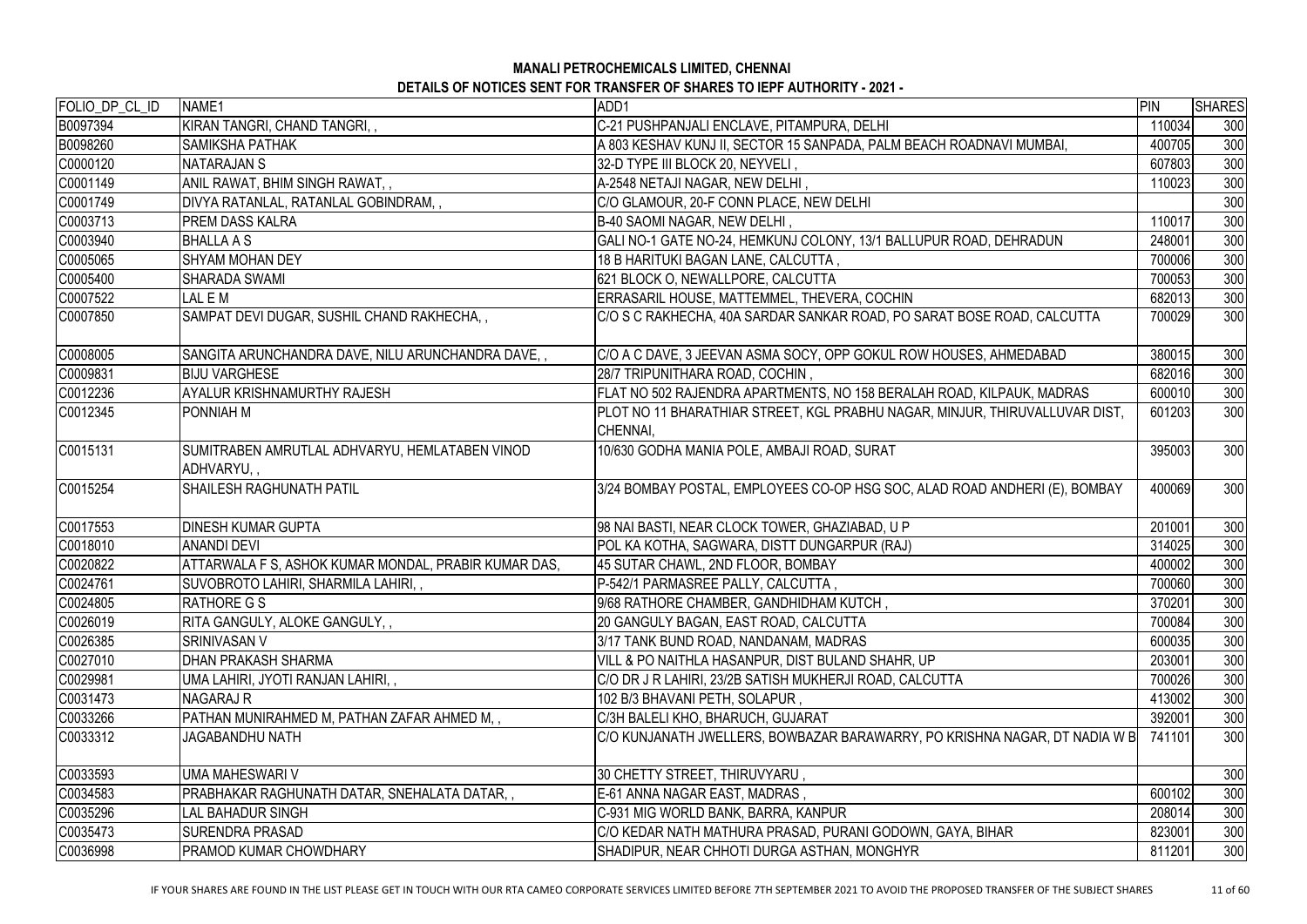| FOLIO_DP_CL_ID | NAME1                                                             | ADD1                                                                                                                             | PIN    | <b>SHARES</b> |
|----------------|-------------------------------------------------------------------|----------------------------------------------------------------------------------------------------------------------------------|--------|---------------|
| C0037806       | <b>KANNAN S</b>                                                   | PLOT NO 27 DOOR NO 12, SUNDARAR STREET, RAMNAGAR, AMBATTUR MADRAS                                                                | 600053 | 300           |
| C0039642       | <b>DHANANJOY PAUL</b>                                             | PO GOBARDANGA, GHATAKPARA, DT 24 PAS (N)                                                                                         | 743252 | 300           |
| C0039661       | <b>BASANTI SHAW, SHANKAR SHAW,,</b>                               | BOREHAT D N TEWARI GALI, PO NUTAN GANJ, DT BURDWAN, WB                                                                           | 713102 | 300           |
| C0039801       | <b>JINKA SATYAM</b>                                               | DOOR NO 1/61 MAIN ROAD, MORAGUDI POST, JAMMALAMADUGU (MONDAL), CUDDAPAH                                                          | 516434 | 300           |
|                |                                                                   | <b>DIST A P</b>                                                                                                                  |        |               |
| C0040167       | OM PRAKASH GUPTA, SUSHILA DEVI,,                                  | 2/5 PANT NAGAR, JANG PURA, NEW DELHI                                                                                             | 110014 | 300           |
| C0041401       | ARJAN SINGH SHANTE, BAKHSHISH SHANTE, KUSHAL PAL SINGH<br>SHANTE, | #2/20/15C SECTOR, CHANDIGARH,                                                                                                    | 160015 | 300           |
| C0041773       | <b>ASHIM DAS</b>                                                  | H/32 SUNDIA HOUSING ESTATE, PO JAGATDAL, 24 PGS N                                                                                | 743125 | 300           |
| C0041899       | LAKSHMI DAS GUPTA                                                 | P O VILLAGE-NATAGORE, VIA-SODEPUR, AMBIKA MUKHERJEE ROAD, DISTRICT-24<br>PARAGANAS (N)                                           | 743175 | 300           |
| C0041971       | <b>AVIJIT SASMAL</b>                                              | BALLY GHOSHPARA SARKHAL BAGAN, PO GHOSHPARA, DT HOWRAH                                                                           | 711227 | 300           |
| C0042848       | <b>SIYA RAM RAI</b>                                               | ANDHRA BANK, EXHIBITION ROAD, PATNA                                                                                              | 800001 | 300           |
| C0043054       | CHITTARANJAN CHAKRABORTY                                          | BLOCK 15 FLAT 13 TYPE III (R), H R B C HOUSING ESTATE, ICHAPUR DUMURJOLA,<br><b>HOWRAH</b>                                       | 711101 | 300           |
| C0043116       | <b>ANITA KHIRWAL</b>                                              | C/O AMOD KUMAR KHIRWAL, HATRI CHOWK, THANA ROAD, PO RAIGARH (M P)                                                                | 496001 | 300           |
| C0045410       | <b>UJJAL CHATTERJEE</b>                                           | 69B EKDALIA ROAD, CALCUTTA,                                                                                                      | 700019 | 300           |
| C0046759       | <b>AMARENDRA RANA</b>                                             | 2/1 NABA KUMAR KAR LANE, PO SALKIA, DT HOWRAH                                                                                    | 711106 | 300           |
| C0047045       | GEETA P HEMDEV, RAJU M JADHWANI,,                                 | NO.8, SUKHADAI, 116/ S.V. ROAD, KHAR, MUMBAI                                                                                     | 400052 | 300           |
| C0048216       |                                                                   | VRISHALI CHANDRAKANT MORE SMT, CHANDRAKANT MARUTI MORE, 6/10 JOHN DOMNIC CHAWAL, KURAR VILLAGE, HANUMAN NAGAR MALAD EAST, BOMBAY | 400097 | 300           |
| C0048245       | JITENDRA KUMAR SHARMA                                             | C/O SRI SATYANARAYAN SHAH, SAKROGARY (BHAGAT SINGH CHOWCK), SAHIBGANJ,<br><b>BIHAR</b>                                           | 816109 | 300           |
| C0048470       | DEBASISH BASU, RINA BASU, ,                                       | FLAT 4E APARAJITA, 98 JODHPUR PARK, CALCUTTA                                                                                     | 700068 | 300           |
| C0050913       | MANOHAR PD SINHA                                                  | C/O SUDHANJALI HOTEL, BHIKHANPUR CHOWK NO 2, BHAGALPUR, (BIHAR)                                                                  | 812001 | 300           |
| C0054055       | SEEMA DEY, NARAYAN DEY, ,                                         | 18 SANTIPALLY, P O JADAVPUR UNIVERSITY, CALCUTTA, WEST BENGAL                                                                    | 700032 | 300           |
| C0056495       | UTPAL KUMAR BHATTACHARYA                                          | 69 SRI GOPAL MULLICK LANE, CALCUTTA,                                                                                             | 700012 | 300           |
| C0058431       | <b>GANGADHAR MANDAL</b>                                           | VILL PARALANKA, P O KISHOREPORE, VIA PANSKURA, DIST MIDNAPORE                                                                    | 721139 | 300           |
| C0060082       | JOHNSON P S M                                                     | 32/19 ASPIRAN GARDEN, 1ST STREET KILPAUK WATER TANK, KILPAUKCHENNAI,<br><b>TAMILNADU</b>                                         | 600010 | 300           |
| C0061879       | ARUN JOTHI B, UDAY KIRAN G, ADITYA KIRAN G,                       | 3 SUPRIYA APARTMENTS, SAMADANAPURAM, SIPCOT HOUSING COLONY, HOSUR                                                                | 635126 | 300           |
| C0061943       | <b>MANUBHAI SOMESHWAR DESAI</b>                                   | 306 USHA NAGAR OPP PAINAGAR, SARDAR VALLABHBHAI PATEL ROAD, BORIVLI (WEST),<br><b>MUMBAI</b>                                     | 400092 | 300           |
| C0069661       | DIPANJAN HAJRA, JHARNA HAJRA,,                                    | C/O BISWANATH HAJRA, RRR MAHAVIDYALAYA, PO NANGULPARA, DIST HOOGHLY (W B)                                                        |        | 300           |
| C0069871       | MALARANI BANERJEE, SUPRIYA BANERJEE,,                             | 16/1/1 BHAGABAN CHATTERJEE LANE, KADAMTOLA, HOWRAH                                                                               | 711101 | 300           |
| C0071950       | <b>VIJAYARAGHAVAN M K</b>                                         | NO 86 PURASVEE, KAGGADASPURA C V RAMAN NAGAR P O, BANGALORE                                                                      | 560093 | 300           |
| C0074923       | <b>NARESH KAMBIRI</b>                                             | B-8/48 SECTOR 3, ROHINI, DELHI                                                                                                   | 110085 | 300           |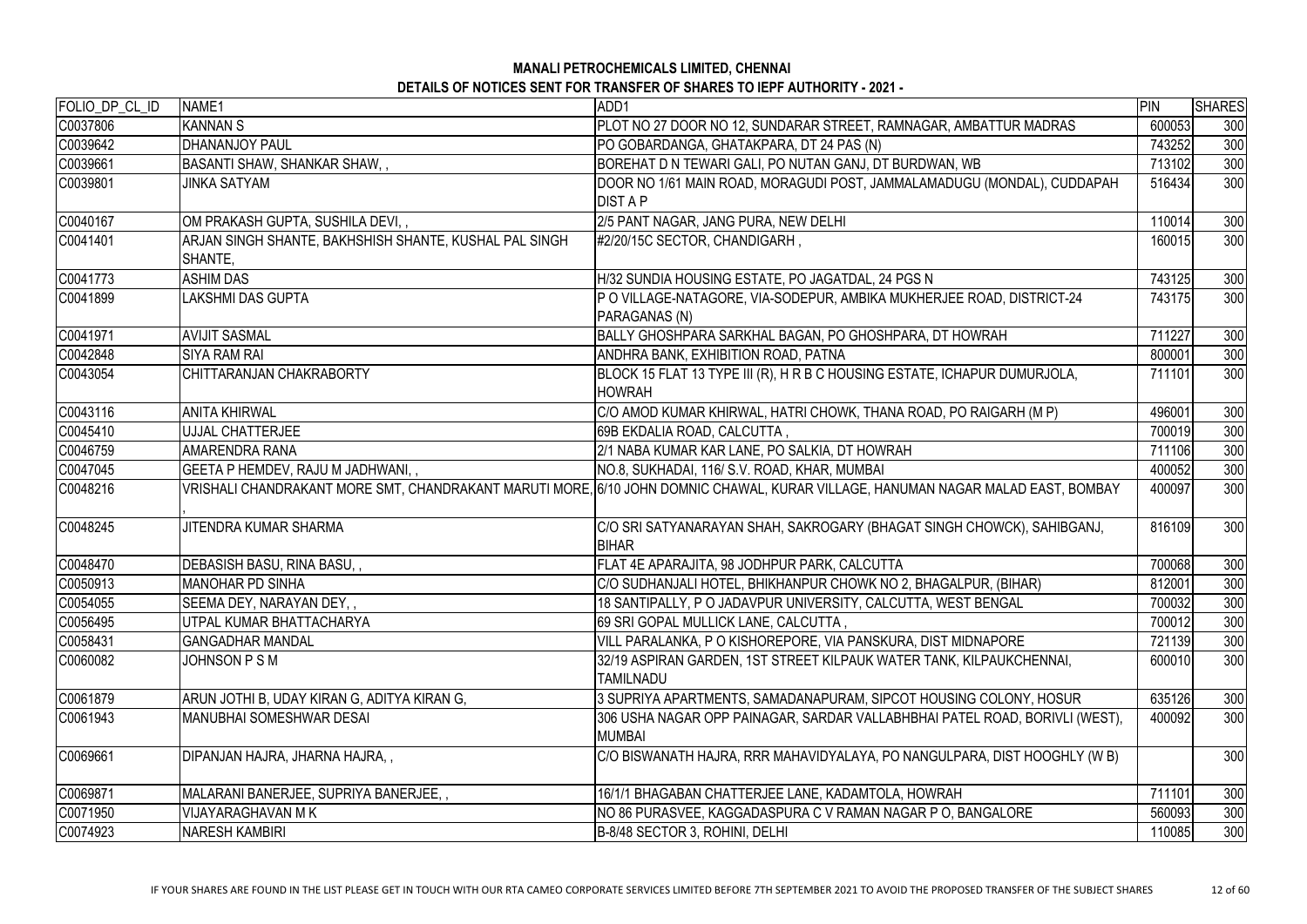| FOLIO_DP_CL_ID | NAME1                                     | ADD1                                                                                            | PIN    | <b>SHARES</b> |
|----------------|-------------------------------------------|-------------------------------------------------------------------------------------------------|--------|---------------|
| C0091564       | <b>GAUTHAM MUKKAVILLI</b>                 | FLAT NO 203 KT APARTMENTS RAM LAKSH, 89 DIAGONAL RD V V PURAM, BANGALORE                        | 560004 | 300           |
| C0091826       | N MUNIAPPA                                | 283/2 KORAMANGALA, VILLAGE 8TH BLOCK, BANGALORE                                                 | 560034 | 300           |
| C0091882       | T M BALASUBRAMANIAM, T B THIRUMURTHY,,    | NO 23 BHARATHY NAGAR FIRST STREET, SECOND LANE T NAGAR MADRAS,                                  | 600017 | 300           |
| C0091902       | SUNDRARAJAN KRISHNAN, MAYA RAJAN,,        | 1106 13TH CROSS, INDIRANAGAR IIND STAGE, BANGALORE                                              | 560038 | 300           |
| C0092003       | <b>M S SUDARSAN</b>                       | 14 RANGARAJA PURAM MAIN ROAD, KODAMBAKKAM, MADRAS                                               | 600024 | 300           |
| C0092017       | SRIDHAR VISWANATHAN, PRABHU VISWANATHAN,, | 48 ARUNDALE BEACH ROAD, KALASHETRA COLONY, BESANT NAGAR MADRAS                                  | 600090 | 300           |
| C0092026       | VEENDER NATH TANEJA, GEETA TANEJA,,       | D 4 KALINDI COLONY, NEW DELHI,                                                                  | 110065 | 300           |
| C0092522       | PANNIKOT JANARDAN MENON                   | SILVER LEE, CHDURCH HILL LANE, OTTACAMUND                                                       | 643001 | 300           |
| C0095513       | N S M VENKATACHALA IYENKAR                | AASHIRVAD 52 II A MAIN, AECS II STAGE RMV II STAGE, SANJAY NAGAR, BANGALORE                     | 560094 | 300           |
| C0096127       | SANGEETA MARODIA, SHASHI KUMAR MARODIA,,  | 4586 MAHABIR BAZAR, CLOTH MARKET, DELHI                                                         | 110006 | 300           |
| C0097864       | <b>SUNANDA MOMLLA</b>                     | 4/5174 FIRST FLOOR, KRISHAN NAGAR, KAROL BAGHNEW DELHI,                                         | 110005 | 300           |
| C0097984       | <b>GURINDER SINGH</b>                     | 7 GRAND CANNION APPARTMENTS, VENKATSWAMY ROAD EAST, R S PURAM<br><b>COIMBATORE</b>              | 641002 | 300           |
| C0098019       | <b>SHEKHAR AIRAN</b>                      | ANUJA HOSPITAL OPP SHARDASOCIETY, SHARDA NAGAR POST PALDI, AHMEDABAD                            | 380007 | 300           |
| C0098056       | <b>RAVINDER JAIN</b>                      | E-28 SATYAWATI COLONY, ASHOK VIHAR PHASE III, DELHI                                             | 110052 | 300           |
| C0098147       | <b>MITA SHETH</b>                         | B-21 VASUDEV APARTMENT, OPP SONA INDUSTRIAL UDYOG, P P RD ANDHERI EAST<br><b>BOMBAY</b>         | 400069 | 300           |
| C0099106       | PREMA DEVI TULSIAN                        | SEVAK STORES, SARROFF KATRA, STATION ROAD BHAGULPUR                                             | 812007 | 300           |
| C0099434       | <b>ANJUL AGGARWAL</b>                     | 2 EAST PARK ROAD, NEW DELHI,                                                                    | 110005 | 300           |
| C0099924       | <b>NARAIN PRASAD</b>                      | A/2, FRIENDS HOUSE APARTMENT, GANDHINAGAR, MONTESSORI SCHOOL LANE, BORING<br>ROAD, PATNA, BIHAR | 800001 | 300           |
| C0100146       | NAVNIT A PATEL, HIRABEN N PATEL,,         | C/O SHRIJI SADAN, DAYAL BHOULANE PALACE ROAD, BARODA                                            | 390001 | 300           |
| C0100360       | <b>SATYANARAIN SHARMA</b>                 | B G 17 EAST SHALIMAR BAGH, DELHI,                                                               | 110052 | 300           |
| C0100740       | SANJEEV AGARWAL, GAURAV AGARWAL,,         | C/O RAJA RAM STEEL CORPN, KALAGARH ROAD, PO DHAMPUR                                             | 246761 | 300           |
| C0100848       | SUNIL KUMAR SEN, SABITRI SEN,,            | FLAT NO 71, A F APT, 22 BASUNDHARA ENCLAVE, DELHI                                               | 110091 | 300           |
| C0101902       | RAMAN GIRDHARBHAI PATEL                   | C/O YOGESH R PATEL, 14 AKASH GANGA SOCIETY NR BHAVSAR H, NEW VADAJ<br><b>AHMEDABAD</b>          | 380013 | 300           |
| C0102237       | <b>I J THOMAS, AMMINI THOMAS, ,</b>       | THUMPASSERY, 36/1906 CHITTOOR ROAD, COCHIN                                                      | 682016 | 300           |
| C0102685       | ANIL KANTI DATTA, REBA DATTA,,            | FD-286 1ST FLR, SALT LAKE CITY, CALCUTTA                                                        | 700091 | 300           |
| C0102778       | <b>JITENDRA RASTOGI</b>                   | JITENDRA TRADING CO, 1237 CHAH RAHAT, DELHI                                                     | 110006 | 300           |
| C0102900       | <b>K SESHA REDDY</b>                      | K SESHA REDDY, SANKARA AGRAHARAM, NELLORE-1                                                     |        | 300           |
| C0103028       | <b>SHERIN THOMAS</b>                      | PUTHIYAPARAMBIL, ELAMGULAM PO KOORALY, PONKUNNAM VIA KERALA                                     |        | 300           |
| C0103565       | SATYANARAYANA CHERUKURI                   | 10-2-3 2ND LINE, SAMBASIVAPET, GUNTUR                                                           | 522001 | 300           |
| C0103717       | POONAM N KARIYA, NAVIN O KARIYA,,         | 56 PRESIDENCY SOCIETY, 7TH ROAD JUHA SCHEME, VILE PARLE BOMBAY                                  | 400049 | 300           |
| C0104238       | <b>DWARKA DASS CHAWLA</b>                 | 5-K/32, N I T, FARIDABAD HARYANA                                                                |        | 300           |
| C0106079       | <b>GEETHA SUKUMAR</b>                     | KIZHAKKEDATH, CMC V/227 CHERTALA, KERALA                                                        | 688524 | 300           |
| C0107199       | <b>SWAROOP SINGH</b>                      | 384 TAHARPUR SHAHDARA, NR G T B HOSPITAL OPP WATER SILVER, DILSHAD GARDEN<br>DELHI              | 110032 | 300           |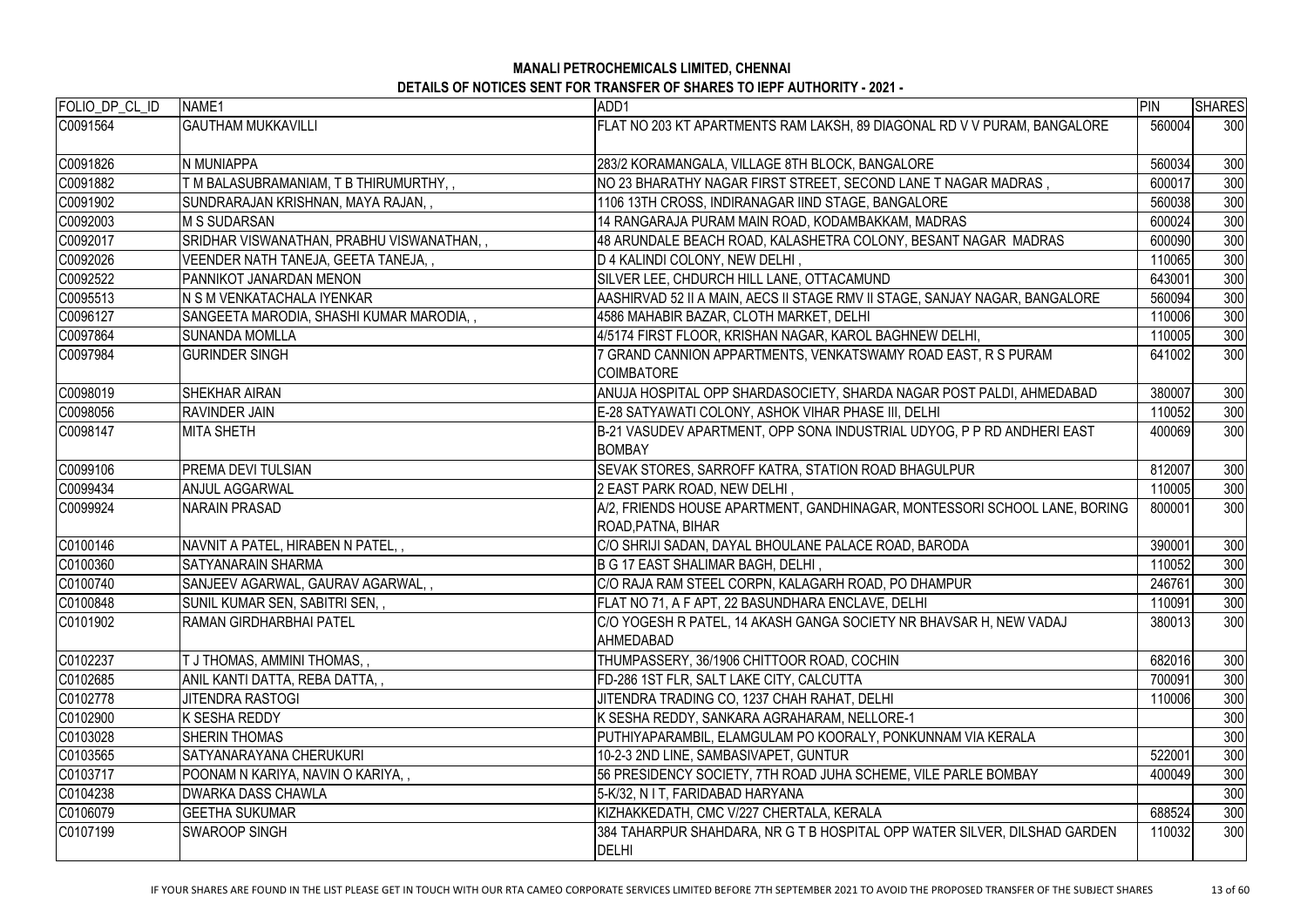# **MANALI PETROCHEMICALS LIMITED, CHENNAI**

| DETAILS OF NOTICES SENT FOR TRANSFER OF SHARES TO IEPF AUTHORITY - 2021 - |  |
|---------------------------------------------------------------------------|--|
|---------------------------------------------------------------------------|--|

| FOLIO_DP_CL_ID | NAME1                                               | ADD1                                                                          | PIN    | <b>SHARES</b> |
|----------------|-----------------------------------------------------|-------------------------------------------------------------------------------|--------|---------------|
| C0107411       | V GURAPPA, V GURUDATTU, ,                           | 17-233 NADIMPALLI STREET, PRODDATUR, CUDDAPAH DT AP                           | 516360 | 300           |
| C0107479       | SHILPA S CHIDDARWAR, SUHAS D CHIDDARWAR, ,          | HATKESHWAR WARD, PUSAD, YEOTMAL DIST                                          | 445204 | 300           |
| C0107687       | <b>ASHOK KUMAR PURI</b>                             | 6/74 GEETA COLONY, DELHI,                                                     | 110031 | 300           |
| C0108101       | GHANSHYAM DAS AGARWAL                               | C/O JYOTI MEDICAL HALL, 28 M G ROAD, SECUNDERABAD A P                         |        | 300           |
| C0108132       | MANISHA JAIN, GYANCHAND DHEDIYA,,                   | SUPREME WIRES, 17 SHIV GANGA MARKET, BEAWAR RAJ                               | 305901 | 300           |
| C0109448       | ANANTRAJ DURLABHDAS VORA, JITENDRA NAGARDAS VORA, , | S N ROAD TAMBE NAGAR, 504 SNEHA MULUND W, BOMBAY                              | 400086 | 300           |
| C0111057       | <b>HEMWATI</b>                                      | A-3/33 PASCHIM VIHAR, N DELHI,                                                | 110063 | 300           |
| C0111136       | <b>RAJKUMAR</b>                                     | AMAM BARA CHOWK, GURDASPUR, DIST GURDASPUR                                    |        | 300           |
| C0111169       | <b>VIJAY KUMAR CHETAL</b>                           | A-3/203 JANAKPURI, NEW DELHI,                                                 | 110058 | 300           |
| C0111232       | KANIKA BHOWMIK, ARIJIT BHOWMIK, ,                   | 4 SACHIN MITRA LANE, PO BAGH BAZAR, CALCUTTA                                  | 700003 | 300           |
| C0112241       | <b>SATYANARAIN GUPTA</b>                            | BM 180 SHALIMAR BAGH, PASCHIMI, DELHI                                         | 110052 | 300           |
| C0112721       | THERESA CARVALHO                                    | M T BUILDING NO 4/22, DR E MOSES ROAD, WORLI BOMBAY                           | 400018 | 300           |
| C0112923       | <b>RAKESH SINGH</b>                                 | BICHLA BAZAR, GALI RUPA CHAMPA, BHIWANI                                       | 125021 | 300           |
| C0113931       | YADAVENDRA SINGH                                    | D-226A SARVODAYA ENCLAVE, NEW DELHI,                                          | 110017 | 300           |
| C0114062       | <b>K VADIVELAN</b>                                  | NO 65 HIG NEW ASTC HUDCO, HOSUR PO,                                           | 635109 | 300           |
| C0114157       | SURYA MOHAN, SADHANA MOHAN, ,                       | SURYA MOHAN, 1-E, MALAYAGIRI, ANUSHAKTHINAGAR, MUMBAI                         | 400705 | 300           |
| C0114290       | MAIMOONA ASAD                                       | 25/16 EAST PATEL NAGAR, NEW DELHI,                                            | 110008 | 300           |
| C0115881       | HASUMATI S NAIDU, SOMA SHEKHAR R NAIDU, ,           | D-36 SILVAN ESTATE, PARSUN CAMPUS, NANJUNDAPURAM ROADCOIMBATORE,              | 641036 | 300           |
| C0116092       | P DWARKANATH REDDY                                  | C/O V SARATHCHANDRA REDDY, 1-180-1 LAKSHMI NAGAR COLONY, PUTTUR, CHITTOOR     | 517583 | 300           |
|                |                                                     | (DT)                                                                          |        |               |
| C0116907       | <b>GEETA SHARMA, AJAY SHARMA,,</b>                  | F-3 MEENAKSHI PURAM, MEERUT, U P                                              | 250001 | 300           |
| C0116971       | K R SURESH                                          | 18 KASU KADAI ST, VIRUDHUNAGAR,                                               | 626001 | 300           |
| C0117426       | <b>S V SAKTHIVEL</b>                                | 25 PATHAYAKADAI LANE, TRICHY,                                                 | 620002 | 300           |
| C0117619       | <b>VINAY SINGH</b>                                  | NEAR BALMIKI MANDIR, GOLA GOKARAM NATH, DT KHERI, U P                         | 262802 | 300           |
| C0118822       | NAYANA VYAS                                         | PLOT NO 467, SECTOR 8B, GANDHI NAGAR                                          | 382008 | 300           |
| C0118888       | SUVOBROTO LAHIRI, SHARMILA LAHIRI, ,                | P542/1 PARNASREE PALLY, CALCUTTA,                                             | 700060 | 300           |
| C0119035       | V RAMASUBRAMANIYAN                                  | RAMANI & CO, STOCK & SHARE BROKERS, AD 5/2 IIND AVENUE I FLR, ANNA NAGAR WEST | 600040 | 300           |
|                |                                                     | P B NO 6859 MADRAS                                                            |        |               |
| C0119066       | NARENDRA KUMAR, URMILA KUMAR, ,                     | C/O ALANKAR MOTORS PVT LTD, BORING CANAL ROAD, RAJAPUR PUL, PATNA             | 800001 | 300           |
| C0119177       | N SATHYANARAYANAN                                   | 162 HUDCO COLONY, TATABAD, COIMBATORE                                         | 641012 | 300           |
| C0119291       | <b>MANJU INDERLAL ROHRA</b>                         | ISHKRIPA BUILDING, PLOT NO 316, HEMUKALANI ROAD, PIMPRI PUNE                  | 411017 | 300           |
| C0119666       | IS P D JANARDHANA RAJA                              | 29 P S K NAGAR, RAJAPALAYAM, KAMARAJAR DT                                     | 626108 | 300           |
| C0119730       | <b>IMAHESH HEDA</b>                                 | SWASTIKA HARDWARE AGENCY, ATHGAM, GUWAHATI                                    | 781001 | 300           |
| C0119773       | <b>AMBADAS M GAJAPURE</b>                           | 1718 MINIMATANAGAR, GUJARI CHOWK, NAGPUR                                      | 440008 | 300           |
| C0119886       | R S HALDIA                                          | HALDIA HOUSE, HOSPITAL RD, GANGAPUR CITY R S                                  | 322201 | 300           |
| C0120390       | <b>B KANCHANA</b>                                   | 38B THIRUVALLUVAR STREET, VENKATRAMAN NAGAR, KORATTUR, MADRAS                 | 600080 | 300           |
| C0120686       | <b>IRAGHAVENDRA KARANTH</b>                         | 37 MARKET RD, GANDHI BAZAAR, BANGALORE                                        | 560004 | 300           |
| C0121319       | KAMLA DUGAR                                         | C/O DUGAR STORE, MALIGAON CHARALI, GAUHATI ASSAM                              | 781011 | 300           |
| C0121547       | MANISH AGRAWAL, KRITI AGRAWAL, ,                    | C/O RAMAN LAL CURI WALE, CHHATTA BAZAR, MATHURA, U P                          | 281001 | 300           |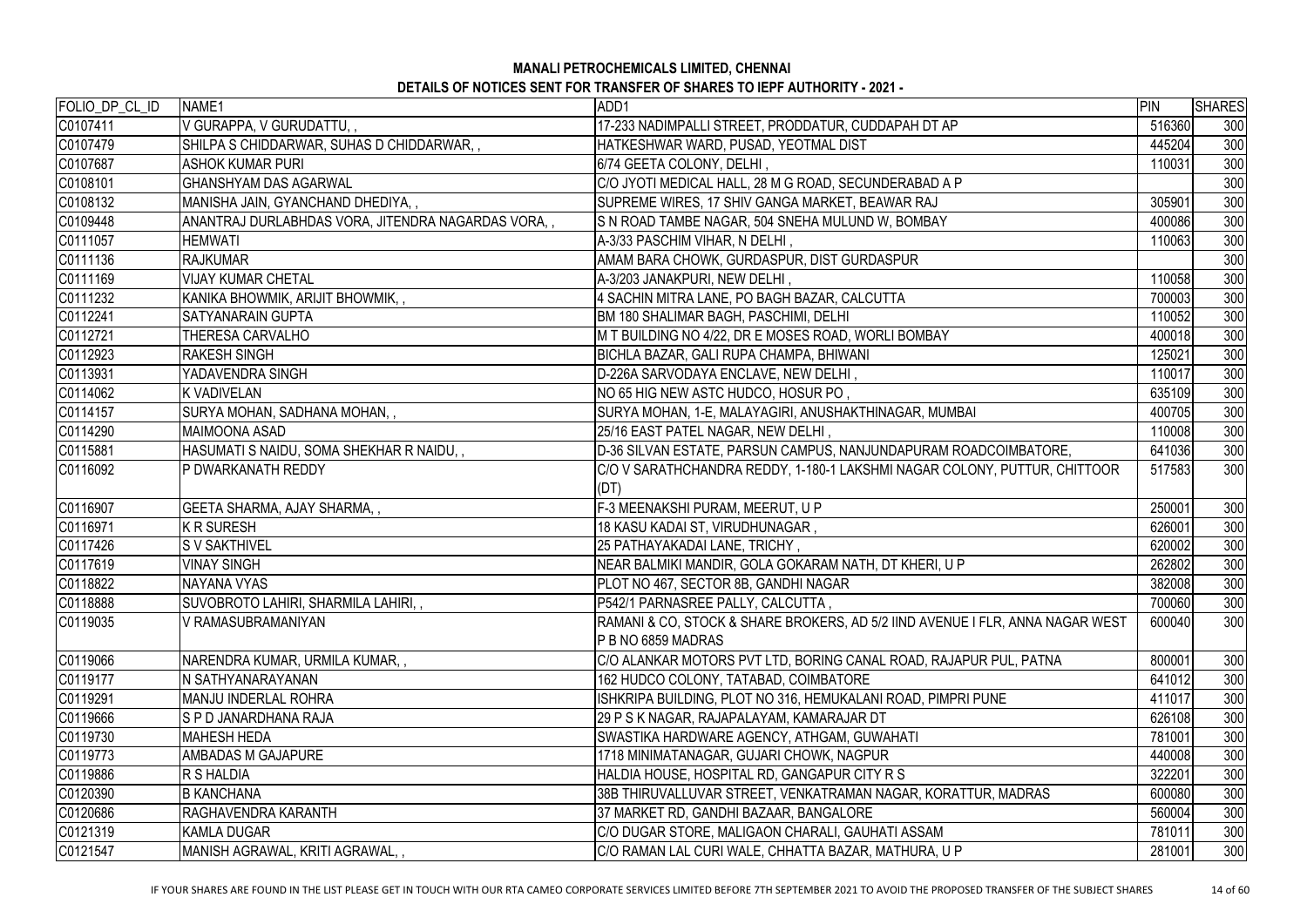| SHIVALINGAPPA GADAD<br>EX ENGINEER RTD, LOLASUR, TALUK GOKAK, DIST BELGAUMKARNATAKA<br>591307<br><b>K KRISHNAN</b><br>402 KRISHNARAJ APARTMENTS, PARK COLONY JAMNAGAR, GUJRAT<br>361008<br><b>DHANANJOY PAUL</b><br>PO GOBARDANGA, GHATAKPARA, DT 24 PGS N<br>743252<br>35 I LANE, AMMAN KOIL STREET, ROYAPURAM, CHENNAI<br>300<br><b>GOWRI A</b><br>600013<br><b>RAMAWTAR JANGIR</b><br>SAGAR COMPLEX, BLDG NO 1, B/306 JESSAL PARK, BHAYANDER (EAST), DIST THANE,<br>401105<br>YAYAKEY YACOB<br>ALAKKARAYIL HOUSE, PLAMUDY ROAD, KOTTAPPADY P.O, ERNAKULAM, KERALA,<br>686692<br><b>VARUN JAIN</b><br>228 SECTOR 12-A, GURGAON, HARYANA<br><b>RENUGADEVI. G</b><br>116 H V O C NAGAR KALLAKURICHI<br>606202<br>D - 96, PHASE - I, ASHOK VIHAR, DELHI<br><b>DINESH KUMAR</b><br>110052<br><b>RATCHA DANAIAH</b><br>2-129/11/17, NEW VIJAYAPURI COLONY, UPPAL, HYDERABAD<br>500039<br><b>PARSHU RAM YADAV</b><br>25 A, CAMAC STREETKOLKATA<br>700016<br>32 LAKE TEMPLE ROAD, 32 LAKE TEMPLE ROAD, 32 LAKE TEMPLE ROAD, CALCUTTA<br><b>RAMACHANDRAN R</b><br>700029<br>24 OFFICERS FLATS 3, PRAG NARAIN, LUCKNOW, UTTAR PRADESH<br><b>RADHA AGARWAL</b><br>226001<br><b>UDIT NARAIN SINGH</b><br>C-1 GANGA CO OP HSG SOC, NALASOPARA WESTDIST THANE<br>401203<br>USHABEN H. BHALODIA<br>JAWAHAR SOCIETY, PORBANDAR ROAD, DIST. RAJKOT, UPLETA<br>360490<br>363030<br>RAJAKBHAI ISMAILBHAI VANTHLA<br>POLICE LINE, NEAR KASARAT SHALA, WADHWAN.<br>NO 209/A5, TUNGABHADRA BLOCK, NATIONALGAMESVILLAGE, KORAMANGALA<br>300<br><b>VIJAY SUBRAMANYAM ATHREYA</b><br>560047<br><b>BANGALORE</b><br><b>PARAMOUNT FINANCIAL SERVICES PVT LTD</b><br>269/6 CENTRAL TOWN JALANDHAR CITY<br>144001<br>300<br><b>PRADEEP KUMAR AGRAWAL</b><br>A 7, SHASTRI NAGAR, UTTAR PRADESH, BAREILLY<br>243122<br>387 14TH BCROSS, 2ND STAGE 2ND PHASE, WEST OF CORD ROAD, BANGALORE<br>MAHAVEER KOTHARI M<br>560086<br>30 B, JAIN NAGAR, RAILWAY ROAD, MEERUT CITY (UP)<br>ANITA JAIN, AJAY JAIN, ,<br>250002<br><b>SATYAKETU PRAJAPATI</b><br>B.I.D., GUMLA ROADLOHARDAGA<br>835302<br>300<br>247667<br><b>RAKESH KUMAR JAIN</b><br>B-2,HYDEL COLONY, RAM NAGARROORKEE<br>110063<br><b>ISURINDER MOHAN BHUTANI</b><br>757 CA APARTMENT, PASCHIM VIHARNEW DELHI<br>141008<br><b>GEETA RANI</b><br>B IV 274, LALUMAL STREET, CHAURA BAZAR, LUDHIANA.<br>300<br><b>RAM DAS DUBEY</b><br><b>16 DAUDPUR GORAKHPUR UP</b><br>100000<br>731234<br><b>TAPASH DESHMUKHYA</b><br>MAIN ROAD, SAINTHIA, PO AND P S SAINTHIA, DIST BIRBHUM W B<br><b>DEVJIBHAI MAKAWANA</b><br>7/ PATEL COLONY, RAGHUVIR APPARTMENT, JAMNAGAR, GUJARAT<br>361008<br><b>SATINDRA NATH GUPTA</b><br>3RD FLOOR A/56, AMARABATI, SODEPUR, 24 PGS N<br>743178<br>26 NAMDVANA BLDG NANUBHAI, DESAI ROAD 2ND FLR R NO 21, MUMBAI, MAHARASHTRA<br><b>RAKESH M SHARMA</b><br>400004<br>Y0001025<br>MAHINDER KUMAR BAHL, MRS ROMILA BAHL, ,<br>110063<br>300<br>FLAT NO 116 POCKET A-5/B, PASCHIM VIHAR, NEW DELHI<br>300<br>VENKATARAMAN K K<br>12 VENKATESWAR NAGAR, ADYAR MADRAS,<br>600020<br>Y0001418<br>VISWANATH KANDASWAMY<br>231-C GARDEN ROAD, KILPAUK, MADRAS<br>600010<br><b>SURENDRAN P</b><br>FERTIL P B 11882 (RUWAIS), ABUDHABI, U A E<br>RAMAN TRIAMBAKLAL RAVAL<br>A-3, SWATI SOCIETY, NEW SAMA ROAD, VADODARA, GUJARAT<br>390024<br>Z0002033<br>RACHEL GEORGE, MR CHAKKITTAMURIYIL CHACKO GEORGE,<br>PO BOX 46558, 64016 FAHAHEEL, KUWAIT | FOLIO_DP_CL_ID    | NAME1 | ADD1 | PIN | <b>SHARES</b> |
|--------------------------------------------------------------------------------------------------------------------------------------------------------------------------------------------------------------------------------------------------------------------------------------------------------------------------------------------------------------------------------------------------------------------------------------------------------------------------------------------------------------------------------------------------------------------------------------------------------------------------------------------------------------------------------------------------------------------------------------------------------------------------------------------------------------------------------------------------------------------------------------------------------------------------------------------------------------------------------------------------------------------------------------------------------------------------------------------------------------------------------------------------------------------------------------------------------------------------------------------------------------------------------------------------------------------------------------------------------------------------------------------------------------------------------------------------------------------------------------------------------------------------------------------------------------------------------------------------------------------------------------------------------------------------------------------------------------------------------------------------------------------------------------------------------------------------------------------------------------------------------------------------------------------------------------------------------------------------------------------------------------------------------------------------------------------------------------------------------------------------------------------------------------------------------------------------------------------------------------------------------------------------------------------------------------------------------------------------------------------------------------------------------------------------------------------------------------------------------------------------------------------------------------------------------------------------------------------------------------------------------------------------------------------------------------------------------------------------------------------------------------------------------------------------------------------------------------------------------------------------------------------------------------------------------------------------------------------------------------------------------------------------------------------------------------------------------------------------------------------------------------------------------------------------------------------------------------------------------------------------------------------------------------------------------------------------------------------------------------------------------------------------|-------------------|-------|------|-----|---------------|
|                                                                                                                                                                                                                                                                                                                                                                                                                                                                                                                                                                                                                                                                                                                                                                                                                                                                                                                                                                                                                                                                                                                                                                                                                                                                                                                                                                                                                                                                                                                                                                                                                                                                                                                                                                                                                                                                                                                                                                                                                                                                                                                                                                                                                                                                                                                                                                                                                                                                                                                                                                                                                                                                                                                                                                                                                                                                                                                                                                                                                                                                                                                                                                                                                                                                                                                                                                                                  | C0121679          |       |      |     | 300           |
|                                                                                                                                                                                                                                                                                                                                                                                                                                                                                                                                                                                                                                                                                                                                                                                                                                                                                                                                                                                                                                                                                                                                                                                                                                                                                                                                                                                                                                                                                                                                                                                                                                                                                                                                                                                                                                                                                                                                                                                                                                                                                                                                                                                                                                                                                                                                                                                                                                                                                                                                                                                                                                                                                                                                                                                                                                                                                                                                                                                                                                                                                                                                                                                                                                                                                                                                                                                                  | C0121729          |       |      |     | 300           |
|                                                                                                                                                                                                                                                                                                                                                                                                                                                                                                                                                                                                                                                                                                                                                                                                                                                                                                                                                                                                                                                                                                                                                                                                                                                                                                                                                                                                                                                                                                                                                                                                                                                                                                                                                                                                                                                                                                                                                                                                                                                                                                                                                                                                                                                                                                                                                                                                                                                                                                                                                                                                                                                                                                                                                                                                                                                                                                                                                                                                                                                                                                                                                                                                                                                                                                                                                                                                  | C0122468          |       |      |     | 300           |
|                                                                                                                                                                                                                                                                                                                                                                                                                                                                                                                                                                                                                                                                                                                                                                                                                                                                                                                                                                                                                                                                                                                                                                                                                                                                                                                                                                                                                                                                                                                                                                                                                                                                                                                                                                                                                                                                                                                                                                                                                                                                                                                                                                                                                                                                                                                                                                                                                                                                                                                                                                                                                                                                                                                                                                                                                                                                                                                                                                                                                                                                                                                                                                                                                                                                                                                                                                                                  | C0125769          |       |      |     |               |
|                                                                                                                                                                                                                                                                                                                                                                                                                                                                                                                                                                                                                                                                                                                                                                                                                                                                                                                                                                                                                                                                                                                                                                                                                                                                                                                                                                                                                                                                                                                                                                                                                                                                                                                                                                                                                                                                                                                                                                                                                                                                                                                                                                                                                                                                                                                                                                                                                                                                                                                                                                                                                                                                                                                                                                                                                                                                                                                                                                                                                                                                                                                                                                                                                                                                                                                                                                                                  | C0131851          |       |      |     | 300           |
|                                                                                                                                                                                                                                                                                                                                                                                                                                                                                                                                                                                                                                                                                                                                                                                                                                                                                                                                                                                                                                                                                                                                                                                                                                                                                                                                                                                                                                                                                                                                                                                                                                                                                                                                                                                                                                                                                                                                                                                                                                                                                                                                                                                                                                                                                                                                                                                                                                                                                                                                                                                                                                                                                                                                                                                                                                                                                                                                                                                                                                                                                                                                                                                                                                                                                                                                                                                                  | C0132462          |       |      |     | 300           |
|                                                                                                                                                                                                                                                                                                                                                                                                                                                                                                                                                                                                                                                                                                                                                                                                                                                                                                                                                                                                                                                                                                                                                                                                                                                                                                                                                                                                                                                                                                                                                                                                                                                                                                                                                                                                                                                                                                                                                                                                                                                                                                                                                                                                                                                                                                                                                                                                                                                                                                                                                                                                                                                                                                                                                                                                                                                                                                                                                                                                                                                                                                                                                                                                                                                                                                                                                                                                  | C0141399          |       |      |     | 300           |
|                                                                                                                                                                                                                                                                                                                                                                                                                                                                                                                                                                                                                                                                                                                                                                                                                                                                                                                                                                                                                                                                                                                                                                                                                                                                                                                                                                                                                                                                                                                                                                                                                                                                                                                                                                                                                                                                                                                                                                                                                                                                                                                                                                                                                                                                                                                                                                                                                                                                                                                                                                                                                                                                                                                                                                                                                                                                                                                                                                                                                                                                                                                                                                                                                                                                                                                                                                                                  | IN30017510086042  |       |      |     | 300           |
|                                                                                                                                                                                                                                                                                                                                                                                                                                                                                                                                                                                                                                                                                                                                                                                                                                                                                                                                                                                                                                                                                                                                                                                                                                                                                                                                                                                                                                                                                                                                                                                                                                                                                                                                                                                                                                                                                                                                                                                                                                                                                                                                                                                                                                                                                                                                                                                                                                                                                                                                                                                                                                                                                                                                                                                                                                                                                                                                                                                                                                                                                                                                                                                                                                                                                                                                                                                                  | IN30020610482907  |       |      |     | 300           |
|                                                                                                                                                                                                                                                                                                                                                                                                                                                                                                                                                                                                                                                                                                                                                                                                                                                                                                                                                                                                                                                                                                                                                                                                                                                                                                                                                                                                                                                                                                                                                                                                                                                                                                                                                                                                                                                                                                                                                                                                                                                                                                                                                                                                                                                                                                                                                                                                                                                                                                                                                                                                                                                                                                                                                                                                                                                                                                                                                                                                                                                                                                                                                                                                                                                                                                                                                                                                  | IN30039415530246  |       |      |     | 300           |
|                                                                                                                                                                                                                                                                                                                                                                                                                                                                                                                                                                                                                                                                                                                                                                                                                                                                                                                                                                                                                                                                                                                                                                                                                                                                                                                                                                                                                                                                                                                                                                                                                                                                                                                                                                                                                                                                                                                                                                                                                                                                                                                                                                                                                                                                                                                                                                                                                                                                                                                                                                                                                                                                                                                                                                                                                                                                                                                                                                                                                                                                                                                                                                                                                                                                                                                                                                                                  | IN30039415723455  |       |      |     | 300           |
|                                                                                                                                                                                                                                                                                                                                                                                                                                                                                                                                                                                                                                                                                                                                                                                                                                                                                                                                                                                                                                                                                                                                                                                                                                                                                                                                                                                                                                                                                                                                                                                                                                                                                                                                                                                                                                                                                                                                                                                                                                                                                                                                                                                                                                                                                                                                                                                                                                                                                                                                                                                                                                                                                                                                                                                                                                                                                                                                                                                                                                                                                                                                                                                                                                                                                                                                                                                                  | IN30044110750566  |       |      |     | 300           |
|                                                                                                                                                                                                                                                                                                                                                                                                                                                                                                                                                                                                                                                                                                                                                                                                                                                                                                                                                                                                                                                                                                                                                                                                                                                                                                                                                                                                                                                                                                                                                                                                                                                                                                                                                                                                                                                                                                                                                                                                                                                                                                                                                                                                                                                                                                                                                                                                                                                                                                                                                                                                                                                                                                                                                                                                                                                                                                                                                                                                                                                                                                                                                                                                                                                                                                                                                                                                  | IN30051313405075  |       |      |     | 300           |
|                                                                                                                                                                                                                                                                                                                                                                                                                                                                                                                                                                                                                                                                                                                                                                                                                                                                                                                                                                                                                                                                                                                                                                                                                                                                                                                                                                                                                                                                                                                                                                                                                                                                                                                                                                                                                                                                                                                                                                                                                                                                                                                                                                                                                                                                                                                                                                                                                                                                                                                                                                                                                                                                                                                                                                                                                                                                                                                                                                                                                                                                                                                                                                                                                                                                                                                                                                                                  | IN30087010037329  |       |      |     | 300           |
|                                                                                                                                                                                                                                                                                                                                                                                                                                                                                                                                                                                                                                                                                                                                                                                                                                                                                                                                                                                                                                                                                                                                                                                                                                                                                                                                                                                                                                                                                                                                                                                                                                                                                                                                                                                                                                                                                                                                                                                                                                                                                                                                                                                                                                                                                                                                                                                                                                                                                                                                                                                                                                                                                                                                                                                                                                                                                                                                                                                                                                                                                                                                                                                                                                                                                                                                                                                                  | IN30097410033551  |       |      |     | 300           |
|                                                                                                                                                                                                                                                                                                                                                                                                                                                                                                                                                                                                                                                                                                                                                                                                                                                                                                                                                                                                                                                                                                                                                                                                                                                                                                                                                                                                                                                                                                                                                                                                                                                                                                                                                                                                                                                                                                                                                                                                                                                                                                                                                                                                                                                                                                                                                                                                                                                                                                                                                                                                                                                                                                                                                                                                                                                                                                                                                                                                                                                                                                                                                                                                                                                                                                                                                                                                  | IN30097410725462  |       |      |     | 300           |
|                                                                                                                                                                                                                                                                                                                                                                                                                                                                                                                                                                                                                                                                                                                                                                                                                                                                                                                                                                                                                                                                                                                                                                                                                                                                                                                                                                                                                                                                                                                                                                                                                                                                                                                                                                                                                                                                                                                                                                                                                                                                                                                                                                                                                                                                                                                                                                                                                                                                                                                                                                                                                                                                                                                                                                                                                                                                                                                                                                                                                                                                                                                                                                                                                                                                                                                                                                                                  | IN30113526581785  |       |      |     |               |
|                                                                                                                                                                                                                                                                                                                                                                                                                                                                                                                                                                                                                                                                                                                                                                                                                                                                                                                                                                                                                                                                                                                                                                                                                                                                                                                                                                                                                                                                                                                                                                                                                                                                                                                                                                                                                                                                                                                                                                                                                                                                                                                                                                                                                                                                                                                                                                                                                                                                                                                                                                                                                                                                                                                                                                                                                                                                                                                                                                                                                                                                                                                                                                                                                                                                                                                                                                                                  | IN30114310062330  |       |      |     |               |
|                                                                                                                                                                                                                                                                                                                                                                                                                                                                                                                                                                                                                                                                                                                                                                                                                                                                                                                                                                                                                                                                                                                                                                                                                                                                                                                                                                                                                                                                                                                                                                                                                                                                                                                                                                                                                                                                                                                                                                                                                                                                                                                                                                                                                                                                                                                                                                                                                                                                                                                                                                                                                                                                                                                                                                                                                                                                                                                                                                                                                                                                                                                                                                                                                                                                                                                                                                                                  | IN30118620132949  |       |      |     | 300           |
|                                                                                                                                                                                                                                                                                                                                                                                                                                                                                                                                                                                                                                                                                                                                                                                                                                                                                                                                                                                                                                                                                                                                                                                                                                                                                                                                                                                                                                                                                                                                                                                                                                                                                                                                                                                                                                                                                                                                                                                                                                                                                                                                                                                                                                                                                                                                                                                                                                                                                                                                                                                                                                                                                                                                                                                                                                                                                                                                                                                                                                                                                                                                                                                                                                                                                                                                                                                                  | IN30131320743336  |       |      |     | 300           |
|                                                                                                                                                                                                                                                                                                                                                                                                                                                                                                                                                                                                                                                                                                                                                                                                                                                                                                                                                                                                                                                                                                                                                                                                                                                                                                                                                                                                                                                                                                                                                                                                                                                                                                                                                                                                                                                                                                                                                                                                                                                                                                                                                                                                                                                                                                                                                                                                                                                                                                                                                                                                                                                                                                                                                                                                                                                                                                                                                                                                                                                                                                                                                                                                                                                                                                                                                                                                  | IN30133017264081  |       |      |     | 300           |
|                                                                                                                                                                                                                                                                                                                                                                                                                                                                                                                                                                                                                                                                                                                                                                                                                                                                                                                                                                                                                                                                                                                                                                                                                                                                                                                                                                                                                                                                                                                                                                                                                                                                                                                                                                                                                                                                                                                                                                                                                                                                                                                                                                                                                                                                                                                                                                                                                                                                                                                                                                                                                                                                                                                                                                                                                                                                                                                                                                                                                                                                                                                                                                                                                                                                                                                                                                                                  | IIN30133018872932 |       |      |     |               |
|                                                                                                                                                                                                                                                                                                                                                                                                                                                                                                                                                                                                                                                                                                                                                                                                                                                                                                                                                                                                                                                                                                                                                                                                                                                                                                                                                                                                                                                                                                                                                                                                                                                                                                                                                                                                                                                                                                                                                                                                                                                                                                                                                                                                                                                                                                                                                                                                                                                                                                                                                                                                                                                                                                                                                                                                                                                                                                                                                                                                                                                                                                                                                                                                                                                                                                                                                                                                  | IN30155721344815  |       |      |     | 300           |
|                                                                                                                                                                                                                                                                                                                                                                                                                                                                                                                                                                                                                                                                                                                                                                                                                                                                                                                                                                                                                                                                                                                                                                                                                                                                                                                                                                                                                                                                                                                                                                                                                                                                                                                                                                                                                                                                                                                                                                                                                                                                                                                                                                                                                                                                                                                                                                                                                                                                                                                                                                                                                                                                                                                                                                                                                                                                                                                                                                                                                                                                                                                                                                                                                                                                                                                                                                                                  | IN30177410000685  |       |      |     | 300           |
|                                                                                                                                                                                                                                                                                                                                                                                                                                                                                                                                                                                                                                                                                                                                                                                                                                                                                                                                                                                                                                                                                                                                                                                                                                                                                                                                                                                                                                                                                                                                                                                                                                                                                                                                                                                                                                                                                                                                                                                                                                                                                                                                                                                                                                                                                                                                                                                                                                                                                                                                                                                                                                                                                                                                                                                                                                                                                                                                                                                                                                                                                                                                                                                                                                                                                                                                                                                                  | IN30184610143485  |       |      |     |               |
|                                                                                                                                                                                                                                                                                                                                                                                                                                                                                                                                                                                                                                                                                                                                                                                                                                                                                                                                                                                                                                                                                                                                                                                                                                                                                                                                                                                                                                                                                                                                                                                                                                                                                                                                                                                                                                                                                                                                                                                                                                                                                                                                                                                                                                                                                                                                                                                                                                                                                                                                                                                                                                                                                                                                                                                                                                                                                                                                                                                                                                                                                                                                                                                                                                                                                                                                                                                                  | IN30202534055040  |       |      |     | 300           |
|                                                                                                                                                                                                                                                                                                                                                                                                                                                                                                                                                                                                                                                                                                                                                                                                                                                                                                                                                                                                                                                                                                                                                                                                                                                                                                                                                                                                                                                                                                                                                                                                                                                                                                                                                                                                                                                                                                                                                                                                                                                                                                                                                                                                                                                                                                                                                                                                                                                                                                                                                                                                                                                                                                                                                                                                                                                                                                                                                                                                                                                                                                                                                                                                                                                                                                                                                                                                  | IN30223611096516  |       |      |     | 300           |
|                                                                                                                                                                                                                                                                                                                                                                                                                                                                                                                                                                                                                                                                                                                                                                                                                                                                                                                                                                                                                                                                                                                                                                                                                                                                                                                                                                                                                                                                                                                                                                                                                                                                                                                                                                                                                                                                                                                                                                                                                                                                                                                                                                                                                                                                                                                                                                                                                                                                                                                                                                                                                                                                                                                                                                                                                                                                                                                                                                                                                                                                                                                                                                                                                                                                                                                                                                                                  | IN30226910937094  |       |      |     | 300           |
|                                                                                                                                                                                                                                                                                                                                                                                                                                                                                                                                                                                                                                                                                                                                                                                                                                                                                                                                                                                                                                                                                                                                                                                                                                                                                                                                                                                                                                                                                                                                                                                                                                                                                                                                                                                                                                                                                                                                                                                                                                                                                                                                                                                                                                                                                                                                                                                                                                                                                                                                                                                                                                                                                                                                                                                                                                                                                                                                                                                                                                                                                                                                                                                                                                                                                                                                                                                                  | IN30267932448996  |       |      |     | 300           |
|                                                                                                                                                                                                                                                                                                                                                                                                                                                                                                                                                                                                                                                                                                                                                                                                                                                                                                                                                                                                                                                                                                                                                                                                                                                                                                                                                                                                                                                                                                                                                                                                                                                                                                                                                                                                                                                                                                                                                                                                                                                                                                                                                                                                                                                                                                                                                                                                                                                                                                                                                                                                                                                                                                                                                                                                                                                                                                                                                                                                                                                                                                                                                                                                                                                                                                                                                                                                  | IN30307710365614  |       |      |     | 300           |
|                                                                                                                                                                                                                                                                                                                                                                                                                                                                                                                                                                                                                                                                                                                                                                                                                                                                                                                                                                                                                                                                                                                                                                                                                                                                                                                                                                                                                                                                                                                                                                                                                                                                                                                                                                                                                                                                                                                                                                                                                                                                                                                                                                                                                                                                                                                                                                                                                                                                                                                                                                                                                                                                                                                                                                                                                                                                                                                                                                                                                                                                                                                                                                                                                                                                                                                                                                                                  |                   |       |      |     |               |
|                                                                                                                                                                                                                                                                                                                                                                                                                                                                                                                                                                                                                                                                                                                                                                                                                                                                                                                                                                                                                                                                                                                                                                                                                                                                                                                                                                                                                                                                                                                                                                                                                                                                                                                                                                                                                                                                                                                                                                                                                                                                                                                                                                                                                                                                                                                                                                                                                                                                                                                                                                                                                                                                                                                                                                                                                                                                                                                                                                                                                                                                                                                                                                                                                                                                                                                                                                                                  | Y0001296          |       |      |     |               |
|                                                                                                                                                                                                                                                                                                                                                                                                                                                                                                                                                                                                                                                                                                                                                                                                                                                                                                                                                                                                                                                                                                                                                                                                                                                                                                                                                                                                                                                                                                                                                                                                                                                                                                                                                                                                                                                                                                                                                                                                                                                                                                                                                                                                                                                                                                                                                                                                                                                                                                                                                                                                                                                                                                                                                                                                                                                                                                                                                                                                                                                                                                                                                                                                                                                                                                                                                                                                  |                   |       |      |     | 300           |
|                                                                                                                                                                                                                                                                                                                                                                                                                                                                                                                                                                                                                                                                                                                                                                                                                                                                                                                                                                                                                                                                                                                                                                                                                                                                                                                                                                                                                                                                                                                                                                                                                                                                                                                                                                                                                                                                                                                                                                                                                                                                                                                                                                                                                                                                                                                                                                                                                                                                                                                                                                                                                                                                                                                                                                                                                                                                                                                                                                                                                                                                                                                                                                                                                                                                                                                                                                                                  | Z0000047          |       |      |     | 300           |
|                                                                                                                                                                                                                                                                                                                                                                                                                                                                                                                                                                                                                                                                                                                                                                                                                                                                                                                                                                                                                                                                                                                                                                                                                                                                                                                                                                                                                                                                                                                                                                                                                                                                                                                                                                                                                                                                                                                                                                                                                                                                                                                                                                                                                                                                                                                                                                                                                                                                                                                                                                                                                                                                                                                                                                                                                                                                                                                                                                                                                                                                                                                                                                                                                                                                                                                                                                                                  | Z0001209          |       |      |     | 300           |
|                                                                                                                                                                                                                                                                                                                                                                                                                                                                                                                                                                                                                                                                                                                                                                                                                                                                                                                                                                                                                                                                                                                                                                                                                                                                                                                                                                                                                                                                                                                                                                                                                                                                                                                                                                                                                                                                                                                                                                                                                                                                                                                                                                                                                                                                                                                                                                                                                                                                                                                                                                                                                                                                                                                                                                                                                                                                                                                                                                                                                                                                                                                                                                                                                                                                                                                                                                                                  |                   |       |      |     | 300           |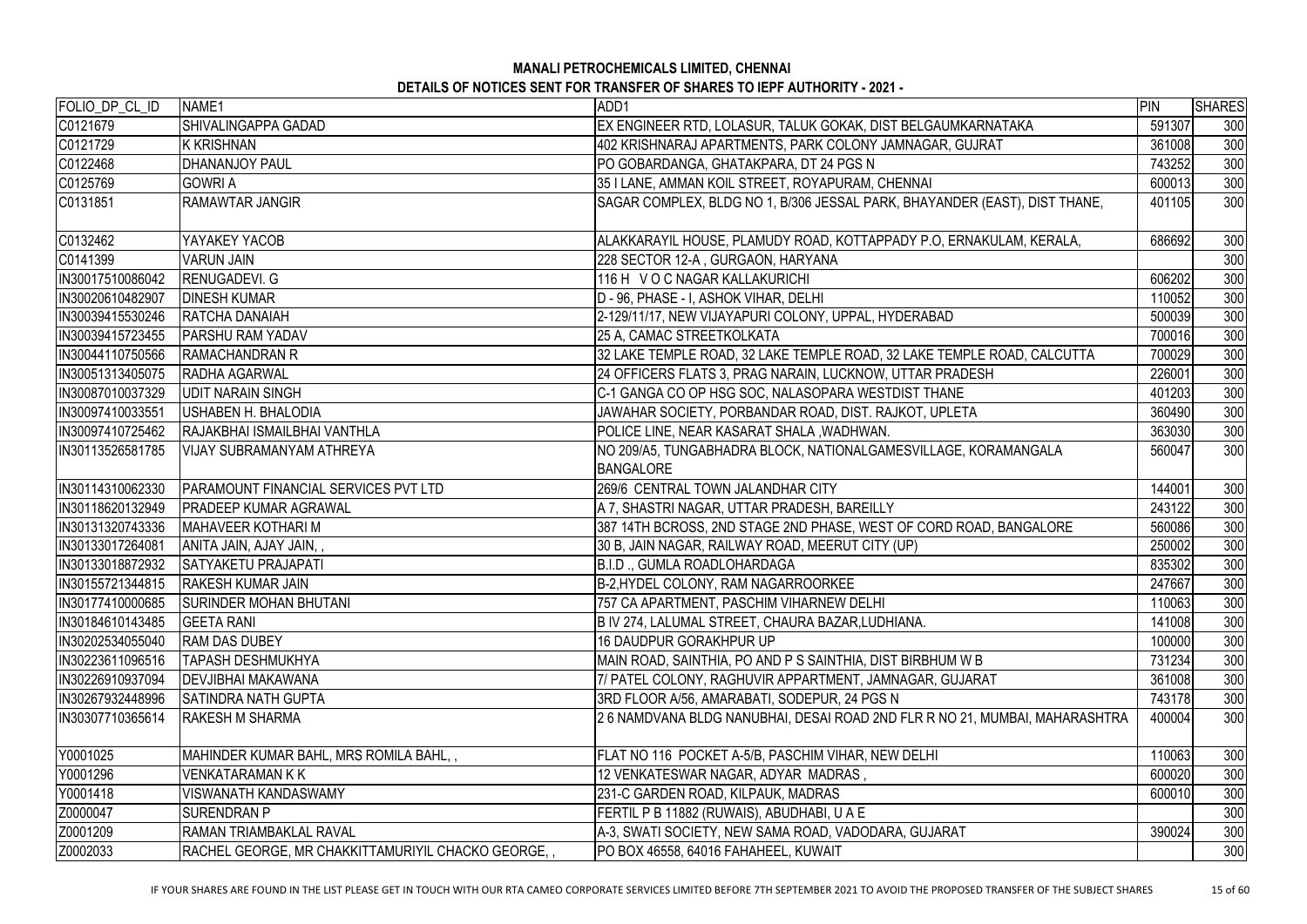# **MANALI PETROCHEMICALS LIMITED, CHENNAI**

| DETAILS OF NOTICES SENT FOR TRANSFER OF SHARES TO IEPF AUTHORITY - 2021 - |  |
|---------------------------------------------------------------------------|--|
|---------------------------------------------------------------------------|--|

| FOLIO_DP_CL_ID | NAME1                                                     | ADD1                                                                                                        | PIN    | <b>SHARES</b> |
|----------------|-----------------------------------------------------------|-------------------------------------------------------------------------------------------------------------|--------|---------------|
| Z0002080       | THOMAS ALUMMOOTIL GEORGE, MRS ANNIE JOHN,,                | C/O BADER AL WAZZAN & CO, PO BOX 20174 SAFAT, 13062 KUWAIT                                                  |        | 300           |
| Z0004028       | KOTHARI SHASHI ANIL KUMAR                                 | 1305 BANK OF BARODA BUILDING, P O BOX 26163, DUBAI, U A E                                                   |        | 300           |
| Z0004817       | RAMAMKULATH MOHANA DAMODAR                                | BANK OF BARODA, P B 1671 SHARJAH, U A E                                                                     |        | 300           |
| Z0004971       | VIJAY KUMAR SHARMA, MRS ANITA SHARMA, ,                   | P O BOX 15563, DOHA, QATAR (ARABIAN GULF)                                                                   |        | 300           |
| Z0006538       | IVIVEK PRABHAKAR                                          | C/O MRS ANILA JAGDISH JOSHI, 11 S A BRELVI ROAD 6TH FLOOR, SHARDA SADAN FORT<br><b>BOMBAY</b>               | 400001 | 300           |
| Z0007787       | RASHID HUSSAIN ABID, MS SHANAZ RASHID HUSSAIN, ,          | C/O NATIONAL COMM BANK 18TH FLOOR, INTL DIVN PO BOX 3555, JEDDAH 21481 SAUDI<br><b>ARABIA</b>               |        | 300           |
| Z0007943       | <b>PRAKASH BABLO KOTKOR</b>                               | C/O MUSCAT PHARMACY, P O BOX 2495 RUWI, CODE 112, SULTANATE OF OMAN                                         |        | 300           |
| Z0008101       | SALIM HASSANALI KAPASI, MR FAKHRUDDIN AMIJI, ,            | PO BOX 5889 DUBAI UAE                                                                                       |        | 300           |
| Z0008305       | GITA ANIL SHAH, MR ANIL JAYANTILAL SHAH, ,                | C/O MUSCAT PHARMACY, POST BOX NO 438, POSTAL CODE 113, MUSCAT, SULTANATE OF<br>OMAN,                        |        | 300           |
| Z0009143       | <b>RAJARAM GANESH</b>                                     | L9/9 JAL RATAN DEEP BANGUR NAGAR, GOREGAON WEST, BOMBAY                                                     | 400090 | 300           |
| Z0009283       | MANJU KHULLAR, SURENDRAKUMAR KHULLAR, ,                   | PED PO BOX 177, SAFAT 13002, KUWAIT                                                                         |        | 300           |
| Z0009287       | <b>SHARIF HASAN TISEKAR</b>                               | PO BOX 16896, RIYADH 11474, KINGDOM OF SAUDI ARABIA                                                         |        | 300           |
| Z0009447       | PUSHPA SONI, THAKURDAS SONI, ,                            | NRE 145, STATE BANK OF INDIA, TULSIANI CHAMBERS FIRST FLR, 212 NARIMAN POINT,<br><b>BOMBAY,</b>             |        | 300           |
| Z0009509       | VEENA M KHURANA, MOHINDER PAL M KHURANA,,                 | D-26 MANTRI AVENUE I, NEAR P C L, PASHAN, PUNE                                                              | 411008 | 300           |
| Z0009735       | <b>SHANTILAL M PATEL</b>                                  | 31 MEGHDOOT SOCIETY, KARELIBAG, BARODA                                                                      | 390018 | 300           |
| Z0009757       | MUHAMED IBRAHIM SALIM                                     | ABUDHABI INVESTMENT AUTHORITY, P B NO 3600, ABUDHABI U A E                                                  |        | 300           |
| Z0009918       | <b>SUNIL KASHIRAM CHAVAN</b>                              | B-24/104 VAISHALI NAGAR S V RD, JOGESHWARI W, BOMBAY                                                        | 400102 | 300           |
| Z0010013       | M T GEORGE                                                | ANGELIT C 14/690 (4), OBSERVATORY ROAD PALAYAED, THIRUVANANTHAPURAM KERALA                                  | 695033 | 300           |
| Z0010165       | <b>M RAMACHANDRAN</b>                                     | POST BOX 12, JUBAIL 31951, SAUDI ARABIA                                                                     |        | 300           |
| Z0010370       | MEENA SHAH, HARENDRA SHAH, ,                              | P O BOX 2977, ABU DHABI, U A E                                                                              |        | 300           |
| Z0010424       | MAYA DUDANI, TOLO DUDANI, ,                               | C/O TOLO DUDANI, EQUATE PETROCHEMICALS COMPANY LTD, P O BOX 47877, FAHAHEEL<br> 64029, KUWAIT, ARABIAN GULF |        | 300           |
| Z0010427       | <b>ALOK KUMAR RAJVANSHI</b>                               | A-474 SECTOR - I, SARITA VIHAR, NEW DELHI                                                                   | 110044 | 300           |
| Z0010538       | <b>JAGADEESHAKRISHNA SETTY</b>                            | DOORNO 777 5TH MAIN 2ND CROSS, VIJAYANAGAR BANGALORE 560040,                                                |        | 300           |
| Z0010942       | <b>RENJI PHILIP</b>                                       | PAREKH MAHAL IST FLOOR, OPP IIT POWAI, BOMBAY                                                               | 400076 | 300           |
| Z0011078       | KAPASI SALIM, FAKHRUDDIN GHULAMHUSEIN AMIJI, ,            | P O BOX 5889, DUBAI, U A E                                                                                  |        | 300           |
| Z0011080       | SHABBIR FIDAHUSEIN KAPASI, FAKHRUDDIN GHULAMHUSEIN AMIJI, | <b>IP O BOX 5889, DUBAI, U A E</b>                                                                          |        | 300           |
| Z0011104       | GOWAER SULTANA, SHAIK MOULALI, ,                          | P O BOX 65096, DARES SALAAM, TANZANIA                                                                       |        | 300           |
| Z0011116       | <b>SRINIVAS NAYAK P</b>                                   | INTERNATIONAL HOSPITAL OF BAHRAIN, P O BOX 1084, BAHRAIN                                                    |        | 300           |
| Z0011454       | K ABRAHAM THANKACHAN                                      | KAVUMKAI HOUSE, PAKALOMATTOM P O, KOTTAYAM DT KERALA                                                        | 686642 | 300           |
| Z0011526       | <b>RAJYALAKSHMI PLANJERY</b>                              | RAGHAVA NILAYAM, 8-3-960/3/1, YELLAREDDY GUDA, SRINAGAR COLONY, HYDERABAD A                                 | 500073 | 300           |
| Z0011542       | <b>JOHN MATHEW</b>                                        | SAUDI ARAMCO, P B NO 1565 ABSC, ABQAIQ 31311, SAUDI ARAMCO                                                  |        | 300           |
|                |                                                           |                                                                                                             |        |               |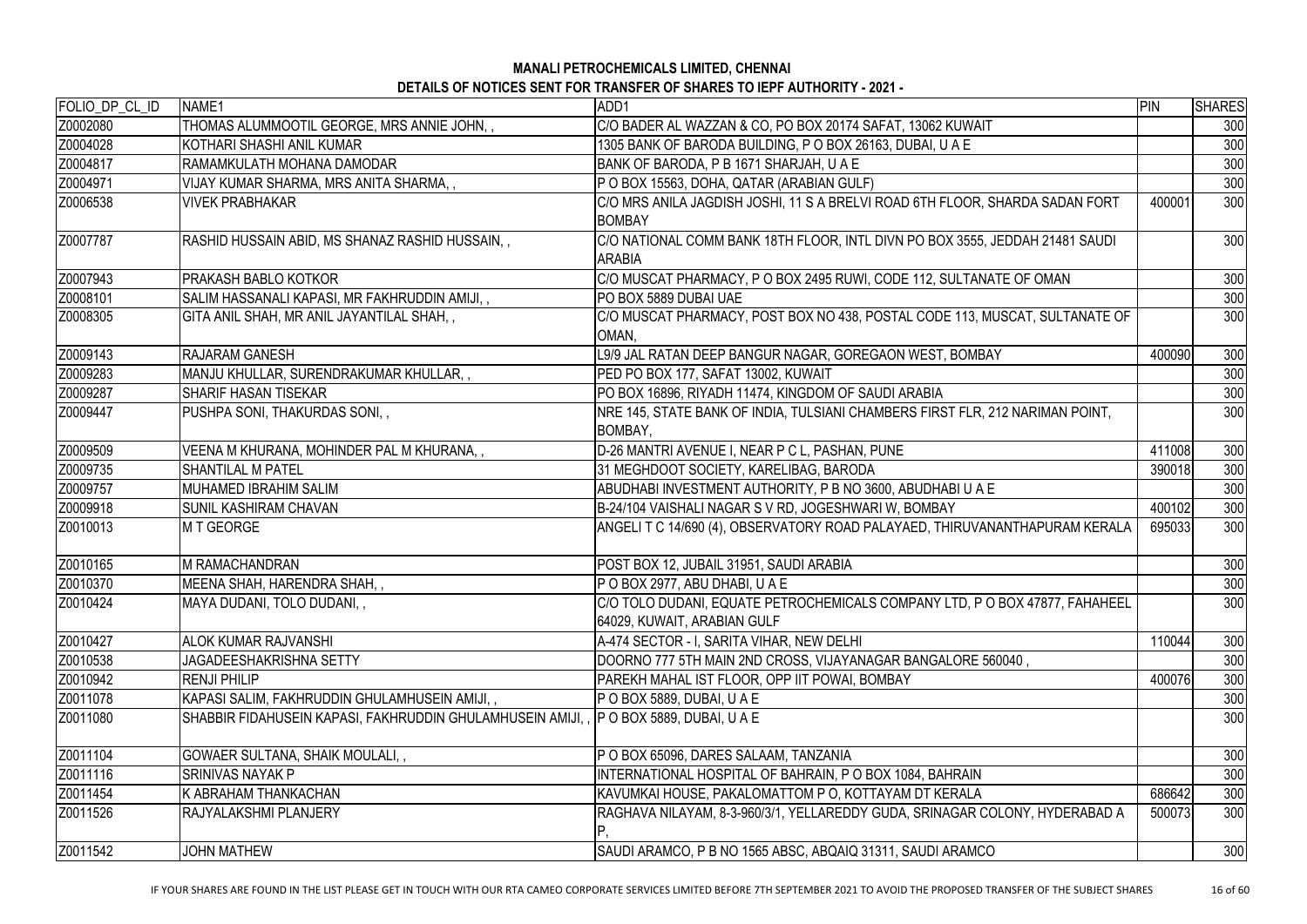| FOLIO_DP_CL_ID    | NAME1                                                 | ADD1                                                                                                     | <b>PIN</b> | <b>SHARES</b> |
|-------------------|-------------------------------------------------------|----------------------------------------------------------------------------------------------------------|------------|---------------|
| Z0011773          | RAMNIKLAL RATILAL SONI, RAMILA RAMNIKLAL SHAH,,       | DOOR NO 32 BLOCK, 71ST CROSS ROAD, RAJAJI NAGAR, BANGALORE                                               | 560010     | 300           |
| Z0011855          | <b>GEORGE VARGHESE</b>                                | C/O MANAGER PERUMAL INVESTMENT CELL, STATE BANK OF INDIA M G ROAD,<br><b>ERNAKULAM</b>                   | 682011     | 300           |
| 1201060001267243  | <b>SATISH KUMARI</b>                                  | 161/C-17, WARD 19, ARJUN NAGAR, DYAL SINGH COLONY, KARNALHARYANA                                         | 132001     | 288           |
| C0065302          | <b>RAMESH KUMAR AGARWAL</b>                           | NORTH FASTERN ELECTRICALS, 115 TN TOWER, A T ROAD, GUWAHATI                                              | 781001     | 262           |
| '1202870000038500 | <b>ROHIT KHANDELWAL</b>                               | P 551 / 38, KHAJANA KA NOHARA, NAYA BAZAR,AJMERRAJASTHAN                                                 | 305004     | 255           |
| '1201090003058182 | <b>PRAFULABEN KIRITBHAI VORA</b>                      | 16 DHAMA COMPLEX, VITHAL PRESS ROAD RAJESHWARI, IMMITATION SUNDER NAGAR,<br>SURENDRANAGARGUJARAT         | 363020     | 250           |
| '1201910100172428 | <b>APURVI MANGAR</b>                                  | 170, ALOPI BAGHALLAHABADU.P.                                                                             | 211006     | 250           |
| '1202420000117266 | <b>MANJIT SINGH</b>                                   | B-8, MCH-86, HOSHIARPURPUNJAB                                                                            | 146001     | 250           |
| '1202570000008404 | <b>IDEEPAK DAGDU CHAUDHARY</b>                        | PL NO-50, S NO-892, AVHAD MALA, CHETANA NAGAR, NASHIK, NASHIKMAHARASHTRA                                 | 422008     | 250           |
| IN30020610091253  | <b>AVLOK GOEL</b>                                     | C/O JAI JAI RAM & SONS, P.O.JASPUR, NAINITAL, UTTRANCHAL                                                 | 244712     | 250           |
| IN30096610337982  | KIRAN                                                 | HOUSE NO- 42, KACHWA ROAD, RAM NAGAR, KARNAL (HARYANA)                                                   | 132001     | 250           |
| IN30177411350140  | <b>RAKESH ANDANIA</b>                                 | R 86 A, UPPER GROUND FLOOR, KHIRKI EXTN, NEW DELHI                                                       | 110017     | 250           |
| A0001363          | <b>BOJUDU PELLETI</b>                                 | NEW NO 11A OLD NO 16 B, FIRST FLOOR, VARADHARAJAPURAM, VELACHERY, CHENNAI,                               | 600042     | 225           |
| A0007120          | <b>ISAWAN PANCHAL</b>                                 | 1735 KUVAWALA KHANCHO NAVTALI NI, POLE DARIYAPUR, AHMEDABAD                                              | 380001     | 225           |
| A0023000          | <b>KUMAR R</b>                                        | TYPE 1 BLOCK B (1-B), FLAT NO 3 (C7) IST FLOOR, VASANTH APARTMENTS, BYE PASS<br>ROAD VELACHERY, CHENNAI, | 600042     | 225           |
| A0026094          | <b>IDEVARAJAN V</b>                                   | 166 GANDHI NAGAR, ONDIPUDUR PO, COIMBATORE                                                               | 641016     | 225           |
| A0029934          | RAJNANDA A JAGDALE                                    | D/224 RAJDEEP SOCIETY, OPP POLO GROUND, NEAR BARODA HIGH SCHOOL BARODA                                   | 390001     | 225           |
| A0040773          | MINA DEVI KAUNTIA, DASHRATH KUMAR KAUNTIA, ,          | C/O M/S TEXTILE CENTRE, 110 SAKCHI BAZAR, JAMSHEDPUR                                                     | 831001     | 225           |
| A0040844          | <b>SATISH KUMAR THACKER</b>                           | JALARAM MEDICAL HALL, ETWARIBAZAR, CHAKRADHARPUR                                                         | 833102     | 225           |
| A0045208          | <b>DEVCHAND R SHAH</b>                                | SARY SECTION ROAD MUSTER COLONY, MOTIKUNJ, JAMNAGAR                                                      | 361006     | 225           |
| A0045209          | <b>BHARAT D SHAH</b>                                  | SURY SECTION ROAD, MASTER COLONY MOTIKUNJ, JAMNAGAR                                                      | 361006     | 225           |
| A0048045          | SAKSENA K P, MR PUSHP LATA SAXENA, ,                  | 126/11 BLOCK S, GOVIND NAGAR, KANPUR                                                                     | 208006     | 225           |
| A0051906          | VEERARAGHAVAN KRISHNIER, MS RAJARAJESWARI SUNDARAM, , | C/O V RADHAKRISHNAN, R H 39 TAMILNADU HOUSING BOARD, ELLIS NAGAR, MADURAI                                | 625010     | 225           |
| A0054684          | <b>RAJESH KUMAR SINGH</b>                             | S/O SHRI PRABHAT NARAIN SINGH, NEAR LABOUR OFFICE FORT AREA, MUNGER                                      | 811201     | 225           |
| A0060908          | LAKSHMIKANTHAN D K                                    | 14 GANDHI NAGAR, CRAW FORD, TIRUCHIRAPPALLI                                                              | 620012     | 225           |
| A0061474          | VATHSALA R, R RAMASAMY,,                              | D/O R RAMASAMY, 7A SALAI STREET KOKKIRAKULAM, TIRUNELVELI                                                |            | 225           |
| A0064035          | MOHAMED RAHUMATHUMA M M                               | 36, I MAIN ROAD WEST, SHENOY NAGAR, MADRAS                                                               | 600030     | 225           |
| A0064363          | ASOKE KUMAR K S                                       | 223 VELAN NAGR, ALINAR THIRUNAGAR P O, CHENNAI                                                           | 600087     | 225           |
| A0071366          | <b>KAMAL KOTHARI</b>                                  | 68 A N SAHA ROAD, 3RD FLOOR LAKE TOWN, CALCUTTA                                                          | 700048     | 225           |
| A0071367          | INIRMALA DEVI KOTHARI                                 | 68 A H SAHA ROAD, 3RD FLOOR, LAKETOWN, CALCUTTA                                                          | 700048     | 225           |
| A0074719          | NEELAM M KALRO                                        | 77 CHANORASHEELA TENEMANTS, NEAR MALAY TENEMANTS, VASNA BARAGE ROAD,<br><b>AHMEDABAD</b>                 | 380007     | 225           |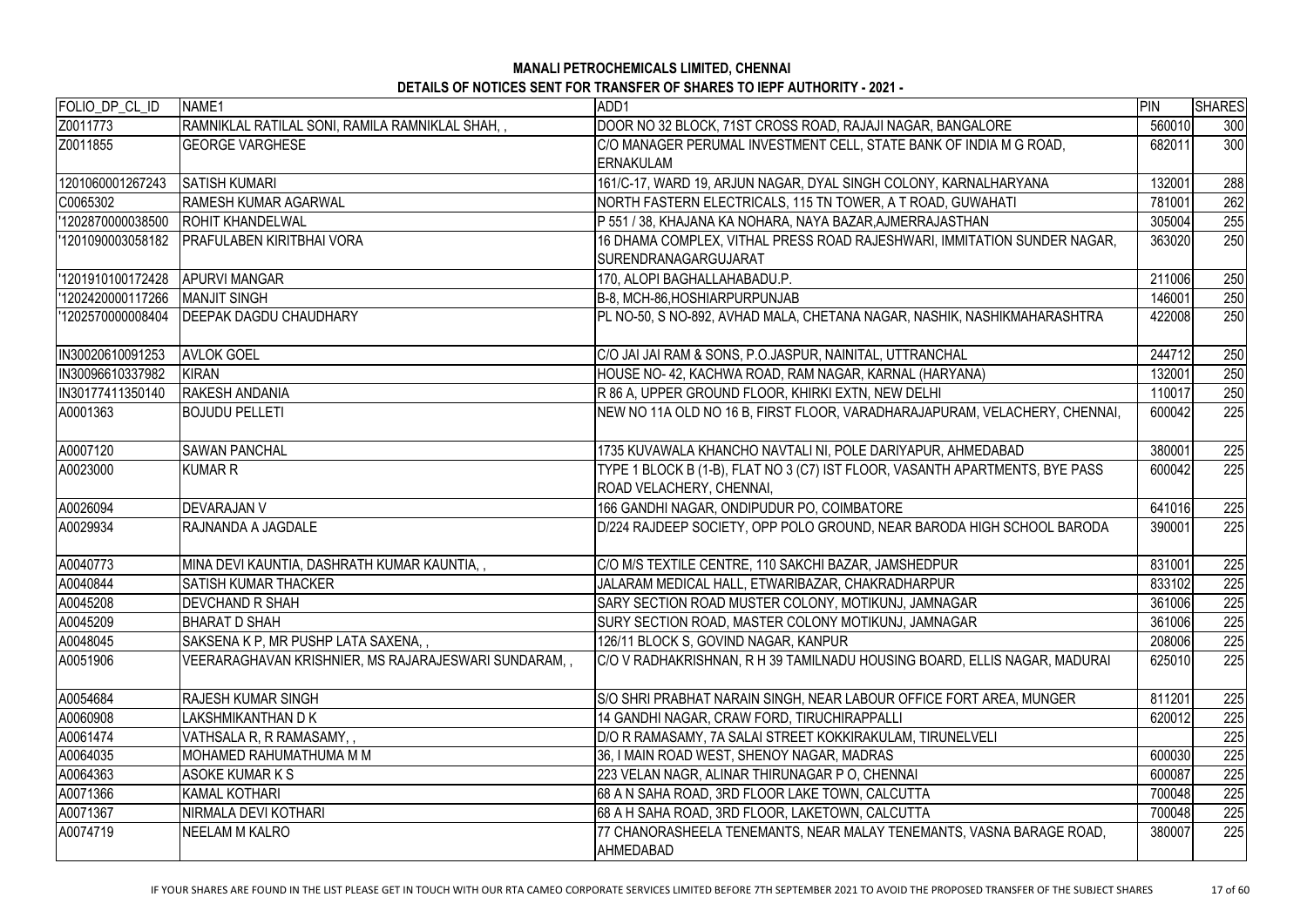| FOLIO_DP_CL_ID    | NAME1                                                            | ADD1                                                                                         | PIN    | <b>SHARES</b> |
|-------------------|------------------------------------------------------------------|----------------------------------------------------------------------------------------------|--------|---------------|
| A0079041          | BHISHAM DEV TALWAR, MR RAJIV TALWAR,,                            | C-I/78 JANAK PURI, NEW DELHI,                                                                | 110058 | 225           |
| A0090774          | NISHITH KIRIT KUMAR THAKKAR, PUSHPA KIRITKUMAR THAKKAR, ,        | TRIVENI APARTMENT, 506/5TH FLOOR, NANPURA, TIMALIAWAD, SURAT,                                | 395001 | 225           |
| A0097643          | RANJANA P SHAH                                                   | 15-A SIDHESHWAR CLOTH MARKET, SOLAPUR,                                                       | 413002 | 225           |
| A0097644          | MOTILAL GULABCHAND                                               | 15-A SIDHESHWAR CLOTH MARKET, SOLAPUR,                                                       | 413002 | 225           |
| B0006818          | SHAH DAXABEN VIRENDRA                                            | B-9 LIJJAT GODAWARI SOCIETY, M G ROAD KANDIVALI (WEST), BOMBAY                               | 400067 | 225           |
| B0011510          | BABUBHAI CHOKSHI, BHADRESH CHOKSHI,,                             | 2243/1 MAHU RAT POLE, MANEK CHOWK, AHMEDABAD                                                 | 380001 | 225           |
| B0014784          | <b>CHETNA TAMBEDIA</b>                                           | 792/4-A NAVNATH NAGAR COOP HSG SOC, OPP I B HOSPITAL STAFF QTRS, GOTRI ROAD<br><b>BARODA</b> | 390015 | 225           |
| B0018520          | CELINE BEATRICE SATURNINE D COSTA, SATURNINE PIADADE<br>DCOSTA,, | 202 KRISHNA APTS ST ANTHONY STREET, KALINA, BOMBAY                                           | 400098 | 225           |
| B0022282          | <b>SHAMNATH MITTAL</b>                                           | JYOTI TOOLS (INDIA), A-18 INDUSTRIAL ESTATE SIRHIND RD, PATIALA                              | 147001 | 225           |
| B0028223          | VEERARAGHAVAN S, MR V RAMESH, ,                                  | NO 55 S BLOCK, ANNANAGAR, CHENNAI                                                            | 600040 | 225           |
| B0060496          | <b>RAMESAM S</b>                                                 | C/O MR R RAMAN, 61A SARDAR SANKAR ROAD, CALCUTTA                                             | 700029 | 225           |
| B0065057          | <b>MR BHAVIN C SHAH</b>                                          | FLAT NO 404 4TH FLOOR, PRERANA, NEXT TO ANAND NAGAR M G ROAD, KANDIVALI (W),<br>MUMBAI,      | 400067 | 225           |
| B0079846          | BALASUBRAMANIAN J, MS LEELA S,,                                  | 2-50 AGRAHARAM, THIRUPPAN DURAI (S), KUMBAKONAM (RMS)                                        | 612602 | 225           |
| B0080237          | <b>MANORAMA SAHA</b>                                             | 144 VIVEKANANDA ROAD, CALCUTTA,                                                              | 700006 | 225           |
| B0081663          | CHANDAN RAMCHANDRAN KOLTE, KAVITA RAMCHANDRA KOLTE,,             | A/12 PUSHKAR APTS, ALPHA SCIENCE LANE, B/H SONI HOSTEL NAVRANGPURA,<br><b>AHMEDABAD</b>      | 380009 | 225           |
| B0091808          | GOUTAM BHABANI, BARUN KR DASS,,                                  | 19-29/3 MASHIS PUL LANE, SANTRAGUESHI, HOWRAH                                                | 711104 | 225           |
| B0091931          | <b>JAYESH M LAKHLANI</b>                                         | JAYESH M LAKHLANI, NEAR RAMCHANDRAJI MATH, AT PO MALIA HATINA, DIST JUNAGAON                 | 362245 | 225           |
| B0091939          | PARULBEN CHAUHAN, BAHADURSINH CHAUHAN,                           | B-27 MALHAR FLATS, VASNA, AHMEDABAD                                                          | 380007 | 225           |
| B0092490          | <b>SHALINI</b>                                                   | C/O SATNAM SINGH, MADARSA GALI, CHAMGORIA, PATNA CITY                                        | 800008 | 225           |
| B0092936          | <b>RAMMURTI SHARMA</b>                                           | C/O GAURISHANKER BIHANI, 2 N C DUTTA SARANI, CALCUTTA                                        | 700001 | 225           |
| B0093850          | NARENDRA KUMAR, RAMCHANDRA SINGH,,                               | ZONAL ACCOUNTS OFFICE (DISTN), U P STATE ELECTRICITY BOARD, VICTORIA PARK,<br><b>MEERUT</b>  | 250001 | 225           |
| C0002773          | <b>SUNITA SARAF</b>                                              | C/O WELLINGTON JUTE MILLS, P O RISHRA, DIST HOOGHLY (W B)                                    |        | 225           |
| C0008285          | PARAMITA MUKHERJEE                                               | J 37 SARITA VIHAR, NEW DELHI,                                                                | 110044 | 225           |
| C0010203          | SISIR KUMAR MITRA, SUVAJIT MITRA, NANDA MITRA,                   | 2/7 SANTI NAGAR, MOORE AVENUE, CALCUTTA                                                      | 700040 | 225           |
| C0011727          | SUSHIL KUMAR GUPTA, SADHNA AGGARWAL,,                            | 18/5527 BASTI HARPHOOL SINGH, SADAR BAZAR, DELHI                                             | 110006 | 225           |
| C0068432          | <b>DEEPIKA TUWANI</b>                                            | C/O UMA DEVI KARWA, 17 RAM MOHAN DUTTA ROAD, 2ND FLOOR, CALCUTTA                             | 700020 | 225           |
| IN30051314135982  | <b>DEEPAK ABCHUNG</b>                                            | H NO 626 JAGJIVAN NAGAR, GANDHIDHAM KUTCHGUJARAT                                             | 370201 | 210           |
| '1201060400072946 | <b>BABITA.</b>                                                   | 580/13, BHARATIYA COLONY MUZAFFAR NAGARUTTAR PRADESH                                         | 251001 | 200           |
| '1201092600040137 | <b>ABHISHEK AGARWAL</b>                                          | M/S, KUNJ LAL PITAMBER LAL, GOLA ROAD, CHATTI BAZAR, RAMGARH CANTTJHARKHAND                  | 829122 | 200           |
| '1202060000110917 | <b>JAMWANTI UPADHAYA</b>                                         | NCL M1-29, KAKARI PROJECTSONEBHADRAUTTAR PRADESH                                             | 231220 | 200           |
| '1202990000399515 | MOHAMMAD ARIF                                                    | 93/209, ESI DISPENCARY RAJBI ROADKANPURUTTAR PRADESH                                         | 208001 | 200           |
|                   |                                                                  |                                                                                              |        |               |

IF YOUR SHARES ARE FOUND IN THE LIST PLEASE GET IN TOUCH WITH OUR RTA CAMEO CORPORATE SERVICES LIMITED BEFORE 7TH SEPTEMBER 2021 TO AVOID THE PROPOSED TRANSFER OF THE SUBJECT SHARES 18 of 60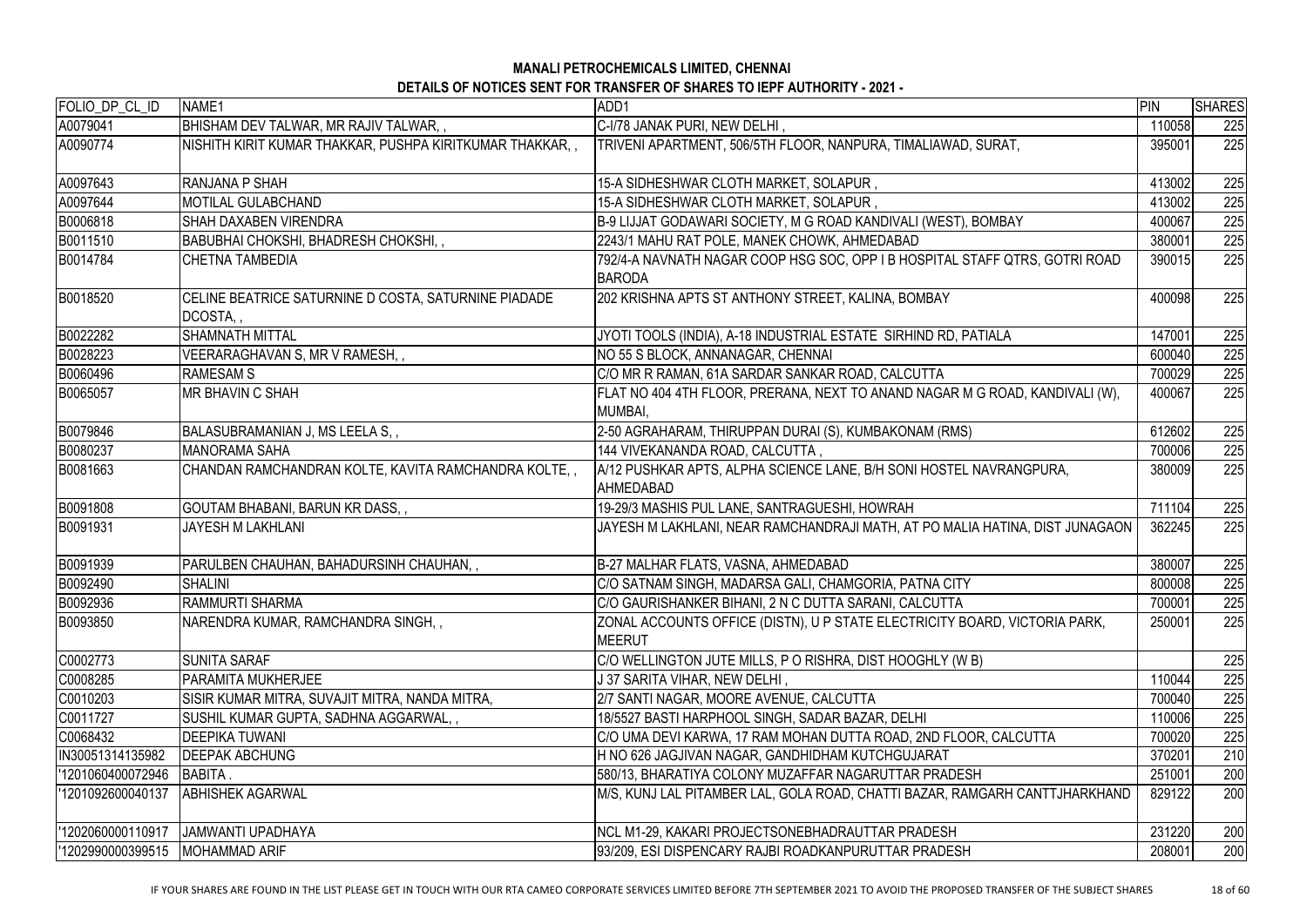| FOLIO_DP_CL_ID    | NAME1                                                | ADD1                                                                                                                      | PIN    | <b>SHARES</b> |
|-------------------|------------------------------------------------------|---------------------------------------------------------------------------------------------------------------------------|--------|---------------|
| '1203000000367160 | <b>HARDEEP GUPTA</b>                                 | WARD NO-5, NEAR LAXMI SWEET SHOPUDHAMPURJAMMU AND KASHMIR                                                                 | 182101 | 200           |
| '1203320001892011 | <b>RAJ KUMAR</b>                                     | H/NO EP-94, RAM GALI KHDEIA MOH, WARD NO 25, JALANDHARPUNJAB                                                              | 144001 | 200           |
| '1204470001672634 | <b>RAJESH BALAJI JIZILWAR</b>                        | VIVEKANAND NAGAR, WADGAON ROAD, CHANDRAPUR, CHANDRAPURMAHARASHTRA                                                         | 442401 | 200           |
| IN30039414781122  | <b>HEM LATA</b>                                      | H NO-B-42, PACL COLONY, NAYA NANGAL, DISTT-ROPAR                                                                          | 140126 | 200           |
| IN30051314547747  | <b>SACHIN A PATEL</b>                                | AT PO GUNIDCHA, TAL SANKHEDA, VADODARA, GUJARAT                                                                           | 391145 | 200           |
| IN30055610343937  | PURSHOTTAM NARAYAN GUPTA                             | 124/159, C- BLOCK, GOVIND NAGARKANPUR                                                                                     | 208006 | 200           |
| IN30097410821689  | MAYUR G. CHIKANI                                     | 401, SHAKTI APPARTMENT, VAD CHOWK,UPLETA.                                                                                 | 360490 | 200           |
| IN30098210560665  | PARIN JITENDRABHAI PATEL                             | B/22, BHAGYODAY SOCIETY, NR.INDRANIL SOCIETY, JIVRAJPARK, VEJALPUR ROAD.<br>AHMEDABAD                                     | 380051 | 200           |
| IN30113526096122  | <b>BHERUMAL G BHANDARI</b>                           | 507 A BLOCK, SINDHA COMPLEX, NEELIZIN ROAD, HUBLI                                                                         | 580028 | 200           |
| IN30133019493357  | <b>WAQAR ALAM</b>                                    | 74 A/29, SARYU COLONY, NEAR P S SHIVKUTY, ALLAHABAD                                                                       | 211002 | 200           |
| IN30147720090599  | SUSHIL KUMAR, MUNISHA RANI,,                         | VILLAGE - PAWLI KHURD, P.O. MODI PURAMDISTT- MEERUT                                                                       | 250002 | 200           |
| IN30223612195297  | <b>MRIDULA ARVINDKUMAR TRIPATHI</b>                  | HEXAWARE TECHNOLOGIES LIMITED, BLDG NO 152 MILLENNIUM BUSS, PARK SECTOR 3 A<br>BLOCK T T C, INDUSTRIAL AREA MAHAPE MUMBAI | 400710 | 200           |
| 1204470002650109  | <b>PRASENJIT BISWAS</b>                              | 2 NO COLONY, GOALPARA, DIST GOALPARA, GOALPARAASSAM                                                                       | 783101 | 177           |
| 1201910102107160  | <b>GEETIKA KANSAL</b>                                | 1025 CIVIL LINES BULANDSHAHRUTTAR PRADESH                                                                                 | 203001 | 150           |
| 1203320001432680  | <b>PUSPENDU BIKASH ROY</b>                           | MADHAB NAGAR KADAMTALA, MOKDLIMPURMALDAWEST BENGAL                                                                        | 732103 | 150           |
| '1203350000060220 | JYOTI PRAKASH PARANJAPE, PRAKASH SHANKAR PARANJAPE,, | B-3 MUNCIPAL COLONY, GILDER LANE, MUMBAI CENTRAL, MUMBAIMAHARASHTRA                                                       | 400008 | 150           |
| 1203350001431646  | <b>MD MAQSOOD ALAM ANSARI</b>                        | CENTRAL BANK OF INDIA, L B S ROAD, SHASTRI NAGAR, PATNABIHAR                                                              | 800023 | 150           |
| '1301990000078066 | JAMNADAS PARASOTTAMBHAI BHALALA                      | C-303, GURUPRASAD APT.BH., JUBELEE TAR OFFICERAJKOTGUJARAT                                                                | 360001 | 150           |
| '1601010000026460 | <b>DHEERAJ KUMAR</b>                                 | 9,MEVA MARKET, 3,CIRCULAY ROAD, ABHOR, PUNJABPUNJAB                                                                       | 152116 | 150           |
| A0000953          | <b>RAJESH AYALUR KRISHNAMURTHY</b>                   | FLAT NO 502 RAJENDRA APARTMENTS, NO 158 BERALAH ROAD KILPAUK, MADRAS                                                      | 600010 | 150           |
| A0004691          | <b>PRAFUL R BHANUSHALI</b>                           | A-36 PAYAL NAGAR SOCIETY, NARODA, AHMEDABAD                                                                               | 382325 | 150           |
| A0004771          | RAJESH S CHANDRA AHUJA                               | A-9 ROYAL APPT BLOCK A IIIRD FLR, KHANPUR, AHMEDABAD                                                                      |        | 150           |
| A0005431          | RANJANBEN J OZA                                      | A/403 GAGOTRI APPERTMENTS, LAD SOCIETY ROAD (EAST), NEHRU PARK, VASTRAPUR,<br>AHMEDABAD,                                  | 380015 | 150           |
| A0006318          | HINA KANTILAL SHAH                                   | 33NAMRATA FLATS, VASNA BARRAGE ROAD, VASNA AHMEDABAD                                                                      | 380007 | 150           |
| A0006573          | VIKRAM PRATAPSINH CHAUHAN                            | E52/4 GEB COLONY, WANAKBORI,                                                                                              | 388239 | 150           |
| A0007593          | <b>KANKU S PARMAR</b>                                | B-2-23 GOVT COLONY VASTRAPUR, DRIVE IN ROAD BEH GURUKUL, AHMEDABAD                                                        | 380052 | 150           |
| A0009532          | RAMWALA LAXMANWALA WALA                              | C/O SHREE RAMGADH, POST OFFICE ROAD DIST AMRELI, SAURASHTRA BAGASRA<br><b>BHAYANI</b>                                     | 364440 | 150           |
| A0010231          | <b>RAM KHANDELWAL</b>                                | W/O R C KHANDELWAL, UNION BANK OF INDIA, HOLI GATE MATHURA                                                                | 281001 | 150           |
| A0010344          | SHAILJA KULSHRESTHA, RAJDEEP KULSHRESTHA,,           | 16/105 LADLI KATRA, SHAH GANJ, AGRA                                                                                       | 282010 | 150           |
| A0010517          | NAGINBHAI PATEL                                      | AT & PO MAHIJADA TA DUSKROI, DIST AHMEDABAD ,                                                                             | 382425 | 150           |
| A0011453          | SHAH CHINER JAGDISH, SHITAL JAGDISHBHAI SHAH,,       | 19/2 BINA PARK COOP SOC LTD, GHATLODIA, AHMEDABAD                                                                         | 380061 | 150           |
| A0012658          | HAJI MOHAMAD HASAMBHAI TELI                          | SARIKA CLOTH CENTRE CITY CLOTH MKT, DHALGARWAD BOLGALI, AHMEDABAD                                                         | 380001 | 150           |
| A0012780          | RAMESHKUMAR N PATEL                                  | C/O NUTAN CONSTRUCTION CO, 36 GOLAI MARKET YARD, UNJHA (N G) DIST MEHSANA                                                 | 384170 | 150           |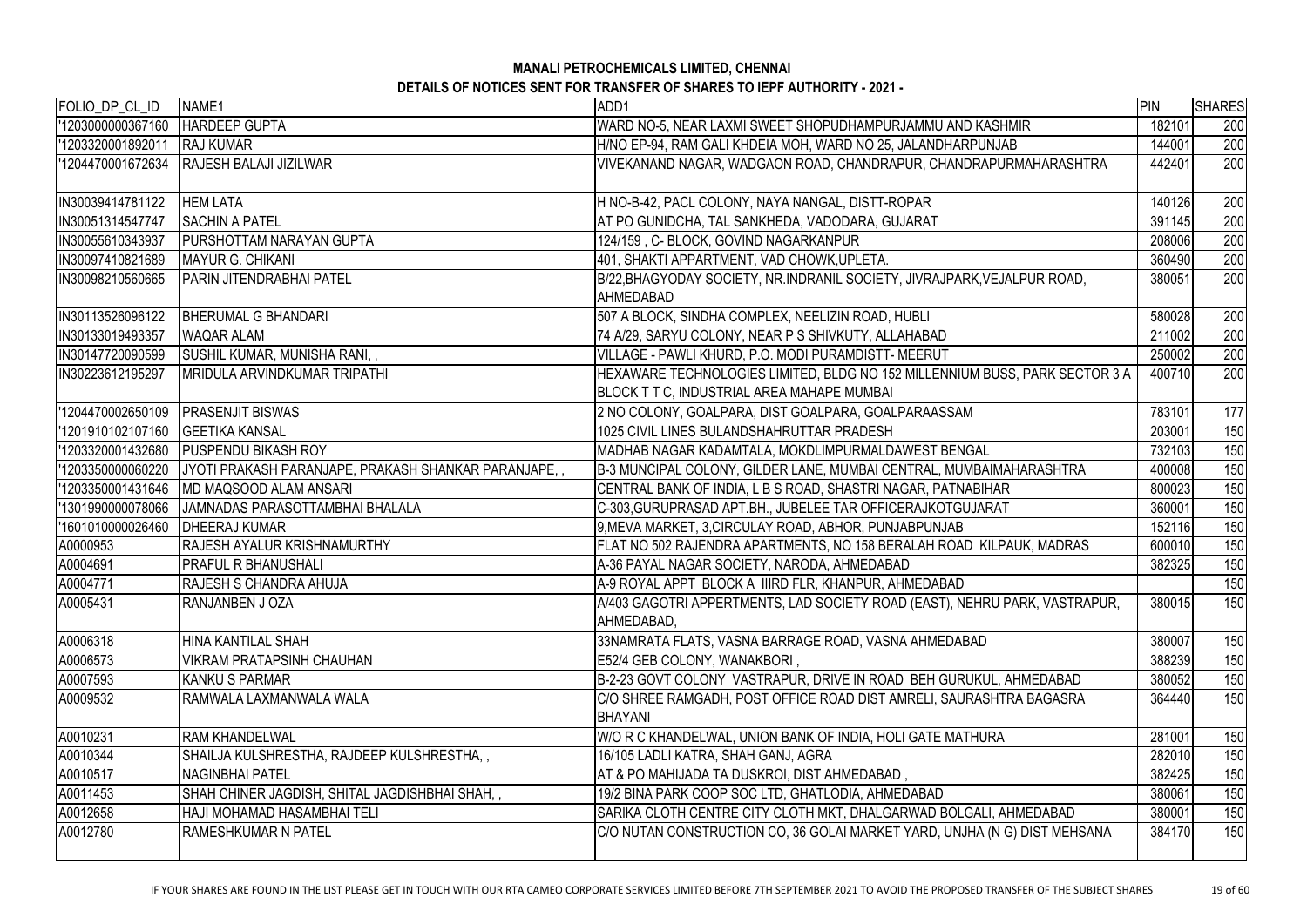| FOLIO_DP_CL_ID | NAME1                                  | ADD1                                                                                                                   | PIN    | <b>SHARES</b> |
|----------------|----------------------------------------|------------------------------------------------------------------------------------------------------------------------|--------|---------------|
| A0014780       | <b>HARILAL R BALANI</b>                | 157 1232 G H B, KHOKHARA, AHMEDABAD                                                                                    | 380026 | 150           |
| A0015129       | NAREN HARISHBHAI VARMA                 | G-1 SWAPNA APARTMENTS, OPP JIVANDEEP ROW HOUSE, THALTEJ, AHMEDABAD                                                     | 380054 | 150           |
| A0015598       | JIGNESH SHAH, MR KAMELESH SHAH,,       | 39 LAVANYA SOCIETY, NAWA VIKAS GRUH ROAD PALDI, AHMEDABAD                                                              | 380007 | 150           |
| A0017541       | KALYAN SINGH JAMIAT SINGH BAGGA        | TRENDS 6 SUN HOUSE OPP NAVRANGPURA-, TELEPHONE EXCHANGE NAVRANGPURA,                                                   | 380006 | 150           |
|                |                                        | <b>AHMEDABAD</b>                                                                                                       |        |               |
| A0018295       | PUSHPABEN DESAI, SURESH DESAI,,        | MODEL ART STUDIO, JAINTEMPLE, GANDHI ROAD AHMEDABAD                                                                    | 380001 | 150           |
| A0021235       | NATHABHAI SOLANKI                      | I ABHINAUDAN PARK SOCIETY, OPP-VASTRAPUR STATION  VEJALPUR, AHMEDABAD                                                  | 380051 | 150           |
| A0022446       | <b>BIJI SAM ISAC</b>                   | VELUTHERIL HOUSE, THOLICODU P O PUNALUR, KERALA                                                                        | 691333 | 150           |
| A0022466       | <b>AJIT KUMAR</b>                      | NO 979 17TH MAIN, MICO LAYOUT, BTM II STAGE, BANGALORE                                                                 | 560076 | 150           |
| A0023032       | DATTA PRAKASH P                        | NO 35 II MAIN ROAD, SESHADRIPURAM, BANGALORE                                                                           | 560020 | 150           |
| A0023563       |                                        | JASHBHAI BAVAJIBHAI PATEL, MR HITENDRA JASHBHAI PATEL, MRS   BLOCK NO 2 VIJAY SOCIETY DIVI, NEW KHANDERAO ROAD, BARODA | 390001 | 150           |
|                | <b>RITABEN HITENDRA PATEL,</b>         |                                                                                                                        |        |               |
| A0023641       | <b>NAIRTKS</b>                         | C/O ASEA BROWN BOVERI LTD, PERSONNEL DEPT PO MANEJA, BARODA                                                            | 390013 | 150           |
| A0025125       | MALAY PANDYA, MS CHANDRAKANTA PANDYA,, | 8 SHILPA SOCIETY, OPP LALBAUG ATITHIGRUH LAL BAUG RD, VADODARA                                                         | 390004 | 150           |
| A0025729       | LAXMI VERMA, ANAND PRAKASH VERMA, ,    | MOHINI ENCLAVE FLAT NO G-2, PLOT #235 SECTOR-C, INDRAPURI BHEL, BHOPAL,                                                | 462021 | 150           |
|                |                                        | <b>MADHYA PRADESH,</b>                                                                                                 |        |               |
| A0025762       | SUSHIL KUMAR JAIN                      | H NO 57 BEHIND T.C.P.C, SASTRIWARD, DHURAI ROAD SAGAR                                                                  | 470002 | 150           |
| A0026197       | <b>GUBENDHIRAN R</b>                   | 22 DR VENKATRAMAN ST, GOBICHETTY PALAYAM, TAMILNADU                                                                    | 638452 | 150           |
| A0026733       | <b>VANDANA KATARIA</b>                 | C/O SH D V KATARIA, 339 FRASH KHANA, NARNAUL                                                                           | 123001 | 150           |
| A0026886       | <b>GURBACHAN SINGH</b>                 | S/O SHRI INDER SINGH, VIII-BUTTRAN PO-BOPARAI, VIA-BHOLATH (JALANDHAR)                                                 | 144622 | 150           |
| A0027726       | ARVINDKUMAR PARMANDAS VORA             | C/O VIPUL PLASTIC INDUSTRIES, KUMBHARWADA PLOT NO 9, BHAVNAGAR                                                         | 364006 | 150           |
| A0030575       | YASHVANTKUMAR A BHATT                  | 15/176 RUSHIKESH NAGAR, GUJARAT HOUSING BOARD, BHAIPURA KHOKHRA                                                        | 380008 | 150           |
|                |                                        | MEHMDABAD, MANINAGAR EAST, AHMEDABAD,                                                                                  |        |               |
| A0030750       | <b>KARTIK A SHELAT</b>                 | C/O SADHURAM PANDYA, SHETH FALIA BALELI KHO, BHARUCH                                                                   | 392001 | 150           |
| A0031232       | <b>SURESHKUMAR M SHAH</b>              | A 1 SHRENIK PARK SOCIETY, OPP FOOT-BALL GROUND, AKOTA RING ROAD BARODA                                                 | 390020 | 150           |
| A0032925       | EISEN PO                               | PALATHUMPATTU, PARUMALA, THIRUVALLA                                                                                    | 689626 | 150           |
| A0033010       | JOHN K C                               | KOLADY HSE YESUDAS ROAD, KUNNAMKULAM TRICHUR, KERALA                                                                   | 680503 | 150           |
| A0033883       | <b>BADAMI DEVI</b>                     | C 58 RAM MARG, SHASTRI NAGAR, JAIPUR                                                                                   | 302016 | 150           |
| A0035532       | RAJANI SHARMA                          | W/O SHRI R K SHARMA H N 2750, BAGROO WALO KA RASTA 4TH CROSSING, JAIPUR                                                | 302001 | 150           |
| A0036034       | PRAKASH CHHABRA                        | 17-B BURMESE COLONY, OPP S B B J, JAIPUR                                                                               | 302004 | 150           |
| A0036497       | <b>SHANTI DEVI JAIN</b>                | JAIN TENT HOUSE, B 150 MURLIPURA SCHEME, JAIPUR (RAJ)                                                                  | 302013 | 150           |
| A0038304       | ALEXANDER MANOMONEY                    | NCB BHAVAN OLD BOMBAY RD, GOLCONDA POST OFFICE, HYDERABAD                                                              | 500008 | 150           |
| A0038636       | <b>SYED RAHEEM UDDIN MALIK</b>         | H NO 9-7-378, MOHAMMADI LINE PO GOLCONDA, HYDERABAD                                                                    | 500008 | 150           |
| A0039026       | SARITA PALLOD                          | 14-5-11 NEAR MAHESHWARI BHAWAN, BEGUM BAZAR, HYDERABAD                                                                 | 500012 | 150           |
| A0039779       | SHEEBA JAIN                            | C/O DR PORWAD, 74 JAORA COMPOUND, INDORE                                                                               | 452001 | 150           |
| A0040075       | <b>SANTOSH JAIN</b>                    | 14 SANTHA BAZAR, INDORE,                                                                                               | 452002 | 150           |
| A0041118       | <b>PRAMOD KEDIA</b>                    | C/O GOPI RAM AGRAWAL, D 65/405 LAHARTARA, BOULIA, VARANASI                                                             | 221002 | 150           |
| A0042029       | <b>MUKESH SAINI</b>                    | H NO 115 NEAR GURDWARA, ABROL NAGAR, PATHANKOT PUNJAB                                                                  | 145001 | 150           |
| A0042090       | HARWINDER SINGH MALHOTRA               | 35-URBAN ESTATE, PHASE-II DUGRI ROAD, LUDHIANA                                                                         | 141002 | 150           |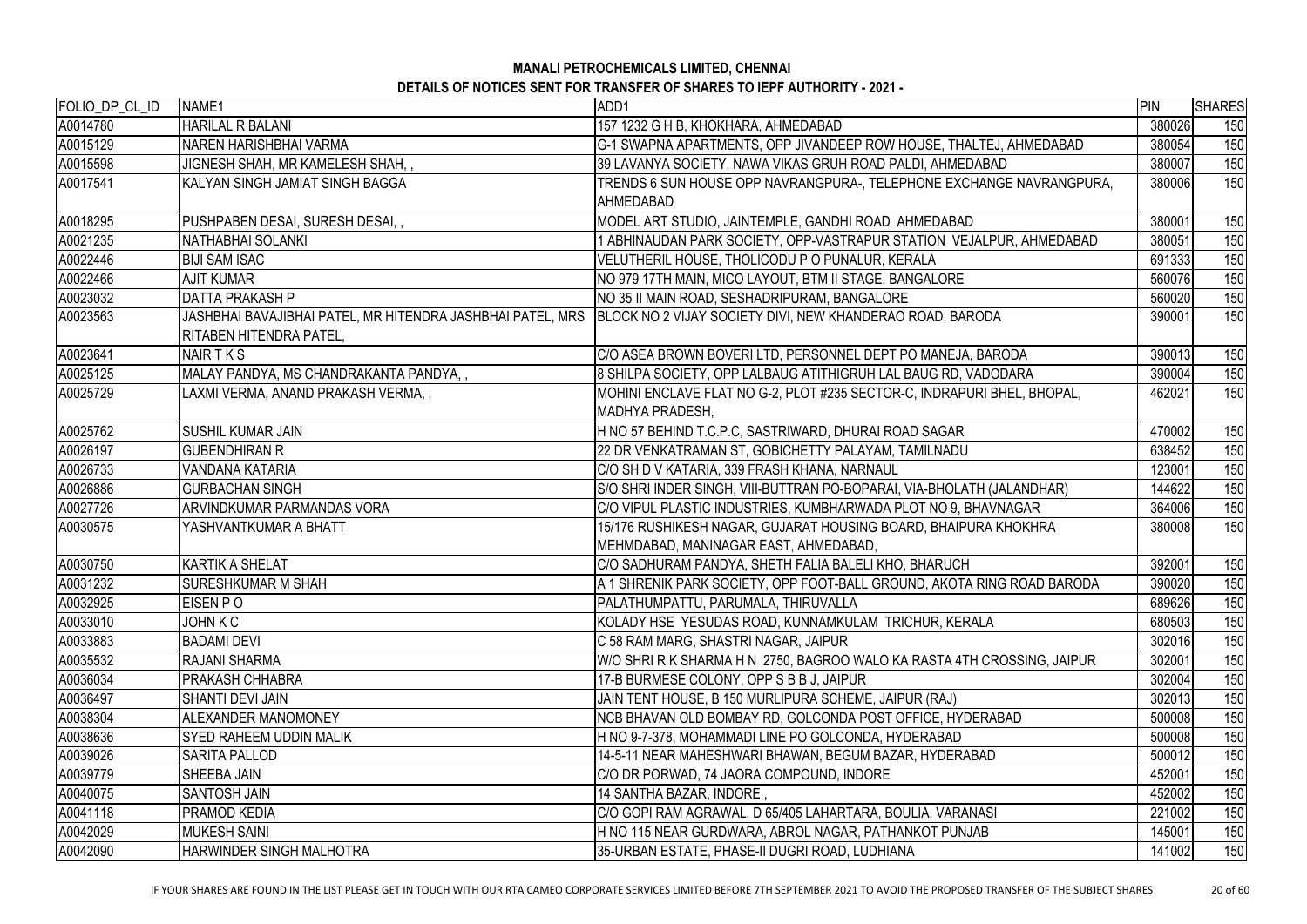| FOLIO_DP_CL_ID | NAME <sub>1</sub>                                     | ADD1                                                                     | PIN    | <b>SHARES</b> |
|----------------|-------------------------------------------------------|--------------------------------------------------------------------------|--------|---------------|
| A0042104       | RABINDER PRTAP CHATLI, MS TRIPTA CHATLI,,             | SACHAR NIWAS, SACHAR STREET, PHAGWARA PUNJAB                             | 144401 | 150           |
| A0042275       | <b>MOHIT KUMAR</b>                                    | 81 KRISHNA SQUARE, SHIVALA RD, AMRITSAR (PUNJAB)                         | 143001 | 150           |
| A0043081       | <b>SUDHIR KUMAR VARMA</b>                             | 482 REKABGUNJ, FAIZABAD, UP                                              | 224001 | 150           |
| A0043571       | PRADEEP SINGH, S P SINGH, ,                           | SECTOR-M-466, AASHIAANA COLONY, KANPUR ROAD, LUCKNOW                     |        | 150           |
| A0044104       | FATIMA COLASO, DOMINIC COLASO,,                       | C/O D COLASO, ICI INDIA LIMITED BALANAGAR, HYDERABAD                     | 500037 | 150           |
| A0044123       | KARANLAL JAMALPUR J S, J K RAJA INDER KARAN,,         | 7-47 MACHA BOLARUM, BOLARUM BAZAAR P O, SECUNDERABAD                     | 500010 | 150           |
| A0044291       | <b>KALPESH KOTHARI</b>                                | C/O DALAL KOTHARI & CO, MAHAVIR CHAMBERS GRAIN MARKET, JAMNAGAR          | 361001 | 150           |
| A0044292       | DHANVANTRAI KOTHARI                                   | C/O DALAL KOTHARI & CO, MAHAVIR CHAMBERS GRAIN MARKET, JAMNAGAR          | 361001 | 150           |
| A0045403       | <b>ALPA JAYANT KUMAR PANDYA</b>                       | 1 NAGAR PARA OUTSIDE KHAMBHALIAGATE, JAMNAGAR,                           | 361001 | 150           |
| A0046665       | ANIL KUMAR RAO VAPLMUDI, PADMAVATHI VAPLMUDI,,        | BEHIND GURUDWARA, GURUNANAK WARD KATNI, DIST JABALPUR M P                | 483501 | 150           |
| A0046899       | <b>BILKISH ALIHUSEN VEJLANI</b>                       | MODIWAD NEAR MUSJED, JAMNAGAR,                                           | 361001 | 150           |
| A0047532       | <b>RAM KISHAN AGARWAL</b>                             | JALAN BHAWAN TOKO BARI ROAD, GUWAHATI, ASSAM                             | 781001 | 150           |
| A0052828       | NARAYAN GANARAM GANGARKAR, SUNANDA NARAYAN            | 6/6 SINDHUNAGAR L I G COLONY, SECTOR NO 25 NIGADI, POONA                 | 411044 | 150           |
|                | GANGARKAR,,                                           |                                                                          |        |               |
| A0053881       | HARIDAS DULLABHDAS SHAH, GHANSHYAM DOLLABHDAS SHAH,,  | 4060/2 NAVIPETH, PANDHARPUR,                                             | 413304 | 150           |
| A0054159       | <b>VANDNA BHALLA</b>                                  | BHALLA ENCLAVE, V&PO SALOGRA, DIST SOLAN (MP)                            | 173214 | 150           |
| A0055237       | CYNTHIA MARCHON, LUIS MARCHON, CELINA MARCHON,        | WAGLE BUILDING II FLOOR, DR DADA VAIDYA ROAD, PANAJI GOA                 | 403001 | 150           |
| A0055925       | <b>DIPAK D DHANDHUKIA</b>                             | METRO TAILOR, DINDIYAL ROAD, BOTAD                                       | 364710 | 150           |
| A0056385       | <b>AMRITBEN GAJJAR</b>                                | GHANSHYAM MEDICAL STORES, BEDIPARA, RAJKOT                               | 360003 | 150           |
| A0056718       | <b>BHAILAL GANDALAL MALVANIYA</b>                     | AVEDA GATE, BOTAD, GUJARAT                                               | 364710 | 150           |
| A0058444       | <b>MEHMUDABIBI B SHAIKH</b>                           | B-2 JAGADAMBA APARTMENT, MULLAWDI, VALSAD W RLY GUJARAT STATE            | 396001 | 150           |
| A0060113       | NAGINBHAI PRAJAPATI                                   | II/H/173 KARJAN COLONY, RAJPIPLA,                                        | 393145 | 150           |
| A0060536       | KESHVLAL AMITHALAL PATEL, BHAGAVATI KESHAVLAL PATEL,, | 478 KRIBHCO NAGAR, DIST SURAT, GUJARAT                                   | 394515 | 150           |
| A0060860       | PREM NARAIN GUPTA, MS RAJNI GUPTA, ,                  | MATRA-CHHAYA, D-206 SHASTRI NAGAR, MEERUT                                |        | 150           |
| A0061156       | <b>MANICKAM NAVANEETHAM</b>                           | 138 MAIN ROAD, MALLUR, M                                                 | 636203 | 150           |
| A0062443       | <b>KALYANA SUNDARAM C</b>                             | PLOT NO 33, SECOND STREET VASUGI NAGAR, MMC POST MADRAS                  | 600051 | 150           |
| A0062445       | <b>MAGALAKSHMIK</b>                                   | PLOT NO 33 SECOND CROSS STREET, VASUGI NAGAR, MADRAS                     | 600051 | 150           |
| A0062653       | <b>ARUNACHALAM K R</b>                                | 3/100 MAIN ROAD, KALASAPAKKAM POLUR TALUK, T S DIST                      | 606751 | 150           |
| A0062808       | JAYABHANU AL                                          | FLAT NO 213, DEV DARSHAN APTS, NO 1 BARNABY ROAD, KILPAUK, MADRAS,       | 600010 | 150           |
| A0063503       | JAYANTHEESWARAN V S, MRS SEETHA,,                     | R H 5 LLOYDS COLONY, MADRAS ,                                            | 600014 | 150           |
| A0063976       | ETHIRAJAN K, MRS E SUGUNAKUMARI ETHIRAJAN, E RAMESH   | NEW NO 57 OLD NO 113, VEDACHALAM STREET, VASUDEVAN NAGAR, JAFFERKHANPET, | 600083 | 150           |
|                | ETHIRAJAN,                                            | CHENNAI,                                                                 |        |               |
| A0066736       | JANAKI G, RAMKUMAR G, ,                               | 3/2 NO 25 TAYLOR ESTATE, II STREET, KODAMBAKKAM, MADRAS                  | 600024 | 150           |
| A0067009       | JOTHI ANNAMALAI                                       | 7/32 VIGUESHWARA ST, GANESH NAGAR, GUINDYCHENNAI,                        | 600032 | 150           |
| A0067089       | NARAYANASWAMY V, MS N SYAHALA NARAYANASWAMY, ,        | 55 MUTHU GIRAMANI STREET, MYLAPORE, MADRAS                               | 600004 | 150           |
| A0067252       |                                                       |                                                                          |        |               |
|                | <b>GEETHA B</b>                                       | IST FLOOR, 3.2, SAIKRUPA FLATS, 63RD STREET, ASHOK NAGAR, CHENNAI,       | 600083 | 150           |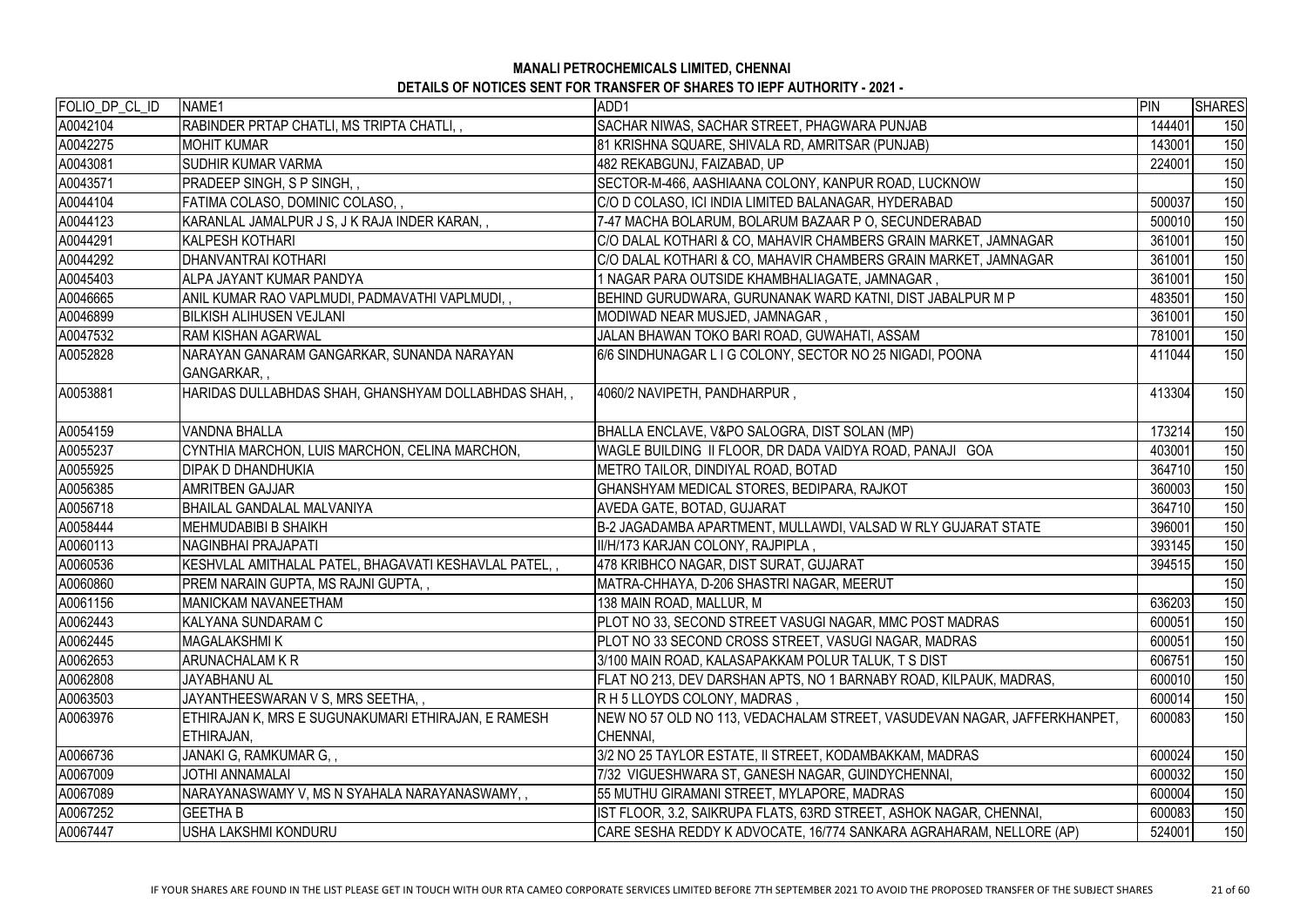| FOLIO_DP_CL_ID | NAME1                                                                 | ADD1                                                                                                        | PIN    | <b>SHARES</b> |
|----------------|-----------------------------------------------------------------------|-------------------------------------------------------------------------------------------------------------|--------|---------------|
| A0067637       | <b>RICHH PAL SINGH CHOUHAN</b>                                        | C/O BH NARESHKUMAR, THE AP PAPER MILLS LTD DELUXEHOSTEL, RAJAHMUNDRY A P                                    | 533105 | 150           |
| A0068893       | SHAKUNTALA DEBI SHROFF                                                | S-29/343 P O SHIVPUR, DIST VARANASI, UTTAR PRADESH                                                          | 221003 | 150           |
| A0070951       | DILIP KUMAR CHAUDHURY, MS DOLLY CHAUDHURY,,                           | 5 SOUTHERN AVENUE, CALCUTTA,                                                                                | 700026 | 150           |
| A0072721       | ISAMPAT DEVI SEKHANI                                                  | C/O TRINITY SYSTEMS, 56 N S ROAD, 3RD FLOOR, CALCUTTA                                                       | 700001 | 150           |
| A0073701       | SHANKER PRADHAN, MS MALATI PRADHAN, ,                                 | h/o arati das near agrani sangha, rabindra nagar court more, asansol burdwam                                | 713304 | 150           |
| A0074435       | GAUTAM BISWAS, MRS ANIMA BISWAS, ,                                    | B G 79 SECTOR II, SALT LAKE CITY, CALCUTTA                                                                  | 700091 | 150           |
| A0074687       | SUDHIN KUMAR SEN, MS RAMA SEN, ,                                      | VIL RAMCHANDRAPUR, POST SHANKRIL, HOWRAH                                                                    | 711313 | 150           |
| A0074688       | ROMA SEN, MR SUDHIN KUMAR SEN, ,                                      | VIL RAMCHANDRAPUR, POST SHANKRIL, HOWRAH                                                                    | 711313 | 150           |
| A0074726       | <b>KARTICK CHANDRA BASAK</b>                                          | C/O CANARA BANK, 2 HARE STREET, CALCUTTA                                                                    | 700001 | 150           |
| A0074770       | <b>RATESHWARI RUIA</b>                                                | C/O BISHWANATH&COMPANY, 201 B M G ROAD SADASUKH KATRA FANCY, PATTY<br><b>CALCUTTA</b>                       | 700007 | 150           |
| A0074954       | MOHAMED ABDUL MAJEED, M AMINA NACHIAR, ,                              | 23 PUDUMANAI STREET, NAGORE, TAMILNADU                                                                      | 611002 | 150           |
| A0075036       | KALIDAS BOSE                                                          | 59 A RAJA RAJ BALLAV STREET, GROUND FLOOR, CALCUTTA                                                         | 700003 | 150           |
| A0075158       | <b>PARTHA KUNDU</b>                                                   | C/O JITENDRA NATH ROY, 4/C TARA ROAD, CALCUTTA                                                              | 700026 | 150           |
| A0077247       | MEENA LAMBA, VINOD KUMAR LAMBA,,                                      | VINOD KUTI, GILL COLONY, SAHARANPUR U P                                                                     | 247001 | 150           |
| A0077379       | USHA AHUJA, SURESH AHUJA,,                                            | W/O SURESH K AHUJA, H NO 20 20 SHAKTI NAGAR, MODEL TOWN YAMUNA NAGAR                                        | 135001 | 150           |
| A0079142       | KARAM DEVI GAMBHIR, MR HARICHAND GAMBHIR, ,                           | A-8 GROUND FLOOR N D S E II, NEW DELHI,                                                                     | 110049 | 150           |
| A0079216       | <b>SUMAN LATA</b>                                                     | C/O SH V K AGARWAL, 185 SWAMIPARA NR SARASWATI ACADEMY, MEERUT CITY                                         | 250002 | 150           |
| A0080666       | MADAN LAL KHETAWAT                                                    | C/O MADAN LAL KHETAWAT, POST DHANKOLI DIST NAGAUR, RAJASTHAN                                                | 341516 | 150           |
| A0081963       | <b>SAT NARAIN AGARWAL</b>                                             | 8888 GALI NO 1 MULTANI DHANDA, PAHAR GANJ, NEW DELHI                                                        | 110055 | 150           |
| A0082007       | <b>JATINDER SINGH ARORA</b>                                           | 54-R B PRAKASH CHAND ROAD, AMRITSAR,                                                                        | 143001 | 150           |
| A0082015       | KRISHNA RANI, MS ROOP GARG, ,                                         | ASA RAM BUILDING 28-WRIGHT GANJ, GHAZIABAD,                                                                 | 201001 | 150           |
| A0082115       | NAROTTAM JOSHI                                                        | B NO C4 F NO 67A, LAWRENCE RD, DELHI                                                                        | 110035 | 150           |
| A0083875       | <b>DINESH SINGH DHANDA</b>                                            | H NO 364/12 ASHOKA GARDEN COLONY, KAITHAL                                                                   | 132027 | 150           |
| A0083999       | <b>AJAIB SINGH</b>                                                    | D-33 KALKAJI, NEW DELHI ,                                                                                   | 110019 | 150           |
| A0084629       | RAMPHER B AGRAHARI, MR ONKAR NATH VAISH, ,                            | 11-B (GRD FLR) LAXMI NIVAS, J K SAWANT MARG, BOMBAY                                                         | 400016 | 150           |
| A0084751       | <b>BABAJI TELI</b>                                                    | UCO BANK MAFATLAL CENTRE, 2ND FLOOR DIVISIONAL OFFICE, NARIMAN POINT BOMBAY                                 | 400021 | 150           |
| A0085588       | <b>PRAVEEN SHARMA</b>                                                 | C/O JAYSONS CHEMICAL INDUSTRIES, SAKI VIHAR LAKE ROAD, SAKINAKA BOMBAY                                      | 400072 | 150           |
| A0085733       | SEEMA MEHTA, MADAN RAJ MEHTA,,                                        | 6 PARVATI NIWAS R NO 2, I FLOOR DUBHASH LANE, V P ROAD BOMBAY                                               | 400004 | 150           |
| A0086580       | JAYALAKSHMI VENKATARAMAN, MR SRIDHAR KRISHNAMURTHI<br>VENKATARAM, AN, | 21 SRIRAM COLONY, TAMBARAM SANATORIUM, MADRAS                                                               | 600047 | 150           |
| A0089586       | PADMA HARISH MISTRY, MR MOHANLAL DAHYABHAI MISTRY, ,                  | 31A CARMICHAEL ROAD, 16 SUMIT APARTMENTS 8TH FLOOR, BOMBAY                                                  | 400026 | 150           |
| A0090408       | IMEHANDRA CHOWAN                                                      | C/O PADAM SHREE CORPORATION, 15/17 LADWADI IST FLOOR ROOM NO 3, ANGADI<br>CHAWAL, OLD HANUMAN LINE, BOMBAY, |        | 150           |
| A0090962       | PADMAJA DIVEKAR, MS MANDA DIVEKAR, ,                                  | PITALE PRASAD, 17 SHANKAR SHETH RD, GRANT RD BOMBAY                                                         | 400007 | 150           |
| A0093159       | RETHINAM SINGH, MR JEYITH SINGH, ,                                    | HOC HOSPITAL PO RASAYANI, DIST RAIGAD, MAHARASTRA                                                           | 410207 | 150           |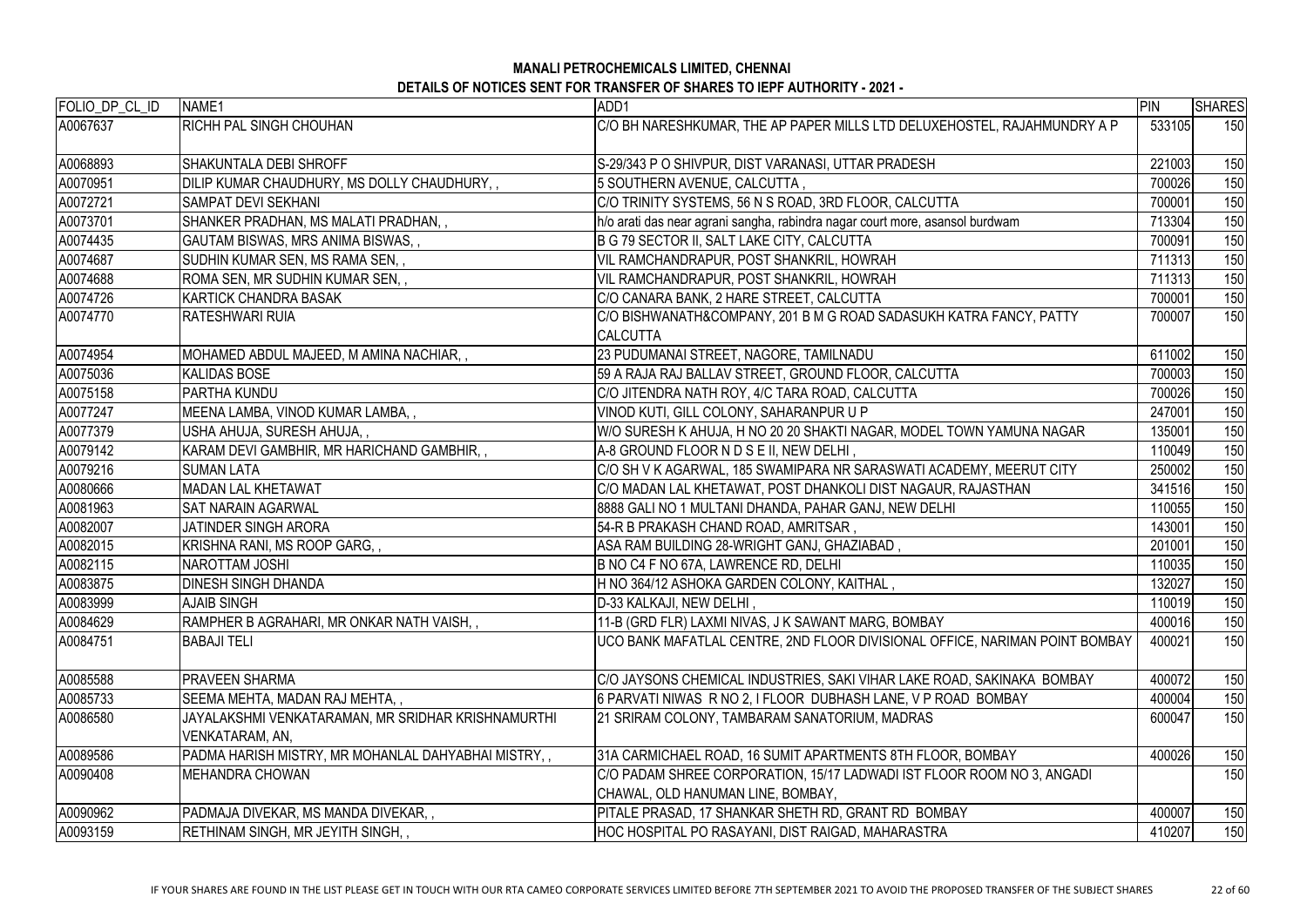| FOLIO_DP_CL_ID | NAME1                                                      | ADD1                                                                           | PIN    | <b>SHARES</b> |
|----------------|------------------------------------------------------------|--------------------------------------------------------------------------------|--------|---------------|
| A0097828       | KALAVATI CHANDULAL PATDIKAR, MR NARENDRA CHANDULAL         | 520 BHANU BHAVAN, ADENWALA ROAD MATUNGA, BOMBAY                                | 400019 | 150           |
|                | PTDIKAR,                                                   |                                                                                |        |               |
| A0098431       | <b>PRAVEEN PRABHAKAR PAPALKAR</b>                          | PLOT NO 16, SHANTIVIHAR SOCIETY KANTANAGAR CAMP, AMRAVATI                      | 444602 | 150           |
| A0098452       | <b>SATISH KRISHNARAO GHIKE</b>                             | SHRIGAURI APARTMENT, PLOT NO.69, MEDICAL COLLEGE LAYOUT, HANUMANNAGAR,         | 440009 | 150           |
|                |                                                            | NAGPUR, MAHARASATRA                                                            |        |               |
| A0099780       | <b>MAMTA JAIN</b>                                          | C/O MR U S JAIN, 1299 SULTAN SINGH BLDG, KASHMER GATE                          | 110006 | 150           |
| B0001234       | <b>SHARDA MALHOTRA</b>                                     | C/O. GRAMMY ELECTRONICS, NO.875,LAJPAT RAI MARKET, NEW DELHI.                  | 110006 | 150           |
| B0001663       | <b>RANJAN</b>                                              | 178 SAHYOG NIWAS, 3 MAYUR VIHAR PHASE-I, DELHI                                 | 110092 | 150           |
| B0001944       | MANORMA KUMARI, GOPAL DASS DAWAR,,                         | 8/2 SOUTH PATEL NAGAR, NEW DELHI,                                              | 110008 | 150           |
| B0002115       | <b>JAGDISH SETH</b>                                        | C/O M/S A N SETH & CO, 53 G B ROAD, DELHI                                      | 110006 | 150           |
| B0002850       | <b>RAJESH KUMAR AGARWAL</b>                                | GURDYAL MAL MUNI LAL, GOKAL BAZAR, REWARI                                      | 123401 | 150           |
| B0002855       | <b>GAJRAJ SINGH</b>                                        | BUDHRAM KISHAN LAL RATHI, GOKAL BAZAR (METAL MERCHANT), REWARI                 | 123401 | 150           |
| B0003849       | BHARTI RASIKLAL DESAI                                      | TRIVEDI NIVAS ROOM NO 6, RASHTRIYASHALA ROAD VILE PARLE, WEST BOMBAY           | 400056 | 150           |
| B0004543       | SUNITA R MUTTA, RANJEETLAL MUTTA,,                         | KHETWADI 4TH LANE, GURUKRIPA IST FLOOR ROOM NO 5, BOMBAY                       | 400004 | 150           |
| B0004564       | SARJULAL GUPTA, MUNNI DEVI GUAPTA, ,                       | C/13 KAKAD ESTATE 3RD FLOOR, 106 SEA FACE ROAD WORLI, BOMBAY                   | 400018 | 150           |
| B0004788       | <b>RONALD PINTO</b>                                        | SHALIWAN TAILORS, NR SHIRODKAR SCHOOL, PAREL BOMBAY                            | 400012 | 150           |
| B0009316       | <b>IGURUSWAMI G</b>                                        | 229 KATTABOMMAN STREET, ALWAR TIRUNAGAR, MADRAS                                | 600087 | 150           |
| B0011089       | RAHIMBHAI VALIBHAI SHERASIYA                               | C/O REMEDY MEDICAL STORE, BAZAR, VADNAGAR (N G)                                | 384355 | 150           |
| B0012439       | BELA SHAH, MR CHINUBHAI SHAH, MR BHARAT SHAH,              | SANJAY SOCIETY, ABOVE DENA BANK SHAHIBAUG RD, AHMEDABAD                        | 380004 | 150           |
| B0015550       | <b>GURPINDER SINGH DUGAL</b>                               | 10NIC BLDG E I STRAND ROAD, COLABA, BOMBAY                                     | 400005 | 150           |
| B0016823       | ANIL THAKORLAL BHATT, BHARAT THAKORLAL BHATT, ,            | III TPS 3RD ROAD RUBINA APARTMENT, PLOT NO 63 C FLAT NO 13 SANTACRUZ E, BOMBAY | 400055 | 150           |
|                |                                                            |                                                                                |        |               |
| B0020917       | SHRIKRISHNA ACHYUT PADHYE, HAMANT SHRI KRISHNA PADHYE, ,   | 10/28 VIVEKANANDA SOCIETY, GURUMANDIR ROAD, DOMBIVALI EAST                     | 421201 | 150           |
|                |                                                            |                                                                                |        |               |
| B0021577       | SHANKARRAO KRISHNARAO KAROOR, MRS UMABAI SHANKARRAO        | BUNGLOW NO 570 M G ROAD, KARWAR AT & POST KARWAR                               | 581301 | 150           |
|                | KAROOR,,                                                   |                                                                                |        |               |
| B0021673       | BABULAL PARMAR, MR JAYANTKUMAR PARMAR, ,                   | SHA TARACHAND SHANKARLAL, 407/2 KESHWAPUR, HUBLI                               | 580023 | 150           |
| B0023235       | KRISHANA KISHORE SHARMA, MRS KRISHNA KUMARI SHARMA, ,      | 227 TAGORE NAGAR, AJME ROAD, JAIPUR, RAJASTHAN                                 | 302024 | 150           |
| B0023478       | <b>DEO NARIAN SINGH</b>                                    | 225 PURAMI BINDKI, DIST FATEH PUR U P,                                         | 212635 | 150           |
| B0023974       | MITTHU LAL GOYAL, BIMLA GOYAL,,                            | C/O AGARWAL AGENCIES, GANNEY WALI GALI AMINABAD, LUCKNOW                       | 226018 | 150           |
| B0024322       | NACHAMMAIACHI ANNAMALAI, ANNAMALAI SUBRAMANIAM,,           | C-168 NEAR AMALA CONVENT, TIRU NAGAR, MADURAI                                  | 625006 | 150           |
| B0026130       | IRAJIV MOHINDRU                                            | MISSION ROAD, PATHANKOT,                                                       | 145001 | 150           |
| B0026489       | TARLOK SINGH MOHAN, MRS CANDRA MOHINI, ,                   | D94 DEFENCE COLONY, NEW DELHI,                                                 | 110024 | 150           |
| B0031131       | SHABBIR HUSENIBHAI PEDHIWALA, NASIM SHABBIR PEDHIWALA,,    | 81 MOHAMMEDALI ROAD, LEHRI HOUSE 2ND FLOOR ROOM NO 18, BOMBAY                  | 400003 | 150           |
|                |                                                            |                                                                                |        |               |
| B0031293       | RASIKLAL LAXMICHAND BAVISHI, PUSHPABEN RASIKLAL BAVISHI, , | 101-A VASUNDHRA 19 S V ROAD, BANTACRUZ(W), BOMBAY                              | 400054 | 150           |
|                |                                                            |                                                                                |        |               |
| B0032260       | HUSENI ABDULLABHAI TANKIWALA                               | 200 NAGDEVI STREET, BOMBAY,                                                    | 400003 | 150           |
| B0032374       | VIKAS WAGLE, PRABHAKAR WAGLE,,                             | C-7 KAMDAR PARK P KALE MARG, DADAR, BOMBAY                                     | 400028 | 150           |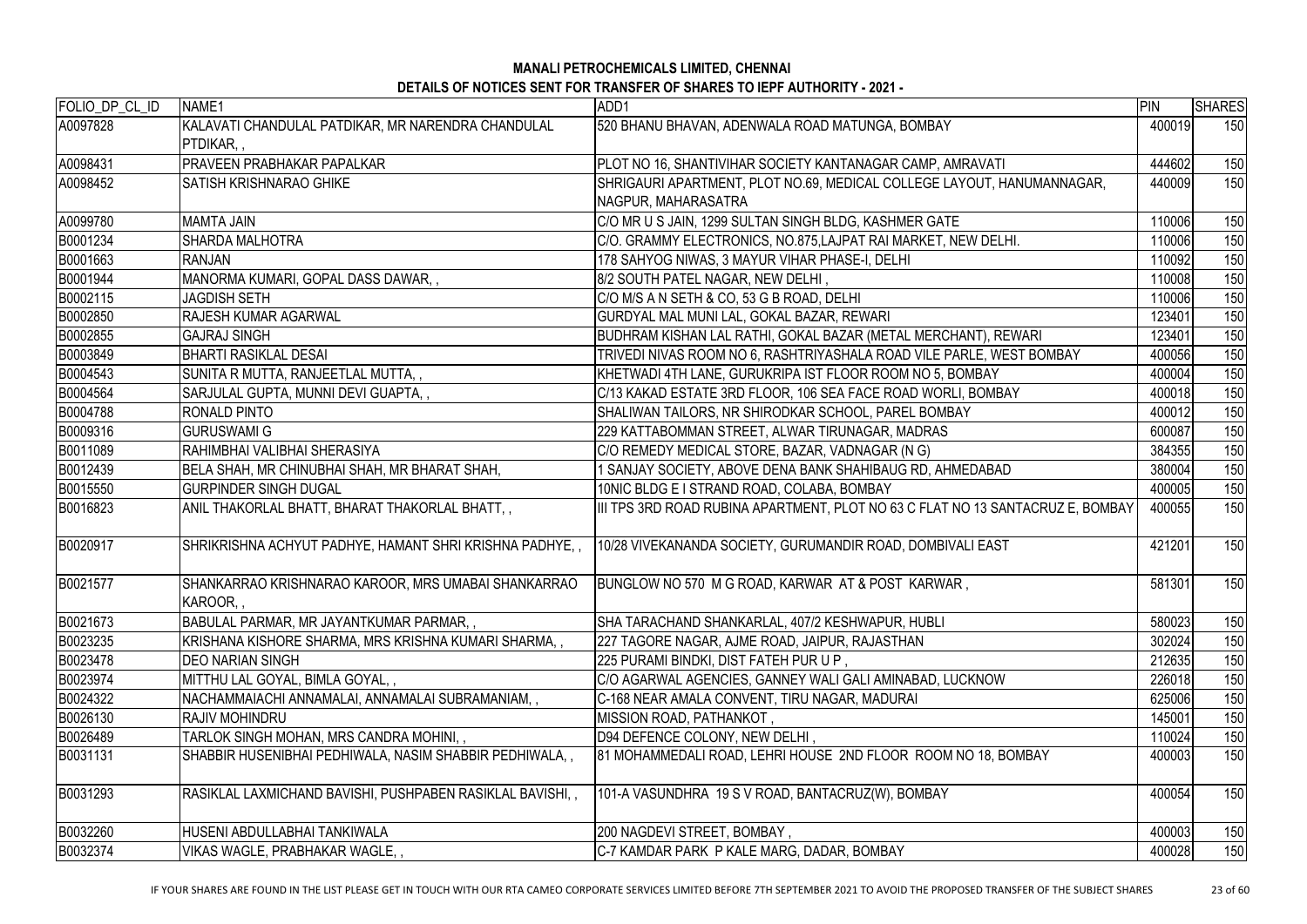# **MANALI PETROCHEMICALS LIMITED, CHENNAI**

**DETAILS OF NOTICES SENT FOR TRANSFER OF SHARES TO IEPF AUTHORITY - 2021 -** 

| <b>SHAM RAO</b><br>BLOCK 4 PLOT 95, SHIV SAGAR GARODIA NAGAR, GHATKOPAR<br>400077<br>150<br>SUNDARAM C S, MRS LAKSHMI SUNDARAM, MR C S KRISHNAN,<br>12 VASANT BUILDING, FIRST FLOOR, 392 BHAUDAJI ROAD, MATUNGA, BOMBAY,<br>150<br>400019<br><b>BALKRISHAN BHAGAT</b><br>B-4/69-A SAFDURJUNG ENCLAVE, NEW DELHI,<br>110029<br>150<br>SARKHEJ MUKHIS STREET, KHARAKUVA, DIST AHMEDABAD<br>CHANDRAKANT MULJIBHAI PATEL, MRS MANJULABEN<br>382210<br>150<br>CHANDRAKANT PATEL,,<br><b>BABUL CHANDRA DEBNATH</b><br>C/O M/S SATYAM PROJECTS LTD, 195/1/1 M G ROAD, CALCUTTA<br>700007<br>150<br>A P HOUSE, KRICHIYIL, TELLICHERRY<br>NOUSHAD A P<br>150<br>211002<br>152A TAGORE TOWN, ALLAHABAD,<br>150<br><b>ABHA MATHUR</b><br>14-5-381 BEDARWADI, BEGUM BAZAR, HYDERABAD<br>150<br><b>BAJRANG LOYA</b><br>500012<br><b>DIPU KUMAR DATTA</b><br>TALBAGAN, P O PURBAPUTIARY, CALCUTTA<br>150<br>700093<br>LILABEN VITTHALBHAI PATEL, VITTHALBHAI MANILAL PATEL,,<br>NR PARAG FLATS, FATEHPUR, AHMEDABAD<br>380007<br>150<br><b>NARENDRA GANDHI</b><br>C/O M M CHORDIA, PATEL CHOWK BUISTIYON K BAS, NEAR MANINAR HAVELI, JODHPUR<br>342001<br>150<br><b>VINOD LUTHRA</b><br>E 34 SHASTRI NAGAR, AJMER,<br>305006<br>150<br>BLOCK BL-16, SECTOR II, SALT LAKE CITY, CALCUTTA<br>OM PRAKASH SARAF<br>700091<br>150<br><b>SUSHIL KUMAR BUDHIRAJA</b><br>E 34 SHASTRI NAGA, AJMER,<br>150<br>305006<br>CHETTAKULATHINKARA, KODANAD PO PERUMBAVOOR (VIA), ERNAKULAM DIST KERALA<br>150<br><b>MARIAMMAKP</b><br>769005<br>KIRIT KANTILAL SHAH<br>380022<br>13 KOTYARK SOCIETY OPP ABAD DAIRY, KANKARIA AHMEDABAD,<br>150<br><b>SHAH SANGITA LALIT</b><br>C/O SHREE JI TRADERS, NAVA BAZAR, MY KARJAN (GUJ)<br>391240<br>150<br><b>SHAH KRUSHNA AMBALAL</b><br>C/O SHREE JI TRADERS, NAVA BAZAR, MY KARJAN (GUJ)<br>391240<br>150<br><b>VINOD BANSAL</b><br>210 GUPTA TOWER, AZADPUR COMMERCIAL COMPLEX DELHI,<br>110033<br>150<br>206 NEAR BATRA CINEMA, MUKHERJEE NAGAR, DELHI<br>150<br>VED PRAKASH KAPOOR, KRISHNA KAPOOR,,<br>110009<br><b>RAJ BAGRI</b><br>C/O RAMA BEARING CORPORATION, 33/1 N S ROAD ROOM NO 352, CALCUTTA<br>150<br>700001<br>700012<br>C/O COASTAL ROAD WAYS LTD, 4 BLACK BORN LANE, CALCUTTA<br>150<br><b>VIJAY KUMAR AGARWAL</b><br>SHOBA S, SRID K CHOPRA,,<br>NO.38, 10TH CROSS, KARAMCHAND LAYOUT, BANGALORE<br>560084<br>150<br><b>KRISHNAN R</b><br>28/600 PALLIPURAM VILLAGE, PALGHAT,<br>678006<br>150<br>H NO 256, SECTOR - 7, PANCHKULA, HARYANA, 134 109,<br><b>SANJEEV MITTAL</b><br>150<br>61 SATI MARG, MURADDIPURA, UJJAIN<br><b>PREMA RATHI</b><br>150<br><b>PREMA RATHI</b><br>61 SATI MARG, MURADDIPURA, UJJAIN<br>150<br>BHARATHI LAHIRI, ARUNABHA LAHIRI,,<br>11 SHOBHANA NEAR SARASWATY SCHOOL, PANCHPAKHADY, THANE (MAHARASHTRA)<br>400602<br>150<br>380001<br>BANSILAL K MODI, MR JITENDRA KUMAR B MODI,,<br>1411/1412 MAMUNAYAK POLE, KANSARA KHANCHO KALUPUR, AHMEDABAD<br>150<br>B0061551<br><b>GANESH S</b><br>C/O K SWAMINATHAN, 10 NORTH ROAD 1ST FLOOR, WEST C I T ROAD, CHENNAI<br>600035<br>150<br>C/O SNADESH RANJAN GUHA, AO ARRA JAGANNATH NAGAR, DIST 24 PARGS (S) WEST<br><b>ALOKE KUMAR GUHA</b><br>150<br>743313<br><b>BENGAL</b><br>741201<br>SUJATA MALLICK, UDAY KUMAR MULLICK,,<br>17 GHATAKPARA, P O RANAGHAT DIST NADIA, WEST BENGAL<br>150<br><b>KRISHAN GOENKA</b><br>C/O HARILAL NAND LAL & CO, PANKAJ MARKET SARAIYA GANJ, MUZAFFARPUR<br>842001<br>150 | FOLIO_DP_CL_ID | NAME <sub>1</sub> | ADD1 | <b>PIN</b> | <b>SHARES</b> |
|----------------------------------------------------------------------------------------------------------------------------------------------------------------------------------------------------------------------------------------------------------------------------------------------------------------------------------------------------------------------------------------------------------------------------------------------------------------------------------------------------------------------------------------------------------------------------------------------------------------------------------------------------------------------------------------------------------------------------------------------------------------------------------------------------------------------------------------------------------------------------------------------------------------------------------------------------------------------------------------------------------------------------------------------------------------------------------------------------------------------------------------------------------------------------------------------------------------------------------------------------------------------------------------------------------------------------------------------------------------------------------------------------------------------------------------------------------------------------------------------------------------------------------------------------------------------------------------------------------------------------------------------------------------------------------------------------------------------------------------------------------------------------------------------------------------------------------------------------------------------------------------------------------------------------------------------------------------------------------------------------------------------------------------------------------------------------------------------------------------------------------------------------------------------------------------------------------------------------------------------------------------------------------------------------------------------------------------------------------------------------------------------------------------------------------------------------------------------------------------------------------------------------------------------------------------------------------------------------------------------------------------------------------------------------------------------------------------------------------------------------------------------------------------------------------------------------------------------------------------------------------------------------------------------------------------------------------------------------------------------------------------------------------------------------------------------------------------------------------------------------------------------------------------------------------------------------------------------------------------------------------------------------------------------------------------------------------------------------------------------------------------------------------------------------|----------------|-------------------|------|------------|---------------|
|                                                                                                                                                                                                                                                                                                                                                                                                                                                                                                                                                                                                                                                                                                                                                                                                                                                                                                                                                                                                                                                                                                                                                                                                                                                                                                                                                                                                                                                                                                                                                                                                                                                                                                                                                                                                                                                                                                                                                                                                                                                                                                                                                                                                                                                                                                                                                                                                                                                                                                                                                                                                                                                                                                                                                                                                                                                                                                                                                                                                                                                                                                                                                                                                                                                                                                                                                                                                                            | B0033538       |                   |      |            |               |
|                                                                                                                                                                                                                                                                                                                                                                                                                                                                                                                                                                                                                                                                                                                                                                                                                                                                                                                                                                                                                                                                                                                                                                                                                                                                                                                                                                                                                                                                                                                                                                                                                                                                                                                                                                                                                                                                                                                                                                                                                                                                                                                                                                                                                                                                                                                                                                                                                                                                                                                                                                                                                                                                                                                                                                                                                                                                                                                                                                                                                                                                                                                                                                                                                                                                                                                                                                                                                            | B0034200       |                   |      |            |               |
|                                                                                                                                                                                                                                                                                                                                                                                                                                                                                                                                                                                                                                                                                                                                                                                                                                                                                                                                                                                                                                                                                                                                                                                                                                                                                                                                                                                                                                                                                                                                                                                                                                                                                                                                                                                                                                                                                                                                                                                                                                                                                                                                                                                                                                                                                                                                                                                                                                                                                                                                                                                                                                                                                                                                                                                                                                                                                                                                                                                                                                                                                                                                                                                                                                                                                                                                                                                                                            | B0040088       |                   |      |            |               |
|                                                                                                                                                                                                                                                                                                                                                                                                                                                                                                                                                                                                                                                                                                                                                                                                                                                                                                                                                                                                                                                                                                                                                                                                                                                                                                                                                                                                                                                                                                                                                                                                                                                                                                                                                                                                                                                                                                                                                                                                                                                                                                                                                                                                                                                                                                                                                                                                                                                                                                                                                                                                                                                                                                                                                                                                                                                                                                                                                                                                                                                                                                                                                                                                                                                                                                                                                                                                                            | B0040637       |                   |      |            |               |
|                                                                                                                                                                                                                                                                                                                                                                                                                                                                                                                                                                                                                                                                                                                                                                                                                                                                                                                                                                                                                                                                                                                                                                                                                                                                                                                                                                                                                                                                                                                                                                                                                                                                                                                                                                                                                                                                                                                                                                                                                                                                                                                                                                                                                                                                                                                                                                                                                                                                                                                                                                                                                                                                                                                                                                                                                                                                                                                                                                                                                                                                                                                                                                                                                                                                                                                                                                                                                            |                |                   |      |            |               |
|                                                                                                                                                                                                                                                                                                                                                                                                                                                                                                                                                                                                                                                                                                                                                                                                                                                                                                                                                                                                                                                                                                                                                                                                                                                                                                                                                                                                                                                                                                                                                                                                                                                                                                                                                                                                                                                                                                                                                                                                                                                                                                                                                                                                                                                                                                                                                                                                                                                                                                                                                                                                                                                                                                                                                                                                                                                                                                                                                                                                                                                                                                                                                                                                                                                                                                                                                                                                                            | B0040863       |                   |      |            |               |
|                                                                                                                                                                                                                                                                                                                                                                                                                                                                                                                                                                                                                                                                                                                                                                                                                                                                                                                                                                                                                                                                                                                                                                                                                                                                                                                                                                                                                                                                                                                                                                                                                                                                                                                                                                                                                                                                                                                                                                                                                                                                                                                                                                                                                                                                                                                                                                                                                                                                                                                                                                                                                                                                                                                                                                                                                                                                                                                                                                                                                                                                                                                                                                                                                                                                                                                                                                                                                            | B0042319       |                   |      |            |               |
|                                                                                                                                                                                                                                                                                                                                                                                                                                                                                                                                                                                                                                                                                                                                                                                                                                                                                                                                                                                                                                                                                                                                                                                                                                                                                                                                                                                                                                                                                                                                                                                                                                                                                                                                                                                                                                                                                                                                                                                                                                                                                                                                                                                                                                                                                                                                                                                                                                                                                                                                                                                                                                                                                                                                                                                                                                                                                                                                                                                                                                                                                                                                                                                                                                                                                                                                                                                                                            | B0042854       |                   |      |            |               |
|                                                                                                                                                                                                                                                                                                                                                                                                                                                                                                                                                                                                                                                                                                                                                                                                                                                                                                                                                                                                                                                                                                                                                                                                                                                                                                                                                                                                                                                                                                                                                                                                                                                                                                                                                                                                                                                                                                                                                                                                                                                                                                                                                                                                                                                                                                                                                                                                                                                                                                                                                                                                                                                                                                                                                                                                                                                                                                                                                                                                                                                                                                                                                                                                                                                                                                                                                                                                                            | B0047776       |                   |      |            |               |
|                                                                                                                                                                                                                                                                                                                                                                                                                                                                                                                                                                                                                                                                                                                                                                                                                                                                                                                                                                                                                                                                                                                                                                                                                                                                                                                                                                                                                                                                                                                                                                                                                                                                                                                                                                                                                                                                                                                                                                                                                                                                                                                                                                                                                                                                                                                                                                                                                                                                                                                                                                                                                                                                                                                                                                                                                                                                                                                                                                                                                                                                                                                                                                                                                                                                                                                                                                                                                            | B0049114       |                   |      |            |               |
|                                                                                                                                                                                                                                                                                                                                                                                                                                                                                                                                                                                                                                                                                                                                                                                                                                                                                                                                                                                                                                                                                                                                                                                                                                                                                                                                                                                                                                                                                                                                                                                                                                                                                                                                                                                                                                                                                                                                                                                                                                                                                                                                                                                                                                                                                                                                                                                                                                                                                                                                                                                                                                                                                                                                                                                                                                                                                                                                                                                                                                                                                                                                                                                                                                                                                                                                                                                                                            | B0049819       |                   |      |            |               |
|                                                                                                                                                                                                                                                                                                                                                                                                                                                                                                                                                                                                                                                                                                                                                                                                                                                                                                                                                                                                                                                                                                                                                                                                                                                                                                                                                                                                                                                                                                                                                                                                                                                                                                                                                                                                                                                                                                                                                                                                                                                                                                                                                                                                                                                                                                                                                                                                                                                                                                                                                                                                                                                                                                                                                                                                                                                                                                                                                                                                                                                                                                                                                                                                                                                                                                                                                                                                                            | B0050165       |                   |      |            |               |
|                                                                                                                                                                                                                                                                                                                                                                                                                                                                                                                                                                                                                                                                                                                                                                                                                                                                                                                                                                                                                                                                                                                                                                                                                                                                                                                                                                                                                                                                                                                                                                                                                                                                                                                                                                                                                                                                                                                                                                                                                                                                                                                                                                                                                                                                                                                                                                                                                                                                                                                                                                                                                                                                                                                                                                                                                                                                                                                                                                                                                                                                                                                                                                                                                                                                                                                                                                                                                            |                |                   |      |            |               |
|                                                                                                                                                                                                                                                                                                                                                                                                                                                                                                                                                                                                                                                                                                                                                                                                                                                                                                                                                                                                                                                                                                                                                                                                                                                                                                                                                                                                                                                                                                                                                                                                                                                                                                                                                                                                                                                                                                                                                                                                                                                                                                                                                                                                                                                                                                                                                                                                                                                                                                                                                                                                                                                                                                                                                                                                                                                                                                                                                                                                                                                                                                                                                                                                                                                                                                                                                                                                                            | B0050287       |                   |      |            |               |
|                                                                                                                                                                                                                                                                                                                                                                                                                                                                                                                                                                                                                                                                                                                                                                                                                                                                                                                                                                                                                                                                                                                                                                                                                                                                                                                                                                                                                                                                                                                                                                                                                                                                                                                                                                                                                                                                                                                                                                                                                                                                                                                                                                                                                                                                                                                                                                                                                                                                                                                                                                                                                                                                                                                                                                                                                                                                                                                                                                                                                                                                                                                                                                                                                                                                                                                                                                                                                            | B0050332       |                   |      |            |               |
|                                                                                                                                                                                                                                                                                                                                                                                                                                                                                                                                                                                                                                                                                                                                                                                                                                                                                                                                                                                                                                                                                                                                                                                                                                                                                                                                                                                                                                                                                                                                                                                                                                                                                                                                                                                                                                                                                                                                                                                                                                                                                                                                                                                                                                                                                                                                                                                                                                                                                                                                                                                                                                                                                                                                                                                                                                                                                                                                                                                                                                                                                                                                                                                                                                                                                                                                                                                                                            | B0050414       |                   |      |            |               |
|                                                                                                                                                                                                                                                                                                                                                                                                                                                                                                                                                                                                                                                                                                                                                                                                                                                                                                                                                                                                                                                                                                                                                                                                                                                                                                                                                                                                                                                                                                                                                                                                                                                                                                                                                                                                                                                                                                                                                                                                                                                                                                                                                                                                                                                                                                                                                                                                                                                                                                                                                                                                                                                                                                                                                                                                                                                                                                                                                                                                                                                                                                                                                                                                                                                                                                                                                                                                                            | B0051060       |                   |      |            |               |
|                                                                                                                                                                                                                                                                                                                                                                                                                                                                                                                                                                                                                                                                                                                                                                                                                                                                                                                                                                                                                                                                                                                                                                                                                                                                                                                                                                                                                                                                                                                                                                                                                                                                                                                                                                                                                                                                                                                                                                                                                                                                                                                                                                                                                                                                                                                                                                                                                                                                                                                                                                                                                                                                                                                                                                                                                                                                                                                                                                                                                                                                                                                                                                                                                                                                                                                                                                                                                            |                |                   |      |            |               |
|                                                                                                                                                                                                                                                                                                                                                                                                                                                                                                                                                                                                                                                                                                                                                                                                                                                                                                                                                                                                                                                                                                                                                                                                                                                                                                                                                                                                                                                                                                                                                                                                                                                                                                                                                                                                                                                                                                                                                                                                                                                                                                                                                                                                                                                                                                                                                                                                                                                                                                                                                                                                                                                                                                                                                                                                                                                                                                                                                                                                                                                                                                                                                                                                                                                                                                                                                                                                                            | B0051487       |                   |      |            |               |
|                                                                                                                                                                                                                                                                                                                                                                                                                                                                                                                                                                                                                                                                                                                                                                                                                                                                                                                                                                                                                                                                                                                                                                                                                                                                                                                                                                                                                                                                                                                                                                                                                                                                                                                                                                                                                                                                                                                                                                                                                                                                                                                                                                                                                                                                                                                                                                                                                                                                                                                                                                                                                                                                                                                                                                                                                                                                                                                                                                                                                                                                                                                                                                                                                                                                                                                                                                                                                            | B0053878       |                   |      |            |               |
|                                                                                                                                                                                                                                                                                                                                                                                                                                                                                                                                                                                                                                                                                                                                                                                                                                                                                                                                                                                                                                                                                                                                                                                                                                                                                                                                                                                                                                                                                                                                                                                                                                                                                                                                                                                                                                                                                                                                                                                                                                                                                                                                                                                                                                                                                                                                                                                                                                                                                                                                                                                                                                                                                                                                                                                                                                                                                                                                                                                                                                                                                                                                                                                                                                                                                                                                                                                                                            | B0053879       |                   |      |            |               |
|                                                                                                                                                                                                                                                                                                                                                                                                                                                                                                                                                                                                                                                                                                                                                                                                                                                                                                                                                                                                                                                                                                                                                                                                                                                                                                                                                                                                                                                                                                                                                                                                                                                                                                                                                                                                                                                                                                                                                                                                                                                                                                                                                                                                                                                                                                                                                                                                                                                                                                                                                                                                                                                                                                                                                                                                                                                                                                                                                                                                                                                                                                                                                                                                                                                                                                                                                                                                                            | B0054481       |                   |      |            |               |
|                                                                                                                                                                                                                                                                                                                                                                                                                                                                                                                                                                                                                                                                                                                                                                                                                                                                                                                                                                                                                                                                                                                                                                                                                                                                                                                                                                                                                                                                                                                                                                                                                                                                                                                                                                                                                                                                                                                                                                                                                                                                                                                                                                                                                                                                                                                                                                                                                                                                                                                                                                                                                                                                                                                                                                                                                                                                                                                                                                                                                                                                                                                                                                                                                                                                                                                                                                                                                            | B0054842       |                   |      |            |               |
|                                                                                                                                                                                                                                                                                                                                                                                                                                                                                                                                                                                                                                                                                                                                                                                                                                                                                                                                                                                                                                                                                                                                                                                                                                                                                                                                                                                                                                                                                                                                                                                                                                                                                                                                                                                                                                                                                                                                                                                                                                                                                                                                                                                                                                                                                                                                                                                                                                                                                                                                                                                                                                                                                                                                                                                                                                                                                                                                                                                                                                                                                                                                                                                                                                                                                                                                                                                                                            | B0055064       |                   |      |            |               |
|                                                                                                                                                                                                                                                                                                                                                                                                                                                                                                                                                                                                                                                                                                                                                                                                                                                                                                                                                                                                                                                                                                                                                                                                                                                                                                                                                                                                                                                                                                                                                                                                                                                                                                                                                                                                                                                                                                                                                                                                                                                                                                                                                                                                                                                                                                                                                                                                                                                                                                                                                                                                                                                                                                                                                                                                                                                                                                                                                                                                                                                                                                                                                                                                                                                                                                                                                                                                                            | B0055320       |                   |      |            |               |
|                                                                                                                                                                                                                                                                                                                                                                                                                                                                                                                                                                                                                                                                                                                                                                                                                                                                                                                                                                                                                                                                                                                                                                                                                                                                                                                                                                                                                                                                                                                                                                                                                                                                                                                                                                                                                                                                                                                                                                                                                                                                                                                                                                                                                                                                                                                                                                                                                                                                                                                                                                                                                                                                                                                                                                                                                                                                                                                                                                                                                                                                                                                                                                                                                                                                                                                                                                                                                            | B0058755       |                   |      |            |               |
|                                                                                                                                                                                                                                                                                                                                                                                                                                                                                                                                                                                                                                                                                                                                                                                                                                                                                                                                                                                                                                                                                                                                                                                                                                                                                                                                                                                                                                                                                                                                                                                                                                                                                                                                                                                                                                                                                                                                                                                                                                                                                                                                                                                                                                                                                                                                                                                                                                                                                                                                                                                                                                                                                                                                                                                                                                                                                                                                                                                                                                                                                                                                                                                                                                                                                                                                                                                                                            | B0059258       |                   |      |            |               |
|                                                                                                                                                                                                                                                                                                                                                                                                                                                                                                                                                                                                                                                                                                                                                                                                                                                                                                                                                                                                                                                                                                                                                                                                                                                                                                                                                                                                                                                                                                                                                                                                                                                                                                                                                                                                                                                                                                                                                                                                                                                                                                                                                                                                                                                                                                                                                                                                                                                                                                                                                                                                                                                                                                                                                                                                                                                                                                                                                                                                                                                                                                                                                                                                                                                                                                                                                                                                                            | B0059861       |                   |      |            |               |
|                                                                                                                                                                                                                                                                                                                                                                                                                                                                                                                                                                                                                                                                                                                                                                                                                                                                                                                                                                                                                                                                                                                                                                                                                                                                                                                                                                                                                                                                                                                                                                                                                                                                                                                                                                                                                                                                                                                                                                                                                                                                                                                                                                                                                                                                                                                                                                                                                                                                                                                                                                                                                                                                                                                                                                                                                                                                                                                                                                                                                                                                                                                                                                                                                                                                                                                                                                                                                            | B0060621       |                   |      |            |               |
|                                                                                                                                                                                                                                                                                                                                                                                                                                                                                                                                                                                                                                                                                                                                                                                                                                                                                                                                                                                                                                                                                                                                                                                                                                                                                                                                                                                                                                                                                                                                                                                                                                                                                                                                                                                                                                                                                                                                                                                                                                                                                                                                                                                                                                                                                                                                                                                                                                                                                                                                                                                                                                                                                                                                                                                                                                                                                                                                                                                                                                                                                                                                                                                                                                                                                                                                                                                                                            | B0060622       |                   |      |            |               |
|                                                                                                                                                                                                                                                                                                                                                                                                                                                                                                                                                                                                                                                                                                                                                                                                                                                                                                                                                                                                                                                                                                                                                                                                                                                                                                                                                                                                                                                                                                                                                                                                                                                                                                                                                                                                                                                                                                                                                                                                                                                                                                                                                                                                                                                                                                                                                                                                                                                                                                                                                                                                                                                                                                                                                                                                                                                                                                                                                                                                                                                                                                                                                                                                                                                                                                                                                                                                                            | B0061282       |                   |      |            |               |
|                                                                                                                                                                                                                                                                                                                                                                                                                                                                                                                                                                                                                                                                                                                                                                                                                                                                                                                                                                                                                                                                                                                                                                                                                                                                                                                                                                                                                                                                                                                                                                                                                                                                                                                                                                                                                                                                                                                                                                                                                                                                                                                                                                                                                                                                                                                                                                                                                                                                                                                                                                                                                                                                                                                                                                                                                                                                                                                                                                                                                                                                                                                                                                                                                                                                                                                                                                                                                            |                |                   |      |            |               |
|                                                                                                                                                                                                                                                                                                                                                                                                                                                                                                                                                                                                                                                                                                                                                                                                                                                                                                                                                                                                                                                                                                                                                                                                                                                                                                                                                                                                                                                                                                                                                                                                                                                                                                                                                                                                                                                                                                                                                                                                                                                                                                                                                                                                                                                                                                                                                                                                                                                                                                                                                                                                                                                                                                                                                                                                                                                                                                                                                                                                                                                                                                                                                                                                                                                                                                                                                                                                                            | B0061377       |                   |      |            |               |
|                                                                                                                                                                                                                                                                                                                                                                                                                                                                                                                                                                                                                                                                                                                                                                                                                                                                                                                                                                                                                                                                                                                                                                                                                                                                                                                                                                                                                                                                                                                                                                                                                                                                                                                                                                                                                                                                                                                                                                                                                                                                                                                                                                                                                                                                                                                                                                                                                                                                                                                                                                                                                                                                                                                                                                                                                                                                                                                                                                                                                                                                                                                                                                                                                                                                                                                                                                                                                            |                |                   |      |            |               |
|                                                                                                                                                                                                                                                                                                                                                                                                                                                                                                                                                                                                                                                                                                                                                                                                                                                                                                                                                                                                                                                                                                                                                                                                                                                                                                                                                                                                                                                                                                                                                                                                                                                                                                                                                                                                                                                                                                                                                                                                                                                                                                                                                                                                                                                                                                                                                                                                                                                                                                                                                                                                                                                                                                                                                                                                                                                                                                                                                                                                                                                                                                                                                                                                                                                                                                                                                                                                                            | B0061974       |                   |      |            |               |
|                                                                                                                                                                                                                                                                                                                                                                                                                                                                                                                                                                                                                                                                                                                                                                                                                                                                                                                                                                                                                                                                                                                                                                                                                                                                                                                                                                                                                                                                                                                                                                                                                                                                                                                                                                                                                                                                                                                                                                                                                                                                                                                                                                                                                                                                                                                                                                                                                                                                                                                                                                                                                                                                                                                                                                                                                                                                                                                                                                                                                                                                                                                                                                                                                                                                                                                                                                                                                            |                |                   |      |            |               |
|                                                                                                                                                                                                                                                                                                                                                                                                                                                                                                                                                                                                                                                                                                                                                                                                                                                                                                                                                                                                                                                                                                                                                                                                                                                                                                                                                                                                                                                                                                                                                                                                                                                                                                                                                                                                                                                                                                                                                                                                                                                                                                                                                                                                                                                                                                                                                                                                                                                                                                                                                                                                                                                                                                                                                                                                                                                                                                                                                                                                                                                                                                                                                                                                                                                                                                                                                                                                                            | B0062475       |                   |      |            |               |
|                                                                                                                                                                                                                                                                                                                                                                                                                                                                                                                                                                                                                                                                                                                                                                                                                                                                                                                                                                                                                                                                                                                                                                                                                                                                                                                                                                                                                                                                                                                                                                                                                                                                                                                                                                                                                                                                                                                                                                                                                                                                                                                                                                                                                                                                                                                                                                                                                                                                                                                                                                                                                                                                                                                                                                                                                                                                                                                                                                                                                                                                                                                                                                                                                                                                                                                                                                                                                            | B0062540       |                   |      |            |               |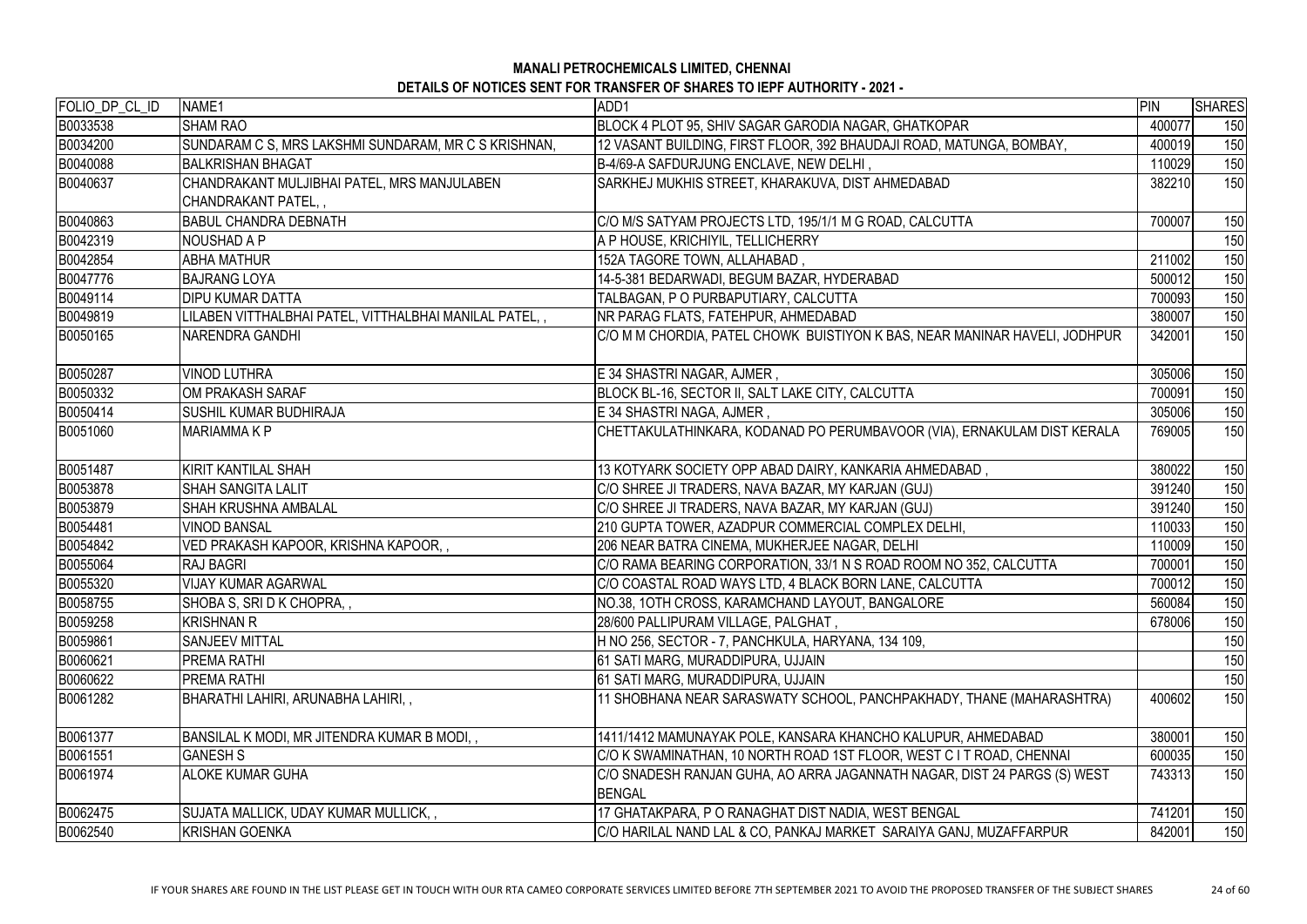| FOLIO DP CL ID | NAME1                                              | ADD1                                                                         | PIN    | <b>SHARES</b> |
|----------------|----------------------------------------------------|------------------------------------------------------------------------------|--------|---------------|
| B0062663       | MAHENDRA VITTHALBHAI PATEL, MAYANABEN MAHENDRABHAI | PATWA POLE, LAKHAWAD, NADIAD                                                 | 387001 | 150           |
|                | PATEL,                                             |                                                                              |        |               |
| B0062982       | <b>SUMATHI B A</b>                                 | 177/C III MAIN ROAD, NATESA NAGAR, VIRUGAMBAKKAMCHENNAI,                     | 600092 | 150           |
| B0063482       | TARAMATI D MEHTA                                   | ENGINEERING ENTERPRISE, P-14 BRITISH INDIAN ST ROOM NO 5, WINDSORE HOUSE     | 700001 | 150           |
|                |                                                    | <b>ICALCUTTA</b>                                                             |        |               |
| B0063617       | <b>RAVEENDRAN K</b>                                | T C 6/935 KARTHIKA, NANCHADIMOODU VATTIYOORKAVU P O, TRIVANDRUM KERALA       | 695013 | 150           |
| B0064855       | <b>DIN DAYAL JALAN</b>                             | C/O JALAN MEDICAL AGENCIES, JAL KAL MARKET GOLSHAR, PO GORAKHPUR (U P)       | 273001 | 150           |
| B0064910       | NANDAN VISHNU GAWDE                                | 2 USHA SWAPNA, SEVEN BUNGLOW VERSOVA, MUMBAI                                 | 400061 | 150           |
| B0065037       | KAIRALI                                            | TAZHAPULUKKOOL, EDAKKAD, KANNUR, KERALA                                      |        | 150           |
| B0066888       | <b>ID BHARDWAJ</b>                                 | 220 SECTOR-37, NOIDA U P,                                                    | 201303 | 150           |
| B0068227       | SHRUTI AGARWAL, SUNIL AGARWAL,                     | C-104 USHANAGAR, BHANDUP, BOMBAY                                             | 400078 | 150           |
| B0068664       | <b>DEEPAK R JOSHI</b>                              | H NO 4-4-601, BEHIND ADARSH LODGE, SULTAN BAZAR, HYDERABAD                   | 500195 | 150           |
| B0069474       | ANJALI RAY, KALLOL RAY,,                           | FLAT NO M-54, RAMKRISHNA VIHAR, PLOT NO 29 8TH AVENUE, I P EXTENTION         | 110092 | 150           |
|                |                                                    | PATPARGANJ, DELHI,                                                           |        |               |
| B0069730       | <b>RATNA TEWARI</b>                                | C/O SHRI SHYAM TEWARI, U P S T C LTD SPG MILLS, NAINITAL ROAD KASHIPUR (U P) |        | 150           |
| B0070463       | <b>SUMATHI B A</b>                                 | 177/C III MAIN ROAD, NATESA NAGAR, VIRUGAMBAKKAMCHENNAI,                     | 600092 | 150           |
| B0070905       | NARAYAN KAMATH K                                   | PHILIPS CARBON BLACK LTD, DURGAPUR, WEST BENGAL                              | 713201 | 150           |
| B0071571       | KURIAN P J                                         | 6 KANGAYAR PURAM, MADRAS ,                                                   | 600004 | 150           |
| B0072284       | SINNAKARUPI ACHI M A, M ALAGAPPAN,,                | 4/80 PILLAYAR KOIL STREET, KILASAVALPATTI, P T T DIST TAMIL NADU             | 623205 | 150           |
| B0073647       | <b>GAURI SHYAM VIRANI</b>                          | VASANT DAYA BUILDING, 16 JUNCION PLOT, RAJKOT GUJARAT                        | 360001 | 150           |
| B0073933       | APPACHU P P, SUBHASH APPACHU,,                     | 5/5 S P NAGAR, TUDIYALUR, COIMBATORE                                         | 641034 | 150           |
| B0074263       | BHUPENDRA PARAMANAND KAPADIA, SADHANA BHUPENDRA    | 65/642 M H B COLONY, NEAR MAHAVEER NAGAR DHANUKARWALI, KANDIVALI WEST        | 400067 | 150           |
|                | KAPADIA,,                                          | <b>BOMBAY</b>                                                                |        |               |
| B0077671       | <b>RAMPRATAP GANERIWALA</b>                        | C/O SHREE RANISATI STORE, 38/3 N S ROAD, PO RISHRA, HOOGHLY                  | 712248 | 150           |
| B0078627       | <b>MOHD TAHIR KHAN</b>                             | 25 PARK END, VIKAS MARG, DELHI                                               | 110051 | 150           |
| B0078874       | <b>GODAWARI DAGA</b>                               | C/O RAJKUMARI KARNANI, 52A SHAKESPEARE SARANI, CALCUTTA                      | 700017 | 150           |
| B0080081       | <b>ISUMITA GHOSH</b>                               | 78-D PATHAK PARA ROAD, BEHALA, CALCUTTA                                      | 700060 | 150           |
| B0080240       | <b>INANASAHEB POKALE</b>                           | AT & POST BELGAON, TALUKA ASHTI, DIST BEED                                   | 414208 | 150           |
| B0080686       | SUSHILA VERMA, PREM KUMAR VERMA, ,                 | 117/25 M-BLOCK, KAKADEV, KANPUR                                              |        | 150           |
| B0080879       | <b>NARENDER GANDHI</b>                             | 582 P L SHARMA ROAD, MERUTU P                                                | 250001 | 150           |
| B0081106       | NARANDAS VITHALDAS SHAH, SUNIL NARANDAS SHAH, ,    | 6/8 ANANDWADI, NAGARNIWAS, IST FLOOR ROOM NO 12, BOMBAY                      | 400002 | 150           |
| B0082371       | IRAJRANI KAPOOR                                    | M-2 DOUBLE STORY, WEST PATEL NAGAR, N DELHI                                  | 110008 | 150           |
| B0082411       | JHARNA ROY CHOWDHURY, MR ARUN ROY CHOWDHURY, ,     | 13/1 DESHBANDHU ROAD, KAMARPARA PO, JADAVPUR, CALCUTTA                       | 700032 | 150           |
| B0082598       | <b>RAMOJI RAO</b>                                  | EENADU COMPOUND, 6-3-570 SOMAJIGUDA, HYDERABAD                               | 500482 | 150           |
| B0083233       | TOPSEL MARKETING (P) LTD                           | 119 ASHIANA TOWERS, EXHIBITION ROAD, PATNA                                   | 800001 | 150           |
| B0084327       | <b>ISUBRAMANIAM T</b>                              | `INORALADA ASHOK ROAD, KALOOR, COCHIN                                        | 682017 | 150           |
| B0084365       | <b>VIRUPAKSHA A PATIL</b>                          | PATIL NURSING HOME, BUS STAND ROAD, GANGAVATHI, DIST RAICHUR KARNATAKA       | 583227 | 150           |
| B0084810       | <b>GURDIP RAJ</b>                                  | K-370 RISHI NAGAR, SHAKUR BASTI, DELHI                                       | 110034 | 150           |
| B0085046       | BHAVANASI NAGA PRAMELA, BHAVANASI VISWANATHAM, ,   | 8/22 S K P T STREET, TADPATRI ,                                              | 515411 | 150           |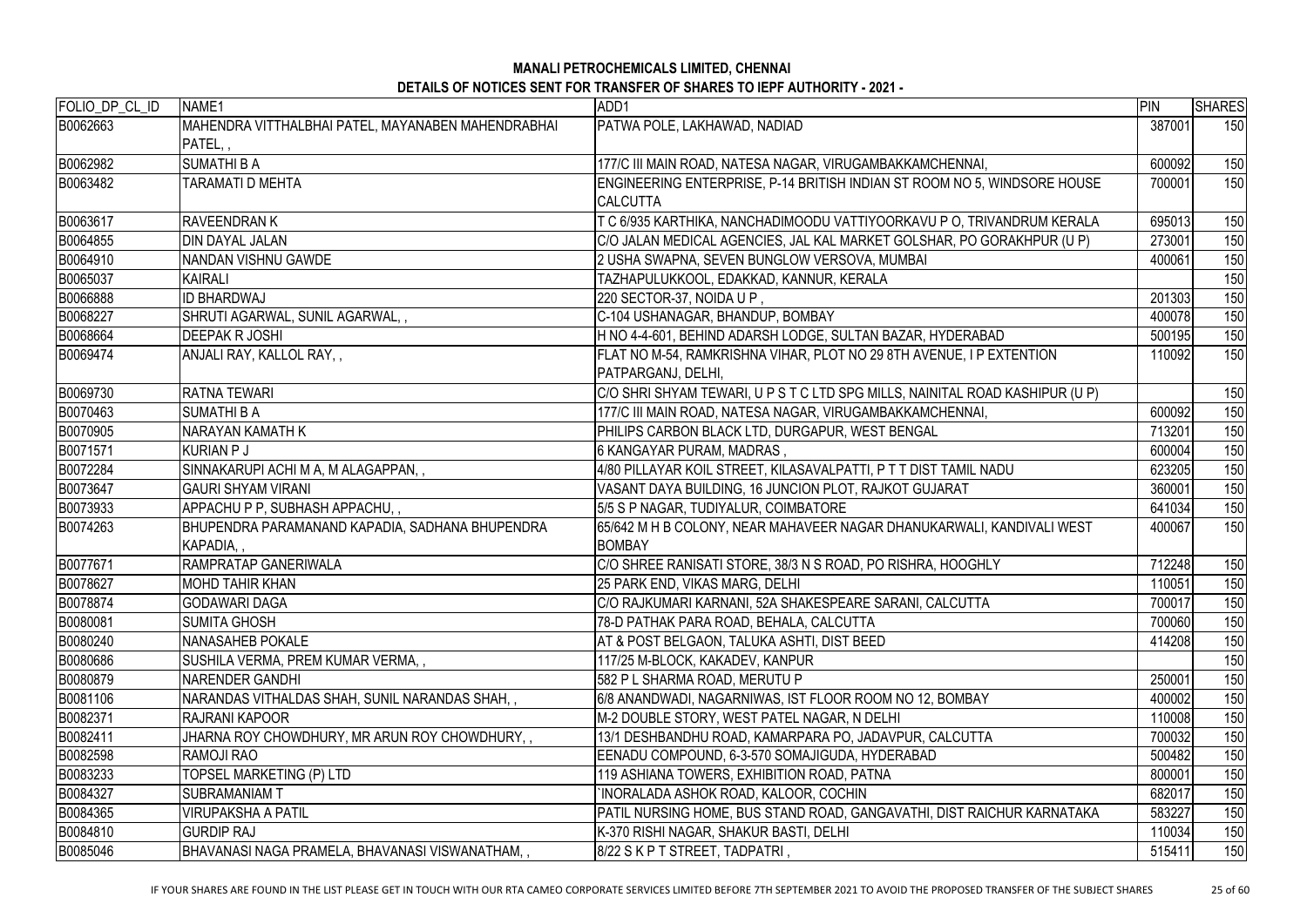# **MANALI PETROCHEMICALS LIMITED, CHENNAI**

| <b>DETAILS OF NOTICES SENT FOR TRANSFER OF SHARES TO IEPF AUTHORITY - 2021 -</b> |  |
|----------------------------------------------------------------------------------|--|
|----------------------------------------------------------------------------------|--|

| FOLIO_DP_CL_ID | NAME1                                                  | ADD1                                                                                                       | PIN    | <b>SHARES</b> |
|----------------|--------------------------------------------------------|------------------------------------------------------------------------------------------------------------|--------|---------------|
| B0085561       | <b>VIMAL J DOSHI</b>                                   | 61/B PARK STREET FLAT NO 4B, NEELAM APARTMENT, CALCUTTA                                                    | 700016 | 150           |
| B0086025       | ANIL KUMAR BANERJEE, PROBIR KUMAR BANERJEE,            | 37 RVE DESBASSYNS, DE RICHMONT, PONDICHERRY                                                                |        | 150           |
| B0086547       | <b>RAJ SHREE LUNIA</b>                                 | C/O PUNAM CHAND SOHAN LAL, 70 PURUSOTTM RAI STREET, KHUNGARAPATTY STREET,                                  | 700007 | 150           |
|                |                                                        | <b>CALCUTTA</b>                                                                                            |        |               |
| B0086661       | SUNIL KUMAR CHATTERJEE, MR SURENDRANATH C,,            | POST & VILL BARABAHERA, DIST HOOGHLY, W BENGAL                                                             | 712246 | 150           |
| B0087752       | NIRMALA K JAIN, PUNIT K JAIN, ,                        | 304 SUMER TOWER NO 2, LOVE LANE SHETH MOTISHA ROAD, BYCULLA, BOMBAY                                        | 400010 | 150           |
| B0088468       | VASANTLAL SOMAIYA, HARDEVI SOMAIYA, JAGDISH SOMAIYA,   | PADMASHREE BLDG, NEAR AMBAJIDHAM 4TH FLOOR, BLOCK NO 42 M G ROAD, MULUND<br>(WEST) BOMBAY                  | 400080 | 150           |
| B0088615       | <b>GOVINDA BHAT B</b>                                  | S NO 151 D NO 4-178, IV BLOCK, KATIPALA, KRISHNAPURA                                                       | 574149 | 150           |
| B0089148       | <b>PERUMAL S</b>                                       | 19 I MAIN STREET, PONMANI JAYANAGAR, MADURAI                                                               | 625016 | 150           |
| B0089500       | <b>RAKESH PAREEK</b>                                   | PAREEK BHAWAN, 11434 SHAKTI NAGAR, DELHI                                                                   | 110007 | 150           |
| B0089591       | SUNIL PASRICHA, ASHA RANI,,                            | 7 PARK VIEW RESIDENCY, NORMAL COMPOUND, BEHIND RAJKIYA COLONY, SHAHGANJ,<br>AGRA,                          | 282010 | 150           |
| B0092398       | <b>SHANKAR KUMAR AGARWAL</b>                           | C/O DOKANIA & DOKANIA, 29 B RABINDRA SARNI, 3RD FLOOR R N 2E, CALCUTTA                                     | 700073 | 150           |
| B0092477       | <b>GEORGE THOMAS</b>                                   | KADAMTHOTTU HOUSE, PERUNNAI P O, CHANGANACHERRY, KERALA                                                    | 686102 | 150           |
| B0093945       | BEENA SRIVASTAVA, SRIVASTAVA G N,,                     | 124/109 B BLOCK, GOVIND NAGAR, KANPUR                                                                      | 208006 | 150           |
| B0094149       | <b>ANIL KUMAR SAHU</b>                                 | 107 VIVEKANAND MARG, ALLAHABAD,                                                                            | 211003 | 150           |
| B0094591       | <b>RAMA KHANNA</b>                                     | C/O UNION BK OF INDIA (R O), POST BOX NO 148 I FLOOR, OPP GOVT COLLEGE, BEGUM<br><b>BRIDGE ROAD MEERUT</b> | 250001 | 150           |
| B0094836       | <b>HARSH</b>                                           | 62 VASUDHA ENCLAVE, PITAM PURA, DELHI                                                                      | 110034 | 150           |
| B0095518       | <b>MARAGATHAM M</b>                                    | 4 EAST CHINNA ERAHALI ST, KORANAD, MAYILADUTURAI, QUA-EDE-MILLETH (DT)                                     | 609002 | 150           |
| B0096307       | UMA REDDY P                                            | NO 3, RUTLAND GATE, 5TH STREET, CHENNAI                                                                    | 600006 | 150           |
| B0096737       | <b>RAJESH GUPTA</b>                                    | E-22 SATYAWATI COLONY, ASHOK VIHAR, PHASE III DELHI                                                        | 110052 | 150           |
| B0096851       | <b>ANNAPURNA PARMAR</b>                                | PARMAR BHAWAN, OLD COMMISSIONERS COMPOUND, RANCHI                                                          | 834001 | 150           |
| B0097201       | <b>SANJEEV SHARMA</b>                                  | 425 TURAB NAGAR, GHAZIABAD,                                                                                | 201001 | 150           |
| B0097595       | DEBABRATA NATH, NILRUL ISLAM,,                         | 28/1A KALIMUDDIN SARKAR LANE, BELEGHATA, CALCUTTA                                                          | 700010 | 150           |
| B0097879       | <b>PAWAN KALRA</b>                                     | B-11 BASANT VIHAR, GWALIOR,                                                                                | 474009 | 150           |
| B0098055       | ASHA CHUGH, SUBHASH CHUGH,,                            | 16/671 GEETA COLONY, SONEPET,                                                                              | 131001 | 150           |
| B0098077       | SUDARSHAN KUMAR KHANNA, RAJESH CHANDRA KHANNA,,        | C/O ALKA MEDICAL AGENCIES, SADAR BAZAR, SHAHJAHANPUR, U P                                                  | 242001 | 150           |
| B0098571       | SHAILAJA PRAKASH CHAUDHARI, PRAKASH SHANKAR CHAUDHARI, | 13 WALCHAND TERRACE, OPP MODEL ENGLISH SCHOOL, PANDURANG WADI, DOMBIVLI<br>(EAST), THANE,                  | 421201 | 150           |
| B0098611       | JAYABEN P SHAH, PRANJIVAN H SHAH, ,                    | B/47 PANKAJ `B BLDG 2ND FLOOR, NEAR HOTEL AIRWAYS, L B S MARG, GHATKOPAR (W)<br><b>BOMBAY</b>              | 400086 | 150           |
| B0098674       | <b>VIJAYALAKSHMAN RAO R</b>                            | H NO 25-24/8/1 EAST ANAND BAGH, MALKAJGIRI, HYDERABAD                                                      | 500047 | 150           |
| C0001451       | <b>MOHAMMAD ILIAS</b>                                  | 26 A L MITRA LANE, (TIKAPARA), P O & DT BURDWAN, WEST BENGAL                                               | 713101 | 150           |
| C0001598       | <b>INDERCHAND SINDHI</b>                               | C/O BEGRAJ INDERCHAND SINDHI, POST SRIDUNGARGARH, DIST CHURU (RAJ)                                         | 331803 | 150           |
| C0001599       | <b>GOPAL DAS SINDHI</b>                                | C/O BEGRAJ INDERCHAND SINDHI, POST SRIDUNGARGARH, DIST CHURU (RAJ)                                         | 331803 | 150           |
| C0002010       | <b>ANJU MALHOTRA</b>                                   | HOUSE NO 10, POCKET D-11, ROHINI, SECTOR-8, DELHI,                                                         | 110085 | 150           |
| C0002425       | <b>DEEPAK KUMAR AGARWAL</b>                            | 13 PARAS SINGH ROAD, P O RISHRA, DIST HOOGHLY, W B                                                         | 712248 | 150           |

IF YOUR SHARES ARE FOUND IN THE LIST PLEASE GET IN TOUCH WITH OUR RTA CAMEO CORPORATE SERVICES LIMITED BEFORE 7TH SEPTEMBER 2021 TO AVOID THE PROPOSED TRANSFER OF THE SUBJECT SHARES 26 of 60 to 26 to 26 to 26 to 20 to 20 t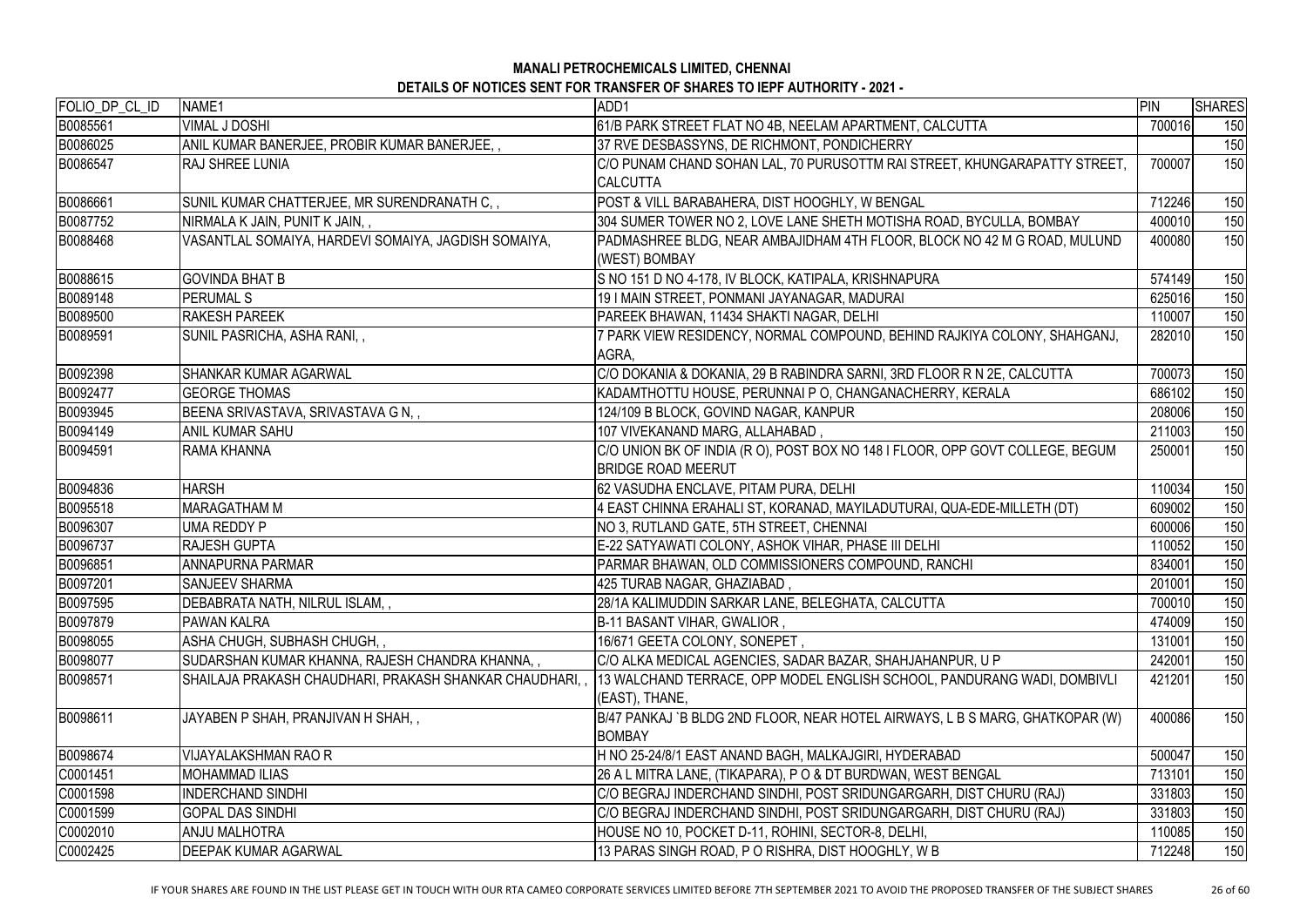| FOLIO_DP_CL_ID | NAME1                                                                                                  | ADD1                                                                                                             | PIN    | <b>SHARES</b> |
|----------------|--------------------------------------------------------------------------------------------------------|------------------------------------------------------------------------------------------------------------------|--------|---------------|
| C0002475       | <b>SRIDHAR S</b>                                                                                       | 30/8 KAMARAJ AVENUE FIRST ST, II FLOOR, ADYAR, MADRAS                                                            | 600020 | 150           |
| C0002542       | <b>SATYAJIT MAL</b>                                                                                    | M/S BINOD ELECTRONICS, NO 2, FORT GLOSTER, DIST HOWRAH                                                           | 711310 | 150           |
| C0002836       | SHAIKH MADAR SULEMAN, SHAIKH ALTAF HUSSAIN,,                                                           | ROOM NO 110/879, MOTILAL NAGAR NO 1, GOREGAON WEST, BOMBAY                                                       | 400104 | 150           |
| C0004101       | <b>HEMENDRA KR BUDHIA</b>                                                                              | C/O R K BUDHIA & CO, RADHESHYAM LANE, OCC RANCHI                                                                 | 834001 | 150           |
| C0004566       | <b>MANJU SEN</b>                                                                                       | FLAT-18/9, 6 SUNNY PARK, CALCUTTA                                                                                | 700019 | 150           |
| C0005490       | VEDDAVALLI ANJANEYULU                                                                                  | PLNO EENADU, EENADU COMPOUND, SOMAJIGUDA, HYDERABAD                                                              | 500482 | 150           |
| C0005558       | <b>SHRIMATHI G N</b>                                                                                   | C/O G N MURTHY, CORPORATION BANK, RANEBENNUR, DHARWAD DISTRICT                                                   | 581115 | 150           |
| C0005590       | NARINDER MALHOTRA, MOMIKA MALHOTRA,,                                                                   | I 104 KIRTI NAGAR, NEW DELHI ,                                                                                   | 110015 | 150           |
| C0005591       | KUSUM MALHOTRA, RAJINDER KUMAR MALHOTRA,,                                                              | 104 KIRTI NAGAR, NEW DELHI,                                                                                      | 110015 | 150           |
| C0005623       | MADHAVARAJ O R                                                                                         | 56 KALIAMMAN KOIL STREET, GUGAI, SALEM                                                                           | 636006 | 150           |
| C0005921       | <b>VADIVELANK</b>                                                                                      | S/O KANDASAMY K, 65 HIG NEW ASTC HUDCO, HOUSR PO                                                                 | 635109 | 150           |
| C0006103       | <b>SULOCHNA RORA</b>                                                                                   | NO.141, EVERGREEN CGHS, PLOT NO.9, SECTOR-7, DWARKA, NEW DELHI                                                   | 110075 | 150           |
| C0006551       | DIPTI R PATEL, RAJENDRA KUMAR PATEL,,                                                                  | PATEL BROTHERS, MILAN MARKET, R K BHATTACHARYA RD, PATNA                                                         | 800001 | 150           |
| C0007118       | RADHAMANI D, DORAISWAMY S,,                                                                            | W/O S DORAISWAMY, VASANTHAM APTS, PLOTNO 204 DOOR NO 5 4TH STREET, RAM                                           | 600042 | 150           |
|                |                                                                                                        | NAGAR NORTH VELACHERY POST, CHENNAI,                                                                             |        |               |
| C0008188       | MANORAMA PRIYKANT KOTHARI, PRIYAKANT CHANDULAL KOTHARI, , INEAR SHRIJEE TEMPLE, RAJPIPLA, DIST BHARUCH |                                                                                                                  | 393145 | 150           |
| C0008282       | <b>PARAMESHWAR RAO K</b>                                                                               | NO 17 RANGADAS REDDY COLONY, VILLIWALKKAM NORTH, CHENNAI                                                         | 600049 | 150           |
| C0008937       | ADARSH KUMARI ARORA, OM PRAKASH ARORA,,                                                                | FLAT NO 367, NIMRI COLONY, NEAR ASHOK VIHAR PHAS IV, DELHI                                                       | 110052 | 150           |
| C0009106       | <b>GEETHA B, SUBRAMANIAN S,,</b>                                                                       | IST FLOOR, 3/2, SAIKRUPA FLATS, 63RD STREET, ASHOK NAGAR, CHENNAI,                                               | 600083 | 150           |
| C0009225       | VENKATARAMAN S N, VASANTHI NARAYANAN, ,                                                                | FLAT NO 101 BOUGAINVILLEA, PLOT NO 73&73E/1 SURVEY NO 67, JUBILEE ENCLAVE,<br>MADHAPUR, R R DISTRICT, HYDERABAD, | 500081 | 150           |
| C0009368       | SHAKUN, VARUN KHANNA,,                                                                                 | C/O D R KHANNAH, 136 MANDAKINI ENCLAVE, KALKAJI, NEW DELHI                                                       | 110019 | 150           |
| C0009412       | CHANDRA JAISINGHANI, SUDESH JAISINGHANI,,                                                              | 8 RAMVAN APARTMENTS, NEHRU PARK, VASTRAPUR, AHMEDABAD                                                            | 380015 | 150           |
| C0009703       | <b>THOMAS PT</b>                                                                                       | GRACE COTTAGE PRASANTH NAGAR, T DASARA HALLI, BANGALORE                                                          | 560057 | 150           |
| C0010281       | RITU BHARDWAJ, SHYAM LATA BHARDWAJ, ,                                                                  | 98 ANAND VIHAR, NEAR SARASWATI VIHAR WATER TANK, PITAM PURA, DELHI                                               | 110034 | 150           |
| C0010751       | SONLOR J CHANDRA, DAYA CHANDRA,,                                                                       | A-378 DEFENCE COLONY, NEW DELHI,                                                                                 | 110024 | 150           |
| C0010814       | JOSHI J C                                                                                              | 479, LAXMI BAI NAGAR, NEW DELHI,                                                                                 | 110023 | 150           |
| C0010843       | <b>GOVINDBHAI SOLANKI</b>                                                                              | C-29, MAGANLAL PARK, RADHASWAMI ROAD, OPP-RAJESH PARK, RANIP, AHMEDABAD,                                         |        | 150           |
|                |                                                                                                        | <b>GUJARAT</b>                                                                                                   |        |               |
| C0011832       | SWARAN SONI, HARI BHAGWAN SONI,,                                                                       | ASHIANA, 12A MAHESH NAGAR, RAJINDRA PARK, AMBALA CANTT                                                           | 133001 | 150           |
| C0012717       | <b>RAVINDER KAUR</b>                                                                                   | W.Z 624-B SHIV NAGAR, JAIL ROAD, NEW DELHI                                                                       | 110058 | 150           |
| C0012900       | MUKESH KRISHNALAL MEHTA, KALPANA MUKESH MEHTA,,                                                        | H-25 SHUBHAM SOCIETY G H B, NEAR MUKTI NAGAR, LINK ROAD, BHARUCH                                                 | 392001 | 150           |
| C0012925       | <b>SURESH KUMAR MANI</b>                                                                               | 19 PUSHPA NAGAR MAIN ROAD, NUNGAMBAKKAM, MADRAS                                                                  | 600034 | 150           |
| C0013174       | THAKOR KANTIJI CHHAGANJI                                                                               | AT & PO PARBATPURA, TA VIJAPUR, DIST MEHSANA, (N G)                                                              | 382845 | 150           |
| C0013427       | <b>SATTAR M A</b>                                                                                      | NO 8 12TH CROSS ST, INDIRA NAGAR, ADYAR, MADRAS                                                                  | 600020 | 150           |
| C0013541       | <b>RAJA SEKAR K</b>                                                                                    | KOLLAN THOTAM, S V PALAYAM P O, KOLATHUR VIA, METTUR TK SALEM DT                                                 | 636303 | 150           |
| C0013634       | <b>SUBHRO SARKAR</b>                                                                                   | 42A BALDEO PARA ROAD, MANICKTOLA, CALCUTTA                                                                       | 700006 | 150           |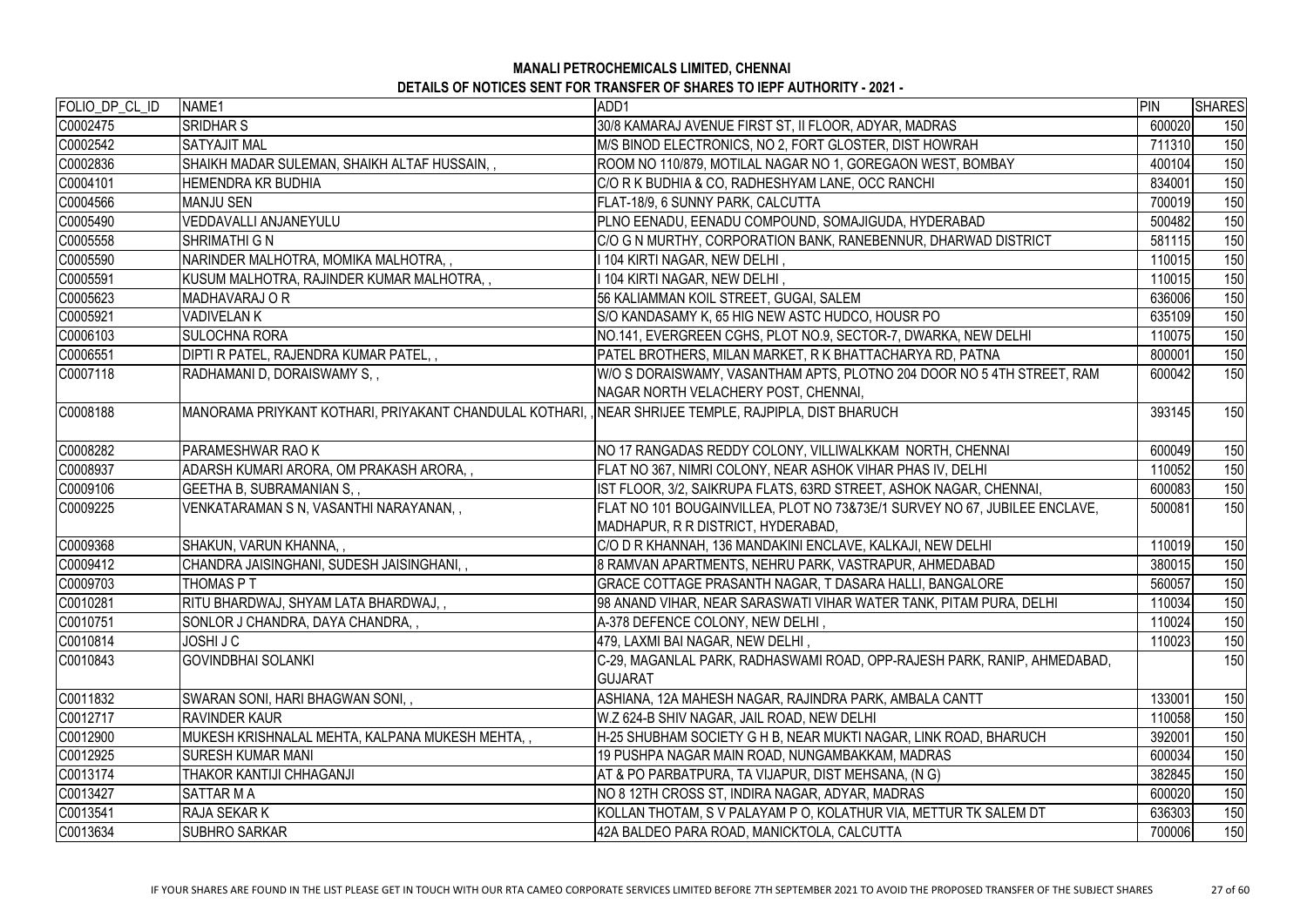| FOLIO_DP_CL_ID | NAME1                                         | ADD1                                                                                             | PIN    | <b>SHARES</b> |
|----------------|-----------------------------------------------|--------------------------------------------------------------------------------------------------|--------|---------------|
| C0013823       | <b>SIPRA PAL CHOWDHURY</b>                    | SHYAMASREE PALLY, 3RD LANE P O NONA CHANDANPUKUR, BARRACKPORE, DT 24 PGS                         | 743102 | 150           |
|                |                                               | (W B)                                                                                            |        |               |
| C0014116       | <b>USHA JAIN</b>                              | C/O ARIHANT COMPUTERS, 37/19(1) MALL ROAD, OPP RESERVE BANK, KANPUR                              | 208001 | 150           |
| C0014272       | SHAKUNTALA HARSHAD PARIKH                     | 41 PAREKH NIWAS, CHIRA BAZAR, GAZDER STREET, BOMBAY                                              | 400002 | 150           |
| C0015487       | MAHATAPA PALIT                                | C/O MRS CHITTAROOPA PALIT, M-6 GREATER KAILASH PT II, NEW DELHI                                  | 110048 | 150           |
| C0015628       | BHAGWAN I GURIA, CHANDER I GURIA,,            | 17/5 RAMA KRISHNA SOC LTD, 9TH RD JUHU SCHEME, VILE PARLE (W), BOMBAY                            | 400049 | 150           |
| C0015801       | <b>IRUPA DUTTA</b>                            | 53 PALCHOWDHURY STREET, CHOTA BAZAR, PO RANAGHAT, DIST NAIDA W B                                 | 741201 | 150           |
| C0016393       | <b>SUSHMA AGARWAL</b>                         | 15 SARSWATI SONI MARG, DEHRA DUM, U P                                                            | 248001 | 150           |
| C0016582       | <b>VENKATESWARARAO NAGALLA</b>                | DEPARTMENT OF E C E, S R K R ENGINEERING COLLEGE, BHIMAVARAM                                     | 534204 | 150           |
| C0016737       | <b>PONNAMMAD</b>                              | PANICKERU VEETTIL, POONITHURA P O, COCHIN                                                        | 682317 | 150           |
| C0018100       | SUNIL KUMAR DOKANIA, GOPAL KRISHNA DOKANIA, , | GOPAL KRISHNA DOKANIA, SUJAGANJ, LOHAPATH, BHAGALPUR                                             | 812002 | 150           |
| C0018264       | <b>SUNIL KUMAR CHOUDHURY</b>                  | VILL SARKAR PARA, POST GOBAR DANGA, DIS NORTH-24, PARGANAS (W B)                                 | 743252 | 150           |
| C0018750       | ANJAL BAKHRU, DAULAT BAKHRU, ,                | MAHIM MOTOR SCHOOL, SHOP NO 2/C GANESH BHAWAN, OPP MAHIM STATION, BOMBAY                         | 400016 | 150           |
| C0018837       | <b>BIDAM KAVAR</b>                            | 13 AYYA MUDALI STREET, SOWCARPET, MADRAS                                                         | 600079 | 150           |
| C0018838       | MAMTA JAIN                                    | 13 AYYA MUDALI STREET, SOWCARPET, MADRAS                                                         | 600079 | 150           |
| C0018943       | <b>GIRISH N CHAUHAN</b>                       | MOTI SHERI, NR PARMAR MANDIR, POST KUKMA                                                         | 370105 | 150           |
| C0019075       | SRINIVASAN AL, SATHYAVATHI R S, ,             | NO 3 NEHRU STREET, THARAMANI, MADRAS                                                             | 600113 | 150           |
| C0019082       | VIKAS BASANTANI, KANHAIYA LAL BASANTANI,,     | 2007 KATRA BARIYAN, NEW DELHI,                                                                   | 110006 | 150           |
| C0020263       | <b>GUNASEKARAN M A</b>                        | 20/3A MAJITH ST, METTURDAM, SALEM (DT) TN                                                        | 636401 | 150           |
| C0020520       | MUTHULAKSHMI S                                | 123 MUDDALIAR CHATHIRAM, TRICHY,                                                                 | 620001 | 150           |
| C0020629       | <b>ETHIRAJ R</b>                              | LIG-35 ANNA NAGAR, CUDDALORE,                                                                    | 607001 | 150           |
| C0020708       | KANHAIYALAL BASANTANI, SEWARAM BASANTANI, ,   | 2007 KATRA BARIYAN, DELHI,                                                                       | 110006 | 150           |
| C0021315       | DAS <sub>L</sub>                              | 3-2, M S FLATS, SHAHJAHAN ROAD, NEW DELHI                                                        | 110011 | 150           |
| C0021492       | <b>BALANKS</b>                                | 11 YAMUNA STREET, BHARAT NAGAR, ADAMBAKKAM, MADRAS                                               | 600088 | 150           |
| C0021709       | <b>SRIDHAR M R</b>                            | NO 5 VINAYAGAR KOIL STREET, ANANDA NAGAR, TAMBARAM SANATORIUM, MADRAS                            | 600047 | 150           |
| C0021718       | SANTHA C, CHAKRAPANI R, ,                     | W/O.R.CHAKRAPANI, 10/15 FLAT C, DN SOWBAGHYA APARTMENTS, 12TH STREET, THILLAI<br>NAGAR, CHENNAI, | 600061 | 150           |
| C0021736       | <b>SAROJA S</b>                               | BY 4 SBI QUARTERS, BLOCK 4, NEYVELI                                                              | 607801 | 150           |
| C0022231       | SATCHIDANANDAM K R, RAMMOHAN KR,,             | 57 LAKSHMIPURAM, 4TH STREET, MADURAI                                                             | 625001 | 150           |
| C0022556       | KUMARAPPAN A N                                | NO 10 DHANAPAL CHETTY ST, 3RD STREET, KORATTUR, MADRAS                                           | 600080 | 150           |
| C0022661       | <b>ARCHANA MAHESHWARI</b>                     | B-12/3 DIGJAM COLONY, AERODROME ROAD, JAMNAGAR                                                   | 361006 | 150           |
| C0022800       | MAHADEVAN G                                   | B-303 ROSE WOOD APARTMENTS, MAYUR VIHAR, PHASE-I EXTN, CHILLA DELHI                              |        | 150           |
| C0022865       | <b>MANJEET</b>                                | 891 SECTOR-XII, R K PURAM, NEW DELHI                                                             |        | 150           |
| C0022991       | <b>RAVI CHANDRAN S</b>                        | NO 105 V V KOIL STREET, CHOOLAI, MADRAS                                                          | 600112 | 150           |
| C0023109       | <b>VINAY GERA</b>                             | 34 KHUSHBOO ENCL, UNIVERSITY ROAD, BAREELY                                                       | 243006 | 150           |
| C0023412       | SHIBU UTHUP, SUDHIR PARMAR,,                  | A1/15 PRIYADARSHINI NAGAR, MAKARPURA ROAD, BARODA                                                | 390010 | 150           |
| C0024057       | <b>KANDASAMY P</b>                            | KARTHEIKA STORES, C C C QUARRY, ALAMBADI MINES, ANNA DIST                                        | 624620 | 150           |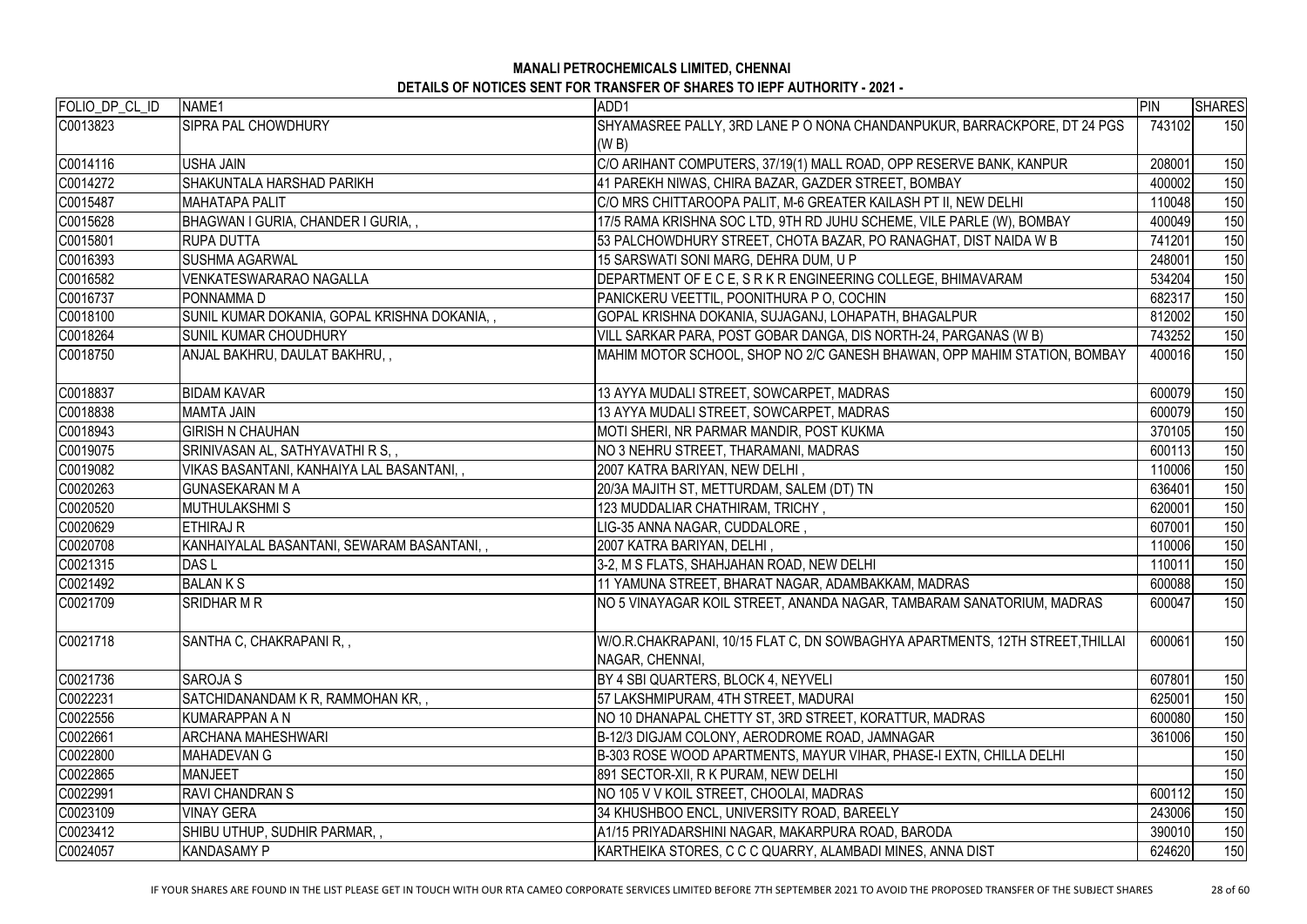| FOLIO DP CL ID | NAME1                               | ADD1                                                                                               | PIN    | <b>SHARES</b> |
|----------------|-------------------------------------|----------------------------------------------------------------------------------------------------|--------|---------------|
| C0024302       | <b>MANGAYARKARASI A</b>             | 5/100 I TEACHERS COLONY, MOHANUR ROAD WEST, NAMAKKAL, SALAM DT                                     | 637002 | 150           |
| C0024636       | <b>SAJJAD AKHTAR</b>                | C/O ASSAM TEA COMPANY, MEHDI HASSAN CHOWK, BRAHMPURA, PO M IT<br>IMUZAFFARPUR                      | 842003 | 150           |
| C0024922       | <b>MAMTA ARYA</b>                   | C/O DIPAK ARYA, 9 RAJENDRA DEV ROAD, CALCUTTA                                                      | 700007 | 150           |
| C0025167       | <b>PRASHANT GANESH MAHAJAN</b>      | RAMESH BHUVAN, R NO 3 GROUND FLOOR, JAHANGIR MERBANJI ROAD, PAREL BOMBAY                           | 400012 | 150           |
| C0025504       | DINA BANDHU GHOSH, MADHABI GHOSH, , | NO 33 KALNA ROAD, PO TRIBENI, DIST HOOGHLY                                                         | 712503 | 150           |
| C0025635       | IKURUMURTHY N                       | POST ANNASAGAR, BHOOTHPUR, DIST MAHABUB NAGAR                                                      | 509382 | 150           |
| C0025684       | <b>ARCHANA GUPTA</b>                | NARAIN BHAWAN, 16/9 SAROJINI NAIDU MARG, LUCKNOW                                                   | 226001 | 150           |
| C0025931       | <b>ASHA SHARMA</b>                  | BLOCK NO 1 HOUSE NO 75, KHICHARIPUR, (NEAR KALYAN PURI), DELHI                                     | 110091 | 150           |
| C0025962       | <b>SHRIKANT MISHRA</b>              | VILL CHATAKAHANA, POST NAINI, DIST ALLAHABAD, (U P)                                                | 211008 | 150           |
| C0025963       | <b>RAM AWTAR JALAN</b>              | 58/1A B T ROAD, CALCUTTA,                                                                          | 700002 | 150           |
| C0026125       | KRISHNAN KUTTY V                    | POTTAKKAL PADAM, METTUPALAYAM, THATTAMANGALAM, PALAKKAD KERALA                                     | 678102 | 150           |
| C0026134       | AHMED HUSSEIN KHAN, SHAHANA KHAN, , | A-13/2 SHIVAJI NAGAR, VAKOLA, SANTACRUZ (EAST), BOMBAY                                             | 400055 | 150           |
| C0026170       | <b>RAJESWARI R</b>                  | 44-G CAUVERY NAGAR, DR MOORTHY ROAD, KUMBAKONAM                                                    | 612001 | 150           |
| C0026206       | <b>INRIPENDRA KUMAR SARKAR</b>      | VILL & PO NAGARUKHRA, DIST NADIA, W BENGAL                                                         | 741257 | 150           |
| C0026484       | ABI JOHN, JOHN A J,,                | 22 NIYOSHI PARK I, SANGHVI NAGAR, AUNDH, PUNE                                                      | 411007 | 150           |
| C0026577       | KRISHNA PAL SINGH CHAUHAN           | Q-206 DR P N KUNDU RD, PO GARDEN REACH, CALCUTTA                                                   | 700024 | 150           |
| C0026655       | <b>MALATHY J</b>                    | C/O K GANESAN, 100/1 AMRITHAM NAGAR, PATUKOTAI, TANJUR DIST                                        | 614601 | 150           |
| C0027148       | KUMARASAMY P                        | 24 A E KOIL NORTH MADA ST, NEW WASHERMENPET, MADRAS                                                | 600081 | 150           |
| C0027152       | VIJAY K JAIN, BHUPENDRA JAIN, ,     | H NO 196 SECTOR 37, NOIDA,                                                                         | 201303 | 150           |
| C0027236       | OM PRAKASH GUPTA, SUSHILA DEVI, ,   | 2/5 PANT NAGAR, JANGPURA, NEW DELHI                                                                | 110014 | 150           |
| C0027249       | <b>PROSANTA DEB BHATTACHARYA</b>    | P L CHAKRABORTTY ROAD, P O RAJPUR, DIST SOUTH 24 PARGANAS                                          | 743358 | 150           |
| C0027449       | <b>IDEBABRATA MAJI</b>              | C/O PARESH CHANDRA MAJI, VILL & POST PANURIA, DIST BURDWAN, (WEST BENGAL)                          | 713315 | 150           |
| C0027467       | <b>TINKU DHUPIA</b>                 | 4 COLLEGE STREET, CALCUTTA,                                                                        | 700012 | 150           |
| C0027486       | PRADIP KUMAR KUNDU                  | CHANDER NAGAR MUNICIPAL CORPORATION, CHANDER ANGAR, DIST HOOGHLY, W B                              | 712136 | 150           |
| C0027766       | VENKATA SUBRAMANIAN M               | 309 4B CROSS, KASTHURI NAGAR, R M NAGAR MAIN ROAD, BANGALORE                                       | 560016 | 150           |
| C0028807       | JAYA PRASADA, RAJIV KUMAR, ,        | B-397 ROAD NO 4C, ASHOK NAGAR, RANCHI, BIHAR                                                       | 834002 | 150           |
| C0028904       | <b>PRAVEEN SRIVASTAVA</b>           | 8/21 RAMESH NAGAR, NEW DELHI,                                                                      |        | 150           |
| C0029284       | NEELIMA UPADHYAYA, UPADHYAYA J P,,  | H NO 161 SECTOR 17, PANCHKULA UCO BANK ZONAL OFFICE, SCO 1092-93 SECTOR 22-B,<br><b>CHANDIGARH</b> | 160022 | 150           |
| C0029335       | <b>BALLABH DASS DAGA</b>            | 63 RADHA BAZAR STREET, 3RD FLOOR, ROOM NO 28, CALCUTTA                                             | 700001 | 150           |
| C0029623       | HARSH KUMAR AGNIHOTRI               | MIG-91 KDA COLONY, GANGA VIHAR, JAJMAU, KANPUR                                                     | 208010 | 150           |
| C0029701       | <b>RAJESWARI T</b>                  | 4/157A3 SWATHANTRA PURAM, METTUPALAYUM,                                                            | 641301 | 150           |
| C0030118       | SANTHA C, CHAKRAPANI R,,            | W/OR.CHAKRAPANI, 10/15 FLAT C DN SOWBAGYA APARTMENTS, 12TH STREET, THILLAI                         | 600061 | 150           |
|                |                                     | <b>GANGA NAGAR, CHENNAI</b>                                                                        |        |               |
| C0030302       | <b>VASANTHIK</b>                    | 63 SAURASHTRA NAGAR, X STREET, CHOOLAIMEDU, MADRAS                                                 | 600094 | 150           |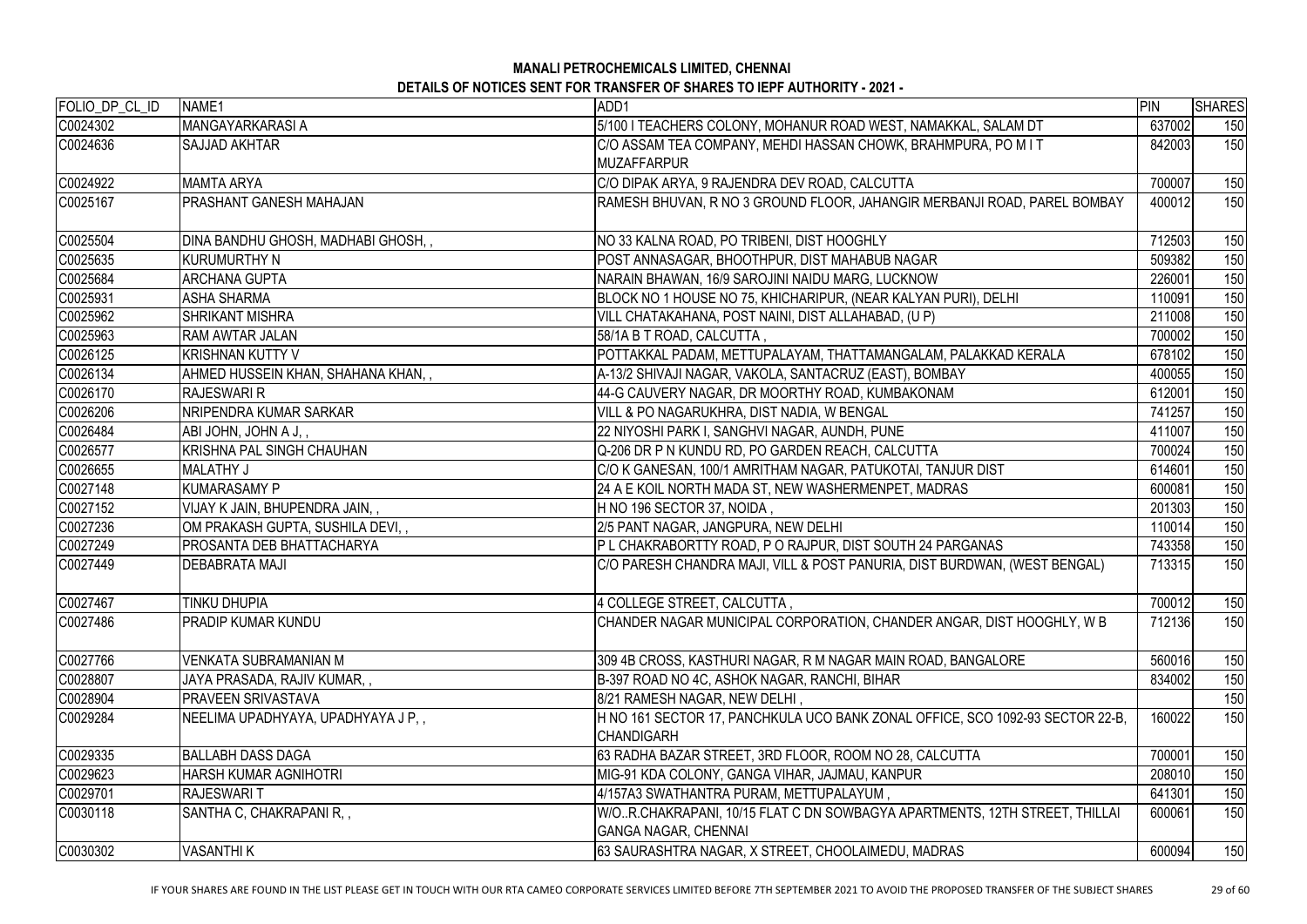| FOLIO_DP_CL_ID | NAME1                                       | ADD1                                                                                  | PIN    | <b>SHARES</b> |
|----------------|---------------------------------------------|---------------------------------------------------------------------------------------|--------|---------------|
| C0030311       | KAMAL NAYAN SRIVASTAVA                      | ATTA CHAKKI, NIRALA NAGAR, RAEBARELI                                                  | 229001 | 150           |
| C0031136       | SUBHASHINI S, APARNA S, ,                   | 5/2 DESAPRIYA PARK EAST, CALCUTTA,                                                    | 700029 | 150           |
| C0031137       | APARNA S, SUBHASHINI S, ,                   | 5/2 DESAPRIYA PARK EAST, CALCUTTA,                                                    | 700029 | 150           |
| C0031482       | TANNA U K                                   | D-5, IPCL TOWSHIP SECTOR -I, PO: PETROCHEMICALS TOWNSHIP, VADODARA                    | 391345 | 150           |
| C0032190       | <b>VALLIAMMAI MUTHIAH</b>                   | VIJAY GARDENS, 2-F 1ST CROSS STREET, VIJAYARAGHAVACHARI ROAD, T NAGAR                 | 600017 | 150           |
|                |                                             | <b>MADRAS</b>                                                                         |        |               |
| C0032320       | <b>SRIDHAR V</b>                            | R-27/5 THERMAL QUARTERS, 756 ACRES, METTUR DAM, SALEM DIST                            | 636401 | 150           |
| C0032321       | TINKU DHUPIA                                | 4 COLLEGE STREET, CALCUTTA,                                                           | 700012 | 150           |
| C0032386       | <b>KATHIRAVAN S</b>                         | NO 7 N S K STREET, MANALI, MADRAS                                                     | 600068 | 150           |
| C0032569       | <b>AFTAB HAZRAT</b>                         | TOMCUS CLEFOR KAMALALAYA CENTRE, 156A LENIN SARANI, 1ST FLOOR ROOM NO F-64,           | 700013 | 150           |
|                |                                             | <b>CALCUTTA</b>                                                                       |        |               |
| C0032624       | <b>SUNITA</b>                               | C/O SH A P LAL, INDIAN BANK, MUZAFFAR NAGAR, U P                                      | 251001 | 150           |
| C0032799       | RAMNATH CHAUDHARY, RITA CHAUDHARY,,         | AT PO DIGHI KALAM, BESIDE D C COLLEGE, DIST VAISHALI                                  | 844101 | 150           |
| C0033635       | VISALAKSHI M, MURUGAN G, ,                  | 74 MELA CHETTY ST, KUTTALAM,                                                          | 609801 | 150           |
| C0033722       | <b>DINABANDHU SEN</b>                       | POST VILL UDAYNARAYANPUR, DIST HOWRAH, WEST BENGAL                                    | 711226 | 150           |
| C0033919       | NEERAJA K, NEELAKANTAIAH K T, ,             | C-8 42 CHAKRAPANI STREET, WEST MAMBALAM, MADRAS                                       | 600033 | 150           |
| C0033982       | <b>DEBABRATA MAJI</b>                       | C/O PARESH CHANDRA MAJI, VILLAGE & POST PANURIA, DIST BURDWAN (W B)                   | 713315 | 150           |
| C0034310       | <b>AROCKIA SAMY G</b>                       | 35/4 INCOME TAX COLONY, MADURAI-18,                                                   |        | 150           |
| C0034430       | <b>MUKUL SANYAL</b>                         | NANGI STATION ROAD, POST PARBANGLA, VIA BATANAGAR, DIST 24 PARGANAS (SOUTH)           | 743313 | 150           |
|                |                                             | W <sub>B</sub>                                                                        |        |               |
| C0035008       | <b>SAROJA S</b>                             | B 1/4 SBI QUARTERS, BLOCK 4 NEYVELI,                                                  |        | 150           |
| C0035035       | <b>JETHMAL JAIN</b>                         | C/O PRAVIN STORE, PO BILASIPARA, DIST DHUBRI, (ASSAM)                                 | 783348 | 150           |
| C0035102       | <b>RADHAKRISHNA SHENOY</b>                  | CHINAR APARTMENTS, FLAT NO6, LAXMI NAGAR, LINK ROAD, CHINCHWAD POONA,                 | 411033 | 150           |
| C0035430       | UMA LAHIRI, JYOTI RANJAN LAHIRI, ,          | C/O J R LAHIRI, 23/2B SATISH MUKHERJI ROAD, CALCUTTA                                  | 700026 | 150           |
| C0036011       | MEENA CHOUDHARY, VIRENDRA KUMAR CHOUDHARY,, | C/O VIRENDRA KUMAR CHOUDHARY, AT CHHOTI YOUSUFPUR, P O HAJIPUR, DIST                  | 844101 | 150           |
|                |                                             | VAISHALI (BIHAR)                                                                      |        |               |
| C0036187       | <b>KUMKUM SHAW</b>                          | C/O H L SHAW, PO TRIBENI, TRIBENI DOULAT BAZAR, DT HOOGHLY                            | 712503 | 150           |
| C0036727       | <b>PARESH CHANDRA DAS</b>                   | VILL BAGMARI, P O BUDGE BUDGE, DIST SOUTH 24 PARGANAS                                 | 743319 | 150           |
| C0037294       | DIPALI DATTA, KANAILAL DATTA,,              | C/O KANAILAL DATTA, (CONCHSHOP) SUJAGANG, PO & DIST MIDNAPORE, WEST BENGAL            | 721101 | 150           |
| C0037301       | BIMAL CHANDRA ADHIKARY                      | 90 SHASHI BHUSAN MUKHERJEE LANE, PO SALKIA, HOWRAH W B                                | 711106 | 150           |
| C0037677       | PRABHUBHAI HARGOVANDBHAI PATEL              | 30 SATYAM SOCIETY, SHAHIBAG, AT & PO VISNAGAR, DT MEHESANA N G                        | 384315 | 150           |
| C0038467       | TAPAS KUMAR DAS                             | 3/3 BHAGABAN CHATTERJEE LANE, KADAMTALA, HOWRAH, W B                                  |        | 150           |
| C0038909       | <b>SUBODH CHAKI</b>                         | VILL KRISHNAPUR, PO GANGSARA, DIST NADIA                                              | 741233 | 150           |
| C0039011       | MALA RANI BANERJEE, SUPRIYA BANERJEE, ,     | 16/1/1 BHAGABAN CHATTERJEE LANE, KADAMTALA, HOWRAH                                    | 711101 | 150           |
| C0039032       | SAMARENDRA NATH DAS, SWAPNAJIT DAS,,        | 7/15 PURBAPALLY, PO SODPUR DIST 24 PGS N, W B                                         | 743178 | 150           |
| C0039089       | ATANU PATRA, MINATI PATRA, ,                | C/O MINATI PATRA, CAMELLIA C-36, ASHIANA GARDEN SONARI, JAMSHEDPUR                    | 831011 | 150           |
| C0039284       | <b>VIJAY PRASAD</b>                         | C/O KAMAL PRASAD, BESIDE OF NEW CHAUDHARY PHARMACY, DUJRA DEVI ASTHAN<br><b>PATNA</b> | 800001 | 150           |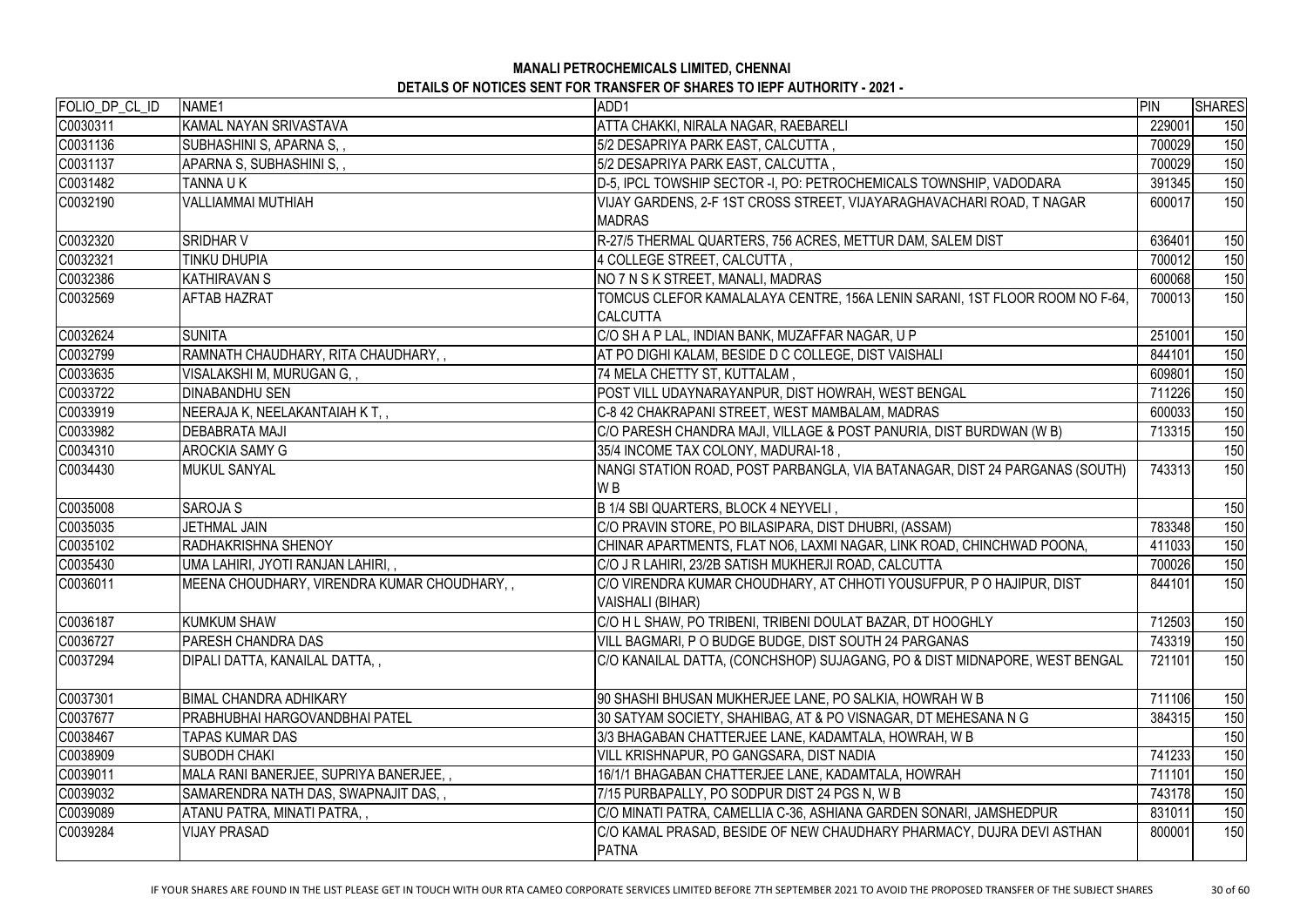| FOLIO_DP_CL_ID | NAME <sub>1</sub>                                                 | ADD1                                                                                                                                        | PIN    | <b>SHARES</b> |
|----------------|-------------------------------------------------------------------|---------------------------------------------------------------------------------------------------------------------------------------------|--------|---------------|
| C0039298       | <b>INDER MOHAN SINGH, MAHINDER KAUR,,</b>                         | 47-B SINGAR NAGAR, LUCKNOW, U P                                                                                                             | 226005 | 150           |
| C0039299       | MAHINDER KAUR, INDER MOHAN SINGH,,                                | 47-B SINGAR NAGAR, LUCKNOW, U P                                                                                                             | 226005 | 150           |
| C0039496       | RAGHUNATH SINHA MAHAPATRA                                         | VILL & POST PARSOLA, DIST BANKURA, P S SIMLAPAL                                                                                             | 722160 | 150           |
| C0039510       | <b>DASL</b>                                                       | 3-2, M S FLATS, SHAHJAHAN ROAD, NEW DELHI                                                                                                   | 110011 | 150           |
| C0039514       | <b>VASANT K JAIN</b>                                              | NAKODA SALES, 351 GURUWAR PETH, KRISHNA HATTI CHOWK, PUNE                                                                                   | 411042 | 150           |
| C0039702       | NRIPENDRA KUMAR SARKAR                                            | C/O ECO ELECTRRONICS, WILL & PO NAGARUKHRA, DT NADIA, WB                                                                                    | 741257 | 150           |
| C0039864       | <b>ASOKE KUMAR KOLEY</b>                                          | COAL INDIA TOWNSHIP DANKUNI, PO D C C QTR NO A/301, DT HOOGHLY, W B                                                                         | 712310 | 150           |
| C0040447       | <b>PARTHASARATHI DAS</b>                                          | DEY CHOWDHURY PARA, POST RANAGHAT, DIST NADIA                                                                                               | 741201 | 150           |
| C0040630       | NANI GOPALBISWAS, TARUN KUMAR BISWAS,,                            | VILL NO-1 DIGHIR PAR (EAST), PO CANNING TOWN, DIST-24 PARGANAS (SOUTH), WEST<br><b>BENGAL</b>                                               | 743329 | 150           |
| C0040737       | <b>KUPPUSWAMY K</b>                                               | SENIOR TECHNICAL OFFICER, INDIAN INSTITUTE OF ASTROPHYSICS, CREST CAMPUS,<br>SIDDALAGHATTA ROAD, JODI DASARAHALLI POST, HOSKOTE, BANGALORE, | 562114 | 150           |
| C0041402       | ARJAN SINGH SHANTE, KUSHAL PAL SINGH SHANTE, BAKHSHISH<br>SHANTE, | #2/20/15C SECTOR, CHANDIGARH,                                                                                                               | 160015 | 150           |
| C0041939       | <b>LALIT SHARMA</b>                                               | C/O SHASHI MOHAN SAHA & SONS, 44-B KALI KRISHNA TAGORE STREET, CALCUTTA                                                                     | 700007 | 150           |
| C0042418       | HARISH CHANDRA BAISYA, SIDDHARTHA BAISYA,,                        | C/O HINDUSTAN MOTORS LTD, ACCTS DEPT, POST HINDMOTOR, DIST HOOGHLY W B                                                                      | 712233 | 150           |
| C0042502       | DASHRATH MAL PATWA, MANJU PATWA,,                                 | CLOTH MARKET, PINK MALA, JODHPUR                                                                                                            | 342001 | 150           |
| C0042671       | <b>SISIR KUMAR SEN</b>                                            | 35 NABIN CHAND BARAL LANE, CALCUTTA,                                                                                                        | 700012 | 150           |
| C0043251       | <b>ALOKE KANDI KAR</b>                                            | C/O BANASHREE KAR, FOREST OFFICE, GOLAPBAG, BURDWAN                                                                                         | 713104 | 150           |
| C0043494       | VIENDRA KUMAR CHOUDHARY, MEENA CHOUDHARY,,                        | C/O RAJ KISHORE CHOUDHARY, CHHOTI YUSUFPUR, HAJIPUR, DIST VAISHALI BIHAR                                                                    | 844101 | 150           |
| C0044077       | <b>SRINIVAS RAJU P</b>                                            | 47-1-117/2 DWARAKA NAGAR, VISAKHAPATNAM,                                                                                                    | 530016 | 150           |
| C0044207       | <b>GNANA NANDINI E</b>                                            | 123 AI BLOCK, ANNA NAGAR, MADRAS                                                                                                            | 600020 | 150           |
| C0044432       | SRIMANTA LAL RAUT, GOBINDA CHANDRA MAITI,,                        | VILL & PO CHAKDWIPA, DT MIDNAPUR, W B                                                                                                       | 721666 | 150           |
| C0044437       | <b>SRI SRIMANTA LAL RAUT</b>                                      | VILL & PO CHAKDWIPA, DT MIDNAPUR, W B                                                                                                       | 721666 | 150           |
| C0044801       | <b>CHRISTOPHER MALKANEY</b>                                       | DELITE HOUSE, PLOT 421/2, D K SANDU MARG, CHEMBUR BOMBAY                                                                                    | 400071 | 150           |
| C0044988       | <b>RAKESH KUMAR</b>                                               | EH-133 HARGOBIND PURA COLONY, BACKSIDE KHALSA COLLEGE, JALANDHAR CITY                                                                       |        | 150           |
| C0045429       | <b>SWARAJIT SADHU</b>                                             | TRIBENI BAZAR, PO TRIBENI, DIST HOOGHLY                                                                                                     | 712503 | 150           |
| C0045460       | MANATOSH SARKAR, PRATIMA SARKAR,,                                 | 6/9 RAMKRISHNA AVENUE EXTN, A ZONE, DURGAPUR, BURDWAN                                                                                       | 713204 | 150           |
| C0046257       | <b>AGEPATI SIVA SANKAR</b>                                        | 10-158 SRI KRISHNA NAGAR, KURNOOL, AP                                                                                                       | 505327 | 150           |
| C0046509       | <b>MADAN BHATIA</b>                                               | 53/5 NAYA GANJ, KANPUR,                                                                                                                     | 208001 | 150           |
| C0046945       | NITA SENGUPTA                                                     | C/O DILIP KUMAR CHATTERJEE, RLY QR NO 483/B, OLD COLONY, PO & DT BONGAIGAON                                                                 | 783380 | 150           |
| C0047050       | <b>JOHN MATHEW</b>                                                | KARIOTTU HOUSE, PUTHUSSERY BHAGOM, VAYALA PO, PARAKODU (VIA)                                                                                | 691554 | 150           |
| C0047430       | <b>RUMARASWAMY P</b>                                              | 24 A E KOIL NORTH MADA ST, NEW WASHERMANPET, MADRAS                                                                                         | 600081 | 150           |
| C0047595       | GOBINDA LAL BANIK, MIHIR SARKAR,,                                 | C/O UNION BANK OF INDIA, 15 INDIA EXCHANGE PLACE, CALCUTTA                                                                                  | 700001 | 150           |
| C0047739       | <b>DAROGA SINGH</b>                                               | 89/356 BANGUR PARK, MUKTI APARTMENT, RISHRA HOOGHLY WB                                                                                      | 712248 | 150           |
| C0048014       | NANDITA DEB ROY, MONOJIT DEB ROY,,                                | C/O MONOJIT DEB ROY, 63/71 S B DAS ROAD, POST RAJPUR, DIST 24 PGS SOUTH                                                                     | 743358 | 150           |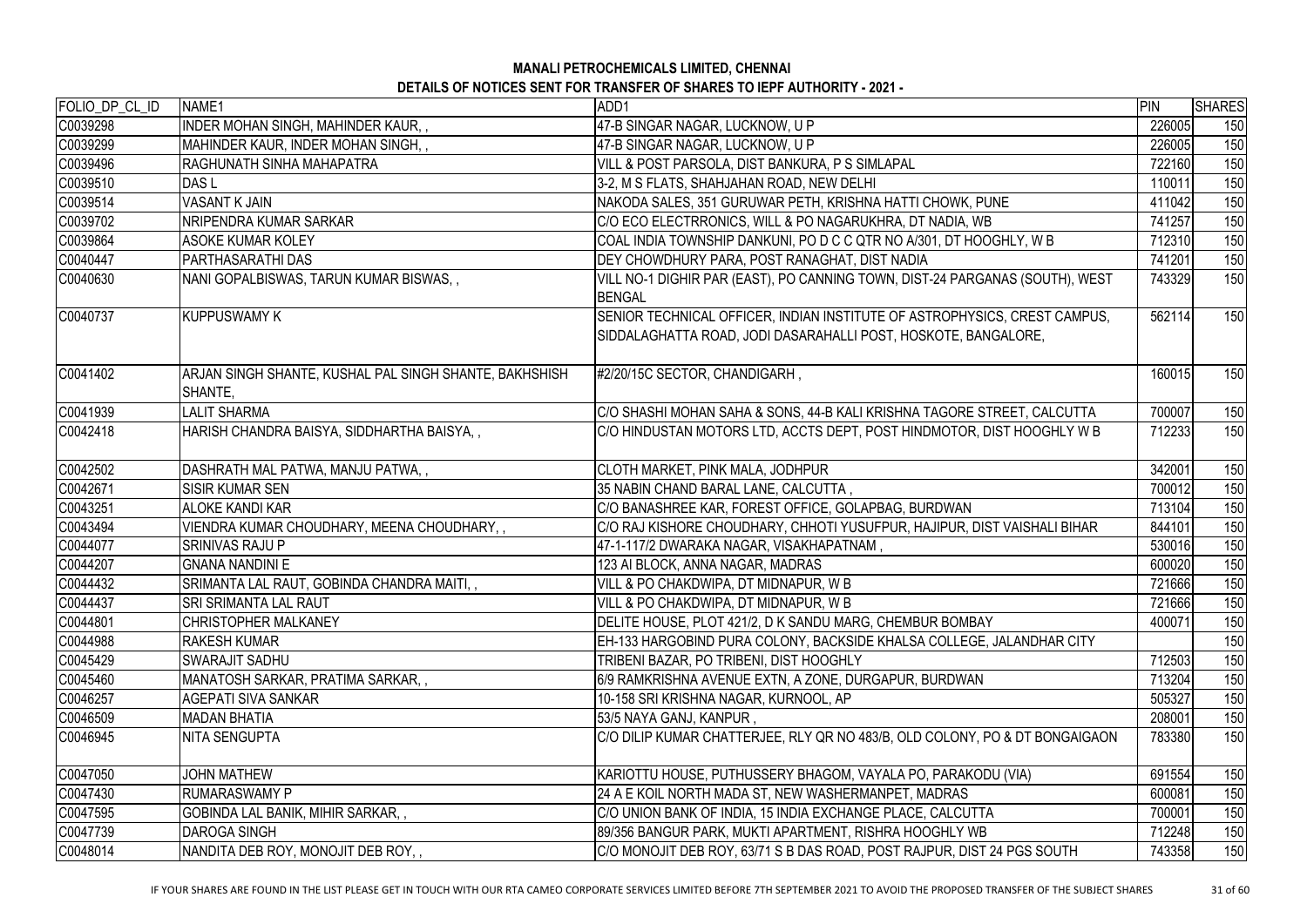| FOLIO_DP_CL_ID | NAME1                                         | ADD1                                                                                    | PIN    | <b>SHARES</b> |
|----------------|-----------------------------------------------|-----------------------------------------------------------------------------------------|--------|---------------|
| C0048307       | <b>DILIP CHAND MULLICK</b>                    | BALMER LAWRIE, 21 NETHAJI SUBAS ROAD, CALCUTTA                                          | 700001 | 150           |
| C0048337       | <b>JUGESH KUMAR BINDAL</b>                    | 34-B (NEW NO B-96), INDERLOK, DELHI                                                     | 110035 | 150           |
| C0048498       | <b>GANESAN S</b>                              | C/O P SAIBABA, SAIBABA TRANSPORT, 133 KALVE SUBBURAYA CHETTY STREET,                    |        | 150           |
|                |                                               | PONDICHERRY-1                                                                           |        |               |
| C0048863       | <b>SHANMUGAM M</b>                            | 17/7 THIRUMAL STREET, LANE NO 3, N H ROAD, COIMBATORE                                   | 641001 | 150           |
| C0048882       | NIRMAL KUMAR NANDY                            | HARISAVA PARA, PO NABADWIP, DT NADIA                                                    | 741302 | 150           |
| C0049012       | <b>DIPTI SHARMA</b>                           | KRISHNAPUR CHAK, KALINARAYAN PUR, NADIA, W B                                            | 741254 | 150           |
| C0049086       | SUNIL TANUJRAO JADHAV, SUWARNA SUNIL JADHAV,, | SHEETAL BAGGAJ BUNGLOW, NEAR AMRUTA BEAUTY PARLOUR, ANAND NAGAR,                        | 413501 | 150           |
|                |                                               | <b>OSMANABAD</b>                                                                        |        |               |
| C0049379       | ANJANEYULU K S R                              | C/O JAYALAKSHMI MEDICALS, MAIN ROAD, MARTUR                                             | 523301 | 150           |
| C0049410       | <b>AJAY KUMAR SINGH</b>                       | 5D SETT PUKUR ROAD, CALCUTTA,                                                           | 700002 | 150           |
| C0049614       | KALPANE DAS, PREDYUT KUMAR DAS,,              | 23 GARIA PARK, CALCUTTA,                                                                | 700084 | 150           |
| C0049638       | DIPANKAR MITRA, RITA MITRA,,                  | D5 RAGHUKUL HSG CO OP SOCIETY, DR JOSHIS COMPOUND, MAHIM ROAD PALGHAR                   | 401404 | 150           |
|                |                                               | THANE, MAHARASHTRA                                                                      |        |               |
| C0049758       | <b>DHANESH JOISHWAL</b>                       | NAKARI MONDAL ROAD, DHARM DAS QURTER, K P A 24 PGS (N)                                  | 743145 | 150           |
| C0050477       | <b>BANARSI KUMAR</b>                          | VILLAGE BUKA, POST MAKARI, DISTT GARHWA                                                 | 822112 | 150           |
| C0050484       | <b>MAHAMMAD MAHASIN</b>                       | 73 BONO MALI GHOSAL LANE, BEHALA, CALCUTTA                                              | 700034 | 150           |
| C0051250       | <b>ASIM GANDHI</b>                            | AJIT KUMAR GANDHI, GOURMANDIR ROAD, PADMATALA, PO ASANSOL                               | 713301 | 150           |
| C0051306       | <b>SURESH R NEHARKAR</b>                      | 1/6 KESHRENDU HOUSING SOCIETY, CHETNA NAGAR, BEHIND RANE NAGAR, NASHIK                  |        | 150           |
| C0051477       | <b>GAYATHRIS</b>                              | 31 RAJA GOPAL CHETTIAR STREET, JALAKANTAPURAM, SALEM (DT)                               | 636501 | 150           |
| C0051644       | RAMALINGAM E, MUTHULAKSHMI R, ,               | 36B NORTH STREET, SINDUPOONDURAI, TIRUNELVELI                                           | 627001 | 150           |
| C0051647       | <b>ARATI DUTTA</b>                            | 36/KARBALA TANK LANE, CALCUTTA,                                                         | 700006 | 150           |
| C0051951       | <b>ARULAPPANK</b>                             | 31 PAUTHIVAKKAM ST, ALANDUR, MADRAS                                                     | 600016 | 150           |
| C0052038       | <b>SUKUMAR S N</b>                            | SRIVISHNU, NO 7 MADHAVA MANI AVENUE, VELACHERY, MADRAS                                  | 600042 | 150           |
| C0052111       | THANGARAJ S, MURUGAMMAL T, ,                  | PUDUKUDI EAST & POST, SRIVAIKUNTOM (VIA), V O CHIDAMBHARANAR DIST, TAMIL NADU           | 628621 | 150           |
| C0052415       | SARWAN KUMAR AGARWAL                          | UMAR ALI ROAD, PO GARULIA, DIST 24 PARGANAS (NORTH)                                     | 743133 | 150           |
| C0052566       | <b>MANGALAM A</b>                             | 31 PARUTHIVAKKAM ST, ALANDUR, MADRAS                                                    | 600016 | 150           |
| C0053428       | ARULAPPAN K, MANGALAM A, ,                    | 31 PARUTHIVAKKAM STREET, ALANDUR, MADRAS                                                | 600016 | 150           |
| C0053429       | MANGALAM A, ARULAPPAN K, ,                    | 31 PARUTHIVAKKAM STREET, ALANDUR, MADRAS                                                | 600016 | 150           |
| C0053695       | <b>USHA G BENAHAL</b>                         | W/O G G BENHAL, DEPUTY MEDICAL SUPDT, K P C HOSPITAL SAGAR TQ, SHIMOGA DIST,<br>KARGAL, | 577421 | 150           |
| C0054479       | SRINIVASAN D                                  | 44 I MAIN ROAD (LADIES CLUB), INDIRA NAGAR, MADRAS                                      | 600020 | 150           |
| C0055037       | <b>SAAYAR SINGH</b>                           | 11/842 MALVIYA NAGAR, JAIPUR,                                                           | 302017 | 150           |
| C0055046       | <b>VIJAYALAKSHMI VISWANATHAN</b>              | I/Q DIVYYA COMPLEX, 55 NERKUNDRAM SALAI, VADAPALANI, MADRAS                             | 600026 | 150           |
| C0055295       | <b>JAYA SHREE C</b>                           | 3/3 BAGAVANDHAM STREET, T NAGAR, CHENNAI                                                | 600017 | 150           |
| C0055317       | <b>KAMALAM V</b>                              | PLOT NO 15 (2/1309) 1ST STREET, PERIYAR NAGAR EXTENSION, MADIPAKKAMCHENNAI,             | 600091 | 150           |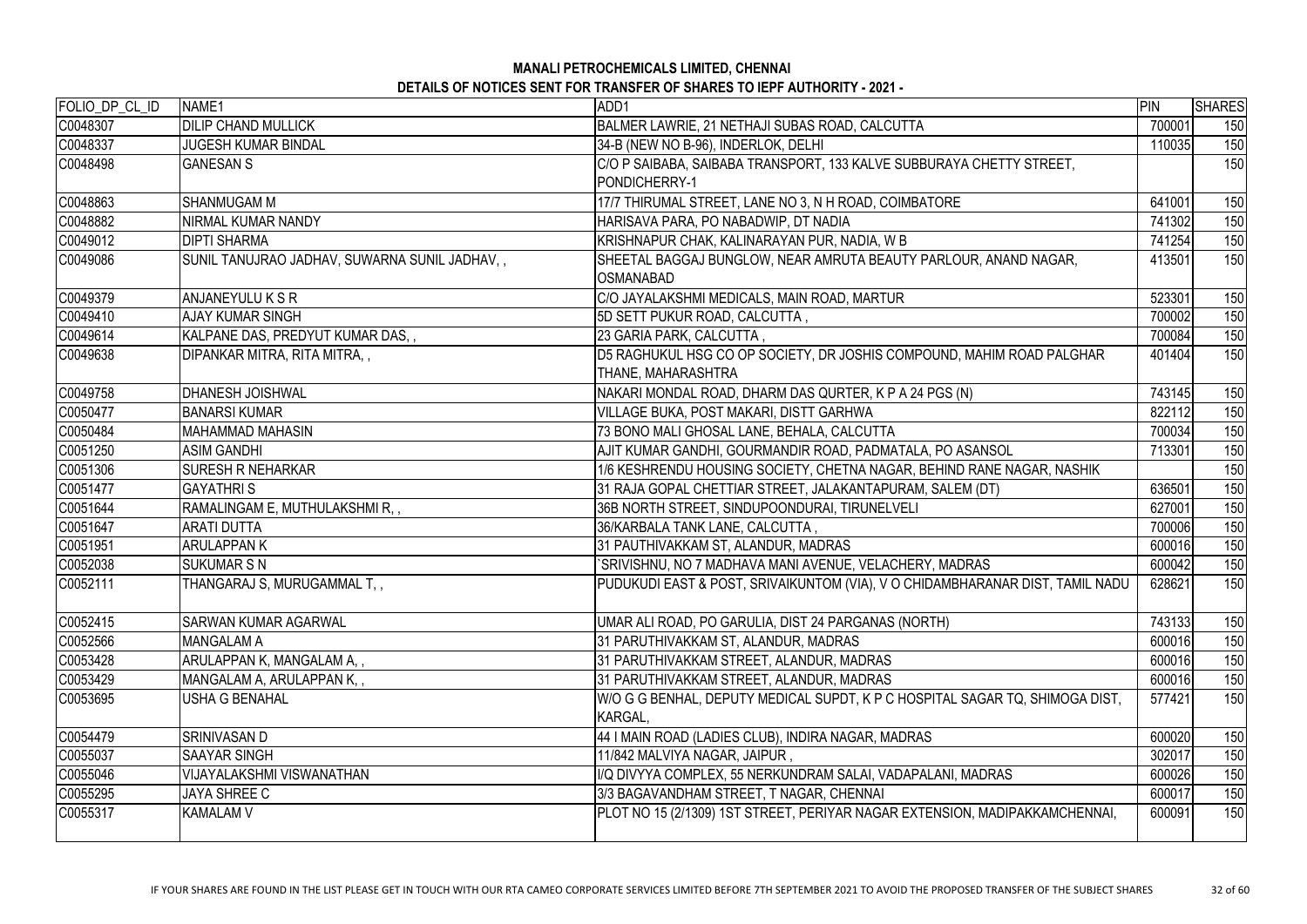| FOLIO_DP_CL_ID | NAME1                                               | ADD1                                                                                                        | PIN    | <b>SHARES</b> |
|----------------|-----------------------------------------------------|-------------------------------------------------------------------------------------------------------------|--------|---------------|
| C0055318       | THEEPAA MALA S                                      | PLOT NO 15 (2/1309) 1ST STREET, PERIYAR NAGAR EXTENSION, MADIPAKKAMCHENNAI,                                 | 600091 | 150           |
| C0055357       | KALPANA DAS, PREDYUT KUMAR DAS,,                    | 23 GARIA PARK, CALCUTTA,                                                                                    | 700084 | 150           |
| C0055495       | KANHAYALAL R, KISHOR LAL R,,                        | 110 KALAVAI ST, CHINTADRIPET, MADRAS                                                                        | 600002 | 150           |
| C0056433       | BABULAL M MEHTA, SUMITRA B MEHTA,,                  | C/O RAM MOHAN, 10 VITHLESH SHOPPING, MODASA                                                                 | 383315 | 150           |
| C0056450       | <b>MONOJ KOLEY</b>                                  | VILL BIRAM NAGAR, PO PALTAGOR, DIST HOOGHLY                                                                 | 712409 | 150           |
| C0056958       | <b>MAHARAJAN D</b>                                  | HOUSE NO 25 PLOT NO 81, ARUL NAGAR URAPPAKKAM, CHENGAI MGR (DIST)                                           | 603202 | 150           |
| C0057000       | <b>ALOKE KUMAR DAS</b>                              | 6D RAM NARAYAN MOTILAL LANE, CALCUTTA,                                                                      | 700014 | 150           |
| C0057430       | <b>BIDAM KAVAR</b>                                  | 9 PALLIAPPAN STREET, SOWCARPET, CHENNAI                                                                     | 600079 | 150           |
| C0057431       | JITENDRA, KALYAN CHAND,,                            | 9 PALLIAPPAN STREET, SOWCARPET, CHENNAI                                                                     | 600079 | 150           |
| C0057632       | <b>DIPANKAR SAHA</b>                                | VILL-GORHARA {GHOSHPARA}, PO SONARPUR, DIST 24 PGS{S}, WEST BENGAL                                          | 743369 | 150           |
| C0057988       | <b>ASHOK KUMAR</b>                                  | C/O DUGGAL ROCKERY HOUSE, SARAI ROAD, PHAGWARA                                                              | 144401 | 150           |
| C0058595       | <b>CHANDRA SEKAR L</b>                              | 137/6 KVB ROAD SUNDRA PURAM, VICKRAMASINGAPURAM, TIRUNELVELY DIST, TAMIL<br><b>NADU</b>                     | 627425 | 150           |
| C0059719       | <b>SUBIR KUMAR MATH</b>                             | C/O KALYAN KUNDU, TAPAN DISTRIBUTORS, 28 P C STREET PO-RANAGHAT, DIST NADIA<br>(W B)                        | 741201 | 150           |
| C0060072       | YOGESH PERIWAL                                      | A-16 MUKUND NAGAR, MAROL PIPE LINE, ANDHERI (EAST), MUMBAI                                                  | 400059 | 150           |
| C0060559       | <b>BHASS E K</b>                                    | MRWA - 185, MANACAUD TRIVANDRUM,                                                                            | 695009 | 150           |
| C0060569       | SAROJA P                                            | SHANMUGA tOWERS, C BLOCK I FLOOR, NO.31, VALLUVAR MAIN ROAD, SUBASH<br>NAGAR, CHORMEPET, CHENNAI            | 600002 | 150           |
| C0060591       | <b>KAMALA NAHAR S</b>                               | NO 24 MANNADY STREET, FIRST FLOOR, CHENNAI                                                                  | 600001 | 150           |
| C0060699       | NILKANTH VISHNU KARVE, JAYASHREE NILKANTH KARVE,,   | 863 SADASHIV PETH, MODAK WADA, OPP SONAWANE CHAWL, PUNE                                                     | 411030 | 150           |
| C0060748       | PADMAJA SHRIKANT GOKHALE, SHRIKANT DINKAR GOKHALE,, | 2 SAHAKAR NAGAR, SAVEDI, AT & POST AHMEDNAGAR                                                               | 414001 | 150           |
| C0061446       | JAYANTA KUMAR PAUL                                  | C/O LATE SANTI RANJAN PAUL, D B C ROAD, DESHBANDHU PARA P O SILIGURI, DT<br><b>IDARJEELING</b>              | 734404 | 150           |
| C0061635       | <b>GEETHAKS</b>                                     | 1-2-365/5/1, GAGAN MAHAL ROAD, HYDERABAD                                                                    | 500029 | 150           |
| C0063748       | <b>DEBDAS PATTANAYAK</b>                            | VILL & PO PANSKURA, DIST MIDNAPUR, W B                                                                      | 721139 | 150           |
| C0065700       | <b>RAM PARKASH KAPAHI</b>                           | K-16 SOUTH EXTENSION PART-II, NEW DELHI,                                                                    | 110049 | 150           |
| C0066459       | VARIYA YOGINI BEN S                                 | QT NO 7237, PO FERTILIZER NAGAR, DIST BARODA                                                                | 391750 | 150           |
| C0066958       | VIKAS                                               | 75 SHASHTRI NAGAR, SAHARANPUR, (U P)                                                                        | 247001 | 150           |
| C0067051       | PADMAVATHY V                                        | 68 RAMAR KOIL STTEET, TEACHERS COLONY, AMBATTUR, CHENNAI                                                    | 600053 | 150           |
| C0067397       | <b>SAMBHU GURIA</b>                                 | 633 BLOCK O, NEW ALIPORE, CALCUTTA                                                                          | 700053 | 150           |
| C0067481       | UMA CHANDRAN R, MAHALAKSHMI U, ,                    | BALAJI APARTMENTS, N.NO.196/5, O.NO.103/5, RANGARAJAPURM ROAD, KODAMBAKKAM,<br>CHENNAI,                     | 600024 | 150           |
| C0067482       | <b>MAHALAKSHMI U</b>                                | C/O.R.UMACHANDRAN, BALAJI APARTMENTS, N.NO.196/5, O.NO.103/5, RANGARAJAPURAM<br> ROAD, KODAMBAKKAM, CHENNAI | 600024 | 150           |
| C0067483       | LAKSHMI S M                                         | POST BOX NO.5144, YAMUNA APARTMENTS, BLOCK 2, FLAT NO. S1, 1, GANGA<br>STREET, SALIGRAMAM, CHENNAI          | 600093 | 150           |
| C0069479       | BOMAN KAIKHUSROO IRANI, NATASHA BOMAN IRANI,,       | 63 ST PATRICKS TOWN, HADAPSAR INDUSTRIAL PO, PUNE                                                           | 411013 | 150           |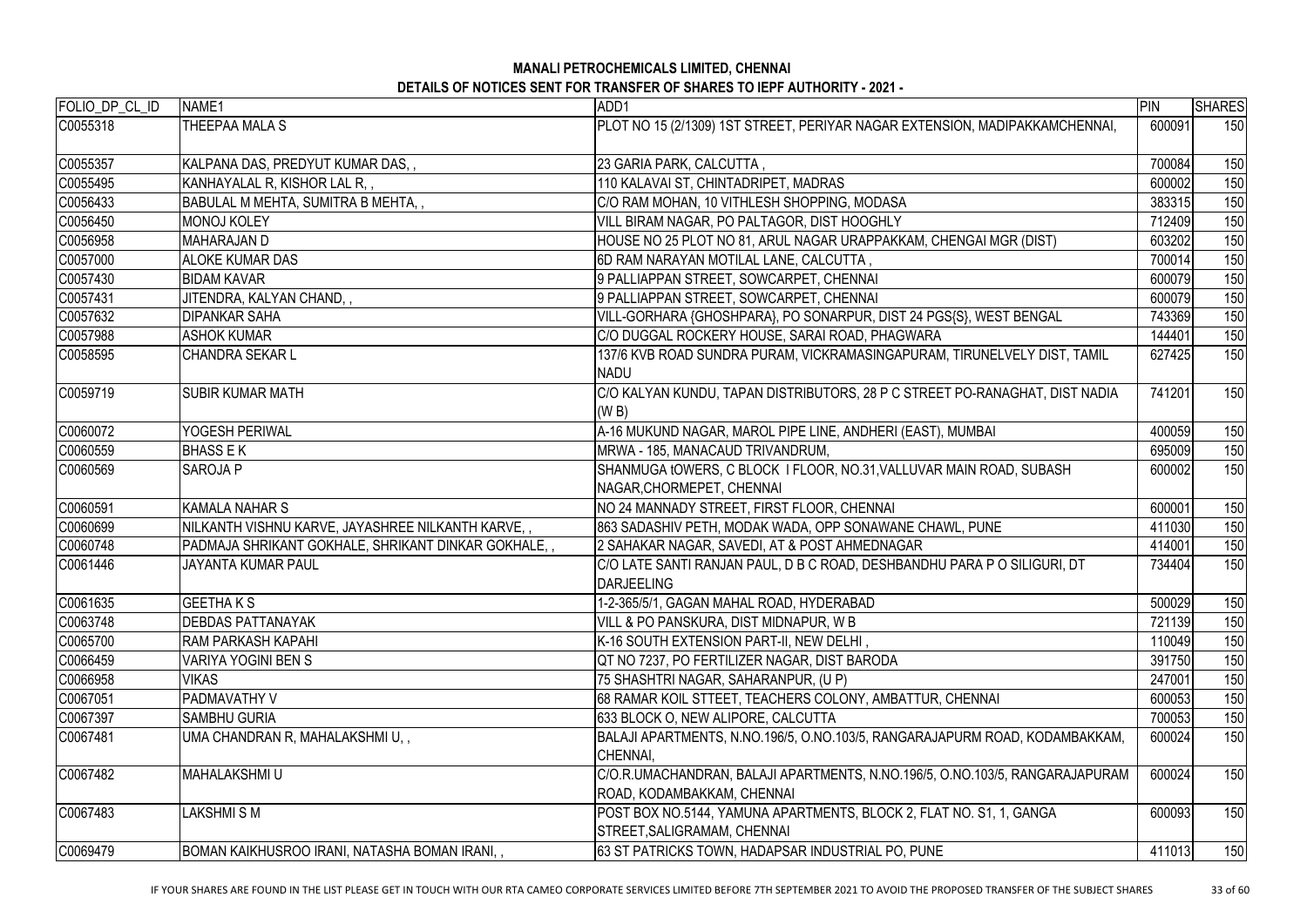| FOLIO_DP_CL_ID | NAME1                                                                    | ADD1                                                                                          | PIN    | <b>SHARES</b> |
|----------------|--------------------------------------------------------------------------|-----------------------------------------------------------------------------------------------|--------|---------------|
| C0072629       | <b>BACHANRAI</b>                                                         | C/O NIRMAL KR BINOD KR, HEM BARUA ROAD, FANCY BAZAR GUWAHATI                                  | 781001 | 150           |
| C0072837       | <b>SUNIL SHANKAR TUPE</b>                                                | ANAND NIWAS IST FLR, KUMBHAR ALI, KALWA STATION RD, KALWA THANE MAHA                          | 400605 | 150           |
| C0072904       | <b>C N PRASAD</b>                                                        | C/O RENUSAGAR POWER COMPANY LTD, PO RENUSAGAR, DIST SONBHADRA UP                              | 231218 | 150           |
| C0072940       | JAYA TEWANI, BHAGWAN TEWANI,,                                            | 302 GARDEN VIEW PALACE, DHANTOLI, NAGPUR                                                      | 440012 | 150           |
| C0073375       | <b>D VASUDEVA REDDY</b>                                                  | 7-134 SHANTHI NAGAR, S V V POST, TIRUPATI                                                     | 517502 | 150           |
| C0073376       | <b>D VASUDEVA REDDY</b>                                                  | 7-134 SHANTHI NAGAR, ULLIPATTEDA, TIRUPATI                                                    | 517502 | 150           |
| C0073463       | NIRMALA D                                                                | C/O DHANRAJ JAIN NO J 61, POLICE ROAD RANASINGH PET, BANGALORE                                | 560053 | 150           |
| C0073696       | JASPAL SINGH SANDHU, SURINDER KAUR,,                                     | C/O IQBAL SINGH SANDHU, MANAGEMENT SERVICES DIVISION, (MSD) TELCO<br><b>JAMSHEDPUR</b>        | 831010 | 150           |
| C0073947       | <b>GEETHA MUKUNDAN</b>                                                   | A006, DAMDEN ZEPHYR APARTMENTS, KAMAKSHI LAYOUT, GOTTIGERE, B.G. ROAD,<br>BENGALURU,          | 560083 | 150           |
| C0074168       | <b>SUPRAVA GHOSE</b>                                                     | 79/4/3A RAJA NABA KISSEN, STREET, CALCUTTA                                                    | 700005 | 150           |
| C0074178       | <b>NARESH KUMAR JAIN</b>                                                 | C/O MANMAL KASHALIWAL, S R C B ROAD, FANCY BAZAR GUWAHATI                                     | 781001 | 150           |
| C0074359       | MADHUBHAI CHHAGANBHAI CHAVDA                                             | 8 GANDHI NAGAR HOUSING SOCIETY, NEAR RLY STATION KALOL EAST,                                  | 382721 | 150           |
| C0074420       | APPU S, NARAYANAN A, ,                                                   | E1/8 I S R O COLONY, SIMON NAGAR, DANYAKUMARI DISTNAGERCOIL, TAMIL NADU                       | 629004 | 150           |
| C0074493       | N S R C MURTHI, N PADMA,,                                                | SRI SATYA SAI NIVAS, 168 AWHO COLONY SECTOR A GAUTAM ENC, SECUNDRABAD                         | 500003 | 150           |
| C0074769       | <b>REENA ARORA</b>                                                       | 20/33 RAJINDER NAGAR, NEW DELHI,                                                              | 110060 | 150           |
| C0074824       | <b>SWARAN LATA</b>                                                       | SR C L DHAWAN, 112 M C COLONY, HISAR                                                          | 125005 | 150           |
| C0075016       | M MAHADEVAN                                                              | FLAT NO 6, SRIRAMAN ENCLAVE, NO 6. OLD NO 53, 3RD MAIN ROAD, RAJA<br>ANNAMALAIPURAM, CHENNAI  | 600028 | 150           |
| C0075028       | <b>J ANBALAGAN</b>                                                       | THE KARUR VYSYA BANK LTD, 22 RAO SAHIB SRINIVASAN ST, ARNI                                    | 632301 | 150           |
| C0075117       | <b>SLOGANATHAN</b>                                                       | 210 JAWAHAR BAZAAR, KARUR,                                                                    | 639001 | 150           |
| C0075146       | <b>KIRAN CHADDA</b>                                                      | F 14 /20 KRISHANA NAGAR, DELHI,                                                               | 110051 | 150           |
| C0075162       | MARY JACOB, P JACOB, ,                                                   | 47 FIRST STREET, VARANA PURAM, BHAVANI, PERIYAR DIST                                          | 638302 | 150           |
| C0075174       | N BINDUMADHAVAN, C K REVATHY, C K GURURAJAN,                             | 18 SAMARAO STREET FORT, COIMBATORE                                                            | 641001 | 150           |
| C0075199       | <b>P M HANEEF, P K MOHAMED HASSAN,,</b>                                  | C/O P K M HASSAN, ADVOCATE, PERANDOOR ROAD, KALOOR, COCHIN                                    | 682017 | 150           |
| C0075257       | YASODHABAIKARWA                                                          | 20 1 324/3, KOKA BAZAR, HYDERABAD                                                             | 500264 | 150           |
| C0075346       | VARSHA G KALRO, ASHA P KALRO,,                                           | NO 4 II FLOOR VISHWANATHA RAO ROAD, MADHAVNAGAR, BANGALORE                                    | 560003 | 150           |
| C0075383       | K SARASWATHY, K SUBRAMANIAN, ,                                           | 3/143 A AMMAN NAGAR NEAR STATE, SEED FARM MATHIYANKUTTAI P O, METTUR DAM<br><b>TAMIL NADU</b> | 636452 | 150           |
| C0075462       | ISUVARNA LAKSHMI KUMARI MADDULA                                          | D V SUBBAIAH COMPANY, MAIN ROAD, GUNTUR                                                       | 522003 | 150           |
| C0075497       | <b>LAKSHMI KOPPAKA</b>                                                   | W/O NARAYANA RAO KOPPAKA, PENIKERU PO, ALAMURU MANDAL - E G DT                                | 533232 | 150           |
| C0075604       | HANSABEN NARMADA SHANKER JANI, KETAN NARMADASHANKER<br>JANI,,            | B27 IRLA ROAD J V TRIVEDI CHAWL, ROOM NO 9/10 VILE PARLE WEST, BOMBAY                         | 400056 | 150           |
| C0075664       | SHETH, NALINKANT SHETH, ,                                                | HEMANT BLDG GUJAR LANE, S V ROAD SANTACRUZ WEST, BOMBAY                                       | 400054 | 150           |
| C0075678       | PAYAL M SHAH, MAHESH K SHAH,,                                            | 2ND KIRTI VIHAR L B S MARG, GHATKOPR WEST, BOMBAY                                             | 400086 | 150           |
| C0075770       | <b>VIRALABEN H PATEL</b>                                                 | 36 VMIYA VIJAY SOCIETY, SATELITE ROAD, AHMEDABAD                                              | 380015 | 150           |
| C0075903       | YASODHA DEVARAJAN, SATTANATHAN MURUGESAN,<br>SIVAKAMASUNDARI LOGANATHAN, | NEW NO 84 CHINNA STREET, OLD NO 16, KUNRATHUR (VIA) PORUR                                     | 600069 | 150           |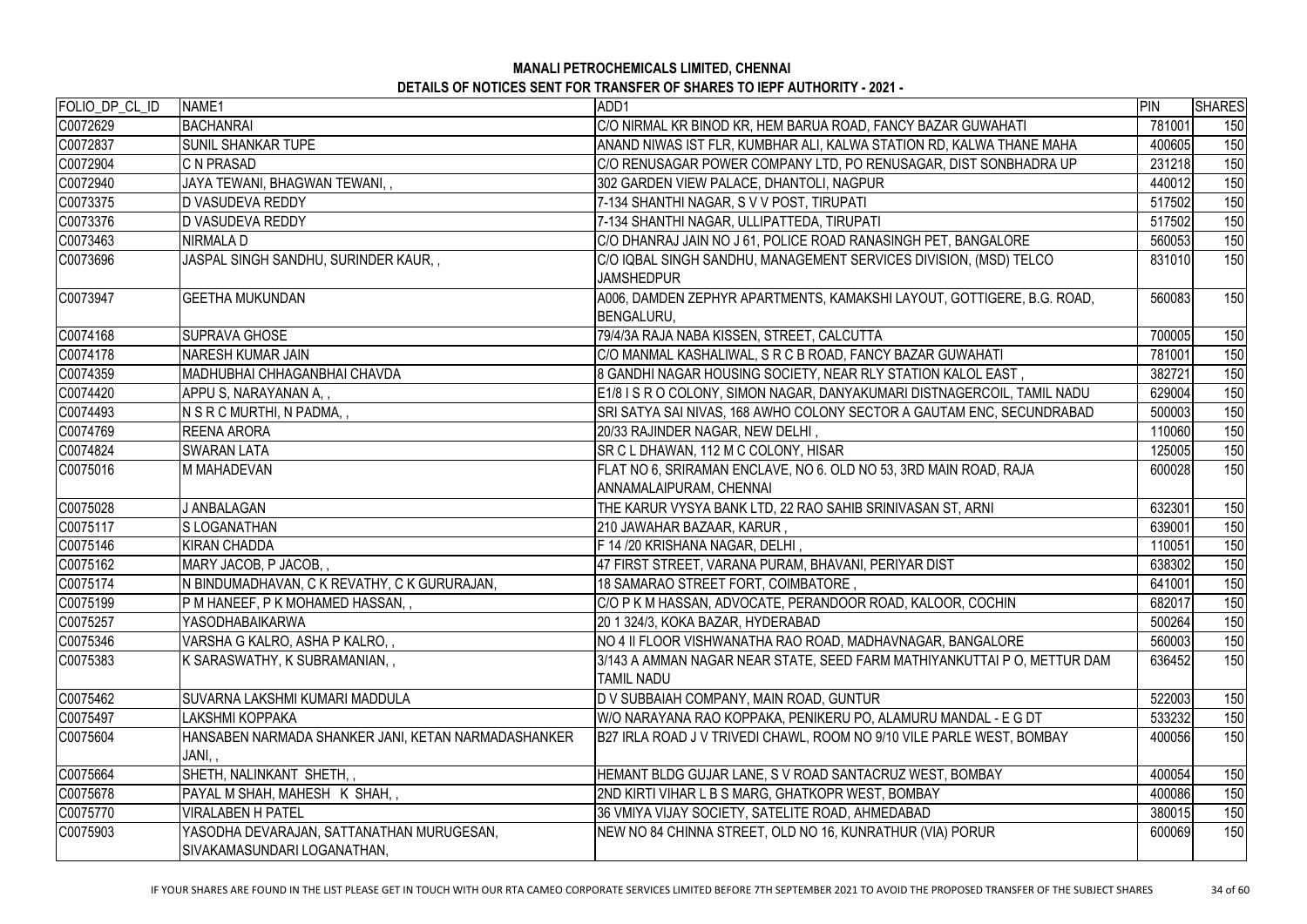| FOLIO_DP_CL_ID | NAME1                                                          | ADD1                                                                                        | PIN    | <b>SHARES</b> |
|----------------|----------------------------------------------------------------|---------------------------------------------------------------------------------------------|--------|---------------|
| C0075934       | <b>STANLEY CL</b>                                              | CHIRAMEL HOUSE, HOSPITAL ROAD, CHALAKUDI                                                    | 680307 | 150           |
| C0076237       | DAXA V SHAH                                                    | B 9 LIJJAT GODAWARI SOCIETY, M G ROAD KANDIVALI WEST, BOBMAY                                | 400067 | 150           |
| C0076261       | <b>ABASALI BHARMAL</b>                                         | STATION ROAD, UPLETA, UPLETA                                                                | 360490 | 150           |
| C0076314       | <b>SHARDABEN NANDLAL RUPAREL</b>                               | C/O DR B N RUPERAL RAICHANDBHUVAN, NEAR APNA BAZAR, SURENDRANAGAR                           | 363001 | 150           |
| C0076328       | <b>CHANDRAKANT MEGHANI</b>                                     | B-14 SIDHARTH NAGAR, OPP 8 JAIRAJ PLOT, RAJKOT                                              | 360001 | 150           |
| C0076358       | <b>BHANUMATI M JOBANPUTRA</b>                                  | GHANSHYAM ZULA CHANDRA NAGAR, NEAR RAMESHWAR TEMPLE CHOWK, RAJKOT                           | 360001 | 150           |
| C0076398       | <b>RAM KUMAR GOEL</b>                                          | M/S BERLIA DRUGS, D M LOHIA ROAD P O TINSUKIA, ASSAM                                        | 786125 | 150           |
| C0076623       | B LAXMAN BALIGA, B DAMODARA BALIGA,,                           | D NO 12-2-225 TEMPLE COMPUND, CAR STREET CROSS ROAD, PUTHU PRABHU LANE,<br><b>MANGALORE</b> | 575001 | 150           |
| C0076666       | <b>VATHSALA NAYAK K</b>                                        | COLLEGE ROAD CO TARA BAI, KODANGALLU DAKSHINA KANNADA, KARNATAK                             | 574197 | 150           |
| C0076701       | CONRAD JUDE COUTINHO                                           | JAYASHREE GATE, KULSHEKAR, MANGALORE                                                        | 575005 | 150           |
| C0076753       | <b>P A MINI SRINIVASAN</b>                                     | W/O A K SREENIVASAN, CORPORATION BANK, P O MUTHUKULAM, ALLEPPEY DT, KERALA,                 |        | 150           |
| C0076797       | M SUDHASADASHIV KAMATH                                         | M SUDHASADASHIV KAMATH, 1662/1 GANESHPRASAD N S ROAD, K R MOHALLA MYSORE                    | 570004 | 150           |
| C0076839       | <b>ASHOK BASAVANT PATIL</b>                                    | 53 GOVINDAPPA ROAD, BASAVANGUDI, BANGALORE                                                  | 560004 | 150           |
| C0076966       | MARGINABEN ARVINDKUMAR PARIKH, ARVINDKUMAR AMRITLAL<br>PARIKH, | F/26 AMBEWADI OPP MEJESTIC SHOP CTR, J S S ROAD, GIRGAAON, BOMBAY                           | 400004 | 150           |
| C0077261       | <b>KAMLA DEVI RASTOGI</b>                                      | 28 ALKAPURI, ALWAR, (RAJ)                                                                   | 301001 | 150           |
| C0077330       | <b>ATAM PRAKASH</b>                                            | C/O S K PRAKASH & CO, NO 133 BHAGAT SINGH MARKET NEW DELHI,                                 | 110001 | 150           |
| C0077335       | INDERJEET SINGH, DR G B SINGH, ,                               | 16A UHC / WEA CAMPUS, KAROL BAGH, NEW DELHI                                                 | 110005 | 150           |
| C0077380       | <b>HARJEET SINGH WALIA</b>                                     | TELCO PARLIAMENT STREET, JEEVAN TARA BUILDING, NEW DELHI                                    | 110001 | 150           |
| C0077383       | <b>MAHENDRA NATH TANDON</b>                                    | 2363 CHIPPI WARA KALHAN, DELHI,                                                             | 110006 | 150           |
| C0077406       | S S KOCHAR                                                     | FLAT NO 5465/3, MODERN RESIDENTIAL COMPLEX, MANI MAJRA, CHANDIGARH, U T,                    |        | 150           |
| C0077437       | PANKAJ MISHRA, SHEKHAR KUMAR MISHRA,,                          | PAHEE HOUSE, ORIENTAL INSURANCE COLONY, MAHATMA GANDHI NAGAR,<br>KANKARBAGH, PATNA,         | 800020 | 150           |
| C0077454       | <b>KEWAL CHAND BARDIA</b>                                      | PO BALUA KALIAGANJ, DIST PURNEA, BIHAR                                                      | 854333 | 150           |
| C0077521       | TRILOCHAN PRASAD, C B PRASAD,,                                 | C/O C B PRASAD UNITED INDIA, INSURANCE CO LTD KACHAHARY, CHOWK BHAGALPUR                    | 812001 | 150           |
| C0077540       | SANJAY KUMAR SINGHANIA, SHARDA DEVI SINGHANIA,,                | C/O BIJOY KUMAR SINGHANIA, NAYA BAZAR, ALKHISARAI                                           | 811311 | 150           |
| C0077545       | RAM KESHWAR PRASAD SINGH, DEVA PRAKASH, ASHA PRAKASH,          | ROAD NO 10 H, RAJENDRA NAGAR PATNA BIHAR,                                                   | 800016 | 150           |
| C0077600       | UPENDRA NARAYAN CHOUDARY                                       | NEW YARPUR AMRUDI BAGICHA, JANTA ROAD, PATNA                                                | 800001 | 150           |
| C0077619       | <b>RAJESH KUMAR MISHRA</b>                                     | 15 TELEGRAPH COLONY, KIDWAIPURI, PATNA                                                      | 800001 | 150           |
| C0077640       | SHYAMA DEVI, HARBANSH PRASAD RAI,,                             | C/O HARBANSH PRASAD RAI, NR SHIVAMANDIR NEW JAKKANPUR, PATNA                                | 800001 | 150           |
| C0077650       | <b>NAVIN KUMAR JAIN</b>                                        | SHRI CHAND JAIN, JAIN COLONY CHUNIHARITOLA, BHAGALPUR BIHAR                                 | 812002 | 150           |
| C0077658       | PRADEEP KUMAR BHAGAT                                           | VISHNU MANDIR RD, DALTON GANJ, PALAMADU BHIAR                                               | 822101 | 150           |
| C0077683       | <b>GHANSHYAM SHARMA</b>                                        | THE BANK OF RAJASTHAN LTD, HINDAUN CITY, DISTT SAWAIMADHOPUR                                |        | 150           |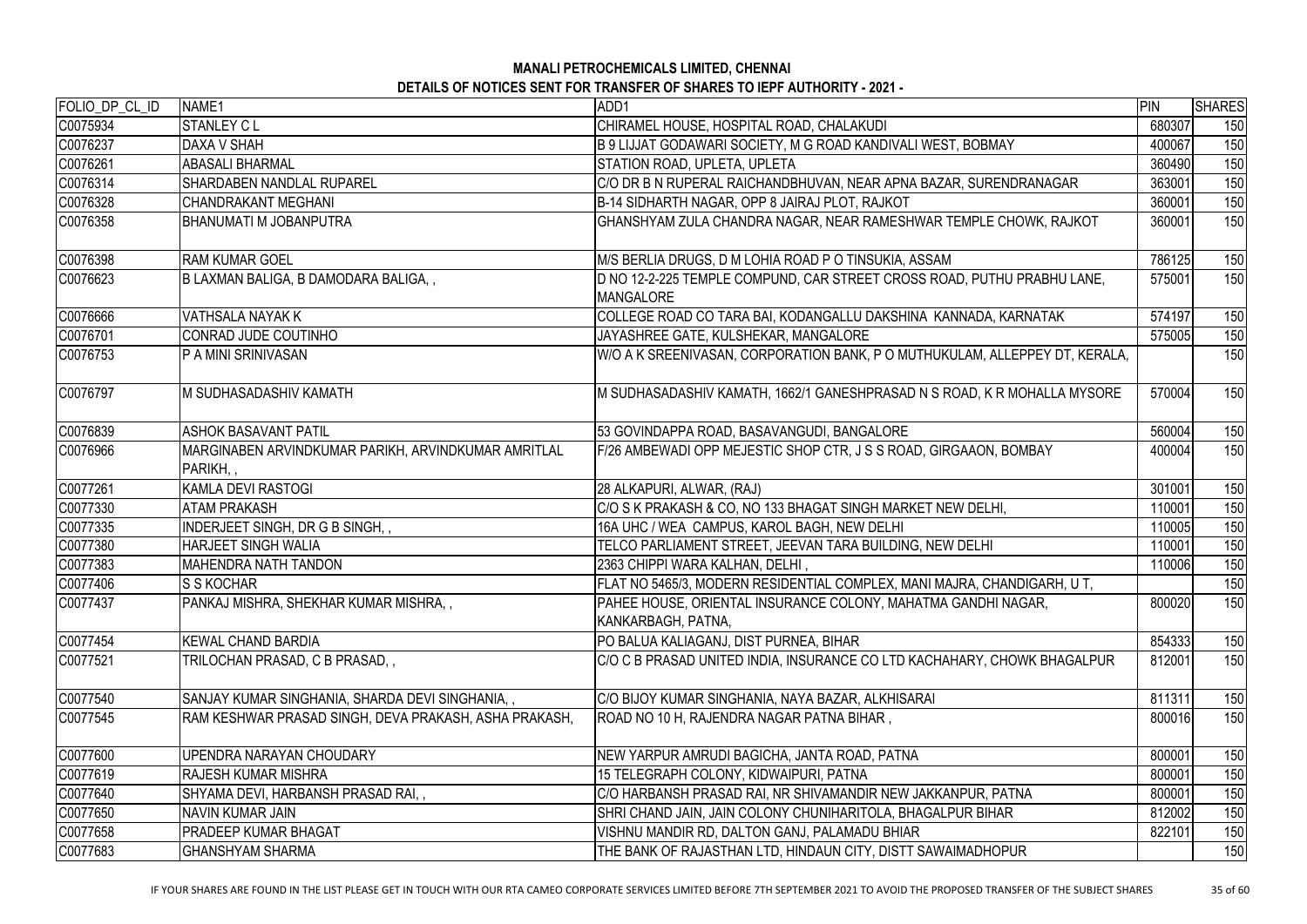| FOLIO DP CL ID | NAME1                                        | ADD1                                                                                   | PIN    | <b>SHARES</b> |
|----------------|----------------------------------------------|----------------------------------------------------------------------------------------|--------|---------------|
| C0077716       | <b>SAILESH B LAKHI</b>                       | 4 JA 14 JAWAHAR NAGAR, NEAR SHIV MANDIR, JAIPUR                                        | 302004 | 150           |
| C0077823       | KALAWATI DEVI, RAMESHWAR DAS AGRAWAL,        | B 27/96A-20 GURUDHAM COLONY, VARANASI,                                                 | 221010 | 150           |
| C0078104       | PADMAJA M                                    | 21 FIFTH MAIN ROAD, JAWAHAR NAGAR, MADRAS                                              | 600082 | 150           |
| C0078137       | <b>SANTHAKUMARI</b>                          | C 6 PRINTERS STREET, BLOCK 17, NEYVELI                                                 | 607801 | 150           |
| C0078227       | KOSHY THOMAS, SHERU THOMAS,,                 | NELLIMOOTIL, KATHRIKADAV, KALOOR PO., COCHIN                                           | 682017 | 150           |
| C0078360       | K A BALAKRISHNAN                             | KANIYANTHARA HOUSE, POWER HOUSE ROAD, COCHIN                                           | 682018 | 150           |
| C0078449       | USHA DEVI                                    | NO 9 ARYA NAGAR SARAKKI MAIN ROAD, J P NAGAR POST, BANGALORE                           | 560078 | 150           |
| C0078657       | RAMA C NAIK, RAM MOHAN NAIK,,                | HANDADI TENKMANE POST BRAHMAVAR, TQ UDUPI DIST DAKSHINA KANNADA, STATE<br>KARNATAKA    |        | 150           |
| C0078661       | <b>GEORGE DESOUZA</b>                        | 201, Prestige Chalet, 30 Aga Abbas Ali Road, Ubeer, Bangalore                          | 600042 | 150           |
| C0078707       | T A KRISHNASWAMY                             | 5/39 NETAJI NAGAR, FIRST FLOOR, CALCUTTA, (WEST BENGAL)                                | 700040 | 150           |
| C0078709       | PADMALOCHANI GANAPATHY, GANAPATHY V,,        | TRUSTS & PENSIONS, MADURA COATS LIMITED, MADURAI                                       | 625001 | 150           |
| C0078779       | KAMALAKARA RAO TALLURI                       | CARE TALLURI SATTIRAJU SONS, VAJJULAVARI STREET, PEDDAPURAM                            | 533437 | 150           |
| C0078801       | PURAYIDATHIL ANTONY JOSEPH                   | PROFESSOR OF PHYSICS, FATIMA MATA NATIONAL COLLEGE, QUILON                             | 691001 | 150           |
| C0078849       | RAJESHWARI THANGAVELU, KANCHANA THANGAVELU,, | 37 17TH CROSS III LAYOUT, WILLIAMS TOWN EXTENSION, BANGALORE                           | 560046 | 150           |
| C0079022       | VAISHALI V PATWARDHAN, VISHNU R PATWARDHAN,, | F6/2 BAJAJ TEMPO COLONY, AKURDI, PUNE                                                  | 411035 | 150           |
| C0079144       | VIJAYA BERI, YADESH KUMAR BERI,,             | C/O ARUN KUMAR SOOD, HOUSE NO 263, STREET NO.8 LANE NO.8, RAJENDER NAGAR,<br>DEHRADUN, | 248001 | 150           |
| C0079174       | <b>SHALINI P POKALE</b>                      | A/~ BELGAON T/Q ASHTI, DIST BEED MS,                                                   |        | 150           |
| C0079175       | <b>SHRIRANG PAWAR</b>                        | 861 SADASHIV PETH NEAR, GYAN PRABHDDINI, PUNE                                          | 411030 | 150           |
| C0079241       | <b>KAKULAL CHUNILAL SHAH</b>                 | GANESH MORAR BAUG, ARAM COLONY AERODRAME ROAD, JAMNAGAR                                | 361006 | 150           |
| C0079284       | <b>KAMLESH A SHAH</b>                        | C/O AJIT INDUSTRIES, 51 DIGVIJAY PLOT, JAMNAGAR                                        | 361005 | 150           |
| C0079306       | <b>GHANSHYAM A MAMTORA</b>                   | OMKARU FITZAR HOUSE LANE, NEXT TO PRATAP VILAS PALACE, JAMNAGAR                        | 361008 | 150           |
| C0079334       | <b>BHAWAR LAL SHARMA</b>                     | NO. BO 301, DCC COLONY, PO. DIGVIJAY GRAM, DIST JAMNAGAR                               | 361140 | 150           |
| C0079475       | <b>K SESHADRI</b>                            | NO2 22ND STREET, THILLAI GANGA NAGAR, MADRAS                                           | 600061 | 150           |
| C0079584       | UPPULETI VIPLAVA PRASAD                      | LECTURET IN CHEMISTRY, ANDHRA UNIVERSITY, VISAKHAPATNAM                                | 530003 | 150           |
| C0079612       | ANEPU VENKATA SATYANARAYANA                  | APPLIED PHYSICS DEPARTMENT, ANDHRA UNIVERSITY, VISAKHAPATNAM                           | 530003 | 150           |
| C0079746       | KARTICK CHANDRA DUTTA, ANJALI DUTTA,,        | 31 RASH MOHAN BHADRA, PO SANTOSHPUR, CALCUTTA                                          | 700075 | 150           |
| C0079760       | MATHEW P M, VALSAMMA MATHEW,,                | C/O MR RN SON 23B JUSTICE, CHANDRA MADHAV RD, CALCUTTA                                 | 700020 | 150           |
| C0079870       | <b>SUBHA BASU</b>                            | 6 BENI MITRA LANE, SHIBPUR HOWRAH, CALCUTTA                                            | 711102 | 150           |
| C0079892       | PRAVIN JAIN                                  | 12 UPPER CHTIPUR ROAD, CALCUTTA,                                                       | 700007 | 150           |
| C0079907       | <b>SITA DEVI SAHAL</b>                       | C/O MALCHANDSANWERMAL, 63 COLLEGE STREET ASHABHAWAN, 4TH FLOOR CALCUTTA                | 700073 | 150           |
| C0079950       | <b>GOPAL GANGULI</b>                         | 140 AMBAGAN ROAD, SAKCHI, JAMSHEDPUR                                                   | 831001 | 150           |
| C0079981       | RAJANIKANT M DESAI, RAJIV R DESAI,,          | C/O PARIKH ELECTRIC CORPN, 36 EZRA STREET, CALCUTTA                                    | 700001 | 150           |
| C0080045       | PARESH NATH GHOSH, LAKSHMI GHOSH,,           | KALUPUKUR PANCHANANTALLA, P O CHANDAN NAGAR, DIST HOOGHLY                              | 712136 | 150           |
| C0080080       | <b>ANIL KUMAR GOEL</b>                       | ANIL SAREE EMPORIUM, 50 COTTON STREET NEMANIKATRA, ISTFLOOR CALCUTTA                   | 700007 | 150           |
| C0080092       | SUMITA BOSE, ASHOKE BOSE,,                   | 253 SONARY WEST LAY OUT ROAD, NO-E, JAMSHEDPUR                                         | 831011 | 150           |
| C0080097       | <b>RAM KUMAR HARBHAJANKA</b>                 | 50 DOBSON ROAD, HOWRAH (W.B),                                                          |        | 150           |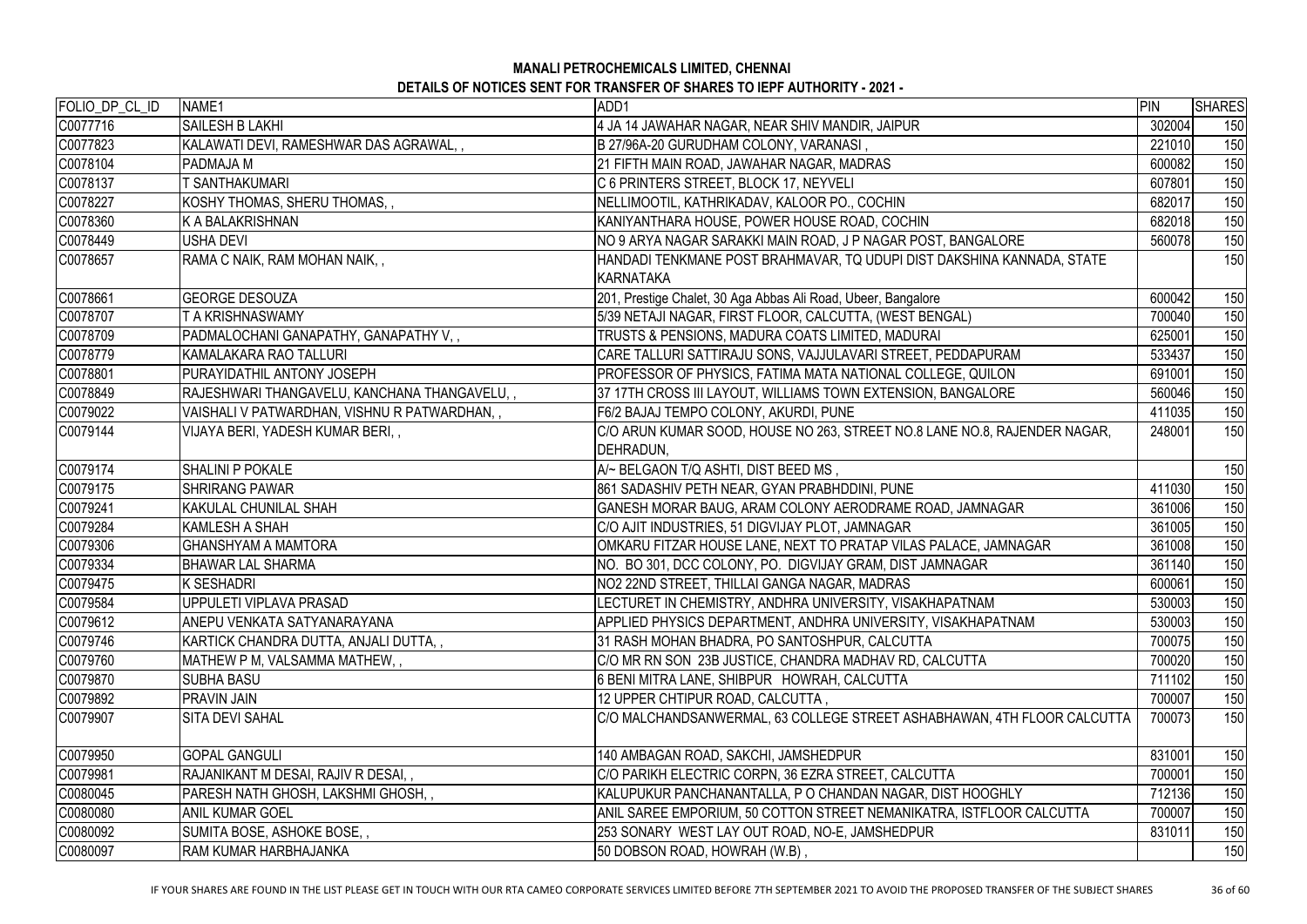# **MANALI PETROCHEMICALS LIMITED, CHENNAI**

**DETAILS OF NOTICES SENT FOR TRANSFER OF SHARES TO IEPF AUTHORITY - 2021 -** 

| FOLIO_DP_CL_ID | NAME1                                      | ADD1                                                                       | PIN    | <b>SHARES</b> |
|----------------|--------------------------------------------|----------------------------------------------------------------------------|--------|---------------|
| C0080133       | RAMPRAKASH GOYAL                           | ANIL SAREE EMPORIUM, 50 COTTON STREET, NEMANIKATRA 1ST FLOOR CALCUTTA      | 700007 | 150           |
| C0080170       | MANJU BURMAN, NEPAL CHANDRA BURMAN,,       | P26/1 UNIQUE PARK BEHALA, CALCUTTA,                                        | 700034 | 150           |
| C0080252       | RAJ KHANNA, MAHESH CHANDRA KHANNA,,        | POST OFFICE BUILDING, DAKSH ROAD, KAHKHAL                                  | 249408 | 150           |
| C0080291       | SAROJ AMOJA, GEETA MALHOTRA,,              | C/O MRS VEENA NANGIA, C7/193 SDA HAUS KHAS, NEW DELHI                      | 110016 | 150           |
| C0080359       | HARIDASS SRIVASTAVA                        | C/O P D SRIVASTAVA, 6/2 KRISHNA ENCLAVE, HEERABAGH COLONY, DAYALBAGH RD,   |        | 150           |
|                |                                            | AGRA-5,                                                                    |        |               |
| C0080498       | SANDHYA NATARAJAN, M NATARAJAN,,           | FLAT 60 JUPITER APARTMENTS, VIKASPURI, NEW DELHI                           | 110018 | 150           |
| C0080565       | SAVITA SINGH, RAVINDER SINGH,,             | 7A/55 WEA KAROL BAGH, NEW DELHI,                                           | 110005 | 150           |
| C0080581       | <b>BAKUL JOSHI</b>                         | C/O VINOD JOSHI HARI NIVAS, RISALA LINE DISA DISTRICT, BANASKANTHA GUJARAT | 385535 | 150           |
| C0080608       | <b>NAVEEN KUMAR KHUNGER</b>                | 4610 CHUGAN STREET, FAZILKA PG,                                            | 152123 | 150           |
| C0080630       | OM PRAKASH MULWANI                         | E-214 SECTOR 15, NOIDA, DT GHAZIABAD, U P                                  | 201301 | 150           |
| C0080640       | <b>GURDEV SINGH GILL</b>                   | H NO. 1112 SECTOR 43-B, CHANDIGARH,                                        |        | 150           |
| C0080686       | VINAY KUMAR GUPTA, SUNIL KUMAR GUPTA,,     | BJ 18 SHALIMAR BAGH (POORVI), DELHI,                                       | 110052 | 150           |
| C0080703       | <b>RAJEEV KUMAR AGGARWAL</b>               | ANANTRAM CHARANDASS AGGARWAL, 590, ISHWAR BHAWAN, KHARI BAOLI DELHI        | 110006 | 150           |
|                |                                            |                                                                            |        |               |
| C0080706       | URMILA AGARWAL                             | 472, PURA AHIRAN, BUDHANA GATE, MEERUT                                     | 250002 | 150           |
| C0080807       | AMIT KUMAR, G D AGARWAL,,                  | 105/4B GORI PURA, MEERUT, U P                                              | 250002 | 150           |
| C0080917       | UMA RANI AGARWAL, VINOD PRAKASH AGARWAL, , | 5024 SECTOR B POCKET 7, VASANT KUNJ, NEW DELHI                             | 110037 | 150           |
| C0080928       | PUTHENMADATHL ITTYERAM, CECILY OOMMEN,,    | 225 SECTOR37 ARUN VIHAR, NOIDA U P,                                        | 101303 | 150           |
| C0080934       | ASHWANI KUMAR KASHYAP                      | NEAR BIKANER ICE FACTORTY, RANI BAZAR, BIKANER RAJASTHAN                   | 334001 | 150           |
| C0080994       | <b>SHYAM LAL JAIN</b>                      | FLAT 502 UPASANA SOCIETY, PLOT NO 221 11TH ROAD, KHAR WESTMUMBAI,          | 400052 | 150           |
| C0081099       | MAHUNTA, SURENDRA KUMAR MAHUNTA,,          | C/O S K MAHUNTA, SYNDICATE BANK DURGA MARKET, ASANSOL W B                  | 713301 | 150           |
| C0081115       | RAMGOPAL GOENKA                            | M/S ARUN ENTERPRISES, SIDHARTH NAGAR NEPAL, VIA PO NAUTANWA U P            | 400001 | 150           |
| C0081157       | <b>ARUN KUMAR GUPTA</b>                    | C/O ANANT METALS, NORTH MAREKT RD UPPAR BAZAR, RANCHI                      | 834001 | 150           |
| C0081237       | <b>JAYANTI DHAR</b>                        | 33/4 MURARI PUKUR ROAD, CALCUTTA,                                          | 700067 | 150           |
| C0081300       | <b>KIRAN AGARWAL</b>                       | C/O R L SONTHALIA, 121 J N MUKHERJI RD IST FLR, PO GHUSURI, HOWRAH         | 711107 | 150           |
| C0081383       | <b>VAGADISH PRASAD BAGREE</b>              | C/O J P BAGREE & CO, 203 MAHATMA GANDHI ROAD, CALCUTTA                     | 700007 | 150           |
| C0081432       | VIDYA MISHRA, ANIL KUMAR MISHRA,,          | SECTOR IVC Q NO 2049, BOKARO STEEL CITY, DIST DHANBAD                      | 827004 | 150           |
| C0081564       | MOUSUMI BASAK, SATYA GOPAL BASAK,,         | 1/2 BLOCK D, BANGUR AVENUE, CALCUTTA                                       | 700055 | 150           |
| C0081618       | <b>MIRA CHAKLADAR</b>                      | NUTTANPALLY POST KRISH NAGAR, DIST NADIA WEST BENGAL ,                     | 741101 | 150           |
| C0081640       | <b>SUDIP MONDAL</b>                        | C/O MRS KAMALA ROY, 1/1B ANNADA NEOGI LANE, CALCUTTA                       | 700003 | 150           |
| C0081694       | <b>ATUL KUMAR BANSAL</b>                   | D 4 & 3 BIRLA MARKET RENUKOOT, DIST SONBHADRA,                             | 231217 | 150           |
| C0081857       | <b>RIZWAN ALAM ANSARI</b>                  | J N PHARMACY RAIL PAR, K T ROAD P O ASANSOL, DIST BURDWAN W BENGAL         | 713302 | 150           |
| C0081896       | <b>ANITA SHARMA</b>                        | C/O SHRI RS SHARMA, 7 NEW SHAH GANJ MIG, AGRA                              | 282010 | 150           |
| C0081900       | JOB MAXWELL SAFIR, TARA SAFIR, ,           | C72 INDER PURI, P O PUSA INSTITUTE, NEW DELHI                              | 110012 | 150           |
| C0081918       | TUHINA JAIN                                | 32 AYODHYA KUNJ, AGRA CANTT ,                                              | 282001 | 150           |
| C0081951       | <b>MAHESH KUMAR VERMA</b>                  | STATE BANK OF BIKANER AND, JAIPUR SHAH GANJ BR, AGRA U.P.                  | 282010 | 150           |
| C0081967       | <b>ANIL KUMAR PARASHAR</b>                 | PUNJAB NATIONAL BANK, PIPAL MANDI, AGRA                                    | 282003 | 150           |
| C0081972       | KUSUM KUMARI, R G BANSAL,,                 | 1/178-A BAGH FARZANA, DELHI GATE, AGRA                                     | 282002 | 150           |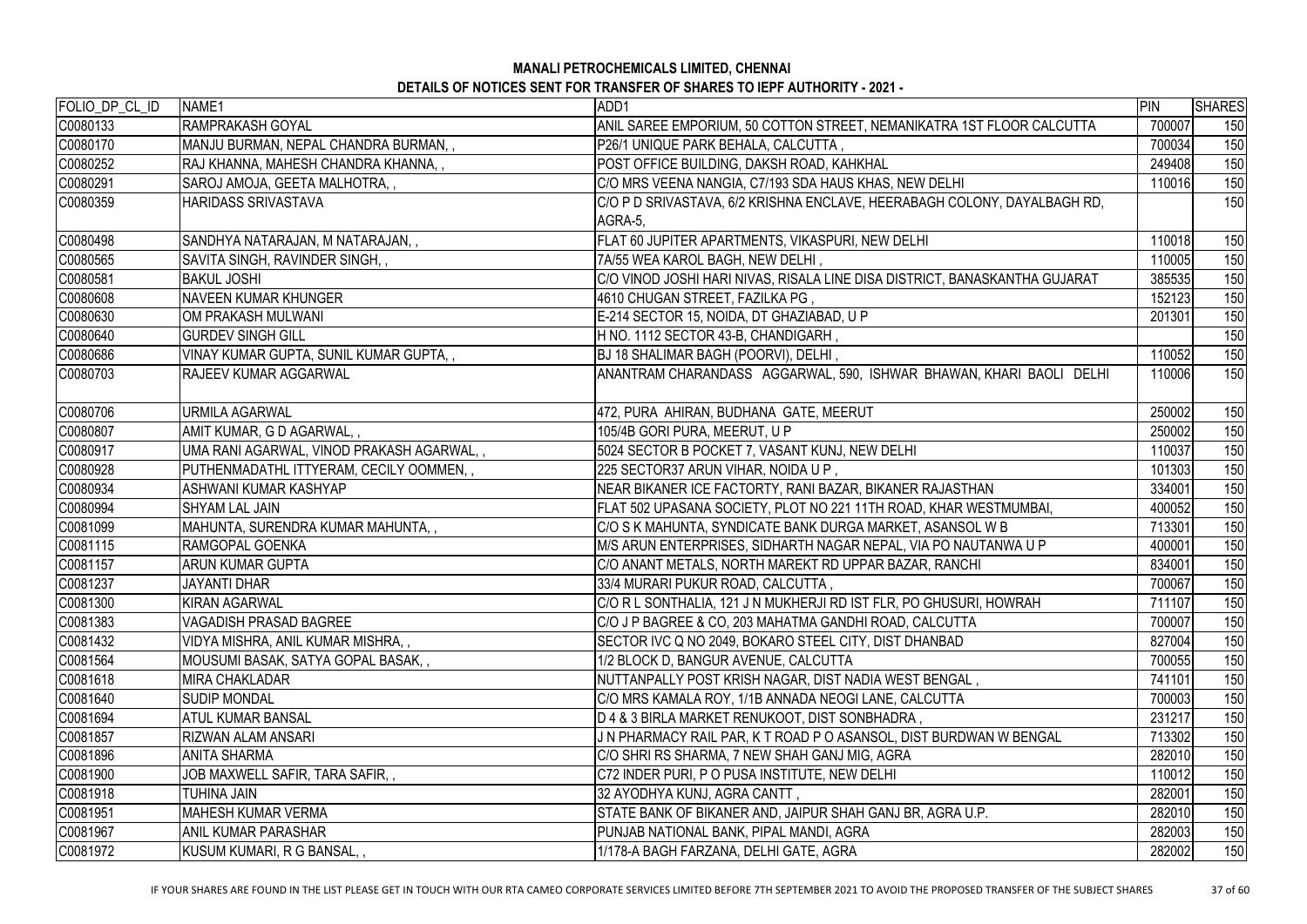| FOLIO_DP_CL_ID | NAME1                                              | ADD1                                                                                                                        | PIN    | <b>SHARES</b> |
|----------------|----------------------------------------------------|-----------------------------------------------------------------------------------------------------------------------------|--------|---------------|
| C0082023       | <b>CARMEL D DE SOUZA</b>                           | MONTE VILLA SANGOLDA, BARDEZ, GOA                                                                                           | 403511 | 150           |
| C0082058       | OM PRAKASH MENGI                                   | 25BC GANDHI NAGAR, JAMMU, J AND K                                                                                           | 180004 | 150           |
| C0082102       | <b>DEO NARIN MISHRA</b>                            | 71 TALAB NAWAL RAI, BAIRAHANA, ALLAHABAD                                                                                    | 211003 | 150           |
| C0082136       | <b>SUJATHA LAKSHMI DASARI</b>                      | M/S KIRAN ENTERPRISES, 22-I D A BALANAGAR, HYDERABAD                                                                        | 500037 | 150           |
| C0082301       | L N PRAYAGA, B PRASADA RAO, ,                      | NO.126, HIND RAJASTHAN BUILDING, D.PHALKE ROAD, DADAR(E), MUMBAI                                                            | 400014 | 150           |
| C0082338       | <b>UDAI KIRAN KOTLA</b>                            | 2-2-1146/7/7 NEW NALLAKUNTA, HYDERABAD, ANDHRA PRADESH                                                                      | 500044 | 150           |
| C0082550       | <b>FAROOK MOHAMED KHIMANI</b>                      | 59 REHMAT MANZIL R NO 32-33, L J ROAD MAHIM, BOMBAY                                                                         | 400016 | 150           |
| C0082785       | <b>SMITA AGARWAL</b>                               | MIDAS INFOTECH P LTD, A-102 GOPALA APARTMENTS, NARAHI LUCKNOW                                                               |        | 150           |
| C0082824       | <b>SHAKUNTALA VERMA</b>                            | J M 63 SHWETVILA SHANKAR NAGAR CO, NEAR BUS STOP, TT NAGAR BHOPAL                                                           | 462016 | 150           |
| C0082829       | <b>JYOTI JAIN</b>                                  | 8 JUNA PITHA, INDORE,                                                                                                       | 452004 | 150           |
| C0082884       | <b>PREMA RATHI</b>                                 | 61 SATIMARA MUSADDIPURA, UJJAIN, M P                                                                                        | 456006 | 150           |
| C0083047       | BOMI MANEKSHAW VARIAVA, FARIDA BOMI VARIAVA,,      | 710 SAROSH YAZED APTS, BHAVNAGRI STREET, SURAT                                                                              | 395003 | 150           |
| C0083088       | RAMESH BHANABHAI PATEL                             | 12 PANCHOLI SOCIETY, BEHIND PURAIMA SOCIETY, GHOD DOD ROAD SURAT                                                            | 395007 | 150           |
| C0083091       | <b>SHARADABEN M SHAH</b>                           | M G ROAD, BILIMORA,                                                                                                         |        | 150           |
| C0083121       | <b>DUSHYANT RAJ JAIN</b>                           | FLAT NO 1689, SECTOR 29, BRAHMMPUTRA APPARTMENTSNOIDA, U P                                                                  | 201303 | 150           |
| C0083206       | MUKUNDRAO B KATHANE, VINEETA M KATHANE, ,          | MB KATHANE, 231, SANTIWANI NAGAR, GARHA, JABALPUR (MP)                                                                      | 482003 | 150           |
| C0083233       | <b>BHAGAVANJI SERASHIYA</b>                        | 10 RANCHHOD NAGAR SOCY, UMIYA KRUPA, RAJKOT                                                                                 | 360003 | 150           |
| C0083268       | <b>KAJAL KHANT</b>                                 | C/O V.P KANERIA IRRI P SUB, DIVISION PORBANDAR ROAD, UPLETA GUJ                                                             | 360490 | 150           |
| C0083276       | <b>PRAFULL SHAH</b>                                | AADINATH TOWERS, C 5 AKASHWANI MARG, RAJKOT                                                                                 | 360001 | 150           |
| C0083494       | GIRISH DOSHI, JAGRUTI DOSHI,,                      | PREMPARIVAR ADERSH SOCIETY B, BEHIND RACE COURSE, RAJKOT                                                                    | 360001 | 150           |
| C0083498       | <b>RAMABEN GOSWAMI</b>                             | THAKKAR PLOT WARD 7 STREET 16, DEV NIVAS, PORBANDAR                                                                         | 360575 | 150           |
| C0083582       | <b>PRAVINCHANDRA TRIVEDI</b>                       | 117 DEVRAJ NAGAR NO 2, CITY CIRCULAR ROAD, BHAV NAGAR, GUJARAT                                                              | 364001 | 150           |
| C0083656       | <b>SARLA PUJARA</b>                                | C/O J H BATAVIYA, 13/146 ANAND NAGAR COLONY, OPP NILKANTH TALKIES, RAJKOT                                                   | 360002 | 150           |
| C0083657       | <b>NAYANA FEFAR</b>                                | 10 RANCHHODNAGAR SOCTY, UMIYA KRUPA NEAR DR VASAVADA, RAJKOT                                                                | 360003 | 150           |
| C0083667       | HARSHA SANGHAVI                                    | A J SANGHVAI BANK OF BARODA, 2/12 BHAKTINAGAR STATION PLOT, RAJKOT                                                          | 360002 | 150           |
| C0083757       | JYOTIBALA RANA                                     | N P RANA, C/O BANK OF BARODA MAIN BR, STATION ROAD ANAND                                                                    | 388001 | 150           |
| C0083817       | JITENDRAKUMAR T PATEL, HANSUKHLAL P PATEL,,        | NAVDEEPMEDICALSTOREBAPUNAGAR, JAYESH HIGHSCHOOL INDIA COLONEY,                                                              | 385320 | 150           |
|                |                                                    | <b>BAPUNAGAR AHMEDABAD</b>                                                                                                  |        |               |
| C0083903       | <b>GURUDAS NAINANI</b>                             | 1258 TALYS POLE SARAGPUR, KUWAWALA-KHANCHO, AHMEDABAD                                                                       | 380001 | 150           |
| C0083924       | <b>SHRIMIN D SHAH</b>                              | BUNGALOW NO 125 LANE NO 3, SATTYAGRAHA SOCIETY, AHMEDABAD                                                                   | 380054 | 150           |
| C0083997       | ARCHANA MAHENDRAPRASAD PANDYA, MAHENDRA            | A-5 NILKANTHA FLATS BHIMJIPURA, NAVA VADAJ RD, AHMEDABAD                                                                    | 380013 | 150           |
|                | SHAMBHUPRASAD PANDYA,,                             |                                                                                                                             |        |               |
| C0084006       |                                                    | RAMAWATAR GOPALDUTT SHARMA, SUSHILA RAMAWATAR SHARMA, 63 SAHYADRY APPARTMENT, NEAR HIGH COURT RAILWAY CROSSING, NAVRANGPURA | 380009 | 150           |
|                | <b>SUMAN SURENDRA SHARMA,</b>                      | AHMEDABAD                                                                                                                   |        |               |
| C0084124       | SHILPA JITENDRA GANDHI, JITENDRA AMRUTLAL GANDHI,, | 20 RASIKPARK SOCIETY, ANANDWADI GHODASAR, ISANPUR ROAD, AHMEDABAD                                                           | 380050 | 150           |
| C0084164       | NAVINCHANDRA SHAH                                  | 41-2 CHH TYPE, SECTOR-22 GANDHI NAGAR, GUJARAT                                                                              | 382022 | 150           |
| C0084277       | <b>RASHMIKANT PUJARA</b>                           | 13 JAY GAYATRI SOCIETY, OPP UMASUT FLATS VASNA, AHMEDABAD GUJRAT                                                            | 380007 | 150           |
| C0084366       | <b>FIROZKHAN YASINKHAN PATHAN</b>                  | 13/A MOGAL PARK, NEAR SHALIMAR TALKIES SHAHALAM, AHMEDABAD                                                                  | 380028 | 150           |
| C0084450       | ASHA TALATI, SHAILAESH TALATI,,                    | 710 KHATRI POLE, GANDHI ROAD, AHMEDABAD                                                                                     | 380001 | 150           |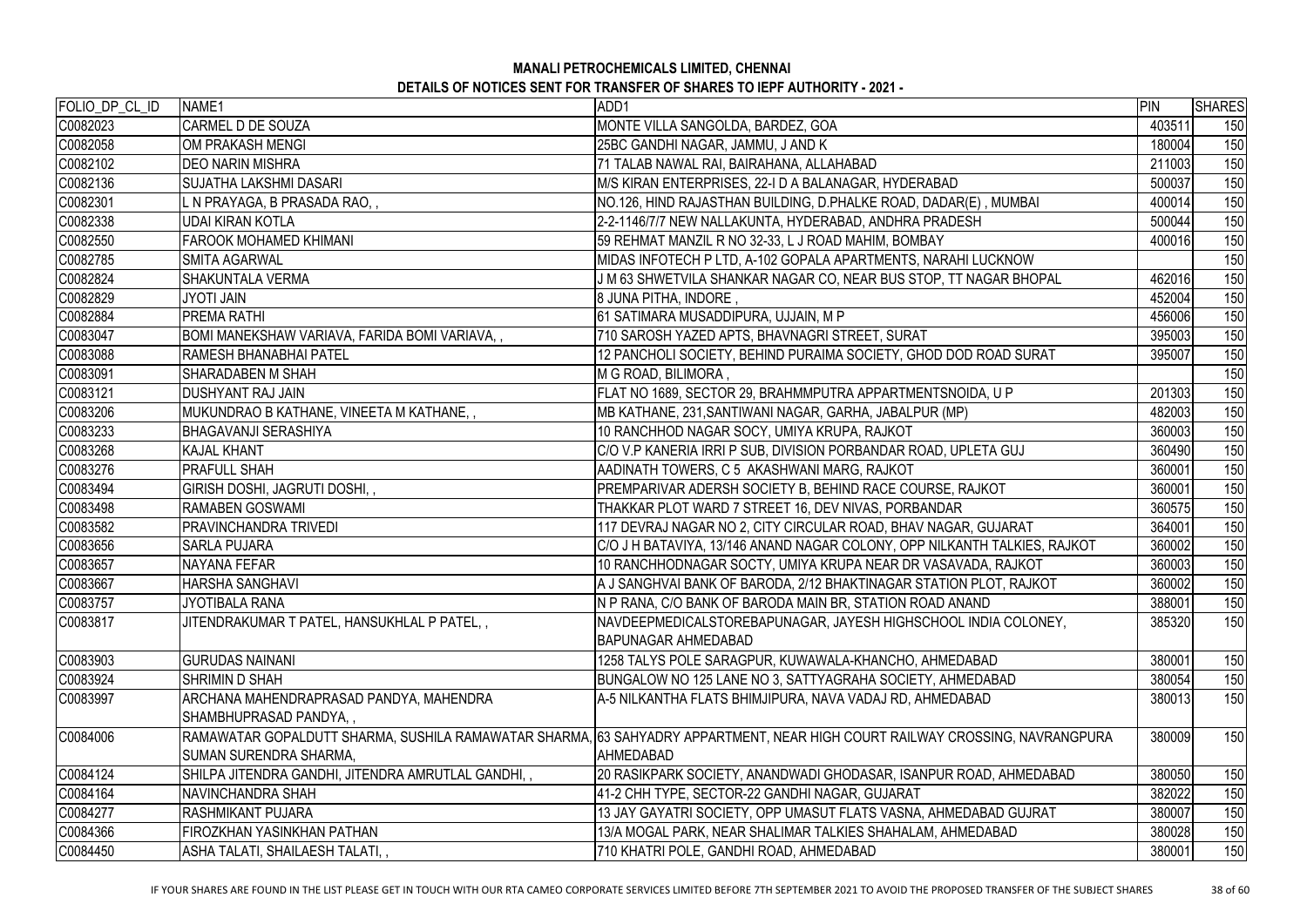| FOLIO_DP_CL_ID | NAME <sub>1</sub>                                             | ADD1                                                                                  | PIN    | SHARES |
|----------------|---------------------------------------------------------------|---------------------------------------------------------------------------------------|--------|--------|
| C0084590       | USHA RASIKLAL SHAH                                            | AMRATBAG SOCIETY, OPP SARDAR STADIAM, NAVRANGPURA AHMEDABAD                           | 380014 | 150    |
| C0084594       | <b>DIPTI L GOVANI</b>                                         | 11/A MANGALPARK SOCIETY, GITAMANDIR ROAD, AHMEDABAD                                   | 380022 | 150    |
| C0084596       | <b>CHAITALI L GOVANI</b>                                      | 11/A MANGALPARK SOCIETY, GITAMANDIR ROAD, AHMEDABAD                                   | 380022 | 150    |
| C0084829       | RABINDER PARTAP CHATLI, TRIPTA CHATLI,,                       | SACHAR NIWAS, SACHAR STREET, PHAGWARA PUNJAB                                          | 144401 | 150    |
| C0084880       | <b>ISHVETA JAIN</b>                                           | C/O JAIN NURSING HOME RAEKOT, DISTT LUDHIANA, PUNJAB                                  |        | 150    |
| C0084954       | <b>PRITPAL SINGH, SURINDER KAUR,,</b>                         | 90 GREEN AVENUE, AMRITSAR,                                                            | 143001 | 150    |
| C0085106       | <b>PARDEEP KUMAR CHOSER</b>                                   | 13 B, MODEL TOWN, PHAGWARA PB,                                                        | 144401 | 150    |
| C0085157       | KISHOR KUMAR DEOKARAN SHAH, UMA KISHOR KUMAR SHAH, ,          | B 3 15 KAMLESH SOCIETY, KOPRI COLONY, THANE EAST                                      | 400603 | 150    |
| C0085307       | CHANDANA DEBNATH, SANTANU DEBNATH,,                           | AMRAVAN BLDG NO A-6/4/58, JEEVAN BIMA NAGAR, BORIVLI WEST, BOMBAY                     | 400103 | 150    |
| C0085537       | BANKIM SUMANBHAI SHAH, BHARTI SUMANBHAI SHAH, ,               | RATILAL DAHYABHAI SHAH, 75 TAMBATANA HANUMAN BLDG, BOMBAY-3                           | 400003 | 150    |
| C0085613       | <b>SHAMDAS WADHUMAL</b>                                       | LYTHA ROAD SITA NIWAS KHAR, KHAR, BOMBAY                                              | 400052 | 150    |
| C0085614       | <b>IMAYABAI SHAMDAS</b>                                       | 14TH A ROAD SITA NIWAS PLOT NO 8, KHAR, BOMBAY                                        | 400052 | 150    |
| C0085675       | RAM ASARAY LAL SRIVASTAVA, KUM KUM R SRIVASTAV,,              | C/6 RUPAM CHS, HALL PAKHADI ROAD, HALAV POOL, KURLA WEST, MUMBAI,                     |        | 150    |
| C0085702       | RAMESHWARKANHAIYALAL BHANDARI, SANJAY RAMESHWAR<br>BHANDARI,, | VISHAL DRESSES, MAIN ROAD, PUSAD                                                      | 445204 | 150    |
| C0085714       | BALUBHAI CHANDULAL SHAH, AMIT BALUBHAI SHAH,,                 | A/104 MANSAROVAR OFF, S V ROAD NEAR CHINCHOLI PHATAK, MALAD WEST BOMBAY               | 400064 | 150    |
| C0085842       | KUM R SRIVASTAV, RAM ASARAV LAL SRIVASTAV,,                   | C/6 RUPAM CHS, HALL PAKHADI ROAD, HALAV POOL, KURLA WEST, MUMBAI,                     | 400070 | 150    |
| C0085895       | <b>DEVINDAR KUMAR GUPTA</b>                                   | 602/4A SHALAKA, AHSA NAGAR, BORIVALI (E), MUMBAI                                      | 400066 | 150    |
| C0086083       | SHEILA SEN, RAHUL SEN, ARJUN SEN,                             | 178 3, SION ROAD WEST, BOMBAY,                                                        | 400022 | 150    |
| C0086137       | SHAPOOR BYRAMJEE JALNAWALA, ABAN SHAPOOR JALNAWALA,           | JALNAWALA BUNGLOW, BEZONJEE ROAD, JALNA                                               | 431203 | 150    |
|                | VERA SHAPOOR JALNAWALA,                                       |                                                                                       |        |        |
| C0086206       | CHOUDHARI, SUBHASCHANDRA CHOUDHARI, ,                         | MARWADI GALLI, HINGOLI,                                                               | 431513 | 150    |
| C0086288       | REJEN SEVANTILAL SHAH, VARSHA AMIT SHAH,,                     | 196 B GIRGAUM GAIWADI RMNO 44, 2ND FLOOR, BOMBAY                                      | 400004 | 150    |
| C0086591       | <b>ANIL CHOPRA</b>                                            | MANIKGARH CEMENT, P O GADCHANDUR, CHANDRAPUR DIST                                     | 442908 | 150    |
| C0086601       | <b>IHEMLATA TEKCHANDANI</b>                                   | 77 KUKREJA NAGAR, NARA ROAD, JARIPATKA, NAGPUR                                        | 440014 | 150    |
| C0086636       | <b>IMURLIDHAR SURJAN</b>                                      | SURJAN COLOUR COMPANY, RESHAM OLI BUDHWARI, NAGPUR                                    | 440002 | 150    |
| C0086646       | <b>PATEL KAILASH BEN KHEMCHAND</b>                            | SHIV TIMBERS, 121 LAKADGANJ, NAGPUR                                                   | 440008 | 150    |
| C0086681       | <b>DINESH KUMAR CHCHADA</b>                                   | 34 WHOLE SALE CLOTH MARKET, GANDHBAGH, NAGPUR                                         | 440002 | 150    |
| C0086691       | NIDHI BAJAJ, PRADEEP K BAJAJ, PANKAJ R AGRAWAL,               | MAIN ROAD, PUSAD,                                                                     | 445204 | 150    |
| C0086699       | <b>BALRAJ KUMAR DHIR</b>                                      | M I G 19 INDRAVATI, COLONY, RAIPUR                                                    | 492001 | 150    |
| C0086720       | SHAILAJA SHANKAR KALE, SANJAY SHANKAR KALE, ,                 | 92 MANDYIL APARTMENTS POOT NO, 66 HINDUSTAN COLONY NO 2 WARDAA, ROAD<br><b>NAGPUR</b> | 440015 | 150    |
| C0086785       | SURESH KUMAR GUPTA, MANORAMA GUPTA, ,                         | 133/221 M BLOCK, KIDWAI NAGAR, KANPUR                                                 | 208011 | 150    |
| C0086790       | <b>IMADHU SAXENA</b>                                          | 128/34 B BLOCK, KIDWAI NAGAR, KANPUR                                                  | 20801  | 150    |
| C0086878       | ISAROJ SINGH                                                  | 124 M BLOCK KIDWAI NAGAR, KANPUR,                                                     |        | 150    |
| C0086880       | <b>RUKMANI DEVI BANSAL</b>                                    | 133/174 M BLOCK KIDWAI NAGAR, KANPUR,                                                 | 208011 | 150    |
| C0086913       | <b>RAMA GUPTA</b>                                             | 96/208 R D BAJPAI LANE, OLD GANESH GANJ, LUCKNOW                                      |        | 150    |
| C0086983       | RAM BHAJ ARORA, MEENA ARORA,,                                 | 12 KHURSHED BAGH, LUCKNOW, UP                                                         | 226004 | 150    |

IF YOUR SHARES ARE FOUND IN THE LIST PLEASE GET IN TOUCH WITH OUR RTA CAMEO CORPORATE SERVICES LIMITED BEFORE 7TH SEPTEMBER 2021 TO AVOID THE PROPOSED TRANSFER OF THE SUBJECT SHARES  $\,39$  of 60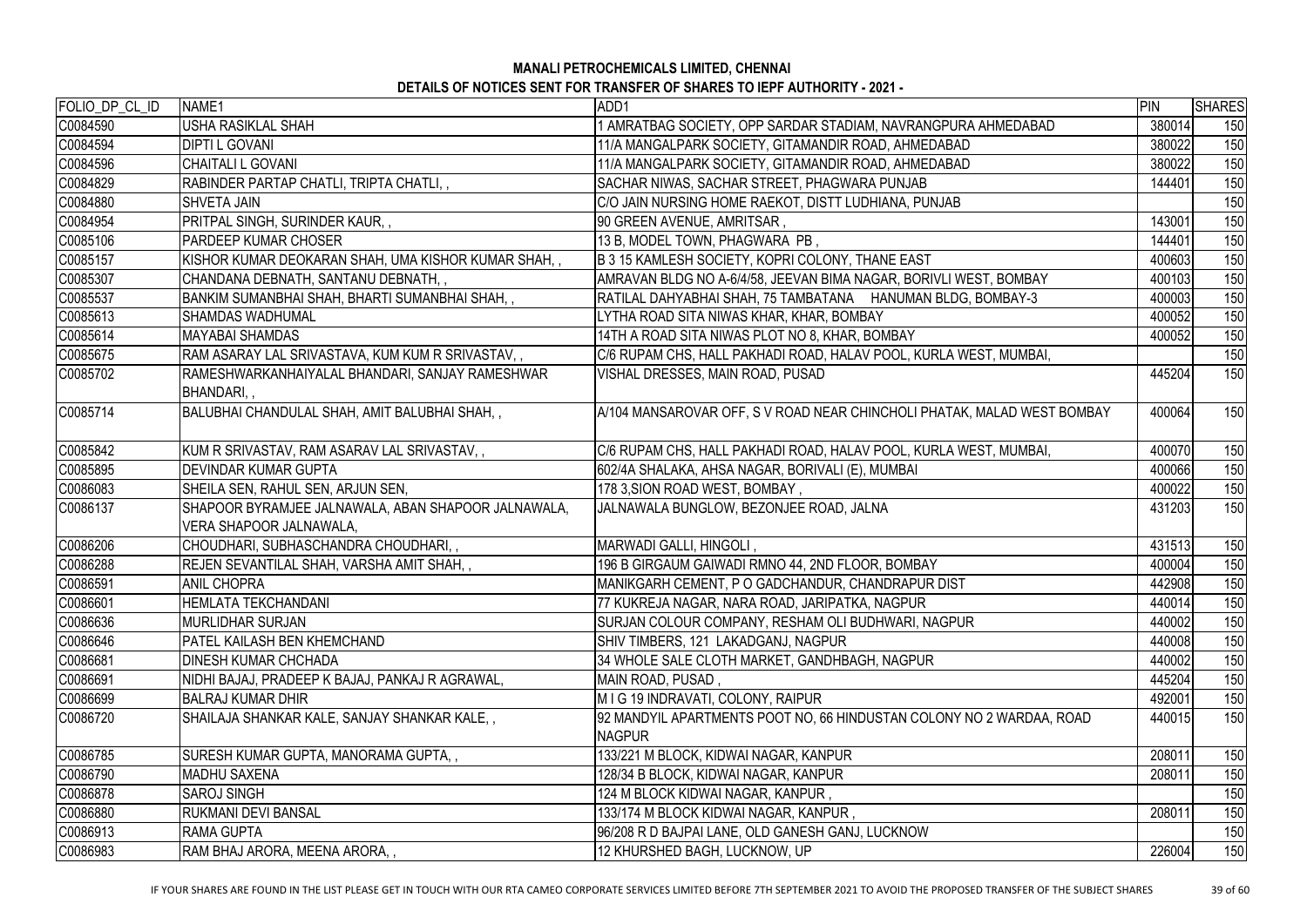| FOLIO_DP_CL_ID | NAME <sub>1</sub>                                                             | ADD1                                                                                       | <b>PIN</b> | <b>SHARES</b> |
|----------------|-------------------------------------------------------------------------------|--------------------------------------------------------------------------------------------|------------|---------------|
| C0086990       | USHA KAPOOR, JAYDISH SARAN KAPOOR, DHIRAJ KAPOOR,                             | 6 B EKTA NAGAR PILIBHIT, ROAD PO 93 AT NAGAR BAREILLY,                                     | 243122     | 150           |
| C0086996       | <b>P P SINGH</b>                                                              | 136/4 CHANDER NAGAR ALAM, BAGH LUCKNOW,                                                    | 226005     | 150           |
| C0087046       | <b>RAJESH KUMAR AGARWAL</b>                                                   | SB 80 SHASTRI NAGAR, GHAZIABAD,                                                            |            | 150           |
| C0087129       | <b>HARISH CHOUDHARY</b>                                                       | C/O. DINESH CHOUDHARY, 17/18 NETAJI SUBHASH ROAD, HOWRAH                                   | 711101     | 150           |
| C0087132       | <b>SANTOSH KUMAR AGRAWAL</b>                                                  | S-29/343 P O SHIVPUR, DIST VARANASI,                                                       | 221003     | 150           |
| C0087219       | PARITOSH KUMAR PAIN, REBA PAIN,,                                              | PARTHASARATHI FLAT 4B, 80/1 CHETLA ROAD, CALCUTTA                                          | 700027     | 150           |
| C0087322       | <b>VIJAY SHETH</b>                                                            | B 21 VASUDEV APARTMENT, OPP SONA UDYOG P P ROAD, ANDHERI EAST BOMBAY                       | 400069     | 150           |
| C0087459       | <b>NOSHIR IRANI</b>                                                           | 405 DILIP APPRTS, GUNPOWDER ROAD, MAZAGOAN BOMBAY                                          | 400010     | 150           |
| C0087523       | PRADEEP GARG, RAKESH GARG,,                                                   | DWARAKADEESH APARTMENTS, H NO.322, SECTOR 12, POCKET 2, DWARAKA, DELHI                     | 110075     | 150           |
| C0087559       | VIMAL DINANATH DIWADKAR, NIRMALA NARAYAN DIWADKAR, NITIN<br>NARAYAN DIWADKAR, | B-3 MODEL HOUSE, 61 PROCTOR ROAD GRANT RD, BOMBAY                                          | 400004     | 150           |
| C0087644       | <b>VIJAY VIRENDRA KUMAR</b>                                                   | 301 A LILA APTS YARI ROAD, OPP GULMHOUR PARK VERSOVA, BOMBAY                               | 400061     | 150           |
| C0087654       | SHEHNAZ S SONI                                                                | 29 SOUTER ST 1ST FLR, CETNRAL VIEW BOMBAY,                                                 | 400008     | 150           |
| C0087655       | <b>KSHETRA MOHAN DAS</b>                                                      | A/1 47 PUNITNAGAR PLOT NO3, S V NAGAR BORIVILI W, BOMBAY                                   | 400092     | 150           |
| C0087675       | <b>LIUIA PAES</b>                                                             | 4 B MIRIAM 1ST FLOOR SITLADEVI, TEMPLE RD MAHIM BOMBAY,                                    | 400016     | 150           |
| C0087868       | HASMUKHLAL J DOSHI, RASILA H DOSHI,,                                          | B 6 ADARSH SOCIETY, OPP GRID STATION, SURENDRANAGAR                                        | 363001     | 150           |
| C0087885       | KANCHAN GAURI R SHASTRI, RASIKBHAI M SHASTRI,                                 | 7 CHIRAG SOCIETY ANKUR RD, NARANPURA, AHMEDABAD                                            | 380013     | 150           |
| C0088291       | <b>DEPPA MEHRA</b>                                                            | 317 KUCHA GHASI RAM, CHANDMI CHOWK, DELHI                                                  | 110006     | 150           |
| C0088333       | <b>RATAN LAL GARG</b>                                                         | C/O M/S KISHAN LAL KURIA MAL, 34 GADODIA MARKET, DELHI                                     | 110006     | 150           |
| C0088460       | <b>JAGDISH BAJAJ</b>                                                          | B 3/27 PHASE II, ASHOK VIHAR DELHI,                                                        | 110052     | 150           |
| C0088547       | <b>SHALINI BHATIA</b>                                                         | H-60 D SAKET, NEW DELHI,                                                                   | 110017     | 150           |
| C0088580       | MOHANLAL SEHGAL, REKHA SEHGAL,,                                               | 1408 SECTOR 37, ARUN VIHAR, NOIDA, DT GHAZIABAD                                            | 201301     | 150           |
| C0088639       | VIJAY K SEHGAL, BINDU SEHGAL, ,                                               | VINDYACHAL APARTMENTS, FLAT NO 3 PIRAGARI CROSSING, ROHTAK ROAD NEW DELHI                  | 110041     | 150           |
| C0088816       | SATISH KUMAR VARMA, SUDHA VARMA,,                                             | ASSTT GENERAL MANAGER, ZONAL OFFICE CENTRAL BANK OF INDIA, LAL DARWAJA<br><b>AHMEDABAD</b> | 380001     | 150           |
| C0088836       | <b>AFAQ AHMAD</b>                                                             | HOUSE NO 112 SECTOR 5, VIKAS NAGAR, KURSI ROAD, LUCKNOW                                    | 226020     | 150           |
| C0088851       | PRAHLAD RAI GOYAL, SANJAY GOYAL,,                                             | B1/30 ASHOK VIHAR, PHASE II, DELHI                                                         | 110052     | 150           |
| C0088885       | MADAN L MAHAJAN, GURU PYARI MAHAJAN,,                                         | C-10 MAHENDRU ENCLAVE, DELHI,                                                              | 110033     | 150           |
| C0089132       | <b>GAYATRI DEVI SHARMA</b>                                                    | MR SITA RAM SHARMA, UNION BANK OF INDIA M G ROAD, BIKANER                                  | 334001     | 150           |
| C0089187       | KAMLA DEVI NAWALKHA                                                           | OPP PETROL PUMP, LAL KOTHI TONK ROAD, JAIPUR                                               | 302915     | 150           |
| C0089236       | <b>TULSI RAM SONI</b>                                                         | D R TEX, A/3026 2ND FLOOR, RADHA KRISHNA TEX MARKET, RING ROAD, SURAT, GUJ                 | 395002     | 150           |
| C0089300       | PARMANAND BHATT, PUSHPA BHATT,,                                               | MARWAR GRAMIN BANK DHANSA, DIST JALORE, RAJASTHAN                                          | 343023     | 150           |
| C0089346       | <b>SHARDA KHENDELWAL</b>                                                      | C/O STAR COLOR LAB, KISHAN POLE BAZAR, JAIPUR                                              |            | 150           |
| C0089359       | <b>SHALL BHARDWAJ</b>                                                         | 2/73 JAWAHAR NAGAR, JAIPUR,                                                                | 302004     | 150           |
| C0089362       | <b>PARAM SUKH BOHRA</b>                                                       | S PO. MALAR PO. PHALODI, DIST JODHPUR RAJASTHAN, AT MALAR PHALODI                          | 342301     | 150           |
| C0089363       | <b>BHANWARI DEVI BOHRA</b>                                                    | SPO. MALAR PO PHALODI, DIST JODHPUR RAJASTHAN, AT MALAWR PHALODI                           | 342301     | 150           |
| C0089396       | <b>GIRISH TALATI</b>                                                          | SARABHAI CHEMICALS, PHARMA ACCOUNTS WADI WADI BARODA, GUJARAT                              | 390007     | 150           |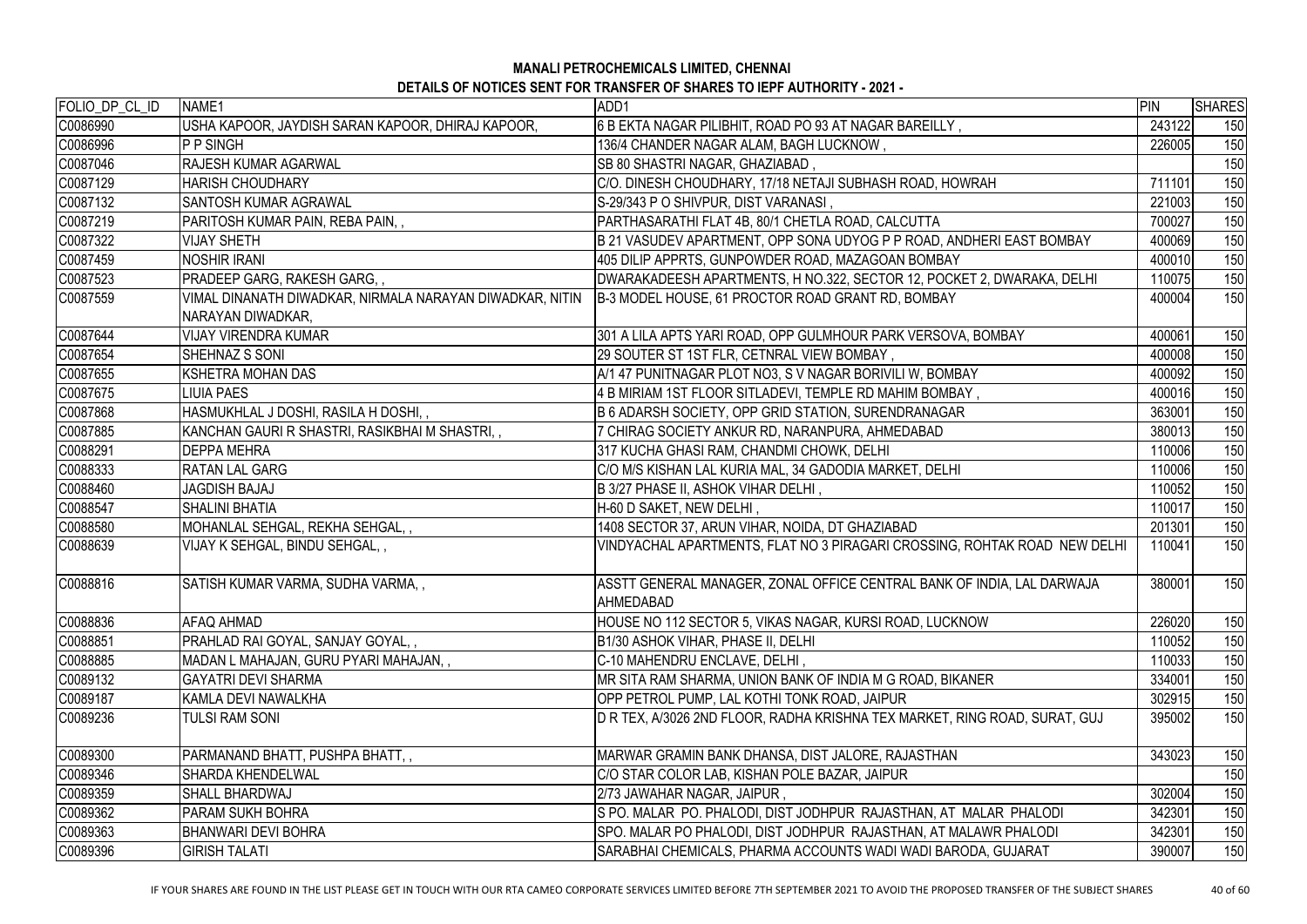| FOLIO_DP_CL_ID | NAME <sub>1</sub>                                         | ADD1                                                                      | PIN    | <b>SHARES</b> |
|----------------|-----------------------------------------------------------|---------------------------------------------------------------------------|--------|---------------|
| C0089495       | GIRDHARLAL NANULAL GANDHI, SHARDA GIRDHARLAL GANDHI,      | 72 TAGORE NAGAR SOCIETY, OLD PADRA ROAD, BARODA                           | 390015 | 150           |
|                | <b>SAMIR GIRDHARLAL GANDHI,</b>                           |                                                                           |        |               |
| C0089517       | ALKABEN HARSADRAY SHAH                                    | MAHADEV FALIA, POST VEJALPUR TA KALOL, DIST PANCHMAHAL                    | 389340 | 150           |
| C0089817       | NAGIN BHAI GOPAL BHAI PATEL, MEENA BEN NAGIN BHAI PATEL,, | A 1 VAIBHAV SOCIETY B/H SANGAM, SOCIETY HRNI RD, BARODA                   | 390010 | 150           |
|                |                                                           |                                                                           |        |               |
| C0089926       | ARTI TAILAP SHAH, TAILAP BHUPENDRABHAI SHAH, ,            | 14-B DATT VIHAR, R C ROAD, VADODARA                                       | 390005 | 150           |
| C0089945       | <b>ISUMAN KUMAR</b>                                       | 24 ANANDVAN SOCIETY, PO EME SAMA ROAD, BARODA                             |        | 150           |
| C0089972       | KALPANA SHAH, MALTI SHAH,,                                | 8 AJAY NAGAR, GOTRI ROAD, BARODA                                          | 390007 | 150           |
| C0090071       | <b>IMITA DOSHI</b>                                        | B-3-123 SAMATA SOC, NR ARUNACHAL SOC ELLORA PARK, BARODA                  | 390007 | 150           |
| C0090072       | <b>MANJULA SHAH</b>                                       | JAIN SOC BHALEJ RD, NR PUSHPKUNJ SOC, ANAND                               | 388001 | 150           |
| C0090080       | <b>MAGAN PURANI</b>                                       | DILKUSH HAIR DRESSOR, GENDIGATE RD, BARODA                                | 390017 | 150           |
| C0090084       | PREMILABEN SHAH, MANUBHAI SHAH,,                          | 5 VALLAVPARK PRABHA ROAD, GODHRA,                                         | 389001 | 150           |
| C0090160       | VALLABHDAS GANGDAS HANSALIA                               | 1/43 MOHANNAGAR NAVYUG SCHOOL, NARODA, AHMEDABAD                          | 382325 | 150           |
| C0090184       | CHANRABALA GORAWALA, DEVENDRA GORAWALA, ,                 | E-1 CHANDRALAY, NARANPURA CHAR RASTA, AHMEDABAD                           | 380013 | 150           |
| C0090279       | <b>RAMESH MULSHANKER JANI</b>                             | 33/388 JITENDRANAGAR, NR NARANPURA POLICE CHOWKY, NARANPURA AHMEDABAD     | 380013 | 150           |
|                |                                                           |                                                                           |        |               |
| C0090406       | DHANLAXMI BHAILAL SHAH, BHAILAL BALABHAI SHAH, ,          | 1235 UNCHI GALI, SHAMLAS POLE RAIPUR, AHMEDABAD                           | 380001 | 150           |
| C0090424       | <b>NARENDRA SINGH RATHORE</b>                             | C/O NARENDRA SINGH SISODIA, AT & POST HARSORE, DIST NAGAURE, RAJASTHAN    | 341515 | 150           |
| C0090555       | PARIKH SUSHILABEN JAYANTIBHAI                             | 15 VIBHUTI SOCIETY, NR MIRA CINEMA, AHMEDABAD                             | 380028 | 150           |
| C0090573       | <b>IDIMPLE TIWARI</b>                                     | 429 VEER DURGADAS NAGAR, NEAR TOWN HALL, PALI MARWAR, (RAJ)               | 306401 | 150           |
| C0090593       | <b>RAMANBHAI PATEL</b>                                    | C/69 GIDC QUARTERS, ODHAV, AHMEDABAD                                      | 382415 | 150           |
| C0090616       | NITA DOSHI, NIMESH DOSHI, ,                               | B/22, 6TH FLOOR, RATAN PALACE, 186 GARODIA NAGAR, GHATKOPAR - EASTMUMBAI, | 400077 | 150           |
| C0090643       | SHRUTI SHRIVASTAVA, NEETI SHRIVASTAVA, ,                  | C/O K N RAI, D33/304 GANDHI NAGAR RD NO 5, BANDRA E, BOMBAY               | 400051 | 150           |
| C0090761       | ILA SHAH, SHILPA SHAH, VIJAY SHAH,                        | BLOCK 57, 8TH FLOOR, OM DARIYA MAHEL 3, 80 NEPENSA RD, BOMBAY             | 400006 | 150           |
| C0090846       | RAKESHKUMAR MALPANI, MANJWDEVI MALDANI,,                  | F 63 MANGALKARNICO OP HO SOC, 17 TH SIDARTH NAGAR ROAD, GOREGAON W BOMBAY | 400062 | 150           |
|                |                                                           |                                                                           |        |               |
| C0090884       | MANJULA VASANTRAI PATEL, BHARAT PATEL, ,                  | 24 TARDEO COURT 2ND FLOOR, 251 TARDEO RD NEAR BHATIA HOSPITAL, BOMBAY     | 400007 | 150           |
| C0091014       | MANGESH Y KASLE, SANJAY Y KASLE, ,                        | A/53 ANANDDHAM SOCIETY, BHANDUP EAST, BOMBAY                              | 400078 | 150           |
| C0091055       | ASGAR SHAKIR, SAKINA ASGAR SHAKIR, ,                      | 248 ABDYLREHMAN ST, IST FLR, BOMBAY                                       | 400003 | 150           |
| C0091162       | SUJA K CHAWLA, KIRAN K CHAWIA, ,                          | 187 SHESHEED BHAGAT SINGH COLONY, ANDHERI KURLA ROAD, BOMBAY              | 400059 | 150           |
| C0091180       | <b>AYA SINGH RANGWALA</b>                                 | A1/13 RANA PRATAP BAGH, DELHI,                                            | 110007 | 150           |
| C0091227       | RAMDATT SINGH, NISHA CHAUHAN, ,                           | 56/72 ASMA BLDG 2ND FLOOR, DURGADEVI ST ROOM NO 6, BOMBAY                 | 400004 | 150           |
| C0091245       | MANSUKLAL KANJIBHAI VYAS                                  | A/17 PUSPA PARK, S V RD BORIVLI W, BOMBAY                                 | 400092 | 150           |
| C0091501       | NISHANT KAMAL SHAH, KAMALKANT N SHAH, ,                   | NEAR RAJA HOTEL DECCAN CHAMBERS, BL NO 502 GIRGAON ROAD, BOMBAY           | 400004 | 150           |
| C0091502       | <b>JAGRUTI SACHINDRA DESAI</b>                            | 12 YASHADEEP SOCIETY, OPP OLD RTO OFFOCE TILAK WADI, NASHIK               | 422001 | 150           |
| C0091523       | DHIREN NARENDRA JHAVERI                                   | 43, M.G ROAD, 37, AMBIKA DERSHAN, 2 ND FLOOR, GHATKOPAR (E), MUMBAI,      | 400077 | 150           |
| C0092114       | SRINIVASA MURTHY M K, ANITHA SRINIVASA MURTHY, ,          | NO6 GOKULAM MUNSHI AKBAR HUSSAIN, ROAD TASKER TOWN, BANGALORE             | 560051 | 150           |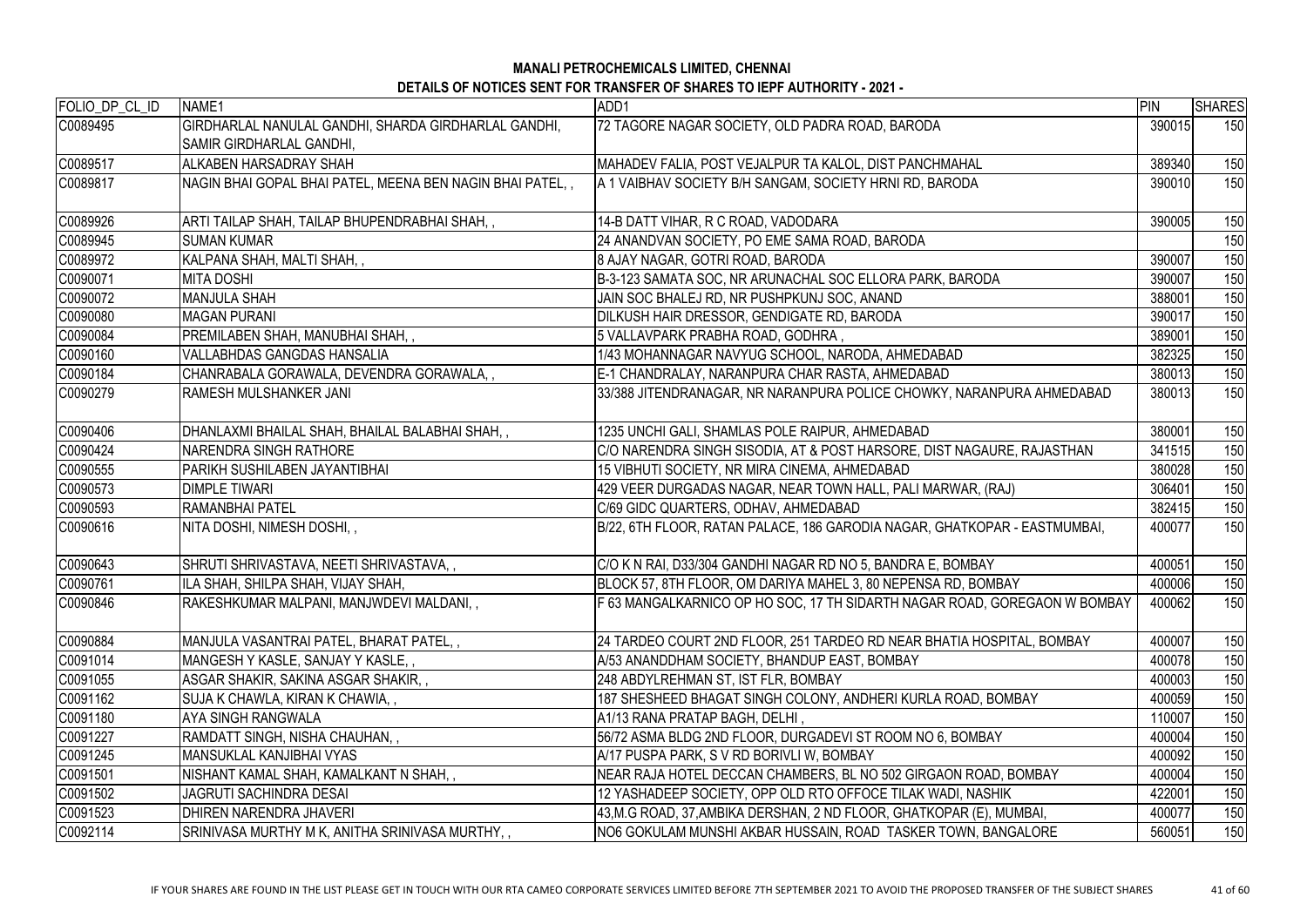| FOLIO_DP_CL_ID | NAME1                                                                                          | ADD1                                                                                                | PIN    | <b>SHARES</b> |
|----------------|------------------------------------------------------------------------------------------------|-----------------------------------------------------------------------------------------------------|--------|---------------|
| C0092205       | KRISHNASWAMY K V, GOWRI KRISHNASWAMY, SUMAN K,                                                 | SRI RAGHAVENDRA, OLD NO.23/NEWNO.49, IST FLOOR, VTH TRUST CROSS STREET,                             | 600028 | 150           |
|                |                                                                                                | MANDAVELIPAKKAM, CHENNAI,                                                                           |        |               |
| C0092248       | <b>UMADEVI</b>                                                                                 | 59/A BADRINIVAS MARKET ROAD, GANDHI BAZAR, BANGALORE                                                | 560004 | 150           |
| C0092340       | RAMADAS NATESAN, ANURADHA RAMADAS,,                                                            | 52 SAMIPANDARAM STREET, CHINTADRIPET, MADRAS                                                        | 600002 | 150           |
| C0092387       | <b>ISURJIT SINGH</b>                                                                           | MAY VILLA, BUS STAND, SHIMLA                                                                        | 171001 | 150           |
| C0092577       | VISWANATHAN SRIDHAR, PRABHU VISWANATHAN,,                                                      | 48 ARUNDALE BEACH RD, KALAKSHETRA COLONY, BESANT NAGAR MADRAS                                       | 600090 | 150           |
| C0092599       | <b>G R MALLIKARJUNA</b>                                                                        | BANASIHALLI DODDAGHATTA POST, HOSADURGA TQ CHITRADURGA DIST, KARNATAKA                              | 577527 | 150           |
| C0092635       | <b>GOPALA KRISHNA JAKKA</b>                                                                    | H NO 24 22 ASHOKNAGAR, RAMACHANDRAPURAM, HYDRABAD                                                   | 500032 | 150           |
| C0092705       | C LAKSHMANAN, C RAMACHANDRAN,,                                                                 | 75 GENGUREDDY STREET, EGMORE, MADRAS                                                                | 600008 | 150           |
| C0092724       | <b>ID BASAPPA</b>                                                                              | 35 CRESCENT ROAD, HIGH GROUNDS, BANGALORE                                                           | 560001 | 150           |
| C0092781       | ROOPMATI G THAKKAR, MADHURI NAGANAND, ,                                                        | 39 SAIKRUPA V MAIN P&T COLONY, SANJAY NAGAR GEDDALAHALLI, BANGALORE                                 | 560024 | 150           |
| C0092790       | M UMESH, M MARAPPA, ,                                                                          | NO 33 NHC MC LAYOUT 15TH MAIN ROAD, VIJAY NAGAR, BANGALORE                                          | 560040 | 150           |
| C0093258       | <b>PADMA ATMARAM</b>                                                                           | 21 GROTTO APARTMENTS, ST ANNES ROAD, BANDRA BOMBAY                                                  | 400050 | 150           |
| C0093272       | <b>VIJAYAN T</b>                                                                               | FLAT NO 15 B WING, PROGRESSIVE S AMBAR, PLOT NO 36 SECTOR 5, KOPAR KHAIRANE,<br><b>NAVI MUMBAI,</b> | 400709 | 150           |
| C0093640       | VINOD KANTILAL JHAVERI, KANTILAL VITHALDAS JHAVERI,,                                           | B-87 RAJ LAXMI SOCIETY, OLD PADRA ROAD, J P ROAD, BARODA GUJARAT                                    | 390015 | 150           |
| C0093839       | <b>VENKATRATHNAM YADAV</b>                                                                     | C/O YADA MOLLAIAH RAJESHWAR, GANDHI GUNJ, KAMARESSY                                                 | 503111 | 150           |
| C0093913       | PRABHAKAR DATE, VIDULA DATE, ASHISH DATE,                                                      | SURHUD HOUSING SOCIETY, 9B IA ERENDVANE, PUNE                                                       | 411004 | 150           |
| C0094080       | YOGESHAKUMAR NATVARLAL PATEL                                                                   | AT & PO KARLI UNJHA, DIST MEHSANA-N G,                                                              | 384171 | 150           |
| C0094168       | ARUN PURSHOTAM MERCHANT, JAYANT PURSHOTAM MERCHANT, ,  241 KESHAV BHUVAN, GIRGAUM ROAD, BOMBAY |                                                                                                     | 400004 | 150           |
| C0094223       | PURUSHOTTAM DHOKNE, REKHA DHOKNE,,                                                             | 171/A MRUNAL APARTMENTS, SURVEY NAGAR, SAITALA ROADNAGPUR, MAHARASHTRA                              | 440022 | 150           |
| C0094228       | <b>SHANTBEN DOSHI</b>                                                                          | 39 JAYAMBE SOCIETY B/H PRIYA TALKIE, SAHIJPUR-BOGHA                                                 | 382346 | 150           |
| C0094276       | ASHA BURANI, ANJALI RANJAN JOSHI, ,                                                            | C/O MANOHAR BURANI, 12/6 ANAND SOCIETY, OFF SHANKAR SETH ROAD, PUNE                                 | 411037 | 150           |
| C0094363       | DESHRAJ HARGOVINDDAS BATRA, RAJBEN DESHRAJ BATRA, ,                                            | C/O SHRI RAMJYOTI EMPORIUM, STATION ROAD, NADIAD DIST KAIRA                                         | 387001 | 150           |
| C0094364       | DHARAMPAL RAMJIDAS PUNJABI, SANGITABEN DHARAMPAL<br>PUNJABI,,                                  | C/O SHRI RAMJYOTI EMPORIUM, STATION ROAD, NADIAD DIST KAIRA                                         | 387001 | 150           |
| C0094558       | <b>IRADHA KISHAN DOKANIA</b>                                                                   | BJ-233 SECTOR - 11, SALT LAKE, CALCUTTA                                                             | 700091 | 150           |
| C0094594       | JAISHANKAR CAPORE, DR UMA SHANKAR CAPORE, ,                                                    | MAYAGANJ, PO BARARI, BHAGALPUR                                                                      | 812003 | 150           |
| C0094640       | <b>SHREENIDHI GOENKA</b>                                                                       | 725 BLOCK P, NEW ALIPORE, CALCUTTA                                                                  | 700053 | 150           |
| C0094704       | <b>SARUP DEVI SIPANI</b>                                                                       | NO 4TH FLOOR FLAT NO 4D, 8LAKE RANGE KOLKATA,                                                       | 700026 | 150           |
| C0094718       | TAPATI GUIN, MADAN MOHAN GUIN,,                                                                | INDRALOK H E III FLAT NO F 5/4, PAIKPARA, CALCUTTA                                                  | 700002 | 150           |
| C0094963       | <b>RAJ K MANGLA</b>                                                                            | RAVI TRADING COMPANY, OPP CIVIL HOSPITAL, GURGAON HR                                                | 122001 | 150           |
| C0095006       | <b>PREM PRAKASH KHERA</b>                                                                      | 102 LEADER ROAD, ALLAHABAD,                                                                         | 211003 | 150           |
| C0095007       | <b>RAM PIARI JAIN</b>                                                                          | C/O J K JAIN ASSOCIATES, S C O 1132-33 SECTOR 22B, CHANDIGARH                                       | 160022 | 150           |
| C0095033       | SHASHI PRABHA DUBEY, PANKAJ DUBEY,,                                                            | HIG 5 TRIVENI COMPLEX, NEW MARKET TT NAGAR, BHOPAL MP                                               | 462003 | 150           |
| C0095043       | AMRIK SINGHBAL, ASHWANI K SHARMA, ,                                                            | H NO 1661, SECTOR 33-D, CHANDIGARH                                                                  | 160031 | 150           |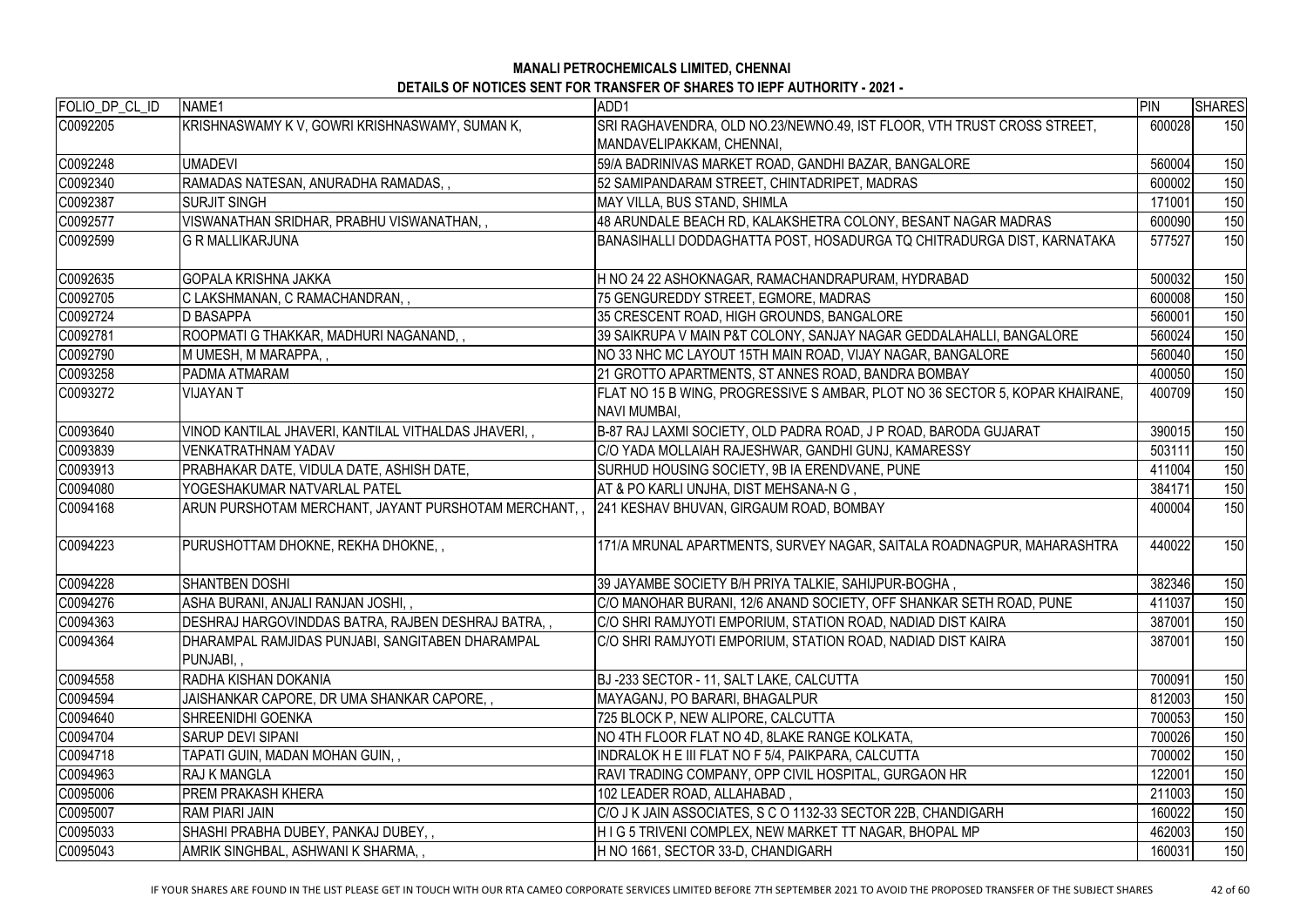| FOLIO_DP_CL_ID | NAME1                                                 | ADD1                                                                           | PIN    | <b>SHARES</b> |
|----------------|-------------------------------------------------------|--------------------------------------------------------------------------------|--------|---------------|
| C0095243       | <b>ANUPAM SHARMA</b>                                  | HOUSE NO 765 V&PO ADAMPUR, DOABA DIST, JALANDHAR, PUNJAB                       | 144102 | 150           |
| C0095254       | MALTI BHATNAGAR                                       | 401/1 MEERAPUR, ALLAHABAD,                                                     | 211003 | 150           |
| C0095255       | KISHORE NAGAL                                         | A-204 VAN-CHUM APARTMENTS, SANDAL CHAKKAR, SHIMLA, (H P)                       | 171005 | 150           |
| C0095272       | <b>CHANDER PRABHA</b>                                 | H NO 2013 SECTOR 23C, CHANDIGARH,                                              | 160023 | 150           |
| C0095324       | DEVI DAYAL SEHGAL, RAM DULARI SEHGAL, ,               | R 875 NEW RAJINDER NAGAR, NEW DELHI,                                           | 110060 | 150           |
| C0095375       | <b>PREM PRAKASH KHERA</b>                             | 102 LEADER ROAD, ALLAHABAD,                                                    | 211003 | 150           |
| C0095442       | OM PARKASH BABBAR                                     | 480 SECTOR 16, FARIDABAD,                                                      | 121002 | 150           |
| C0095543       | KANTABEN KANAKSHINH PADHIAR                           | MISTRY FALIA, PO ANJAR, DT KUTCH                                               | 370110 | 150           |
| C0095674       | J VIJAYA LAKSHMI                                      | 13/241 MUNDY BAZAR, KURNOOL, A P                                               | 518001 | 150           |
| C0095791       | MOHD NAYAZ KHAN                                       | 135 NAYA GAON EAST, LUCKNOW,                                                   | 226001 | 150           |
| C0095954       | VIMAL SHINDE, LAXMAN SHINDE,,                         | NL 6-9-4 SECTOR 15, NERUL PHASE I, NEW BOMBAY                                  | 400706 | 150           |
| C0095961       | <b>ARCHANA SUNIL CHAOJI</b>                           | C/O N A CHAOJI, 60 VERMA LAYOUT, AMBAJHARI ROAD, NAGPUR, M S,                  |        | 150           |
| C0095974       | <b>RENU SARAOGI</b>                                   | 13 KABIR ROAD, CALCUTTA,                                                       | 700026 | 150           |
| C0096025       | <b>R SANTHANA KRISHNAN</b>                            | M 63/4 IV CROSS ST, BESANT NAGAR, MADRAS                                       | 600090 | 150           |
| C0096129       | <b>RENU SARAOGI</b>                                   | 13 KABIR ROAD, CALCUTTA,                                                       | 700026 | 150           |
| C0096291       | <b>R BRAGATHAMBAL</b>                                 | 78 L I C COLONY, MEENAMBALPURAM, MADURAI                                       | 625002 | 150           |
| C0096364       | <b>VEENA JOSHI</b>                                    | HOUSE NO.SF-3, GAYATHRI NAGAR, HIRAN MAGRI, SECTOR NO.05, UDAIPUR, RAJASTHAN   | 313002 | 150           |
| C0096859       | <b>SURENDRA M PATEL</b>                               | HARIKRUPA NR RAMJI MANDIR, THAMANA DIST KHEDA, TA ANAND GUJ                    | 388215 | 150           |
| C0097000       | PITAMBAR HARIBHAI PATEL, CHHAGANLAL MATHURDAS PATEL,, | F/2 VISHANUNAGAR VASTRAL ROAD, OPP SUPERIYA ESTATE PO ODHAV, GIDC<br>AHMEDABAD | 382915 | 150           |
| C0097107       | <b>ARTI TOSNIWAL</b>                                  | 49/80 NAUGHRA, KANPUR,                                                         | 208001 | 150           |
| C0097255       | <b>RAJENDRA KUMAR JAIN</b>                            | R K HARDWARE STORES, J J ROAD UPPER BAZAR, RANCHI                              | 834001 | 150           |
| C0097306       | KAMLESH RICHARD, ARUN RICHARD,,                       | C-10/C D D A FLATS, MUNIRKA, NEW DELHI                                         | 110067 | 150           |
| C0097355       | RAJINDER SINGH VIJ, JOGINDER KAUR VIJ,,               | 12 HOSPITAL ROAD, DELHI CANTT,                                                 | 110010 | 150           |
| C0097443       | <b>VINAY SETH</b>                                     | 12A/5 W E A KAROL BAGH, NEW DELHI,                                             | 110005 | 150           |
| C0097494       | HARKANWARPAL SINGH LAMBA, TRIPTA LAMBA, ,             | 18/45 PUNJABI BAGH, NEW DELHI,                                                 |        | 150           |
| C0097496       | CHANCHAL BANTHIA                                      | FLAT NO 44 PLOT NO 99, ANAMIKA APARTMENTS, PATPAR GANJ, DELHI                  | 110092 | 150           |
| C0097588       | ROOPALI SINGH, LTCOL KARTAR SINGH, ,                  | 1167 SECTOR 37, ARUN VIHAR GHAZIABAD, NOIDA U P                                | 201303 | 150           |
| C0097591       | K RAJENDRAN                                           | KELTRON CONTROLS, AROOR ALLEPPEY DT, KERALA                                    | 688534 | 150           |
| C0097654       | <b>FRANCIS ALAPATT</b>                                | FIELD VIEW, PO VELLANI, TRICHUR DT KERALA                                      |        | 150           |
| C0097804       | MAHESH RAMANLAL SHAH, KIRIT KANTILAL SHAH, ,          | 17 GAUTAMBAUG SOCIETY, PALDI ELLIS BRIDGE, AHMEDABAD                           | 380007 | 150           |
| C0098049       | <b>K RAMAMOORTHY</b>                                  | 35 RAMASWAMY STREET, T NAGAR, MADRAS                                           | 600017 | 150           |
| C0098173       | PRAKASH HALDANKAR                                     | 178/A HINDU COLONY, DADAR, BOMBAY                                              | 400014 | 150           |
| C0098252       | ICHHAYA ACHHRA                                        | 20 JHULELAL APARTMENTS, NEAR LABOUR COURT, SHINGADA TALAO NASIK                | 422001 | 150           |
| C0098335       | <b>GHISULAL MANGAL</b>                                | NR GEETA BHAVAN NEHRU GATE, BEAWAR, RAJASTHAN                                  | 305901 | 150           |
| C0098543       | <b>IMAHESH GERA</b>                                   | ANDHRA BANK, CHANDNI CHOWK, DELHI                                              | 110006 | 150           |
| C0098955       | <b>SUBODH KUMAR SHARMA</b>                            | C/O JALJOG PHOTOSTAT, EASTERN GATE PATNA HIGH COURT, PATNA                     | 800001 | 150           |
| C0099160       | <b>RAJEEV KUMAR JAIN</b>                              | JAIN COLONY R N AGRAWAL ROAD, BHAGALPUR,                                       | 812002 | 150           |

IF YOUR SHARES ARE FOUND IN THE LIST PLEASE GET IN TOUCH WITH OUR RTA CAMEO CORPORATE SERVICES LIMITED BEFORE 7TH SEPTEMBER 2021 TO AVOID THE PROPOSED TRANSFER OF THE SUBJECT SHARES 43 of 60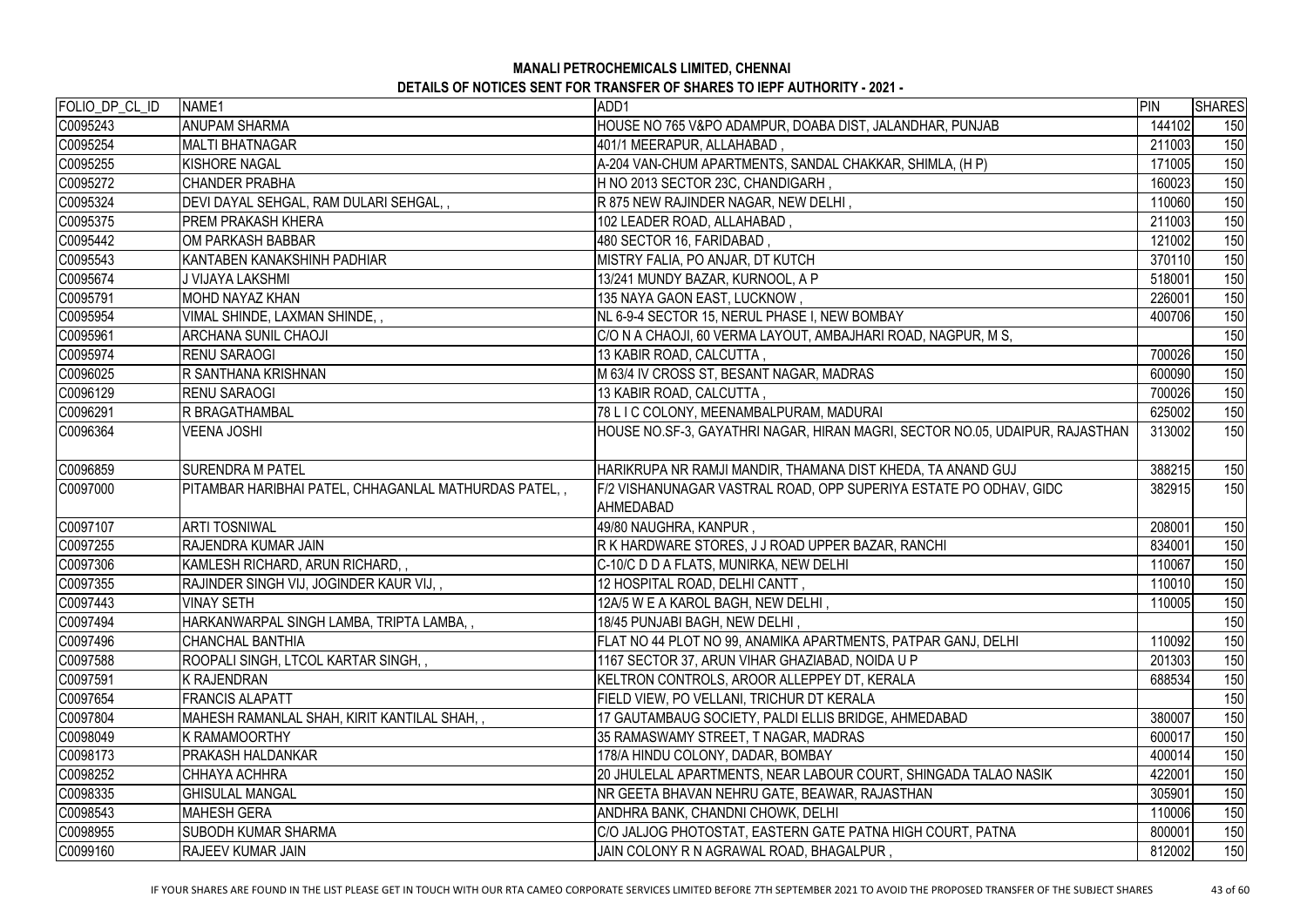| C0099164<br><b>RAJEEV PANCHWA</b><br>23 JOBNER BAG, PAREEK COLLEGE ROAD, JAIPUR<br>302006<br>C0099182<br>4/33-A JAIL ROAD, CIVIL LINES, ALIGARH UP<br><b>MANJU SHARMA</b><br>202001<br>C0099228<br>45/D CHANDER NAGAR, DEHRA DUN, UTTER PRADESH<br>PUSHPA AGARWAL, PREM LATA AGARWAL,,<br>248001<br>C0099236<br>H NO 4 4 601 SULTAN BAZAR, HYDERABAD-195,<br>DEEPAK RAMRAO JOSHI<br>C0099243<br>T J THOMAS, AMMINI THOMAS,,<br>THUMPASSERY, 36/1906 CHITTOOR RD, COCHIN<br>682016<br>C0099258<br>22 NEHRU STREET, MODAKKURICHI PO, ERODE RMS<br>638104<br><b>S PERIASAMY</b><br>C0099462<br>W/O DR. Y. UDAYA BHASKARA RAO, VICE PRESIDENT - QUALITY ASSURANCE, SHANTHA<br>Y PURNA CHANDRA KUMARI<br>501401<br>BIOTECHNICS LIMITED, POST BOX NO - 4 MEDCHAL, HYDERABAD, AP<br>C0099505<br>132027<br>ASHOK KUMAR NIRWANI, KIRAN NIRWANI,,<br>NIRWANIA STREET, KAITHAL, HARYANA<br>C0099527<br><b>TULSIDASS LONGWANI</b><br>905 KHANDARKA RASTA, NEAR CHARDARWAJA, UTTAM NIWAS JAIPUR<br>302002<br>C0099611<br>1-1-782/B/5, GANDHI NAGAR, HYDERABAD<br>V BRAHMANANDA RAO<br>500080<br>C0099631<br>JAYESH BALVANTRAI DANI<br>67 SAI ASHISH NAGAR VI 2, TADWADI RANDER ROAD, SURAT<br>395009<br>C0099730<br>PARTIKSHA 2827/1, HOOVADIGARA STREET HALLA DAKERI, MYSORE<br><b>J ARVIND KUMAR</b><br>570001<br>C0099772<br><b>RAMAKRISHNA BHAT V</b><br>INDIAN BANK, 16 STRAND RD FAIRLIE PLACE CROSSING, CALCUTTA<br>700001<br>C0099795<br>RAVINDRA JUGRAJJI SURANA<br>27 GANESH BHAVAN, JALNA,<br>431203<br>C0099796<br>27 GANESH BHAVAN, JALNA,<br><b>PREMILA J SURANA</b><br>431203<br>C0099804<br>SJS RANDHAWA, MANBIR RANDHAWA,,<br>50 ADARSH NAGAR, GOLF COURSE ROAD, AMRITSAR CANTT<br>143001<br>C0099898<br>VIBHA KAPOOR, ANIL KUMAR,,<br>638 GANGA MAIYA COMPLEX, NEAR CHOWK PASSIAN, AMRITSAR<br>143001<br>C0099911<br>382721<br><b>MADAN MOHAN KAUSHIK</b><br>DEVENDRA STUDIO, F-7 J P COMMERCIAL CENTRE, KALOL, MEHSANA N G<br>C0099931<br><b>PRASAD CHANDRA BHADRA</b><br>C/O COMMERCIAL HOUSE, 301/C B B GANGULY STREET, CALCUTTA<br>700012<br>C0100045<br>SUNITA SAHNI, BRIG A K SAHNI,,<br>C/O BRIG A K SATINI, FLAT 434 SECTOR Q-9, NOIDA U P<br>201303<br>C0100047<br><b>SUDHIR LAKHOTIA</b><br>98-B D D A MARKET, JHANDEWALAN EXTN, NEW DELHI<br>110055<br>C0100177<br>4/33A JAIL ROAD, CIVIL LINES, ALIGARH UP<br><b>AJIT KUMAR SHARMA</b><br>202001<br>C0100261<br><b>BABULAL T KOTADIA</b><br>SARDA NIVAS ROAD NO 4, SHREE NAGAR SOCIETY, AT&PO IDAR DIST S K<br>383430<br>C0100287<br>527 7TH CROSS 3RD BLOCK, IST STAGE H B R LAYOUT, BANGALORE<br>560084<br>S SHOBA, D K CHOPRA, ,<br>C0100563<br><b>PRAFULCHANDRA A KOTHARI</b><br>C/O HEMLIN SAREE CORNER, DHARMENDRA ROAD, RAJKOT<br>360001<br>C0100658<br>114/4/3 HAZRA ROAD, FLAT-5 WEST BENGAL, CALCUTTA<br><b>ANJALI DAS GUPTA</b><br>700026<br>C0101416<br><b>GAURAV RAJESH THAKKAR</b><br>C/O ANAND TEXTILE, 308 ADANI CHAMBERS ASTODIA, KAPAD BAZAR AHMEDABAD-1<br>C0101557<br>HUKUMCHAND BATANSINGH PUNJABI, VIVEK HUKUMCHAND AVTAR,<br>, 50 LULLA NAGAR, PUNE,<br>411040<br>C0101580<br>HUKUMCHAND BATANSINGH PUNJABI, SARLA HUKUMCHAND<br>50 LULLA NAGAR, PUNE,<br>411040<br>PUNJABI,<br>C0101679<br><b>JAYESH PARIKH</b><br>C/O MODERN TIMES, SHOP 45 TODI CHAMBERS, 2 LAL BAZAR STREET CALCUTTA-1<br>700001<br>C0101792<br>MUTHAMPARAMBIL HOUSE, MARAVANCHERRY POST CHENGALOOR VIA, PUDUKAD<br><b>M R SADEESAN</b><br><b>TRICHUR KERALA</b><br>C0101855<br>C/O.KESHAV COMMERCIAL CO., NO.7, PRAFULLA SARKER STREET, 3RD FLOOR, KOLKATA,<br>700072<br><b>JAGNNATH DAGA</b><br>C0101962<br><b>PRASHANT MAHESHWARI</b><br>195 GALI SETHAN, MEERUT CITY, U P<br>250002<br>C0102191<br><b>S RAMA SUBRAMANIAN</b><br>203 GANESH DARSHAN, JAGDUSHA NAGAR, GHATKOPAR W BOMBAY<br>400086 | FOLIO_DP_CL_ID | NAME1 | ADD1 | <b>PIN</b> | <b>SHARES</b> |
|------------------------------------------------------------------------------------------------------------------------------------------------------------------------------------------------------------------------------------------------------------------------------------------------------------------------------------------------------------------------------------------------------------------------------------------------------------------------------------------------------------------------------------------------------------------------------------------------------------------------------------------------------------------------------------------------------------------------------------------------------------------------------------------------------------------------------------------------------------------------------------------------------------------------------------------------------------------------------------------------------------------------------------------------------------------------------------------------------------------------------------------------------------------------------------------------------------------------------------------------------------------------------------------------------------------------------------------------------------------------------------------------------------------------------------------------------------------------------------------------------------------------------------------------------------------------------------------------------------------------------------------------------------------------------------------------------------------------------------------------------------------------------------------------------------------------------------------------------------------------------------------------------------------------------------------------------------------------------------------------------------------------------------------------------------------------------------------------------------------------------------------------------------------------------------------------------------------------------------------------------------------------------------------------------------------------------------------------------------------------------------------------------------------------------------------------------------------------------------------------------------------------------------------------------------------------------------------------------------------------------------------------------------------------------------------------------------------------------------------------------------------------------------------------------------------------------------------------------------------------------------------------------------------------------------------------------------------------------------------------------------------------------------------------------------------------------------------------------------------------------------------------------------------------------------------------------------------------------------------------------------------------------------------------------------------------------------------------------------------------------------------------------------------------------------------------------------------------------------------------------------------------------------------------------------------------------------------------------------------------------------------------------------------------------------------------------------------------------------------------------------------|----------------|-------|------|------------|---------------|
|                                                                                                                                                                                                                                                                                                                                                                                                                                                                                                                                                                                                                                                                                                                                                                                                                                                                                                                                                                                                                                                                                                                                                                                                                                                                                                                                                                                                                                                                                                                                                                                                                                                                                                                                                                                                                                                                                                                                                                                                                                                                                                                                                                                                                                                                                                                                                                                                                                                                                                                                                                                                                                                                                                                                                                                                                                                                                                                                                                                                                                                                                                                                                                                                                                                                                                                                                                                                                                                                                                                                                                                                                                                                                                                                                                  |                |       |      |            | 150           |
|                                                                                                                                                                                                                                                                                                                                                                                                                                                                                                                                                                                                                                                                                                                                                                                                                                                                                                                                                                                                                                                                                                                                                                                                                                                                                                                                                                                                                                                                                                                                                                                                                                                                                                                                                                                                                                                                                                                                                                                                                                                                                                                                                                                                                                                                                                                                                                                                                                                                                                                                                                                                                                                                                                                                                                                                                                                                                                                                                                                                                                                                                                                                                                                                                                                                                                                                                                                                                                                                                                                                                                                                                                                                                                                                                                  |                |       |      |            | 150           |
|                                                                                                                                                                                                                                                                                                                                                                                                                                                                                                                                                                                                                                                                                                                                                                                                                                                                                                                                                                                                                                                                                                                                                                                                                                                                                                                                                                                                                                                                                                                                                                                                                                                                                                                                                                                                                                                                                                                                                                                                                                                                                                                                                                                                                                                                                                                                                                                                                                                                                                                                                                                                                                                                                                                                                                                                                                                                                                                                                                                                                                                                                                                                                                                                                                                                                                                                                                                                                                                                                                                                                                                                                                                                                                                                                                  |                |       |      |            | 150           |
|                                                                                                                                                                                                                                                                                                                                                                                                                                                                                                                                                                                                                                                                                                                                                                                                                                                                                                                                                                                                                                                                                                                                                                                                                                                                                                                                                                                                                                                                                                                                                                                                                                                                                                                                                                                                                                                                                                                                                                                                                                                                                                                                                                                                                                                                                                                                                                                                                                                                                                                                                                                                                                                                                                                                                                                                                                                                                                                                                                                                                                                                                                                                                                                                                                                                                                                                                                                                                                                                                                                                                                                                                                                                                                                                                                  |                |       |      |            | 150           |
|                                                                                                                                                                                                                                                                                                                                                                                                                                                                                                                                                                                                                                                                                                                                                                                                                                                                                                                                                                                                                                                                                                                                                                                                                                                                                                                                                                                                                                                                                                                                                                                                                                                                                                                                                                                                                                                                                                                                                                                                                                                                                                                                                                                                                                                                                                                                                                                                                                                                                                                                                                                                                                                                                                                                                                                                                                                                                                                                                                                                                                                                                                                                                                                                                                                                                                                                                                                                                                                                                                                                                                                                                                                                                                                                                                  |                |       |      |            | 150           |
|                                                                                                                                                                                                                                                                                                                                                                                                                                                                                                                                                                                                                                                                                                                                                                                                                                                                                                                                                                                                                                                                                                                                                                                                                                                                                                                                                                                                                                                                                                                                                                                                                                                                                                                                                                                                                                                                                                                                                                                                                                                                                                                                                                                                                                                                                                                                                                                                                                                                                                                                                                                                                                                                                                                                                                                                                                                                                                                                                                                                                                                                                                                                                                                                                                                                                                                                                                                                                                                                                                                                                                                                                                                                                                                                                                  |                |       |      |            | 150           |
|                                                                                                                                                                                                                                                                                                                                                                                                                                                                                                                                                                                                                                                                                                                                                                                                                                                                                                                                                                                                                                                                                                                                                                                                                                                                                                                                                                                                                                                                                                                                                                                                                                                                                                                                                                                                                                                                                                                                                                                                                                                                                                                                                                                                                                                                                                                                                                                                                                                                                                                                                                                                                                                                                                                                                                                                                                                                                                                                                                                                                                                                                                                                                                                                                                                                                                                                                                                                                                                                                                                                                                                                                                                                                                                                                                  |                |       |      |            | 150           |
|                                                                                                                                                                                                                                                                                                                                                                                                                                                                                                                                                                                                                                                                                                                                                                                                                                                                                                                                                                                                                                                                                                                                                                                                                                                                                                                                                                                                                                                                                                                                                                                                                                                                                                                                                                                                                                                                                                                                                                                                                                                                                                                                                                                                                                                                                                                                                                                                                                                                                                                                                                                                                                                                                                                                                                                                                                                                                                                                                                                                                                                                                                                                                                                                                                                                                                                                                                                                                                                                                                                                                                                                                                                                                                                                                                  |                |       |      |            |               |
|                                                                                                                                                                                                                                                                                                                                                                                                                                                                                                                                                                                                                                                                                                                                                                                                                                                                                                                                                                                                                                                                                                                                                                                                                                                                                                                                                                                                                                                                                                                                                                                                                                                                                                                                                                                                                                                                                                                                                                                                                                                                                                                                                                                                                                                                                                                                                                                                                                                                                                                                                                                                                                                                                                                                                                                                                                                                                                                                                                                                                                                                                                                                                                                                                                                                                                                                                                                                                                                                                                                                                                                                                                                                                                                                                                  |                |       |      |            | 150           |
|                                                                                                                                                                                                                                                                                                                                                                                                                                                                                                                                                                                                                                                                                                                                                                                                                                                                                                                                                                                                                                                                                                                                                                                                                                                                                                                                                                                                                                                                                                                                                                                                                                                                                                                                                                                                                                                                                                                                                                                                                                                                                                                                                                                                                                                                                                                                                                                                                                                                                                                                                                                                                                                                                                                                                                                                                                                                                                                                                                                                                                                                                                                                                                                                                                                                                                                                                                                                                                                                                                                                                                                                                                                                                                                                                                  |                |       |      |            | 150           |
|                                                                                                                                                                                                                                                                                                                                                                                                                                                                                                                                                                                                                                                                                                                                                                                                                                                                                                                                                                                                                                                                                                                                                                                                                                                                                                                                                                                                                                                                                                                                                                                                                                                                                                                                                                                                                                                                                                                                                                                                                                                                                                                                                                                                                                                                                                                                                                                                                                                                                                                                                                                                                                                                                                                                                                                                                                                                                                                                                                                                                                                                                                                                                                                                                                                                                                                                                                                                                                                                                                                                                                                                                                                                                                                                                                  |                |       |      |            | 150           |
|                                                                                                                                                                                                                                                                                                                                                                                                                                                                                                                                                                                                                                                                                                                                                                                                                                                                                                                                                                                                                                                                                                                                                                                                                                                                                                                                                                                                                                                                                                                                                                                                                                                                                                                                                                                                                                                                                                                                                                                                                                                                                                                                                                                                                                                                                                                                                                                                                                                                                                                                                                                                                                                                                                                                                                                                                                                                                                                                                                                                                                                                                                                                                                                                                                                                                                                                                                                                                                                                                                                                                                                                                                                                                                                                                                  |                |       |      |            | 150           |
|                                                                                                                                                                                                                                                                                                                                                                                                                                                                                                                                                                                                                                                                                                                                                                                                                                                                                                                                                                                                                                                                                                                                                                                                                                                                                                                                                                                                                                                                                                                                                                                                                                                                                                                                                                                                                                                                                                                                                                                                                                                                                                                                                                                                                                                                                                                                                                                                                                                                                                                                                                                                                                                                                                                                                                                                                                                                                                                                                                                                                                                                                                                                                                                                                                                                                                                                                                                                                                                                                                                                                                                                                                                                                                                                                                  |                |       |      |            | 150           |
|                                                                                                                                                                                                                                                                                                                                                                                                                                                                                                                                                                                                                                                                                                                                                                                                                                                                                                                                                                                                                                                                                                                                                                                                                                                                                                                                                                                                                                                                                                                                                                                                                                                                                                                                                                                                                                                                                                                                                                                                                                                                                                                                                                                                                                                                                                                                                                                                                                                                                                                                                                                                                                                                                                                                                                                                                                                                                                                                                                                                                                                                                                                                                                                                                                                                                                                                                                                                                                                                                                                                                                                                                                                                                                                                                                  |                |       |      |            | 150           |
|                                                                                                                                                                                                                                                                                                                                                                                                                                                                                                                                                                                                                                                                                                                                                                                                                                                                                                                                                                                                                                                                                                                                                                                                                                                                                                                                                                                                                                                                                                                                                                                                                                                                                                                                                                                                                                                                                                                                                                                                                                                                                                                                                                                                                                                                                                                                                                                                                                                                                                                                                                                                                                                                                                                                                                                                                                                                                                                                                                                                                                                                                                                                                                                                                                                                                                                                                                                                                                                                                                                                                                                                                                                                                                                                                                  |                |       |      |            | 150           |
|                                                                                                                                                                                                                                                                                                                                                                                                                                                                                                                                                                                                                                                                                                                                                                                                                                                                                                                                                                                                                                                                                                                                                                                                                                                                                                                                                                                                                                                                                                                                                                                                                                                                                                                                                                                                                                                                                                                                                                                                                                                                                                                                                                                                                                                                                                                                                                                                                                                                                                                                                                                                                                                                                                                                                                                                                                                                                                                                                                                                                                                                                                                                                                                                                                                                                                                                                                                                                                                                                                                                                                                                                                                                                                                                                                  |                |       |      |            | 150           |
|                                                                                                                                                                                                                                                                                                                                                                                                                                                                                                                                                                                                                                                                                                                                                                                                                                                                                                                                                                                                                                                                                                                                                                                                                                                                                                                                                                                                                                                                                                                                                                                                                                                                                                                                                                                                                                                                                                                                                                                                                                                                                                                                                                                                                                                                                                                                                                                                                                                                                                                                                                                                                                                                                                                                                                                                                                                                                                                                                                                                                                                                                                                                                                                                                                                                                                                                                                                                                                                                                                                                                                                                                                                                                                                                                                  |                |       |      |            | 150           |
|                                                                                                                                                                                                                                                                                                                                                                                                                                                                                                                                                                                                                                                                                                                                                                                                                                                                                                                                                                                                                                                                                                                                                                                                                                                                                                                                                                                                                                                                                                                                                                                                                                                                                                                                                                                                                                                                                                                                                                                                                                                                                                                                                                                                                                                                                                                                                                                                                                                                                                                                                                                                                                                                                                                                                                                                                                                                                                                                                                                                                                                                                                                                                                                                                                                                                                                                                                                                                                                                                                                                                                                                                                                                                                                                                                  |                |       |      |            | 150           |
|                                                                                                                                                                                                                                                                                                                                                                                                                                                                                                                                                                                                                                                                                                                                                                                                                                                                                                                                                                                                                                                                                                                                                                                                                                                                                                                                                                                                                                                                                                                                                                                                                                                                                                                                                                                                                                                                                                                                                                                                                                                                                                                                                                                                                                                                                                                                                                                                                                                                                                                                                                                                                                                                                                                                                                                                                                                                                                                                                                                                                                                                                                                                                                                                                                                                                                                                                                                                                                                                                                                                                                                                                                                                                                                                                                  |                |       |      |            | 150           |
|                                                                                                                                                                                                                                                                                                                                                                                                                                                                                                                                                                                                                                                                                                                                                                                                                                                                                                                                                                                                                                                                                                                                                                                                                                                                                                                                                                                                                                                                                                                                                                                                                                                                                                                                                                                                                                                                                                                                                                                                                                                                                                                                                                                                                                                                                                                                                                                                                                                                                                                                                                                                                                                                                                                                                                                                                                                                                                                                                                                                                                                                                                                                                                                                                                                                                                                                                                                                                                                                                                                                                                                                                                                                                                                                                                  |                |       |      |            | 150           |
|                                                                                                                                                                                                                                                                                                                                                                                                                                                                                                                                                                                                                                                                                                                                                                                                                                                                                                                                                                                                                                                                                                                                                                                                                                                                                                                                                                                                                                                                                                                                                                                                                                                                                                                                                                                                                                                                                                                                                                                                                                                                                                                                                                                                                                                                                                                                                                                                                                                                                                                                                                                                                                                                                                                                                                                                                                                                                                                                                                                                                                                                                                                                                                                                                                                                                                                                                                                                                                                                                                                                                                                                                                                                                                                                                                  |                |       |      |            | 150           |
|                                                                                                                                                                                                                                                                                                                                                                                                                                                                                                                                                                                                                                                                                                                                                                                                                                                                                                                                                                                                                                                                                                                                                                                                                                                                                                                                                                                                                                                                                                                                                                                                                                                                                                                                                                                                                                                                                                                                                                                                                                                                                                                                                                                                                                                                                                                                                                                                                                                                                                                                                                                                                                                                                                                                                                                                                                                                                                                                                                                                                                                                                                                                                                                                                                                                                                                                                                                                                                                                                                                                                                                                                                                                                                                                                                  |                |       |      |            | 150           |
|                                                                                                                                                                                                                                                                                                                                                                                                                                                                                                                                                                                                                                                                                                                                                                                                                                                                                                                                                                                                                                                                                                                                                                                                                                                                                                                                                                                                                                                                                                                                                                                                                                                                                                                                                                                                                                                                                                                                                                                                                                                                                                                                                                                                                                                                                                                                                                                                                                                                                                                                                                                                                                                                                                                                                                                                                                                                                                                                                                                                                                                                                                                                                                                                                                                                                                                                                                                                                                                                                                                                                                                                                                                                                                                                                                  |                |       |      |            | 150           |
|                                                                                                                                                                                                                                                                                                                                                                                                                                                                                                                                                                                                                                                                                                                                                                                                                                                                                                                                                                                                                                                                                                                                                                                                                                                                                                                                                                                                                                                                                                                                                                                                                                                                                                                                                                                                                                                                                                                                                                                                                                                                                                                                                                                                                                                                                                                                                                                                                                                                                                                                                                                                                                                                                                                                                                                                                                                                                                                                                                                                                                                                                                                                                                                                                                                                                                                                                                                                                                                                                                                                                                                                                                                                                                                                                                  |                |       |      |            | 150           |
|                                                                                                                                                                                                                                                                                                                                                                                                                                                                                                                                                                                                                                                                                                                                                                                                                                                                                                                                                                                                                                                                                                                                                                                                                                                                                                                                                                                                                                                                                                                                                                                                                                                                                                                                                                                                                                                                                                                                                                                                                                                                                                                                                                                                                                                                                                                                                                                                                                                                                                                                                                                                                                                                                                                                                                                                                                                                                                                                                                                                                                                                                                                                                                                                                                                                                                                                                                                                                                                                                                                                                                                                                                                                                                                                                                  |                |       |      |            | 150           |
|                                                                                                                                                                                                                                                                                                                                                                                                                                                                                                                                                                                                                                                                                                                                                                                                                                                                                                                                                                                                                                                                                                                                                                                                                                                                                                                                                                                                                                                                                                                                                                                                                                                                                                                                                                                                                                                                                                                                                                                                                                                                                                                                                                                                                                                                                                                                                                                                                                                                                                                                                                                                                                                                                                                                                                                                                                                                                                                                                                                                                                                                                                                                                                                                                                                                                                                                                                                                                                                                                                                                                                                                                                                                                                                                                                  |                |       |      |            | 150           |
|                                                                                                                                                                                                                                                                                                                                                                                                                                                                                                                                                                                                                                                                                                                                                                                                                                                                                                                                                                                                                                                                                                                                                                                                                                                                                                                                                                                                                                                                                                                                                                                                                                                                                                                                                                                                                                                                                                                                                                                                                                                                                                                                                                                                                                                                                                                                                                                                                                                                                                                                                                                                                                                                                                                                                                                                                                                                                                                                                                                                                                                                                                                                                                                                                                                                                                                                                                                                                                                                                                                                                                                                                                                                                                                                                                  |                |       |      |            | 150           |
|                                                                                                                                                                                                                                                                                                                                                                                                                                                                                                                                                                                                                                                                                                                                                                                                                                                                                                                                                                                                                                                                                                                                                                                                                                                                                                                                                                                                                                                                                                                                                                                                                                                                                                                                                                                                                                                                                                                                                                                                                                                                                                                                                                                                                                                                                                                                                                                                                                                                                                                                                                                                                                                                                                                                                                                                                                                                                                                                                                                                                                                                                                                                                                                                                                                                                                                                                                                                                                                                                                                                                                                                                                                                                                                                                                  |                |       |      |            | 150           |
|                                                                                                                                                                                                                                                                                                                                                                                                                                                                                                                                                                                                                                                                                                                                                                                                                                                                                                                                                                                                                                                                                                                                                                                                                                                                                                                                                                                                                                                                                                                                                                                                                                                                                                                                                                                                                                                                                                                                                                                                                                                                                                                                                                                                                                                                                                                                                                                                                                                                                                                                                                                                                                                                                                                                                                                                                                                                                                                                                                                                                                                                                                                                                                                                                                                                                                                                                                                                                                                                                                                                                                                                                                                                                                                                                                  |                |       |      |            | 150           |
|                                                                                                                                                                                                                                                                                                                                                                                                                                                                                                                                                                                                                                                                                                                                                                                                                                                                                                                                                                                                                                                                                                                                                                                                                                                                                                                                                                                                                                                                                                                                                                                                                                                                                                                                                                                                                                                                                                                                                                                                                                                                                                                                                                                                                                                                                                                                                                                                                                                                                                                                                                                                                                                                                                                                                                                                                                                                                                                                                                                                                                                                                                                                                                                                                                                                                                                                                                                                                                                                                                                                                                                                                                                                                                                                                                  |                |       |      |            | 150           |
|                                                                                                                                                                                                                                                                                                                                                                                                                                                                                                                                                                                                                                                                                                                                                                                                                                                                                                                                                                                                                                                                                                                                                                                                                                                                                                                                                                                                                                                                                                                                                                                                                                                                                                                                                                                                                                                                                                                                                                                                                                                                                                                                                                                                                                                                                                                                                                                                                                                                                                                                                                                                                                                                                                                                                                                                                                                                                                                                                                                                                                                                                                                                                                                                                                                                                                                                                                                                                                                                                                                                                                                                                                                                                                                                                                  |                |       |      |            | 150           |
|                                                                                                                                                                                                                                                                                                                                                                                                                                                                                                                                                                                                                                                                                                                                                                                                                                                                                                                                                                                                                                                                                                                                                                                                                                                                                                                                                                                                                                                                                                                                                                                                                                                                                                                                                                                                                                                                                                                                                                                                                                                                                                                                                                                                                                                                                                                                                                                                                                                                                                                                                                                                                                                                                                                                                                                                                                                                                                                                                                                                                                                                                                                                                                                                                                                                                                                                                                                                                                                                                                                                                                                                                                                                                                                                                                  |                |       |      |            | 150           |
|                                                                                                                                                                                                                                                                                                                                                                                                                                                                                                                                                                                                                                                                                                                                                                                                                                                                                                                                                                                                                                                                                                                                                                                                                                                                                                                                                                                                                                                                                                                                                                                                                                                                                                                                                                                                                                                                                                                                                                                                                                                                                                                                                                                                                                                                                                                                                                                                                                                                                                                                                                                                                                                                                                                                                                                                                                                                                                                                                                                                                                                                                                                                                                                                                                                                                                                                                                                                                                                                                                                                                                                                                                                                                                                                                                  |                |       |      |            | 150           |
|                                                                                                                                                                                                                                                                                                                                                                                                                                                                                                                                                                                                                                                                                                                                                                                                                                                                                                                                                                                                                                                                                                                                                                                                                                                                                                                                                                                                                                                                                                                                                                                                                                                                                                                                                                                                                                                                                                                                                                                                                                                                                                                                                                                                                                                                                                                                                                                                                                                                                                                                                                                                                                                                                                                                                                                                                                                                                                                                                                                                                                                                                                                                                                                                                                                                                                                                                                                                                                                                                                                                                                                                                                                                                                                                                                  |                |       |      |            | 150           |
|                                                                                                                                                                                                                                                                                                                                                                                                                                                                                                                                                                                                                                                                                                                                                                                                                                                                                                                                                                                                                                                                                                                                                                                                                                                                                                                                                                                                                                                                                                                                                                                                                                                                                                                                                                                                                                                                                                                                                                                                                                                                                                                                                                                                                                                                                                                                                                                                                                                                                                                                                                                                                                                                                                                                                                                                                                                                                                                                                                                                                                                                                                                                                                                                                                                                                                                                                                                                                                                                                                                                                                                                                                                                                                                                                                  |                |       |      |            | 150           |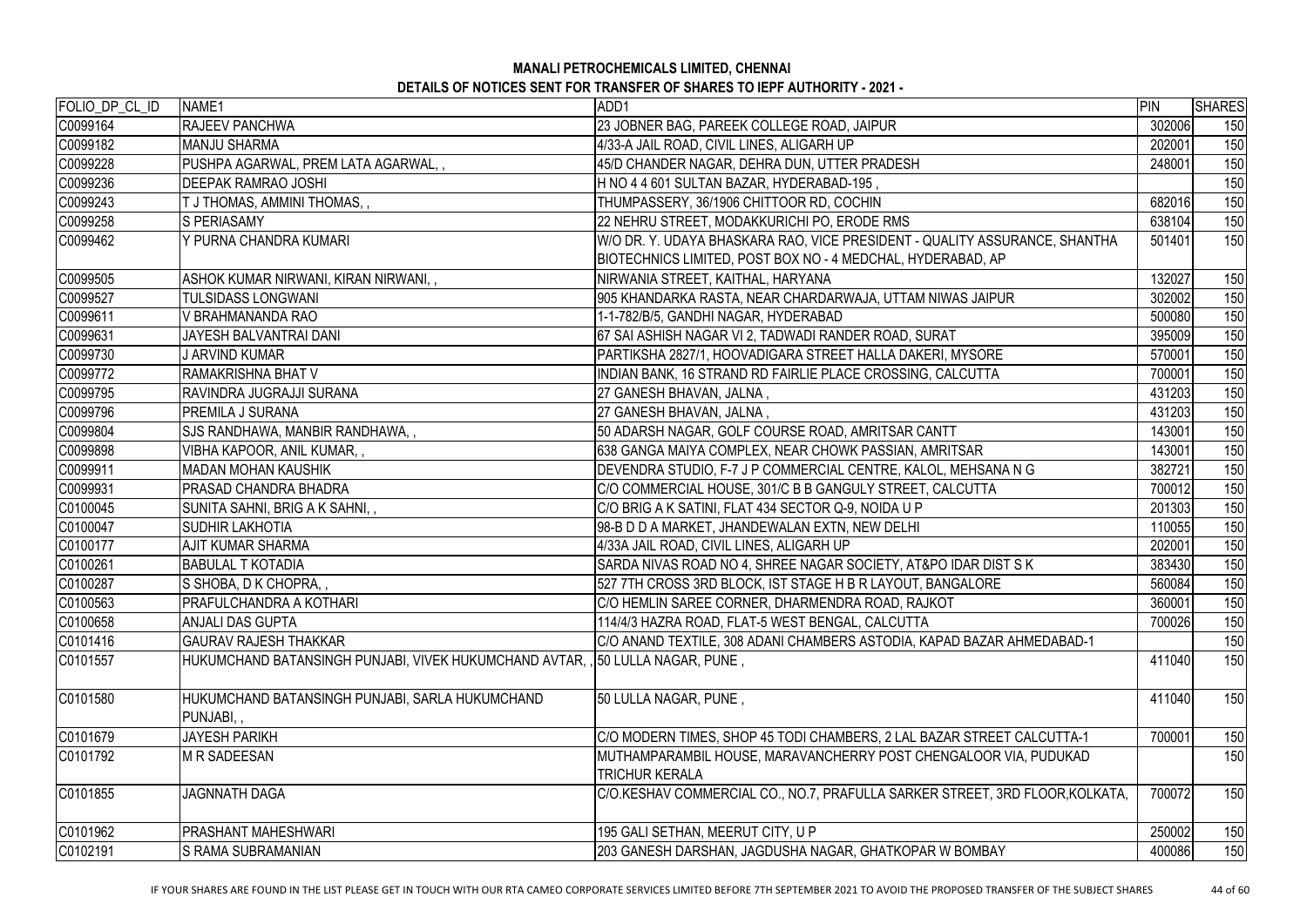| FOLIO_DP_CL_ID | NAME1                                                                  | ADD1                                                                                           | PIN    | <b>SHARES</b> |
|----------------|------------------------------------------------------------------------|------------------------------------------------------------------------------------------------|--------|---------------|
| C0102406       | <b>R VIJAYA</b>                                                        | W/O M RENGARASU, 466 ELAMBALOOR ROAD PERAMBALUR, PO TRICHY DIST T NADU                         |        | 150           |
| C0102569       | MAHESH CHAND GARG                                                      | 7/56 LAIN GAN SHALA, PATHWARI, AGRA                                                            |        | 150           |
| C0102679       | <b>ANITA SABHARWAL</b>                                                 | INDOKEM LTD, 3/4 ASAF ALI ROAD, NEW DELHI                                                      | 110002 | 150           |
| C0102729       | THOMAS GEORGE, GEORGE VARAMPATHU THOMAS,,                              | VARAMPATH HOUSE, KANNAMOOLA MEDICAL COLLEGE P O, TRIVANDRUM                                    | 695011 | 150           |
| C0102750       | <b>R K SHASHIDHAR</b>                                                  | NO 1253 26TH A MAIN, 9TH BLOCK JAYANAGAR, BANGALORE                                            | 560069 | 150           |
| C0102840       | SHEELA JHALA, HAMIR SINGH JHALA, ,                                     | C 72 DUNDLOD HOUSE, GANESH MARG, JAIPUR                                                        | 302019 | 150           |
| C0102905       | MUPPIRISETTI PRABHAKAR                                                 | VILLAGE MUTHALKOTA POST MADDULVAI, MANDAL DIST MEDAK, ANDHRA PRADESH                           | 502130 | 150           |
| C0103036       | RAMMI THAKUR, DHARAM PAL THAKUR, ,                                     | C/O D P THAKUR, BANK OF INDIA, 3E/4 JHANDEWALAN EXTN, NEW DELHI                                | 110055 | 150           |
| C0103037       | <b>DHARAM CHAND BOTHRA</b>                                             | C/O PEMCHAND BOTHRA PO GANGASHAHAR, OLD LNIE NR MALOO GUEST HOUSE,<br><b>BIKANER RAJASTHAN</b> | 334401 | 150           |
| C0103038       | JAYKERBHAI JAYSHANKER BHOJAK, NIKHILKUMAR DINKERRAI<br><b>BHOJAK,,</b> | MAYA BAZAR, STATION ROAD, VISNAGAR N G                                                         | 384315 | 150           |
| C0103338       | <b>H GURUDAS SHENOY</b>                                                | SHENOY DRESSES, HEBRI D K, KARKALA TALUK KARNATAKA                                             | 576112 | 150           |
| C0103347       | MAHALAXMI NANDA                                                        | C/O VARIETY, E 18 DEVI MARKET, ASHOK NAGAR BHUBANESHWAR                                        | 751009 | 150           |
| C0103425       | AJITH BRAHMANANDAN                                                     | NATIONAL INFORMATICS CENTRE, LAKSHADWEEP UT CENTRE, KAVARATTI                                  | 682555 | 150           |
| C0103430       | <b>G MANIMEGALAI</b>                                                   | W\O Er.T. GNANASEKARAN, NO F-88, KAMARAJAR ROAD, BLOCK NO.9,NEYVELI,                           | 607801 | 150           |
| C0103560       | CHITRA SAXENA, ARUN SAXENA,                                            | MIG B/211 TRANS YAMUNA COLONY, NEAR RAMBAGH, AGRA                                              | 282006 | 150           |
| C0103720       | <b>SANJAY NAGPAL</b>                                                   | FLAT NO 34 POCKET C-12, SECTOR-3, ROHINI DELHI                                                 |        | 150           |
| C0103822       | <b>DIBYENDU NARAYAN MANDAL</b>                                         | 1/10B GOPAL CHANDRA, BASE LANE, CALCUTTA                                                       | 700050 | 150           |
| C0104048       | INDU AGARWAL, UMA MAITHANI, ,                                          | 117/501 PANDU NAGAR, KANPUR,                                                                   | 208005 | 150           |
| C0104057       | <b>PREM PRAKASH KHERA</b>                                              | KHERA CYCLE STORE, 102 LEADER ROAD, ALLAHABAD                                                  | 211003 | 150           |
| C0104103       | K K BABU                                                               | KOVIL PARAMBIL HOUSE, LOKAMALESWARAM KONDUNGALLUR PO, KERALA                                   | 680664 | 150           |
| C0104172       | N RAVICHANDRAN                                                         | SIVAN TRADERS, 189 MADURAI ROAD PALAKARAI, TRICHY                                              | 620008 | 150           |
| C0104228       | <b>NIRMAL MALIK</b>                                                    | K NO 187 PHASE 7, MOHALI, CHANDIGARH                                                           | 160061 | 150           |
| C0104358       | V S RAJPUT, MEERA SINGH, ,                                             | 117/H-1/212, PANDU NAGAR, KANPUR                                                               | 208005 | 150           |
| C0104511       | LILA DEVI                                                              | C/O SH. C.D. GRAG, KOTHI NO.222, SECTOR-13HISAR,                                               | 125005 | 150           |
| C0104746       | BRATATI DATTA, C K DATTA, ,                                            | GC-9 INDO GULF TOWNSHIP, PO JAGDISHPUR INDL AREA, SULTANPUR U P                                | 227817 | 150           |
| C0104787       | <b>BACHU BHAI MALANG BHAI SHAIKH</b>                                   | 2ND FLOOR ANJUMAN BLDG, MANDVI LADWADA, NR MEMON JAMAT KHANA BARODA                            | 390017 | 150           |
| C0104793       | BHAVNA SAHNI, M K SAHNI, ,                                             | 14-B INDU PARK FOUR BANGLOWS, ANDHERI W, BOMBAY                                                | 400058 | 150           |
| C0104796       | <b>ARUN KUMAR UPPAL</b>                                                | HOUSE 10/75, NEW CAMPUS H A U, HISAR                                                           | 125004 | 150           |
| C0105027       | <b>SHADI LAL THUKRAL</b>                                               | J 96 ASHOK VIHAR, PH-1 DELHI ,                                                                 | 110052 | 150           |
| C0105105       | ATUL BAGARIA, ARCHANA BAGARIA, ,                                       | 747 DR JOSHI ROAD, KAROL BAGH, NEW DELHI                                                       | 110005 | 150           |
| C0105341       | DILIPKUMAR RAMANLAL SHAH, NALINI DILIPKUMAR SHAH, ,                    | 30 SARDAR PATEL NAGAR, ELLIS BRIDGE, AHMEDABAD                                                 | 380006 | 150           |
| C0105371       | <b>ROBINS JACOB</b>                                                    | 41/1121 VINCENT ROAD, COCHIN,                                                                  | 682018 | 150           |
| C0105675       | <b>MAHBOOB ALI</b>                                                     | J B ROAD, CHENIKUTHI, GUWHATI-3                                                                | 781003 | 150           |
| C0105708       | JAGBIR SINGH, GURJEET KAUR,,                                           | A3-63 JANAK PURI, NEW DELHI,                                                                   | 110058 | 150           |
| C0105775       | <b>MAHBOOB ALI</b>                                                     | J B ROAD CHENIKUTHI, GUWAHATI-3,                                                               |        | 150           |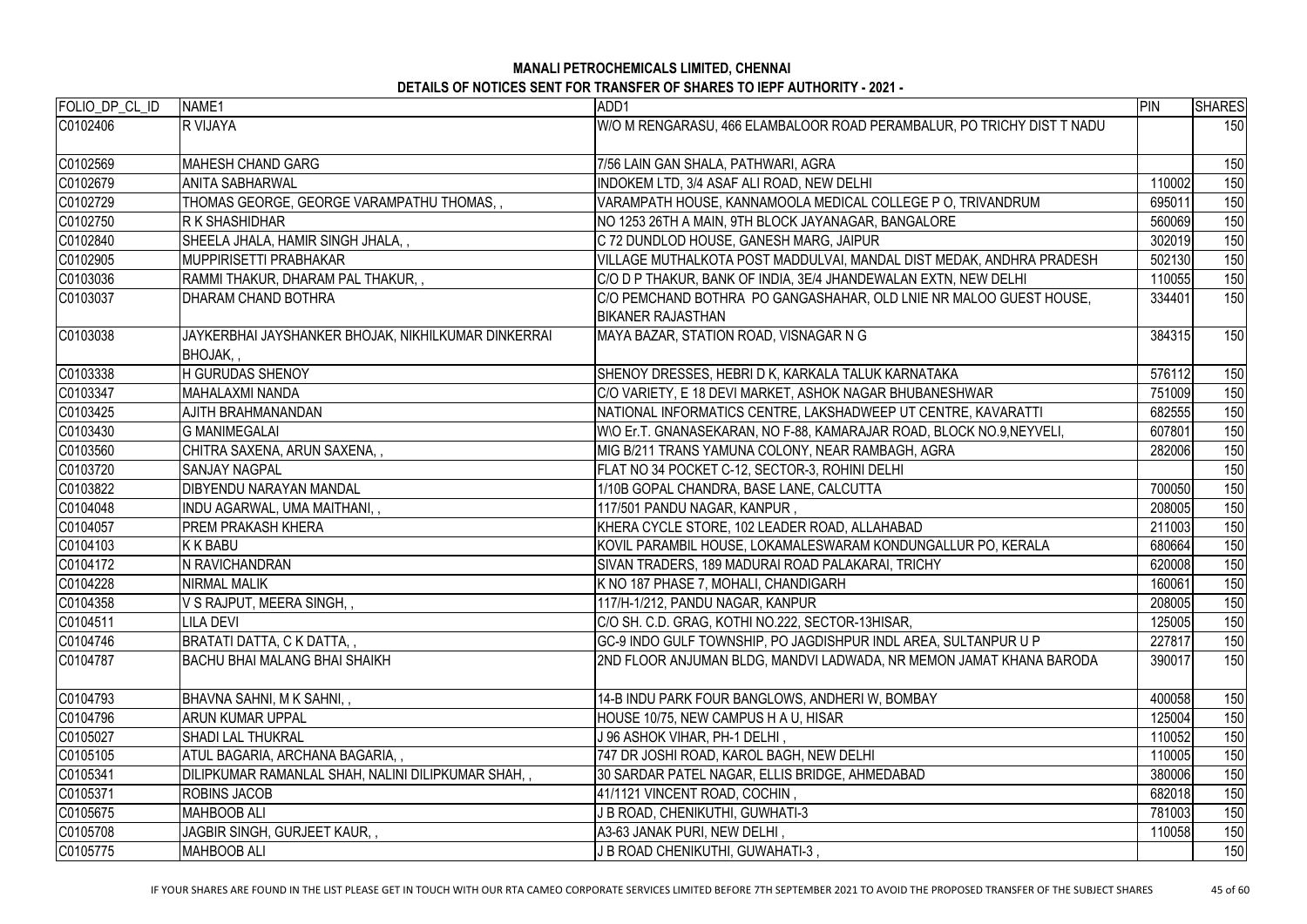| FOLIO_DP_CL_ID | NAME1                                 | ADD1                                                                       | PIN    | <b>SHARES</b> |
|----------------|---------------------------------------|----------------------------------------------------------------------------|--------|---------------|
| C0105788       | RUGMANIBAI G KUTTY, M GOVINDANKUTTY,, | N-1/10 JAI AVADHPURI, BANGURNAGAR GOREGAON WEST, BOMBAY                    | 400090 | 150           |
| C0105900       | <b>SUJATA BORA</b>                    | 4037 A MAHAJAN LANE, AHMEDNAGAR, M S                                       | 414001 | 150           |
| C0105921       | SHARDA H AVTAR, SARLA H PUNJABI,,     | 50 LULLA NAGAR, PUNE,                                                      | 411040 | 150           |
| C0105970       | YALAMARTY SASIREKHA                   | Y SASI REKHA, D NO 12 11 99 ABN RAO ROAD RJY, ARYAPURAM RAJAMUNDRY         | 533103 | 150           |
| C0106044       | <b>SANJAY RASIKLAL BORA</b>           | 321/C RAHUL APARTMENTS, SHANKERSETH ROAD, PUNE                             | 411042 | 150           |
| C0106082       | <b>RAM PADA DAS</b>                   | <b>BD 75, SALTLAKE CITY, CALCUTTA</b>                                      | 700064 | 150           |
| C0106134       | <b>ANUPAM SHARMA</b>                  | HOUSE NO 2013 SECTOR 23-C, CHANDIGARH, PUNJAB                              | 160023 | 150           |
| C0106135       | <b>SUDARSHAN BATRA</b>                | PLOT NO 255, BHAGAT SINGH MARG, ADARSH NAGAR JAIPUR                        | 302004 | 150           |
| C0106159       | <b>KULDIP SINGH LAMBA</b>             | 6/83 RAJINDER NAGAR, N DELHI,                                              | 110060 | 150           |
| C0106217       | G S JHANGRA, UTTAM SINGH,,            | NO 373 KAMLA MEHRA NAGAR, BIBIWATA ROAD BATHINDA PB,                       | 151001 | 150           |
| C0106244       | SOMYA LAKHOTIA, ALKA LAKHOTIA,,       | 98-B DDA MARKET, JHANDEWALAN, NEW DELHI                                    | 110055 | 150           |
| C0106369       | <b>RABINDRA KUMAR SHAW</b>            | MUNSHI BAZAR PAANPATTY, PO ASANSOL, DT BURDWAN W B                         | 713301 | 150           |
| C0106393       | <b>AJAY SHARMA</b>                    | 2016 GALI BARFWALI, KINARI BAZAR, DELHI                                    | 110006 | 150           |
| C0106542       | ANIL KUMAR AGARWAL, RAJNI AGARWAL,,   | CHHAJU RAM BABU RAM, SARAFA CHOWK, HATHRAS                                 | 204101 | 150           |
| C0106654       | G LAKSHMI, G NARAYANA REDDY,,         | PLOT NO 63/B RAVINDRA NAGAR COLONY, HABSI GUDA, HYDERABAD                  | 500007 | 150           |
| C0107079       | <b>VALLURI RAMANNA CHOWDARY</b>       | D NO 18-5-4 REDDY VARI ST, MANDAPETA, E G DT A P                           | 533308 | 150           |
| C0107136       | NIMISH K SWADIA, CHARVI N SWADIA,,    | 1-B DEEP MANGAL SOCIETY, RACE COURSE CIRCLE, OPP AMRAKUNJ BUS STAND BARODA | 390007 | 150           |
| C0107157       | <b>SAJJAN KUMAR JHUN JHUNWALA</b>     | 8 HO CHI MINN SARANI, SUIT 26, CALCUTTA                                    | 700071 | 150           |
| C0107299       | SREEKANTH RAJU, BHADRAVATHI RAJU,,    | S/O R NARAYANA REDDY, D NO 4/134-B KOTI REDDY STREET, CUDDAPAH A P         | 516001 | 150           |
| C0107328       | KHAIROONISA HAKIMUDDIN                | BHARAT PETROL PUMP, AMALNER,                                               | 425401 | 150           |
| C0107336       | <b>ROSAMMA JOHNY</b>                  | PUTHIA KUNNEL, 28/2485 RAVEENDRAN ROAD, KADAVANTHRA KOCHI                  | 682020 | 150           |
| C0107490       | <b>PRONITA BOSE</b>                   | D-14/3 PAPER MILL COLONY, LUKNOW,                                          | 226006 | 150           |
| C0107748       | BHAVNA SAHNI, M K SAHNI,,             | 14-B INDU PARK, FOUR BUNGLOWS ANDHERI W, BOMBAY                            | 400058 | 150           |
| C0107875       | <b>KRISHAN LAL</b>                    | M/S DAWER SALES STORE, 33 PARK ROAD KASHIPUR, DIST NAINITAL U P            | 244713 | 150           |
| C0107957       | BADRINATH LAHOTI, SARALA LAHOTI,,     | 9/139 ADATH PETH, DHANLAXIMI, CHALKARANJI                                  | 416115 | 150           |
| C0108097       | <b>AMIT BURMAN</b>                    | C/O SUBARNA BURMAN, POST OFFICE GARIA VILLAGE, TENTULBERIA CALCUTTA        | 700084 | 150           |
| C0108193       | <b>VANDANA SABOO</b>                  | 14/189 NEW BIRLA LINES, KAMLA NAGAR, DELHI                                 | 110007 | 150           |
| C0108213       | <b>D D SEHGAL</b>                     | B-16 SHYAM NAGAR, KHYALA ROAD, NEW DELHI                                   | 110018 | 150           |
| C0108774       | P L SOMASUNDARAM                      | PIPER INTERNATIONAL, UNIT NO 21 SIDCO INDS ESTATE, HARVEY ROAD TIRUPUR     | 638602 | 150           |
| C0108809       | O V DHANA LAKSHMI                     | H NO 12 12 112 RAVINDRA NAGAR, SEETAPHAL MANDI, SECUNDERABAD               | 500361 | 150           |
| C0108887       | <b>SHANTHI CHANDRASEKARAN</b>         | NO 6 4TH CROSS GUPTHA LAYOUT, ULSOOR, BANGALORE                            | 560008 | 150           |
| C0109252       | <b>RAJNI PAHWA</b>                    | A-13 FRIENDS TOWER, PLOT NO 47 SECTOR 9, ROHINI, NEW DELHI                 | 110085 | 150           |
| C0109265       | <b>SUMAN GARG</b>                     | SAT NARAYAN BANSAL, 28 PAT RAM NAGAR, NARWANA                              | 126116 | 150           |
| C0109270       | <b>PREM CHAND GARG</b>                | C/O SAT NARAYAN BANSAL, 28 PAT RAM NAGAR, NARWANA                          | 126116 | 150           |
| C0109271       | <b>AMRIT LAL GARG</b>                 | SAT NARAYAN BANSAL, 28 PAT RAM NAGAR, NARWANA                              | 126116 | 150           |
| C0109388       | MANORAMA JHAMB, MANOHARLAL JHAMB,,    | EA 1/50 EVERGREEN, INDERPURI, NEW DELHI                                    | 110012 | 150           |
| C0109407       | A P JAIN                              | H NO 860, SECTOR 14, FARIDABAD                                             | 121007 | 150           |
| C0109984       | CHANDA DEVI AGARWAL                   | 21-6-148/4 BABRI ALAWA, HYDERABAD,                                         | 500002 | 150           |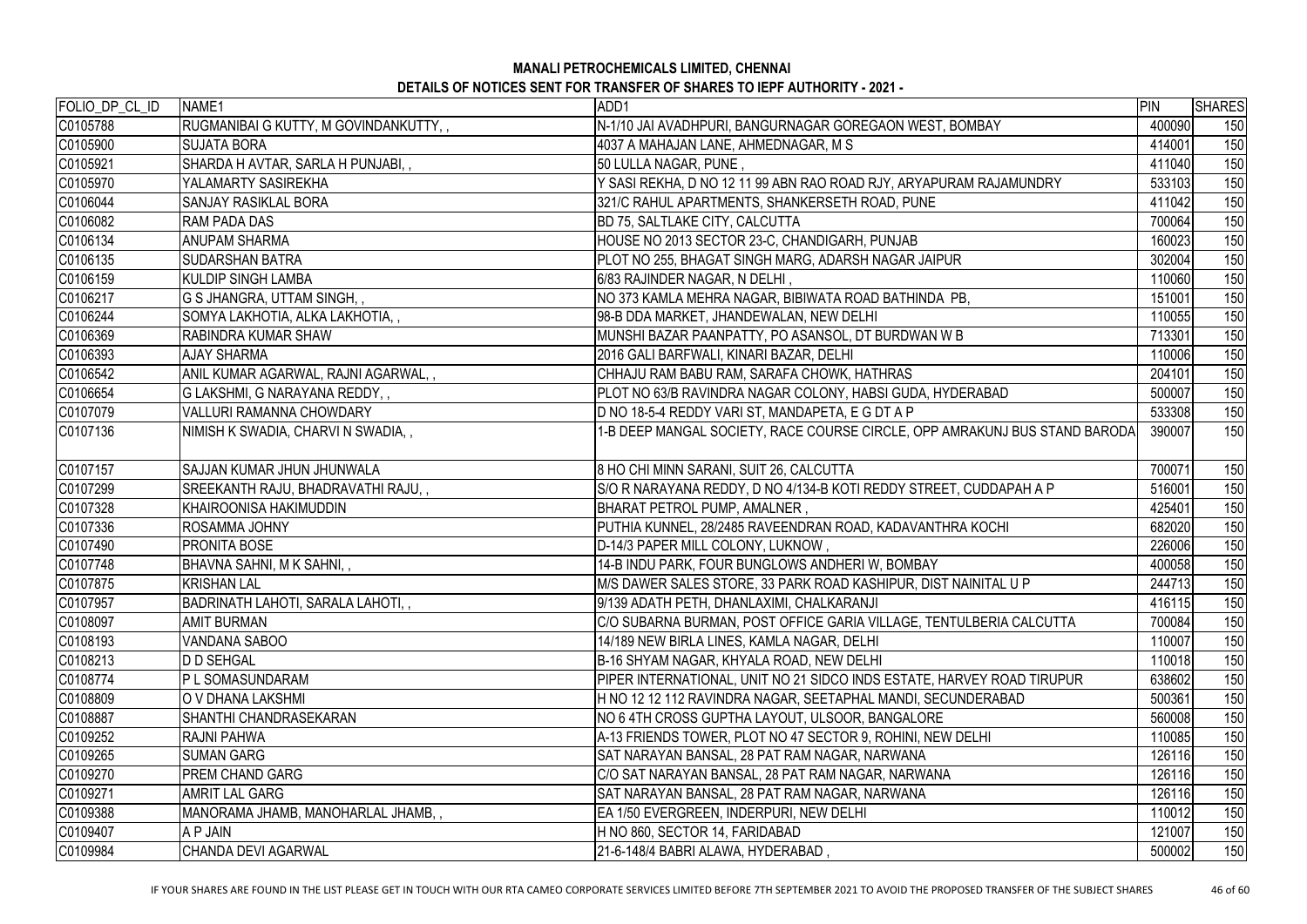| SREYAS GARDENS (SREYAS), OPP TO K T D C (HOTEL NANDANAM), EAST<br>C0110036<br>UNIKKAT GOKULANATHAN<br>NADAGURUVAYUR,<br>C0110219<br>HEENA NAROTAMBHAI SHAH<br>GANGA MORAR BAUG, ARAM COLONY, JAMNAGAR<br>C0110220<br>GANGA MORAR BAUG, ARAM COLONY, JAMNAGAR<br>LILAVANTI NAROTAMBHAI SHAH<br>KALPANA NAROTAMBHAI SHAH<br>GANGA MORAR BAUG, ARAM COLONY, JAMNAGAR<br>H-10 GYAN SAROVAR COLONY, RAMGHAT ROAD, ALIGARH<br> NAVIN KUMAR SETH, HEM LATA SETH, ,<br>ATUL MALDHARI, 11 MANHAR PLOT VIDYANAGAR MAIN RD, RAJKOT<br><b>GAUTTAM MALDHARI</b><br>V ANKAMMA, V GURAPPA,,<br>17-233 NADIMPALLI STREET, PRODDATUR, CUDDAPAH DT AP<br><b>RAKESH SAXENA</b><br>C/O BEDI SAXENA & CO, 17/14 THE MALL, KANPUR<br>DAKSHA M SHAH, MANISH C SHAH,,<br>NO.6, ROYAL ENCLAVE, NR.ASOPALAV BUNGLOWS, THALTEJ, AHMEDABAD<br><b>RAKESH SAXENA</b><br>C/O BEDI SAXENA & CO, 17/14 THE MALL, KANPUR<br>NEETU AGARWAL<br>111/1B GREY STREET, CALCUTTA,<br>10-2-3 2ND LINE, SAMBASIVAPET, GUNTUR A P<br>LALITHA SARASWATHI CH<br>48 LORINDA MANDI, RISHI KESH, M NAGAR<br>IOM PRAKASH ANAND<br>H NO 2 MODEL BASTI, OPP FILMISTAN CINEMA, N DELHI<br>IBHARTI KAMAL<br><b>BAMLESHWARI NIVESH P LTD</b><br>DR BHAWATS RESIDANCE, CHOUBY COLONY, RAIPUR M P |        | <b>SHARES</b> |
|------------------------------------------------------------------------------------------------------------------------------------------------------------------------------------------------------------------------------------------------------------------------------------------------------------------------------------------------------------------------------------------------------------------------------------------------------------------------------------------------------------------------------------------------------------------------------------------------------------------------------------------------------------------------------------------------------------------------------------------------------------------------------------------------------------------------------------------------------------------------------------------------------------------------------------------------------------------------------------------------------------------------------------------------------------------------------------------------------------------------------------------------------------------------------------------------------------------------------------------|--------|---------------|
|                                                                                                                                                                                                                                                                                                                                                                                                                                                                                                                                                                                                                                                                                                                                                                                                                                                                                                                                                                                                                                                                                                                                                                                                                                          | 680101 | 150           |
|                                                                                                                                                                                                                                                                                                                                                                                                                                                                                                                                                                                                                                                                                                                                                                                                                                                                                                                                                                                                                                                                                                                                                                                                                                          |        |               |
|                                                                                                                                                                                                                                                                                                                                                                                                                                                                                                                                                                                                                                                                                                                                                                                                                                                                                                                                                                                                                                                                                                                                                                                                                                          | 361006 | 150           |
| C0110221<br>C0110317<br>C0110338<br>C0110400<br>C0110579<br>C0110590<br>C0110616<br>C0110654<br>C0110664<br>C0110717<br>C0110741<br>CO110772                                                                                                                                                                                                                                                                                                                                                                                                                                                                                                                                                                                                                                                                                                                                                                                                                                                                                                                                                                                                                                                                                             | 361006 | 150           |
|                                                                                                                                                                                                                                                                                                                                                                                                                                                                                                                                                                                                                                                                                                                                                                                                                                                                                                                                                                                                                                                                                                                                                                                                                                          | 361006 | 150           |
|                                                                                                                                                                                                                                                                                                                                                                                                                                                                                                                                                                                                                                                                                                                                                                                                                                                                                                                                                                                                                                                                                                                                                                                                                                          | 202001 | 150           |
|                                                                                                                                                                                                                                                                                                                                                                                                                                                                                                                                                                                                                                                                                                                                                                                                                                                                                                                                                                                                                                                                                                                                                                                                                                          | 360002 | 150           |
|                                                                                                                                                                                                                                                                                                                                                                                                                                                                                                                                                                                                                                                                                                                                                                                                                                                                                                                                                                                                                                                                                                                                                                                                                                          | 516360 | 150           |
|                                                                                                                                                                                                                                                                                                                                                                                                                                                                                                                                                                                                                                                                                                                                                                                                                                                                                                                                                                                                                                                                                                                                                                                                                                          |        | 150           |
|                                                                                                                                                                                                                                                                                                                                                                                                                                                                                                                                                                                                                                                                                                                                                                                                                                                                                                                                                                                                                                                                                                                                                                                                                                          | 380052 | 150           |
|                                                                                                                                                                                                                                                                                                                                                                                                                                                                                                                                                                                                                                                                                                                                                                                                                                                                                                                                                                                                                                                                                                                                                                                                                                          | 208001 | 150           |
|                                                                                                                                                                                                                                                                                                                                                                                                                                                                                                                                                                                                                                                                                                                                                                                                                                                                                                                                                                                                                                                                                                                                                                                                                                          | 700005 | 150           |
|                                                                                                                                                                                                                                                                                                                                                                                                                                                                                                                                                                                                                                                                                                                                                                                                                                                                                                                                                                                                                                                                                                                                                                                                                                          | 522001 | 150           |
|                                                                                                                                                                                                                                                                                                                                                                                                                                                                                                                                                                                                                                                                                                                                                                                                                                                                                                                                                                                                                                                                                                                                                                                                                                          | 249201 | 150           |
|                                                                                                                                                                                                                                                                                                                                                                                                                                                                                                                                                                                                                                                                                                                                                                                                                                                                                                                                                                                                                                                                                                                                                                                                                                          | 110005 | 150           |
|                                                                                                                                                                                                                                                                                                                                                                                                                                                                                                                                                                                                                                                                                                                                                                                                                                                                                                                                                                                                                                                                                                                                                                                                                                          | 492001 | 150           |
| C0110841<br>C/O AABHARANA JEWELLERS, BOORAI BAZAR, SURYAPET DIST NALGONDA AP<br><b>IG UPENDAR</b>                                                                                                                                                                                                                                                                                                                                                                                                                                                                                                                                                                                                                                                                                                                                                                                                                                                                                                                                                                                                                                                                                                                                        | 508213 | 150           |
| C0110967<br>KOTWALI CHOWK, KAJWALI CHAK, BHAGALPUR BIHAR<br>BIJAY KUMAR TIBREWAL, ANJU TIBREWAL, ,                                                                                                                                                                                                                                                                                                                                                                                                                                                                                                                                                                                                                                                                                                                                                                                                                                                                                                                                                                                                                                                                                                                                       | 812002 | 150           |
| C0111223<br>WZ 31 B/4 NOW YUG BLOCK, VISHNU GARDEN, NEW DELHI<br><b>RAJ KUMARI WADHWA</b>                                                                                                                                                                                                                                                                                                                                                                                                                                                                                                                                                                                                                                                                                                                                                                                                                                                                                                                                                                                                                                                                                                                                                | 110018 | 150           |
| C0111265<br>YOGESH DIGAMBAR JOSHI, PINAKIN SURESH GOKHALE, RAJEEV<br>C/30 TARABAUG ESTATE, R R ROY ROAD GIRGAUM, NEW CHARNI ROAD BOMBAY<br>HANSKUMAR VORA,                                                                                                                                                                                                                                                                                                                                                                                                                                                                                                                                                                                                                                                                                                                                                                                                                                                                                                                                                                                                                                                                               | 400004 | 150           |
| C0111278<br><b>SURENDER KUMAR SHARMA</b><br>C/O B P SHARMA, PRESS REPORTER RAM NAGAR COLONY, BHIWANI                                                                                                                                                                                                                                                                                                                                                                                                                                                                                                                                                                                                                                                                                                                                                                                                                                                                                                                                                                                                                                                                                                                                     | 125021 | 150           |
| C0111470<br>My House Nawadweepa Apts, Varuna Block, Flat No 101, Madhapure, Hyderabad<br>K RAVINDER REDDY                                                                                                                                                                                                                                                                                                                                                                                                                                                                                                                                                                                                                                                                                                                                                                                                                                                                                                                                                                                                                                                                                                                                | 500081 | 150           |
| C/O RAJHANS INDIA, 26/46 STROTTEN MUTHIA MUDALI STREET, II FLOOR, P B NO 7402,<br>C0111473<br><b>HEERA KUMARI JAIN</b><br>CHENNAI,                                                                                                                                                                                                                                                                                                                                                                                                                                                                                                                                                                                                                                                                                                                                                                                                                                                                                                                                                                                                                                                                                                       | 600079 | 150           |
| C0111843<br>CHEMISTRY DEPARTMENT, SCIENCE COLLEGE, PATNA<br><b>SUDAMA RAI</b>                                                                                                                                                                                                                                                                                                                                                                                                                                                                                                                                                                                                                                                                                                                                                                                                                                                                                                                                                                                                                                                                                                                                                            | 800005 | 150           |
| C0111857<br>SREYAS GARDENS (SREYAS), OPP TO K T D C (HOTEL NANDANAM), EAST<br>UNIKKAT GOKULANATHAN<br>NADAGURUVAYUR,                                                                                                                                                                                                                                                                                                                                                                                                                                                                                                                                                                                                                                                                                                                                                                                                                                                                                                                                                                                                                                                                                                                     | 680101 | 150           |
| C0111892<br> PRITI BHARDWAJ, SHYAM LATA BHARDWAJ, ,<br>98 ANAND VIHAR, NEAR SARASWATI VIHAR WATER TANK, PITAM PURA DELHI                                                                                                                                                                                                                                                                                                                                                                                                                                                                                                                                                                                                                                                                                                                                                                                                                                                                                                                                                                                                                                                                                                                 | 110034 | 150           |
| C0111904<br><b>MADAN MOHON GHOSH</b><br>3 NO JAGADISH CH BOSE ROAD, PO NABAGRAM KONNAGAR, DIST HOOGHLY WB                                                                                                                                                                                                                                                                                                                                                                                                                                                                                                                                                                                                                                                                                                                                                                                                                                                                                                                                                                                                                                                                                                                                | 712246 | 150           |
| C0112001<br><b>RAMESH DAMANI</b><br>C/O R K BROTHERS, 468/15A DEV MOTOR MARKET, HIMILTION RD K GATE DELHI                                                                                                                                                                                                                                                                                                                                                                                                                                                                                                                                                                                                                                                                                                                                                                                                                                                                                                                                                                                                                                                                                                                                | 110006 | 150           |
| C0112161<br>SUDHA S PATEL, RONAK S PATEL,,<br>C/O DR S S PATEL, C-627 LALBHAI NI PAT, LALLUBHAI CHAKLA BHARUCH                                                                                                                                                                                                                                                                                                                                                                                                                                                                                                                                                                                                                                                                                                                                                                                                                                                                                                                                                                                                                                                                                                                           | 392002 | 150           |
| C0112168<br><b>HARI PRASAD</b><br>M/S BANSHIDHAR KEDARNATH, AT BARAHAT PO ISHIPUR, DIST BHAGALPUR BIHAR                                                                                                                                                                                                                                                                                                                                                                                                                                                                                                                                                                                                                                                                                                                                                                                                                                                                                                                                                                                                                                                                                                                                  | 813206 | 150           |
| <b>BRAJ KISHORE MOHANKA</b><br>C0112382<br>FLAT 11 MAYFLOWER, DD 35 NEHRU ENCLAVE, KALKAJI, NEW DELHI                                                                                                                                                                                                                                                                                                                                                                                                                                                                                                                                                                                                                                                                                                                                                                                                                                                                                                                                                                                                                                                                                                                                    | 110019 | 150           |
| C0112406<br>SUNITA GOPAL AGRAWAL<br>SHREE GOPAL TEA CO, WHOLESALE TEA MARCHANT, 6 POLAN PETH JALGAON                                                                                                                                                                                                                                                                                                                                                                                                                                                                                                                                                                                                                                                                                                                                                                                                                                                                                                                                                                                                                                                                                                                                     | 425001 | 150           |
| C0112510<br>MONA JAIN, MONISH JAIN, ,<br>TOWER NO 11, PURVANCHAL SILVER CITY -2, SECTOR PI -2GREATER NOIDA, UP                                                                                                                                                                                                                                                                                                                                                                                                                                                                                                                                                                                                                                                                                                                                                                                                                                                                                                                                                                                                                                                                                                                           | 201310 | 150           |
| C0112608<br><b>R PALANIAPPA</b><br>33 MAHAL 5TH STREET, MADURAI, TN                                                                                                                                                                                                                                                                                                                                                                                                                                                                                                                                                                                                                                                                                                                                                                                                                                                                                                                                                                                                                                                                                                                                                                      | 625001 | 150           |
| C0112858<br>KANAIYALAL R JAIN VORA, HEMLATA K VORA, ,<br>9 PALEKAR CHEMBERS, 1ST MARINE ST DHOBITALO, ABOVE KIT KAT HOTEL BOMBAY                                                                                                                                                                                                                                                                                                                                                                                                                                                                                                                                                                                                                                                                                                                                                                                                                                                                                                                                                                                                                                                                                                         | 400002 | 150           |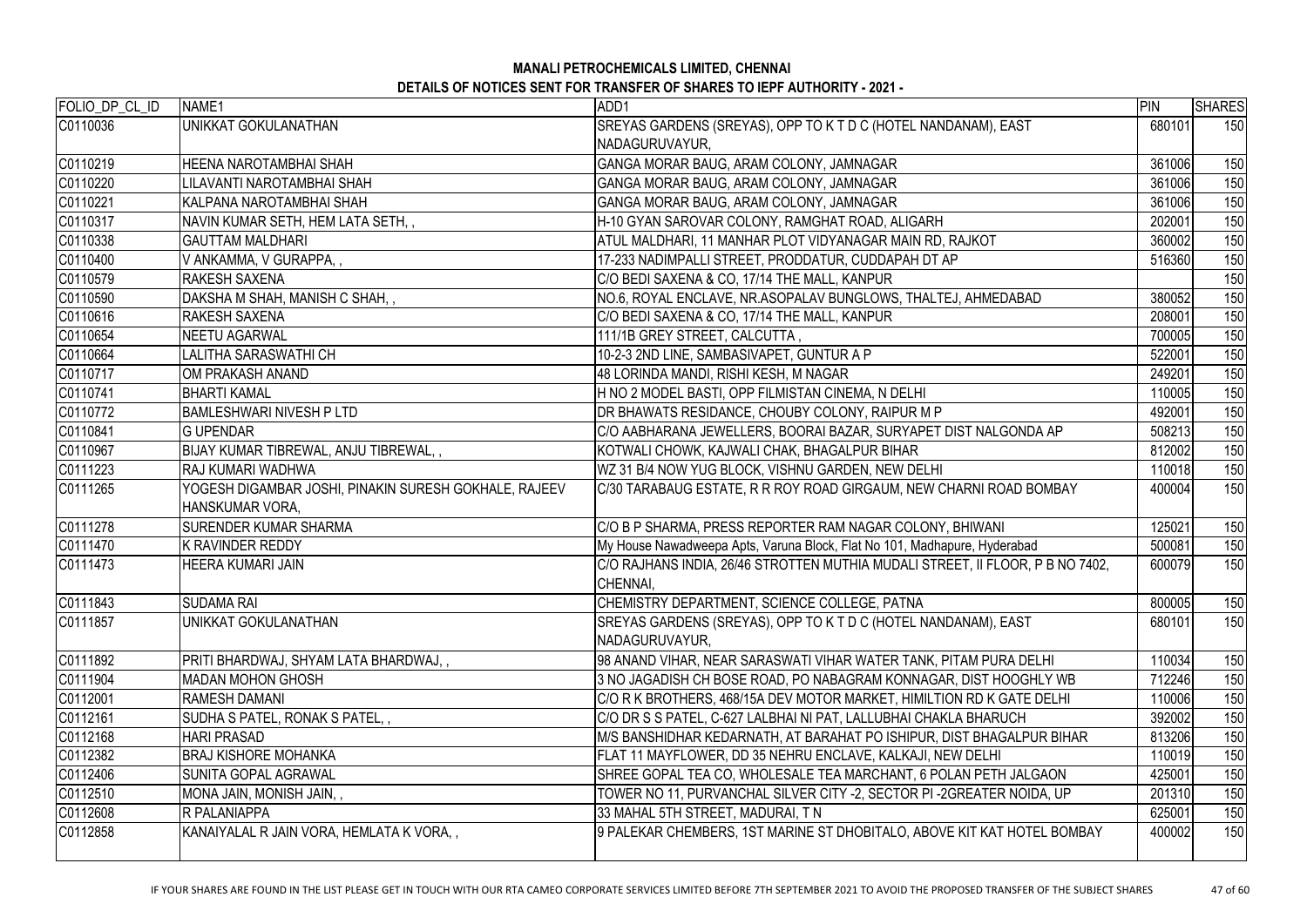| FOLIO_DP_CL_ID | NAME1                                              | ADD1                                                                                          | PIN    | <b>SHARES</b> |
|----------------|----------------------------------------------------|-----------------------------------------------------------------------------------------------|--------|---------------|
| C0112888       | SHYAM SUNDER CHANDAK, SAROJ CHANDAK,,              | B-1 203/204 THE BREEZY CORNER, 90 FEET ROAD, MAHAVIR NAGAR, KANDIVALI WEST,                   | 400067 | 150           |
|                |                                                    | MUMBAI,                                                                                       |        |               |
| C0113205       | BHAGWANDAS NANUBHAI GANDHI, KISHORKUMAR BHAGWANDAS | 2/469 SHRIJI NIVAS, RUSTOMPURA DELHA ST, SURAT                                                | 395002 | 150           |
|                | GANDHI,,                                           |                                                                                               |        |               |
| C0113259       | <b>DEEPA TIWARI</b>                                | C/O ALLAHABAD BANK, GARH ROAD, MEERUT                                                         | 250002 | 150           |
| C0113437       | BHARAT R BHAGCHANDANI, GEETA B BHAGCHANDANI, ,     | BK NO 1605 ROOM NO 1, SECTION NO 26, ULHASNAGAR                                               | 421004 | 150           |
| C0113449       | RAMCHAND MOOLCHANDANI                              | DEEP SALES, 8 J K BUILDING, HAMIDIA ROAD BHOPAL                                               |        | 150           |
| C0113616       | MADHURI CHANDRASHEKHAR DESHPANDE                   | F NO 12 INDRAJEET P NO 25, S NO 85/88 B ALKAPURI CO OP HSG SOC, KOTHRUD PUNE                  | 411029 | 150           |
| C0113631       | JAMES JOSEPH, SALY DANIEL,,                        | ORAPPANGAL HOUSE, KEEZHOOR PO KOTTAYAM DT, KERALA STATE                                       | 686605 | 150           |
| C0113867       | SHYAM SUNDER CHANDAK, SAROJ CHANDAK,,              | B-1 203/204 THE BREEZY CORNER, 90 FEET ROAD, MAHAVIR NAGAR, KANDIVALI WEST,                   | 400067 | 150           |
|                |                                                    | MUMBAI,                                                                                       |        |               |
| C0114004       | SHAGUFTA NASREEN SHAMSI, ABDUL MALIK SHAMSI,,      | SUPER METAL HOUSE, 173 BAPU KHOTE ST, BOMBAY                                                  | 400003 | 150           |
| C0114028       | <b>ROSY KAPOOR</b>                                 | H NO 414 SECTOR 22, HOUSING BOARD COLONY, FARIDABAD                                           | 121005 | 150           |
| C0114045       | SHASHI BHUTANI, BHAVNA BHUTANI, ,                  | UPPER GROUND FLOOR, COTTAGE NO 11 A, WEST PATEL NAGARNEW DELHI,                               | 110008 | 150           |
| C0114091       | <b>PRITHIPAL SINGH</b>                             | BK-47 PASCHIMI, SHALIMAR BAGH, DELHI                                                          | 110052 | 150           |
| C0114135       | SHYAM SUNDER CHANDAK, SAROJ CHANDAK,,              | B-1 203/204 THE BREEZY CORNER, 90 FEET ROAD, MAHAVIR NAGAR, KANDIVALI WEST,<br><b>MUMBAI.</b> | 400067 | 150           |
| C0114182       | <b>BAMLESHWARI NIVESH P LTD</b>                    | DR BHAGATS RESIDANCE, CHOUBEY COLONY, RAIPUR M P                                              | 492001 | 150           |
| C0114243       | CHANDULAL SOMABHAI PATEL                           | CATTLE FEED FACTORY, UBKHAL KKRV TG VIJAPUR, DT MEHSANA                                       | 382830 | 150           |
| C0114317       | VASANT AJWANI, VANDANA AJWANI,                     | 10, TARUN RESIDENCY, NEAR SUNSHZEE, KONDHWA, PUNE                                             | 411048 | 150           |
| C0114387       | <b>B SRIVIDHYA U/G S NATARAJAN</b>                 | PLOT NO 144 IV STREET, RAGAVAREDDY COLONY JAFFARKANPET, MADRAS                                | 600083 | 150           |
| C0114388       | <b>B SRINATH U/G S NATARAJAN</b>                   | PLOT NO 144 IV STREET, RAGAVAREDDY COLONY JAFFARKANPET, MADRAS                                | 600083 | 150           |
| C0114460       | <b>MANOJ KUMAR MISHRA</b>                          | INO 405 DUM DUM PARK, FLAT NO 2/3 KOLKATA,                                                    | 700055 | 150           |
| C0114495       | S LAKSHMANARAMAN                                   | B/7 PALM GROVE APARTMENTS, SECOND MAIN ROAD, BESANT NAGAR, CHENNAI                            | 600090 | 150           |
| C0114601       | SHUKLA SHASHIKANT MADHUSOODAN, SHUKLA MALATIBAI    | 1 BROOKE BOND HSG SOC, MODEL COLONY, PUNE                                                     | 411016 | 150           |
|                | MADHUSOODAN,,                                      |                                                                                               |        |               |
| C0114609       | <b>SURESH KUMAR MANI</b>                           | 19 PUSHPA NAGAR MAIN RD, NUNGAMBAKKAM, MADRAS                                                 | 600034 | 150           |
| C0114737       | <b>RITU NATH</b>                                   | HOUSE NO 1506, SECTOR 37, ARUN VIHAR, NOIDA                                                   | 201303 | 150           |
| C0114906       | <b>VINOD GARG</b>                                  | M/S RADHA KISHAN MADANLAL, 32 NAI MANDI, SIRSA                                                | 125055 | 150           |
| C0115105       | USHA GUPTA, RIMA GUPTA,,                           | E 71 SARITA VIHAR, NEW DELHI, 110 044                                                         |        | 150           |
| C0115328       | <b>DEEPA TIWARI</b>                                | ALLAHABAD BANK, GARH RD, MEERUT, U P                                                          | 250002 | 150           |
| C0115385       | SURENDER KUMAR JUNEJA                              | L-I/81-B DDA FLATS, KALKAJI, NEW DELHI                                                        | 110019 | 150           |
| C0115391       | MANISH SAKLECHA, SALOCHANA SAKLECHA,,              | D 65 SHANTI PATH, PATRAKAR CLY, TILAK NAGAR JAIPUR                                            | 302004 | 150           |
| C0115392       | SALOCHANA SAKLECHA, MANISH SAKLECHA,,              | D 65 SHANTI PATH, PATRAKAR CLY, TILAK NAGAR JAIPUR                                            | 302004 | 150           |
| C0115478       | GEETA SHARMA, ANITA SHARMA,,                       | F-3 MEENAKSHI PURAM, MEERUT, U P                                                              | 250001 | 150           |
| C0115563       | <b>K S LAMBA</b>                                   | 6/83 RAJINDER NAGAR, NEW DELHI,                                                               | 110060 | 150           |
| C0115641       | <b>MANJEET KAUR</b>                                | 233 AVAS VIKAS, CIVIL LINES, BAREILLY                                                         | 243001 | 150           |
| C0115650       | SHANKARBHAI G PATEL                                | 31 ASHIRWAD SOC, RADHANPUR RD NR AIRDROM, MEHSANA                                             | 384002 | 150           |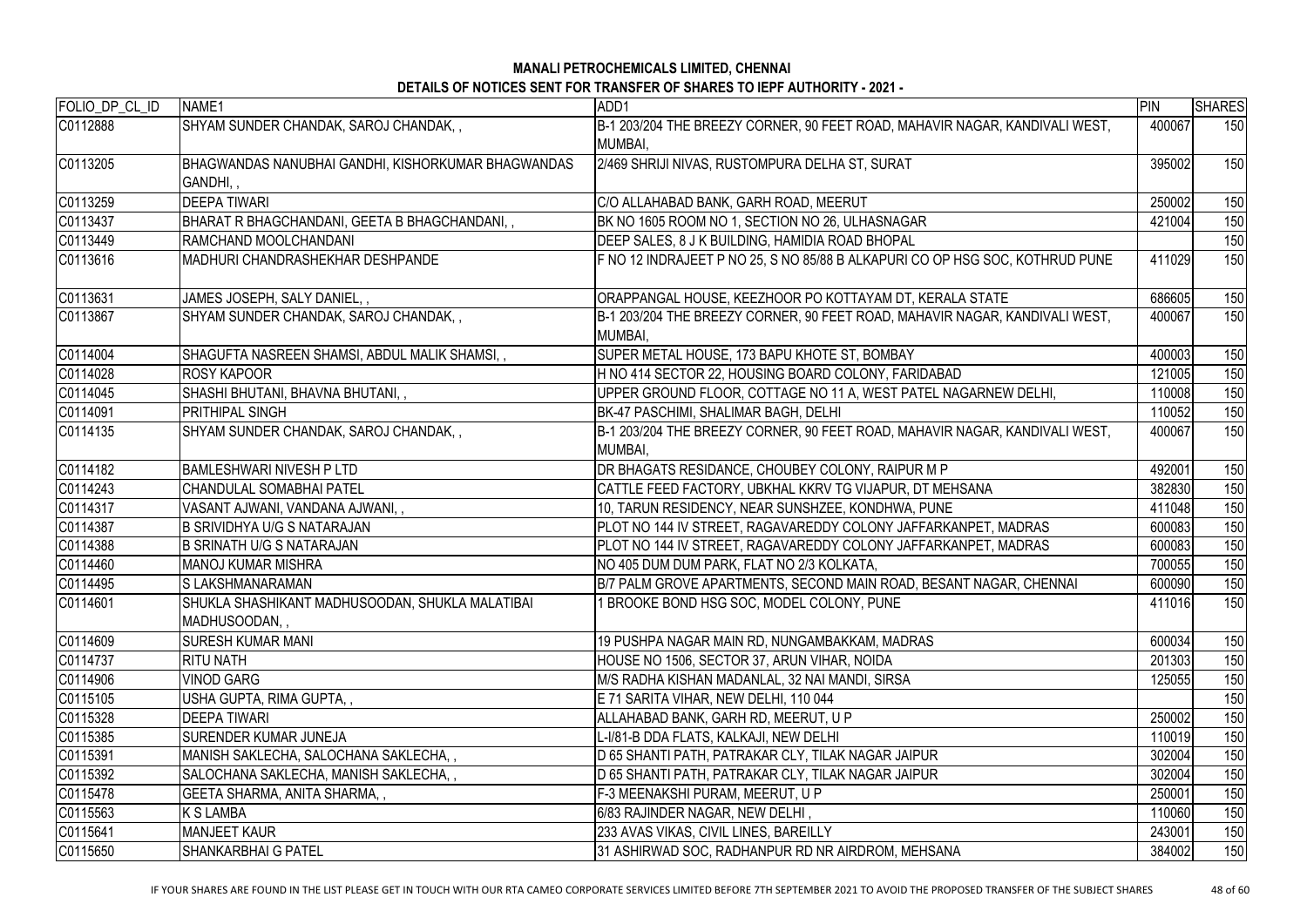| FOLIO_DP_CL_ID<br>ADD1<br>NAME1                                                                                                                            | PIN    | <b>SHARES</b> |
|------------------------------------------------------------------------------------------------------------------------------------------------------------|--------|---------------|
| C0115793<br>VIJAY TUKARAM GUND<br>LAXMI CLY, NO 15 HADAPSAR, PUNE                                                                                          | 411028 | 150           |
| C0116006<br>ALOOR KOKKAN HOUSE, PO ARIMPUR, TRICHUR<br><b>MARGRAT ANTONY</b>                                                                               | 680620 | 150           |
| C0116034<br>EUGENE J PINTO<br>ANITA VIHAR, MEGHUL LANE, MAHIM BOMBAY                                                                                       | 400016 | 150           |
| C0116219<br><b>B SHANTILAL NAHAR</b><br>NO 24 MANNADY ST, IST FLOOR, MADRAS                                                                                | 600001 | 150           |
| C0117049<br><b>SHANTARAM V HEGDE SHEEGEHALLI</b><br>C/O HOTEL SAMRAT, SIRSI N K, KARNATAKA                                                                 | 581402 | 150           |
| NO 55 VANIGAR ST, ODUGATHUR,<br>C0117061<br><b>BLATHA</b>                                                                                                  | 632103 | 150           |
| C0117110<br>KHUSHBU WADI PLOT, NR RAJA OIL MILL, PORBANDAR<br>IJYOTI K DAIYA                                                                               | 360575 | 150           |
| C0117125<br>C/O BABUBHAI KASHIRAM PATEL, FIRST LINE PARA, AT & PO MEHSANA, GUJARAT<br>RAMESHBHAI KASHIRAM PATEL                                            | 384001 | 150           |
| C0117127<br>6 VIDYODHAYA, 1ST CROSS ROAD, T NAGAR, MADRAS<br>R SRINATH, SARALA SRINATH, ,                                                                  | 600017 | 150           |
| C0117135<br><b>BIRJ KISHOR AGARWAL</b><br>C-68 SECTOR A, MAHA NAGAR, LUCKNOW                                                                               | 226006 | 150           |
| C0117331<br>SHASHIKANT P MEHTA, SULOCHANA S MEHTA,,<br>73 GYAN SAGAR, S K BOLE ROAD, DADAR W RLY, BOMBAY                                                   | 400028 | 150           |
| C0117348<br>C/O RAM PRASAD BANSAL, HOUSE NO 279 SECTOR 17, FARIDABAD, HARYANA<br><b>SAJAN KUMAR KASERA</b>                                                 | 121002 | 150           |
| C0117511<br>MANDIRA DEKA, BINANDA DEKA, ,<br>C/O BINANDA DEKA, SE PROD OIL, OIL INDIA LTD, DULIAJAN ASSAM                                                  | 786602 | 150           |
| 2288 DHIRIAN STREET, NAKODAR,<br>C0117596<br><b>ARUN KUMAR</b>                                                                                             | 141310 | 150           |
| <b>ARUNA PONNIVALAVAN</b><br>NEW NO 26, 1 ST FLOOR, CHIDAMBARASAMY 3RD STREET, MYLAPORECHENNAI,<br>C0117711                                                | 600004 | 150           |
| C0117860<br>C/O KAILASH PRASAD MORE, 8A BARANASHI GHOSH STREET, CALCUTTA<br><b>ANILKUMAR AGARWAL</b>                                                       | 700007 | 150           |
| C0117885<br>1 C/45 NEW ROHTAK ROAD, NEW DELHI,<br><b>RAJINDER KAUR</b>                                                                                     | 110005 | 150           |
| C0117889<br>K S RAGHAVENDRA KARANTH<br>NO 37 MARKET ROAD, GANDHI BAZAAR, BANGALORE                                                                         | 560004 | 150           |
| C0117961<br>H NO 3699, MOHALLA GURU NANAK PURA, NAKODAR<br><b>VARINDER KUMAR</b>                                                                           | 141310 | 150           |
| C0118039<br><b>D PONNUSWAMY</b><br>47 NEHRU NAGAR, PONDICHERRY,                                                                                            | 605011 | 150           |
| C0118069<br>25 12TH MAIN 11TH CROSS, RAGHAVENDRA BLOCK, SRINAGAR, BANGALORE<br><b>D R SESHAGIRI RAO</b>                                                    | 560050 | 150           |
| C0118448<br><b>SUJAN SINGH</b><br>89 KHIZARABAD, NEW DELHI,                                                                                                | 110065 | 150           |
| C0118665<br>ARCHANA CHAKRABORTY, CHITTARANJAN CHAKRABORTY,,<br>BLOCK-15 FLAT-13 TYPE-III R, H R B C HSG ESTATE, ICHAPUR, KADAMTALA HOWRAH W B              | 711101 | 150           |
| C0118794<br>K MOIDEEN KUTTY<br>KALLAI HOUSE, NILAMBUR, MALAPPURAM, KERALA                                                                                  | 679329 | 150           |
| 51/EGARIAHAT ROAD, BALLYGUNGE, CALCUTTA<br>C0118858<br><b>SURENDRA KUMAR JHAWAR</b>                                                                        | 700019 | 150           |
| C0118876<br>C/O DILIP KR SINHA, BUXARAH FEEDER ROAD, PO BUXARAH, DT HOWRAH<br><b>ISWAPANA SINHA</b>                                                        | 711306 | 150           |
| C0118877<br><b>DIPTI MITRA</b><br>C/O BINOY KRISHNA CHAKRABORTY, 16 NATIONAL PLACE, PO BUXARAH HOWRAH                                                      | 711306 | 150           |
| C0118900<br><b>PRAKASH B D</b><br>PO UDGAON, TK SHIROL, DT KOLHAPUR, M S                                                                                   |        | 150           |
| C0118966<br>PRAVIN LAKHABHAI DHAKAN, RITABEN PRAVIN DHAKAN, ,<br>32/A DATTANI APARTMENT, ABOVE SHREE SAGAR HOTEL, L T ROAD BORIVALI WEST,<br><b>BOMBAY</b> | 400092 | 150           |
| C0119237<br>DEVI PADMABAI WADI, BALGOVINDDAS ROAD, CHAWL NO 2 ROOM NO 4, DADAR BOMBAY<br>NITIN MAHADEV VARAVDEKAR                                          | 400028 | 150           |
| C0119370<br><b>M SAIBABU</b><br>C/O M SATYANARAYANA, H NO 30-603/2 MUSTAKHANPET, MACHILIPATNAM                                                             | 521001 | 150           |
| C0119376<br><b>DUNGAR MAL BAHETI</b><br>BAHETI FABRICS, A 11 TEXTILE MARKET IST FLR, PUR RD, BHILWARA RAJ                                                  | 311001 | 150           |
| C0119401<br>MOHAN MAGALANADU<br>39212, RAM NAGAR, VISAKHAPATNAM                                                                                            | 530002 | 150           |
| FLAT NO. 5, BLOCK IV MAANSOVAR RAAJA, APARTMENTS, 11-A ARCOT ROAD, PORUR,<br>C0119421<br>IP PURUSHOTHAM<br>CHENNAI,                                        | 600116 | 150           |
| C0119436<br>NARENDRA KUMAR ARORA, JOYOSHREE ARORA, ,<br>FLAT NO 114, SECTOR 29, ARUN VIHAR, NOIDA, U P,                                                    | 201303 | 150           |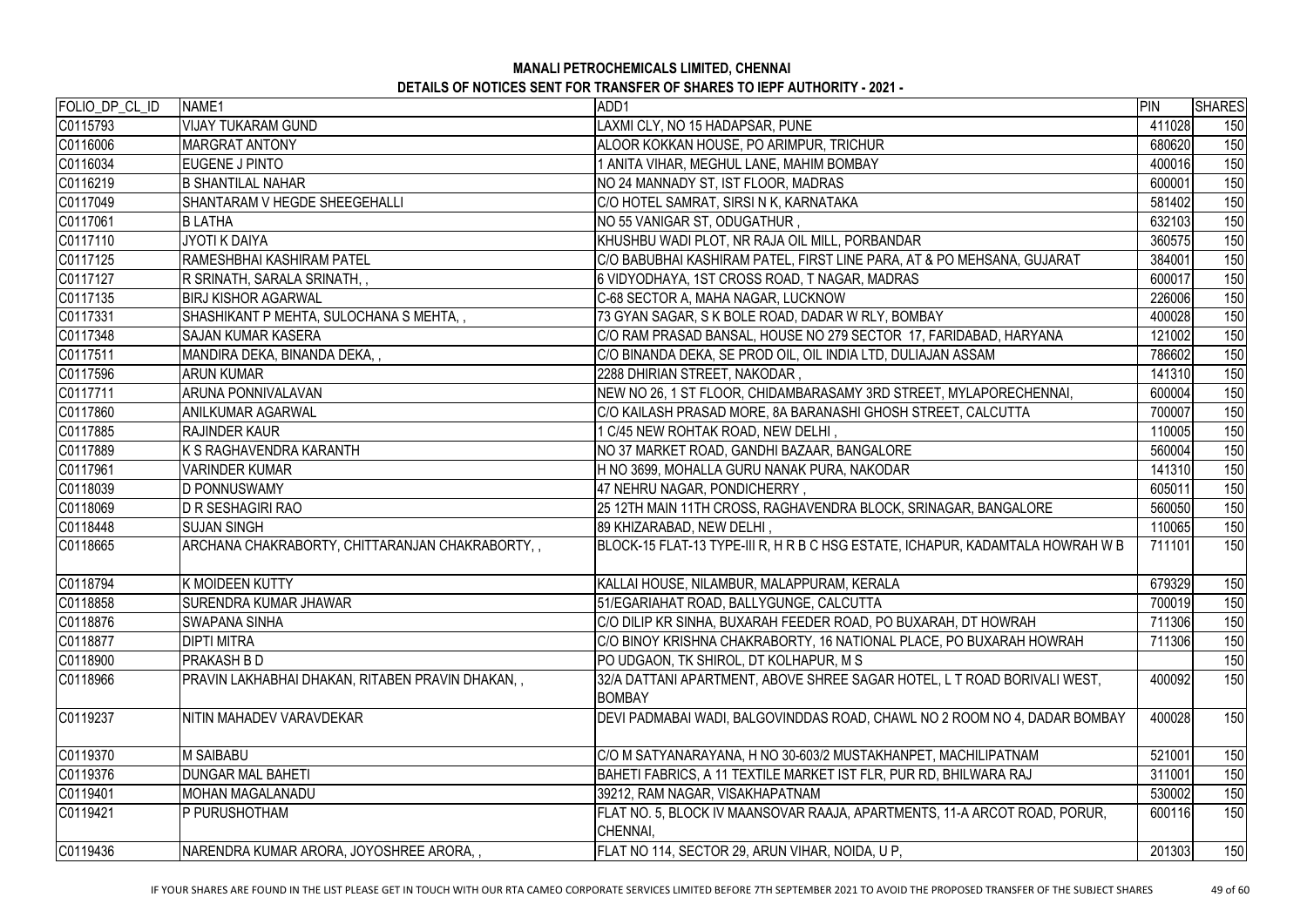| <b>CHANDAN KUMAR ROY</b><br>743144<br>150<br>ARABINDAPALLY, PO ICHAPURI NAWABGANJ, DT 24 PARGANAS NORTH<br><b>SHASHIKANT P MEHTA</b><br>73 GYAN SAGAR, S K BOLE ROAD, DADAR W RLY, BOMBAY<br>400028<br>150<br>9 NEW CHANAKYA APTS, BOAT CLUB ROAD, PUNE<br>ALNOOR VIRANI, AMINA VIRANI,,<br>411001<br>150<br>AMINA VIRANI, ALNOOR VIRANI, ,<br>9 NEW CHANAKYA APPTS, BOAT CLUN RD, II FLR FLAT NO 9, PUNE<br>411001<br>150<br>C0119857<br>150<br><b>MOHAN M</b><br>10-5-7 RAMNAGAR, VISAKHAPATNAM,<br>530002<br>150<br>NIRMAL KUMAR MONDAL, SHEFALI MONDAL,,<br>PO PARBANGLA, VIA BATANAGAR, DT 24 PARGANAS SOUTH, W B<br>743313<br>150<br>B UMADEVI RAJASHEKARAIAH<br>JAILOR DISTRICT SUB JAIL, CHIKMAGALUR,<br>577101<br>150<br><b>MANISH HALWASIA</b><br>PAWAN TEXTILES, SARAI CHOPTA, BHIWANI<br>680563<br>P O MATHEW<br>PELLISSERY HOUSE JOMSY, AMMADAM PO, TRICHUR, KERALA<br>150<br>NARENDRA DEO PANDEY, NIRMALA N PANDEY,,<br>C2-222, RASHMI ENCLAVE C, OPP. ST. XAVIER HIGH SCHOOL, SHANTI PARK, MIRA ROAD<br>401107<br>150<br>$(E)$ , THANE,<br><b>DHANANJOY PAUL</b><br>PO GOBARDANGA, GHATAK PARA, DT 24 PGS N, W B<br>743252<br>150<br>S SUNEETHA, N RAMA KRISHNA RAO,,<br>14/2 SEETHA PATHI AGHRAHARA, N T PET, BANGALORE<br>560002<br>150<br><b>SUKRITI</b><br>JALAN INVESTMENTS, SHARE & STOCK BROKER, PARK ROAD GOLGHAR, GORAKHPUR<br>150<br>273001<br>244001<br>150<br><b>SAURABH AGRAWAL</b><br>C/O JAGESHWAR SARAN, MANDI BANS NEAR CHU CHU MANDIR, MORADABAD<br>150<br>POOJA AGGARWAL<br>64 SUKHDEV VIHAR, NEW DELHI,<br>110025<br>THUMPASSERY, CHITTOOR ROAD, COCHIN<br>682016<br>150<br>T J THOMAS, AMMINI THOMAS, ,<br><b>MILTON PHILIP PEREIRA</b><br>NAGLAI WADI, SALALI, BASSEM, DT THANE<br>401201<br>150<br>2/5 PANT NAGAR, JANGPURA, NEW DELHI<br>150<br>OM PRAKASH GUPTA, SUSHILA DEVI,,<br>110014<br>20 F 1 RAJA STREET, T NAGAR, MADRAS<br>R MOHANAN<br>150<br>600017<br>R VENKATASAMY<br>PLOT NO 9 NATESAN NAGAR EXTN, MADHAVARAM, MADRAS<br>150<br>600060<br><b>R MOHANAN</b><br>20 F-1 RAJA STREET, T NAGAR, MADRAS<br>150<br>600017<br>VISALAM RAMALINGAM, N RAMALINGAM, ,<br>AQ-107 SECTOR 15, NOIDA,<br>150<br>201301<br>580021<br>150<br>SOMASHEKAR VIRUPAX UMARANI<br>86/III ADARSH NILAY, HOSUR, HUBLI<br><b>BABLU CHOWDHURY</b><br><b>VILL &amp; PO FATEPUR</b><br>743513<br>150<br>S S MITTAL, RENU MITTAL,,<br>10129 FAST PARK ROAD, OPP FILMISTAN CINEMA, NEW DELHI<br>110005<br>150<br>15/35 MUNNI DARSHAN, JAGDISH NAGAR, GOLIBAR ROAD, GHATHKOPAR W MUMBAI<br>400086<br><b>MAVJI NARANJI</b><br>150<br>SOUTHPOLE SECURITIES LTD<br>380009<br>ADM OFFICE, 1ST FLOOR URJA HOUSE, NR SWASTIK CHAR RASTA, NAVRANGPURA<br>150<br><b>AHMEDABAD</b><br>RAMESH CHHABRA, DINESH CHHABRA,,<br>302004<br>A-114 RAM GALI NO 5, ADARSH NAGAR, JAIPUR<br>150<br><b>PURUSHOTHAM P</b><br>FLAT NO 5, BLOCK IV MAANSOVAR RAAJA APRT, 11 A ARCOT ROAD, PORUR, CHENNAI,<br>600116<br>150<br>GRETA AGNES DEGA, GODFREY JOSEPH DEGA,,<br>ST PETERS CO-OP HSG SOC LTD, LOYOLA HOUSE, FLAT NO 2 GROUND FLOOR, 31<br>150<br>MANUEL GONSALVES ROAD, BANDRA WEST, MUMBAI 400050<br><b>RAJENDRA KUMAR GANDHI</b><br>C/O RAJ CONSULTANCY, GROUND FLOOR CHABI BUILDING, NAYA BAZAR, SAGWARA (RAJ)<br>314025<br>150<br>400068<br>NITA BHUTA, SAROJ DESAI,,<br>A/203 SHARDAGRAM 1, LINK ROAD, DAHISAR (EAST), MUMBAI<br>150<br>S/O T R VISWANATHAN, EAST STREET, ODAIYALORE, TANJORE (DT)<br><b>NAGARAJAN V</b><br>612804<br>150 | FOLIO_DP_CL_ID | NAME1 | ADD1 | PIN | <b>SHARES</b> |
|----------------------------------------------------------------------------------------------------------------------------------------------------------------------------------------------------------------------------------------------------------------------------------------------------------------------------------------------------------------------------------------------------------------------------------------------------------------------------------------------------------------------------------------------------------------------------------------------------------------------------------------------------------------------------------------------------------------------------------------------------------------------------------------------------------------------------------------------------------------------------------------------------------------------------------------------------------------------------------------------------------------------------------------------------------------------------------------------------------------------------------------------------------------------------------------------------------------------------------------------------------------------------------------------------------------------------------------------------------------------------------------------------------------------------------------------------------------------------------------------------------------------------------------------------------------------------------------------------------------------------------------------------------------------------------------------------------------------------------------------------------------------------------------------------------------------------------------------------------------------------------------------------------------------------------------------------------------------------------------------------------------------------------------------------------------------------------------------------------------------------------------------------------------------------------------------------------------------------------------------------------------------------------------------------------------------------------------------------------------------------------------------------------------------------------------------------------------------------------------------------------------------------------------------------------------------------------------------------------------------------------------------------------------------------------------------------------------------------------------------------------------------------------------------------------------------------------------------------------------------------------------------------------------------------------------------------------------------------------------------------------------------------------------------------------------------------------------------------------------------------------------------------------------------------------------------------------------------------------------------------------------------------------------------------------------------------------------------------------------------------------------------------------------------------------------------------|----------------|-------|------|-----|---------------|
|                                                                                                                                                                                                                                                                                                                                                                                                                                                                                                                                                                                                                                                                                                                                                                                                                                                                                                                                                                                                                                                                                                                                                                                                                                                                                                                                                                                                                                                                                                                                                                                                                                                                                                                                                                                                                                                                                                                                                                                                                                                                                                                                                                                                                                                                                                                                                                                                                                                                                                                                                                                                                                                                                                                                                                                                                                                                                                                                                                                                                                                                                                                                                                                                                                                                                                                                                                                                                                                    | C0119582       |       |      |     |               |
|                                                                                                                                                                                                                                                                                                                                                                                                                                                                                                                                                                                                                                                                                                                                                                                                                                                                                                                                                                                                                                                                                                                                                                                                                                                                                                                                                                                                                                                                                                                                                                                                                                                                                                                                                                                                                                                                                                                                                                                                                                                                                                                                                                                                                                                                                                                                                                                                                                                                                                                                                                                                                                                                                                                                                                                                                                                                                                                                                                                                                                                                                                                                                                                                                                                                                                                                                                                                                                                    | C0119654       |       |      |     |               |
|                                                                                                                                                                                                                                                                                                                                                                                                                                                                                                                                                                                                                                                                                                                                                                                                                                                                                                                                                                                                                                                                                                                                                                                                                                                                                                                                                                                                                                                                                                                                                                                                                                                                                                                                                                                                                                                                                                                                                                                                                                                                                                                                                                                                                                                                                                                                                                                                                                                                                                                                                                                                                                                                                                                                                                                                                                                                                                                                                                                                                                                                                                                                                                                                                                                                                                                                                                                                                                                    | C0119665       |       |      |     |               |
|                                                                                                                                                                                                                                                                                                                                                                                                                                                                                                                                                                                                                                                                                                                                                                                                                                                                                                                                                                                                                                                                                                                                                                                                                                                                                                                                                                                                                                                                                                                                                                                                                                                                                                                                                                                                                                                                                                                                                                                                                                                                                                                                                                                                                                                                                                                                                                                                                                                                                                                                                                                                                                                                                                                                                                                                                                                                                                                                                                                                                                                                                                                                                                                                                                                                                                                                                                                                                                                    | C0119670       |       |      |     |               |
|                                                                                                                                                                                                                                                                                                                                                                                                                                                                                                                                                                                                                                                                                                                                                                                                                                                                                                                                                                                                                                                                                                                                                                                                                                                                                                                                                                                                                                                                                                                                                                                                                                                                                                                                                                                                                                                                                                                                                                                                                                                                                                                                                                                                                                                                                                                                                                                                                                                                                                                                                                                                                                                                                                                                                                                                                                                                                                                                                                                                                                                                                                                                                                                                                                                                                                                                                                                                                                                    |                |       |      |     |               |
|                                                                                                                                                                                                                                                                                                                                                                                                                                                                                                                                                                                                                                                                                                                                                                                                                                                                                                                                                                                                                                                                                                                                                                                                                                                                                                                                                                                                                                                                                                                                                                                                                                                                                                                                                                                                                                                                                                                                                                                                                                                                                                                                                                                                                                                                                                                                                                                                                                                                                                                                                                                                                                                                                                                                                                                                                                                                                                                                                                                                                                                                                                                                                                                                                                                                                                                                                                                                                                                    | C0119877       |       |      |     |               |
|                                                                                                                                                                                                                                                                                                                                                                                                                                                                                                                                                                                                                                                                                                                                                                                                                                                                                                                                                                                                                                                                                                                                                                                                                                                                                                                                                                                                                                                                                                                                                                                                                                                                                                                                                                                                                                                                                                                                                                                                                                                                                                                                                                                                                                                                                                                                                                                                                                                                                                                                                                                                                                                                                                                                                                                                                                                                                                                                                                                                                                                                                                                                                                                                                                                                                                                                                                                                                                                    | C0120008       |       |      |     |               |
|                                                                                                                                                                                                                                                                                                                                                                                                                                                                                                                                                                                                                                                                                                                                                                                                                                                                                                                                                                                                                                                                                                                                                                                                                                                                                                                                                                                                                                                                                                                                                                                                                                                                                                                                                                                                                                                                                                                                                                                                                                                                                                                                                                                                                                                                                                                                                                                                                                                                                                                                                                                                                                                                                                                                                                                                                                                                                                                                                                                                                                                                                                                                                                                                                                                                                                                                                                                                                                                    | C0120304       |       |      |     |               |
|                                                                                                                                                                                                                                                                                                                                                                                                                                                                                                                                                                                                                                                                                                                                                                                                                                                                                                                                                                                                                                                                                                                                                                                                                                                                                                                                                                                                                                                                                                                                                                                                                                                                                                                                                                                                                                                                                                                                                                                                                                                                                                                                                                                                                                                                                                                                                                                                                                                                                                                                                                                                                                                                                                                                                                                                                                                                                                                                                                                                                                                                                                                                                                                                                                                                                                                                                                                                                                                    | C0120436       |       |      |     |               |
|                                                                                                                                                                                                                                                                                                                                                                                                                                                                                                                                                                                                                                                                                                                                                                                                                                                                                                                                                                                                                                                                                                                                                                                                                                                                                                                                                                                                                                                                                                                                                                                                                                                                                                                                                                                                                                                                                                                                                                                                                                                                                                                                                                                                                                                                                                                                                                                                                                                                                                                                                                                                                                                                                                                                                                                                                                                                                                                                                                                                                                                                                                                                                                                                                                                                                                                                                                                                                                                    | C0120599       |       |      |     |               |
|                                                                                                                                                                                                                                                                                                                                                                                                                                                                                                                                                                                                                                                                                                                                                                                                                                                                                                                                                                                                                                                                                                                                                                                                                                                                                                                                                                                                                                                                                                                                                                                                                                                                                                                                                                                                                                                                                                                                                                                                                                                                                                                                                                                                                                                                                                                                                                                                                                                                                                                                                                                                                                                                                                                                                                                                                                                                                                                                                                                                                                                                                                                                                                                                                                                                                                                                                                                                                                                    | C0120637       |       |      |     |               |
|                                                                                                                                                                                                                                                                                                                                                                                                                                                                                                                                                                                                                                                                                                                                                                                                                                                                                                                                                                                                                                                                                                                                                                                                                                                                                                                                                                                                                                                                                                                                                                                                                                                                                                                                                                                                                                                                                                                                                                                                                                                                                                                                                                                                                                                                                                                                                                                                                                                                                                                                                                                                                                                                                                                                                                                                                                                                                                                                                                                                                                                                                                                                                                                                                                                                                                                                                                                                                                                    | C0120671       |       |      |     |               |
|                                                                                                                                                                                                                                                                                                                                                                                                                                                                                                                                                                                                                                                                                                                                                                                                                                                                                                                                                                                                                                                                                                                                                                                                                                                                                                                                                                                                                                                                                                                                                                                                                                                                                                                                                                                                                                                                                                                                                                                                                                                                                                                                                                                                                                                                                                                                                                                                                                                                                                                                                                                                                                                                                                                                                                                                                                                                                                                                                                                                                                                                                                                                                                                                                                                                                                                                                                                                                                                    | C0120837       |       |      |     |               |
|                                                                                                                                                                                                                                                                                                                                                                                                                                                                                                                                                                                                                                                                                                                                                                                                                                                                                                                                                                                                                                                                                                                                                                                                                                                                                                                                                                                                                                                                                                                                                                                                                                                                                                                                                                                                                                                                                                                                                                                                                                                                                                                                                                                                                                                                                                                                                                                                                                                                                                                                                                                                                                                                                                                                                                                                                                                                                                                                                                                                                                                                                                                                                                                                                                                                                                                                                                                                                                                    | C0121148       |       |      |     |               |
|                                                                                                                                                                                                                                                                                                                                                                                                                                                                                                                                                                                                                                                                                                                                                                                                                                                                                                                                                                                                                                                                                                                                                                                                                                                                                                                                                                                                                                                                                                                                                                                                                                                                                                                                                                                                                                                                                                                                                                                                                                                                                                                                                                                                                                                                                                                                                                                                                                                                                                                                                                                                                                                                                                                                                                                                                                                                                                                                                                                                                                                                                                                                                                                                                                                                                                                                                                                                                                                    | C0121229       |       |      |     |               |
|                                                                                                                                                                                                                                                                                                                                                                                                                                                                                                                                                                                                                                                                                                                                                                                                                                                                                                                                                                                                                                                                                                                                                                                                                                                                                                                                                                                                                                                                                                                                                                                                                                                                                                                                                                                                                                                                                                                                                                                                                                                                                                                                                                                                                                                                                                                                                                                                                                                                                                                                                                                                                                                                                                                                                                                                                                                                                                                                                                                                                                                                                                                                                                                                                                                                                                                                                                                                                                                    | C0121371       |       |      |     |               |
|                                                                                                                                                                                                                                                                                                                                                                                                                                                                                                                                                                                                                                                                                                                                                                                                                                                                                                                                                                                                                                                                                                                                                                                                                                                                                                                                                                                                                                                                                                                                                                                                                                                                                                                                                                                                                                                                                                                                                                                                                                                                                                                                                                                                                                                                                                                                                                                                                                                                                                                                                                                                                                                                                                                                                                                                                                                                                                                                                                                                                                                                                                                                                                                                                                                                                                                                                                                                                                                    | C0121538       |       |      |     |               |
|                                                                                                                                                                                                                                                                                                                                                                                                                                                                                                                                                                                                                                                                                                                                                                                                                                                                                                                                                                                                                                                                                                                                                                                                                                                                                                                                                                                                                                                                                                                                                                                                                                                                                                                                                                                                                                                                                                                                                                                                                                                                                                                                                                                                                                                                                                                                                                                                                                                                                                                                                                                                                                                                                                                                                                                                                                                                                                                                                                                                                                                                                                                                                                                                                                                                                                                                                                                                                                                    | C0121601       |       |      |     |               |
|                                                                                                                                                                                                                                                                                                                                                                                                                                                                                                                                                                                                                                                                                                                                                                                                                                                                                                                                                                                                                                                                                                                                                                                                                                                                                                                                                                                                                                                                                                                                                                                                                                                                                                                                                                                                                                                                                                                                                                                                                                                                                                                                                                                                                                                                                                                                                                                                                                                                                                                                                                                                                                                                                                                                                                                                                                                                                                                                                                                                                                                                                                                                                                                                                                                                                                                                                                                                                                                    | C0121738       |       |      |     |               |
|                                                                                                                                                                                                                                                                                                                                                                                                                                                                                                                                                                                                                                                                                                                                                                                                                                                                                                                                                                                                                                                                                                                                                                                                                                                                                                                                                                                                                                                                                                                                                                                                                                                                                                                                                                                                                                                                                                                                                                                                                                                                                                                                                                                                                                                                                                                                                                                                                                                                                                                                                                                                                                                                                                                                                                                                                                                                                                                                                                                                                                                                                                                                                                                                                                                                                                                                                                                                                                                    | C0121762       |       |      |     |               |
|                                                                                                                                                                                                                                                                                                                                                                                                                                                                                                                                                                                                                                                                                                                                                                                                                                                                                                                                                                                                                                                                                                                                                                                                                                                                                                                                                                                                                                                                                                                                                                                                                                                                                                                                                                                                                                                                                                                                                                                                                                                                                                                                                                                                                                                                                                                                                                                                                                                                                                                                                                                                                                                                                                                                                                                                                                                                                                                                                                                                                                                                                                                                                                                                                                                                                                                                                                                                                                                    | C0121872       |       |      |     |               |
|                                                                                                                                                                                                                                                                                                                                                                                                                                                                                                                                                                                                                                                                                                                                                                                                                                                                                                                                                                                                                                                                                                                                                                                                                                                                                                                                                                                                                                                                                                                                                                                                                                                                                                                                                                                                                                                                                                                                                                                                                                                                                                                                                                                                                                                                                                                                                                                                                                                                                                                                                                                                                                                                                                                                                                                                                                                                                                                                                                                                                                                                                                                                                                                                                                                                                                                                                                                                                                                    | C0121949       |       |      |     |               |
|                                                                                                                                                                                                                                                                                                                                                                                                                                                                                                                                                                                                                                                                                                                                                                                                                                                                                                                                                                                                                                                                                                                                                                                                                                                                                                                                                                                                                                                                                                                                                                                                                                                                                                                                                                                                                                                                                                                                                                                                                                                                                                                                                                                                                                                                                                                                                                                                                                                                                                                                                                                                                                                                                                                                                                                                                                                                                                                                                                                                                                                                                                                                                                                                                                                                                                                                                                                                                                                    | C0122110       |       |      |     |               |
|                                                                                                                                                                                                                                                                                                                                                                                                                                                                                                                                                                                                                                                                                                                                                                                                                                                                                                                                                                                                                                                                                                                                                                                                                                                                                                                                                                                                                                                                                                                                                                                                                                                                                                                                                                                                                                                                                                                                                                                                                                                                                                                                                                                                                                                                                                                                                                                                                                                                                                                                                                                                                                                                                                                                                                                                                                                                                                                                                                                                                                                                                                                                                                                                                                                                                                                                                                                                                                                    | C0122459       |       |      |     |               |
|                                                                                                                                                                                                                                                                                                                                                                                                                                                                                                                                                                                                                                                                                                                                                                                                                                                                                                                                                                                                                                                                                                                                                                                                                                                                                                                                                                                                                                                                                                                                                                                                                                                                                                                                                                                                                                                                                                                                                                                                                                                                                                                                                                                                                                                                                                                                                                                                                                                                                                                                                                                                                                                                                                                                                                                                                                                                                                                                                                                                                                                                                                                                                                                                                                                                                                                                                                                                                                                    | C0122512       |       |      |     |               |
|                                                                                                                                                                                                                                                                                                                                                                                                                                                                                                                                                                                                                                                                                                                                                                                                                                                                                                                                                                                                                                                                                                                                                                                                                                                                                                                                                                                                                                                                                                                                                                                                                                                                                                                                                                                                                                                                                                                                                                                                                                                                                                                                                                                                                                                                                                                                                                                                                                                                                                                                                                                                                                                                                                                                                                                                                                                                                                                                                                                                                                                                                                                                                                                                                                                                                                                                                                                                                                                    | C0122513       |       |      |     |               |
|                                                                                                                                                                                                                                                                                                                                                                                                                                                                                                                                                                                                                                                                                                                                                                                                                                                                                                                                                                                                                                                                                                                                                                                                                                                                                                                                                                                                                                                                                                                                                                                                                                                                                                                                                                                                                                                                                                                                                                                                                                                                                                                                                                                                                                                                                                                                                                                                                                                                                                                                                                                                                                                                                                                                                                                                                                                                                                                                                                                                                                                                                                                                                                                                                                                                                                                                                                                                                                                    | C0122744       |       |      |     |               |
|                                                                                                                                                                                                                                                                                                                                                                                                                                                                                                                                                                                                                                                                                                                                                                                                                                                                                                                                                                                                                                                                                                                                                                                                                                                                                                                                                                                                                                                                                                                                                                                                                                                                                                                                                                                                                                                                                                                                                                                                                                                                                                                                                                                                                                                                                                                                                                                                                                                                                                                                                                                                                                                                                                                                                                                                                                                                                                                                                                                                                                                                                                                                                                                                                                                                                                                                                                                                                                                    | C0122894       |       |      |     |               |
|                                                                                                                                                                                                                                                                                                                                                                                                                                                                                                                                                                                                                                                                                                                                                                                                                                                                                                                                                                                                                                                                                                                                                                                                                                                                                                                                                                                                                                                                                                                                                                                                                                                                                                                                                                                                                                                                                                                                                                                                                                                                                                                                                                                                                                                                                                                                                                                                                                                                                                                                                                                                                                                                                                                                                                                                                                                                                                                                                                                                                                                                                                                                                                                                                                                                                                                                                                                                                                                    | C0123258       |       |      |     |               |
|                                                                                                                                                                                                                                                                                                                                                                                                                                                                                                                                                                                                                                                                                                                                                                                                                                                                                                                                                                                                                                                                                                                                                                                                                                                                                                                                                                                                                                                                                                                                                                                                                                                                                                                                                                                                                                                                                                                                                                                                                                                                                                                                                                                                                                                                                                                                                                                                                                                                                                                                                                                                                                                                                                                                                                                                                                                                                                                                                                                                                                                                                                                                                                                                                                                                                                                                                                                                                                                    | C0123369       |       |      |     |               |
|                                                                                                                                                                                                                                                                                                                                                                                                                                                                                                                                                                                                                                                                                                                                                                                                                                                                                                                                                                                                                                                                                                                                                                                                                                                                                                                                                                                                                                                                                                                                                                                                                                                                                                                                                                                                                                                                                                                                                                                                                                                                                                                                                                                                                                                                                                                                                                                                                                                                                                                                                                                                                                                                                                                                                                                                                                                                                                                                                                                                                                                                                                                                                                                                                                                                                                                                                                                                                                                    | C0123387       |       |      |     |               |
|                                                                                                                                                                                                                                                                                                                                                                                                                                                                                                                                                                                                                                                                                                                                                                                                                                                                                                                                                                                                                                                                                                                                                                                                                                                                                                                                                                                                                                                                                                                                                                                                                                                                                                                                                                                                                                                                                                                                                                                                                                                                                                                                                                                                                                                                                                                                                                                                                                                                                                                                                                                                                                                                                                                                                                                                                                                                                                                                                                                                                                                                                                                                                                                                                                                                                                                                                                                                                                                    | C0123406       |       |      |     |               |
|                                                                                                                                                                                                                                                                                                                                                                                                                                                                                                                                                                                                                                                                                                                                                                                                                                                                                                                                                                                                                                                                                                                                                                                                                                                                                                                                                                                                                                                                                                                                                                                                                                                                                                                                                                                                                                                                                                                                                                                                                                                                                                                                                                                                                                                                                                                                                                                                                                                                                                                                                                                                                                                                                                                                                                                                                                                                                                                                                                                                                                                                                                                                                                                                                                                                                                                                                                                                                                                    | C0123561       |       |      |     |               |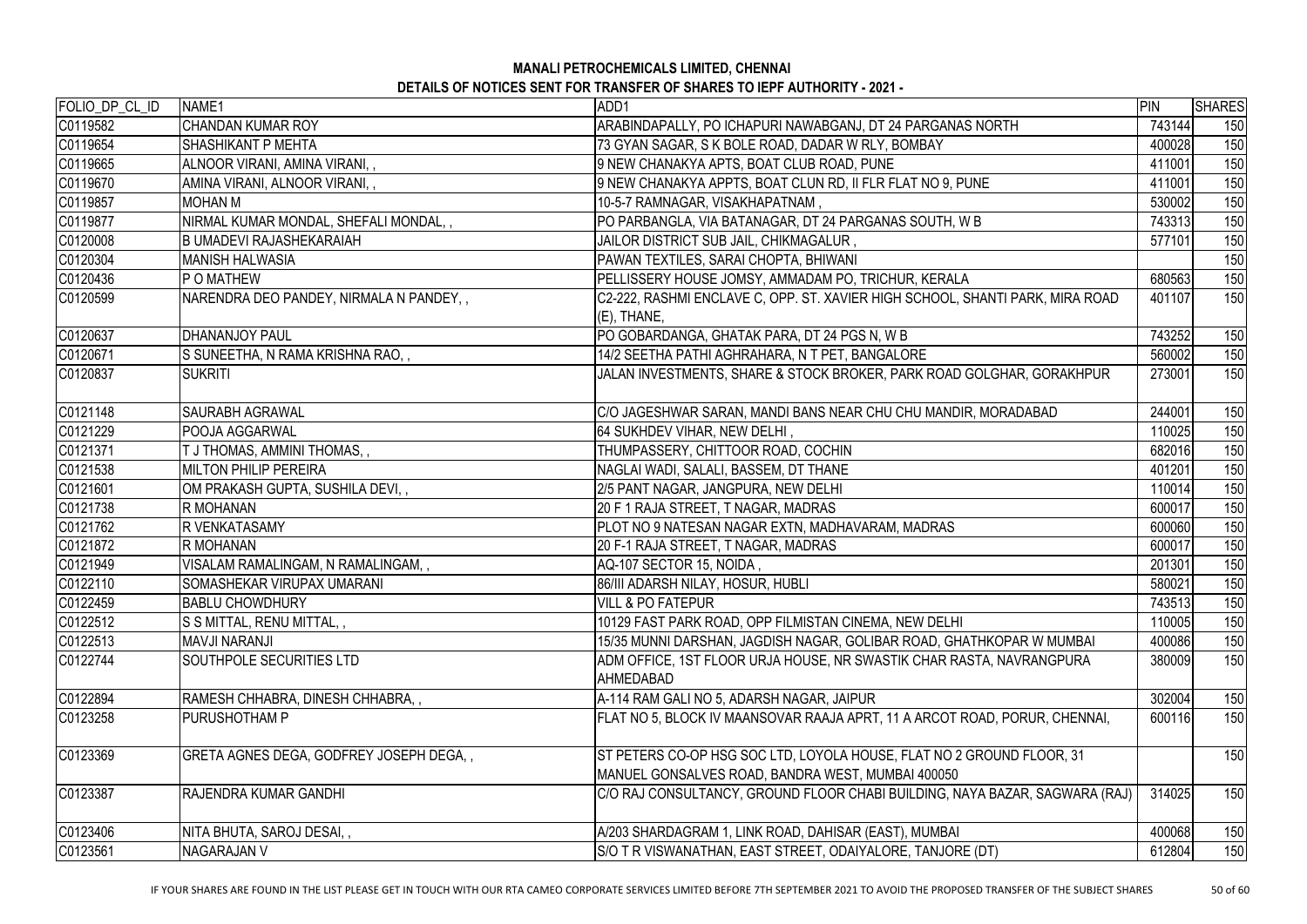| FOLIO_DP_CL_ID    | NAME <sub>1</sub>                                | ADD1                                                                        | <b>PIN</b> | <b>SHARES</b> |
|-------------------|--------------------------------------------------|-----------------------------------------------------------------------------|------------|---------------|
| C0124036          | <b>NACHIAPPA CHETTIAR RM N</b>                   | ELUMALAIYAN VASAL, 24 MADHAVAN SALAI, PLOT NO 178 K K NAGAR, TIRUCHI        | 620021     | 150           |
| C0127232          | <b>MADHU SUDAN NANDY</b>                         | 1 S M ROAD, PO RANIGANJ, DT BURDWAN                                         | 713347     | 150           |
| C0127865          | lVANDANA KHANDELWAL                              | 23 MITRA LANE, BEHIND MAHAJATI SADAN, KOLKATA                               | 700007     | 150           |
| C0128670          | <b>SURESH JOHN</b>                               | 18 NEW NO 2 A SECTOR II AVENUE, SIVASAKTHI NAGAR AVADI, CAR SHED POST,      | 600109     | 150           |
|                   |                                                  | CHENNAI, TAMILNADU,                                                         |            |               |
| C0131409          | PUSHPABEN BANSILAL CONTRACTOR, KARTIK BANSILAL   | B-3 KOKIL APPT, OPP L COLONY, AMBAWADIAHMEDABAD,                            | 380015     | 150           |
|                   | CONTRACTOR,,                                     |                                                                             |            |               |
| C0131582          | <b>GOPAL KRISHNA MS</b>                          | 1571, 39TH F CROSS, JAYANAGAR 4TH T BLOCK BANGALORE,                        | 560041     | 150           |
| C0132672          | <b>VIJAY KUMAR CHAWLA</b>                        | IIND FLOOR, 226 MUKHERJI NAGAR DELHI,                                       | 110009     | 150           |
| C0134585          | ALEYAMMA JOSE, JOSE K C,,                        | KOIPARAMPIL, FATHIMAPURAM PO, CHANGANACHERY                                 | 686102     | 150           |
| C0135559          | DAMYANTI BHALLA                                  | BHALLA ENCLAVE, V.P.O SALOGRA, VIA SOLAN BREWEYSOLAN H P,                   | 173214     | 150           |
| C0137872          | SUNIL SHAM RAMCHANDANI                           | 9TH SEA VIEW, 2ND FLOOR, IST PASTHA LANE, COLABA, MUMBAI,                   | 400005     | 150           |
| C0138595          | <b>RAMASAMY R</b>                                | OLDNO 7A NEW NO 19, KOKKIRAKULAM TIRUNELVELI,                               | 627009     | 150           |
| C0138667          | IDEBASHIS GHOSH                                  | KALU PUKUR PANCHANNANTALA, PO CHANDANNAGORE, DIST HOOGHLY, H NO 106W B      | 712136     | 150           |
|                   |                                                  |                                                                             |            |               |
| C0139316          | UNMESH PRABODHCHANDRA JOSHI, SONALBEN UNMESHBHAI | 59 SAKAR ROW HOUSE, OPP HONEY PARK SOCIETY, NEW PANI TANKI ROAD, ADAJAN     | 345009     | 150           |
|                   | JOSHI,,                                          | ROAD, SURAT,                                                                |            |               |
| C0140975          | HARI S                                           | 3/136 SHANMUKHA, 16TH ROAD, CHEMBURMUMBAI,                                  | 400071     | 150           |
| C0141092          | <b>USHA J PATEL</b>                              | NO 9 SARDAR PATEL SOCIETY, B/H NAVRANG SCHOOL, NARODAAHMEDABAD,             | 380025     | 150           |
| C0141890          | <b>KASTHURI BAIT R</b>                           | 53/T3 MADHURAMS FLATS, 151-152 KUMARAN COLONY, MAIN ROAD, VADAPALANI,       | 600026     | 150           |
|                   |                                                  | CHENNAI,                                                                    |            |               |
| C0141891          | <b>RAMESH T</b>                                  | S3/T3 MADHURAMS FLATS, 151-152 KUMARAN COLONY, MAIN ROAD VADAPALANICHENNAI, | 600026     | 150           |
|                   |                                                  |                                                                             |            |               |
| C0141954          | <b>ARATI BANERJEE</b>                            | 169 SHIBPUR ROAD, PO SHIBPUR, DIST HOWRAHWEST BENGAL,                       | 711102     | 150           |
| C0142599          | <b>HARIHARAN V</b>                               | NO 13 (OLD NO 5), OFFICERS COLONY, IST STREET, METHANAGAR, CHENNAI,         | 600029     | 150           |
| C0143215          | <b>IS SELVAGANESAN</b>                           | 141/7 SIVANANDHA SALAI, GILL NAGAR EXTN, CHOOLAIMEDUCHENNAI,                | 600094     | 150           |
| IN30011810648879  | NARENDRA KUMAR SHYAMSUKHA                        | NEO PLAST CENTRE, 5401/N 75 PRATAP MARKET, IIND FLOOR SADAR BAZAR, DELHI    | 110006     | 150           |
| IN30011810774583  | <b>S C ARORA</b>                                 | F 30, PHASE VI, AYA NAGAR EXTENTION, NEW DELHI                              | 110047     | 150           |
| IN30015910210639  | <b>JOHARI BHARMAL</b>                            | RAJ TRADERS, NAVA DELLA ROAD, KADIYA KUMBHER ST., MORBI.                    | 363641     | 150           |
| IN30017510104902  | <b>SAKILA. S</b>                                 | 3/2271 SIVARAYAR GARDEN MELARAJA ST, THANJAVUR,                             | 613001     | 150           |
| IIN30017510384424 | <b>GOVINDASAMY.N</b>                             | 6, VATHAKALIVALASU, DHOORAMPADI POST, MULANUR, ERODE                        | 638106     | 150           |
| IN30017510613327  | LAKSHMI U                                        | PLOT NO 89, DOOR NO 3/923, SAMATHANAPURAM, DHARGA POST, HOSUR               | 635126     | 150           |
| IIN30020610471108 | <b>V D NANDA KUMAR</b>                           | IC- 3/3173. VASANT KUNJNEW DELHI                                            | 110070     | 150           |
| IN30020610648404  | <b>ISUDHIR KUMAR GARG</b>                        | 27, ABUL FAZAL ROAD, BENGALI MARKET, NEW DELHI                              | 110001     | 150           |
| IN30021410641859  | ISANNIDHI UMAMAHESWARA RAO                       | H NO 195, NEAR ANJENEYA TEMPLE, ATTILI, TANUKU                              | 534134     | 150           |
| IN30023910032149  | <b>JOSE PAUL</b>                                 | NJAVALLIL HOUSE, COLLECTORATE PO, KOTTAYAM, KERALA                          | 686002     | 150           |
| IIN30023910082775 | <b>RAJENDRAN PILLAI.P</b>                        | ASHTAMI-ARRA NO 63, AVITTOM ROAD, PO MEDICAL COLLEGE, KUMARAPURAM,          | 695011     | 150           |
|                   |                                                  | THIRUVANANTHAPURAM, KERALA                                                  |            |               |
| IN30023910136284  | <b>JOSE KUNCHERIA</b>                            | THAIVEETTIL, PULINCUNNOO P.O., ALAPUZHA DIST, KERALA.                       | 688504     | 150           |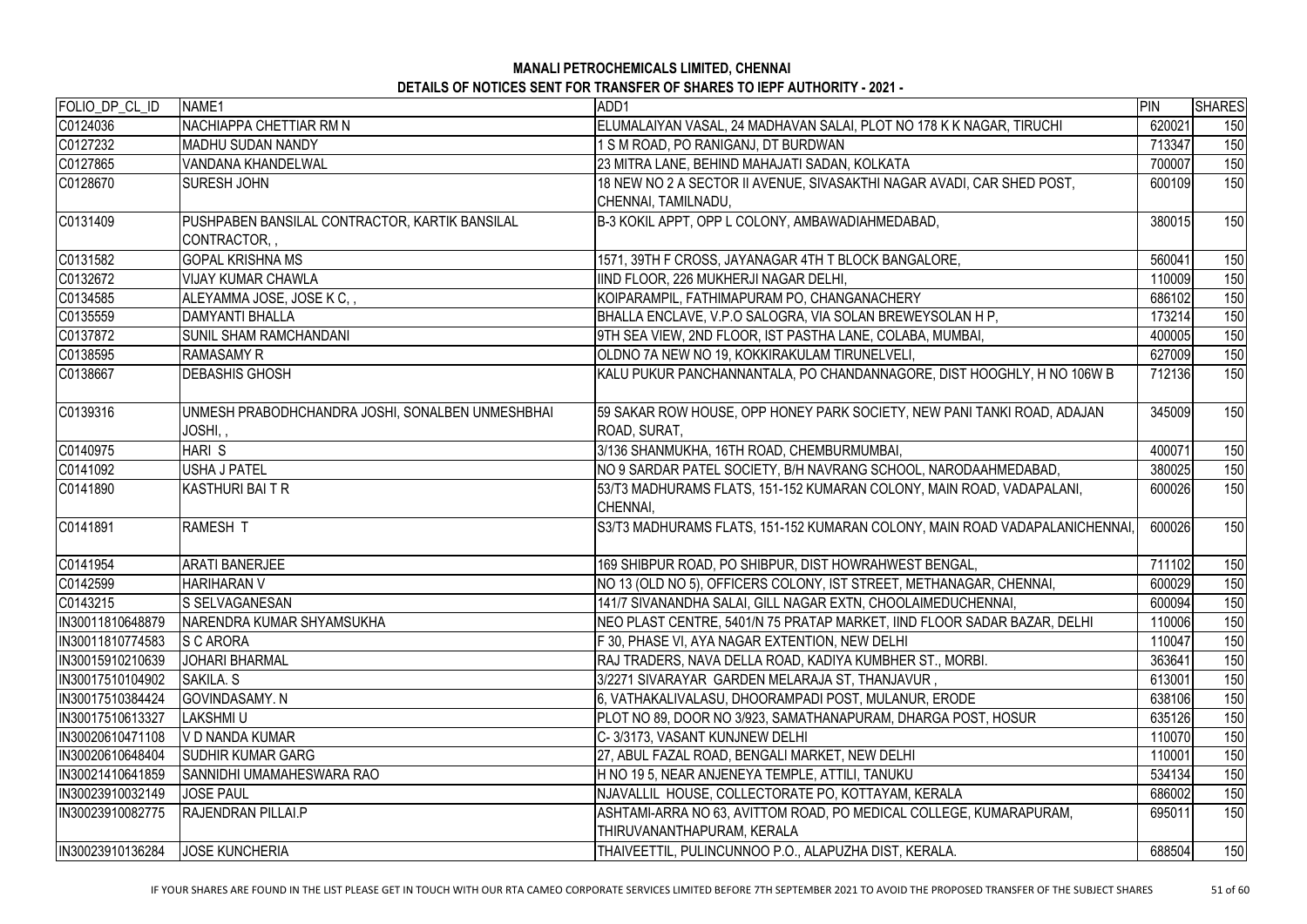| FOLIO_DP_CL_ID   | NAME1                                                                                                | ADD1                                                                                         | PIN    | <b>SHARES</b> |
|------------------|------------------------------------------------------------------------------------------------------|----------------------------------------------------------------------------------------------|--------|---------------|
| IN30023910466058 | <b>CICILY ABRAHAM</b>                                                                                | NJAVALLIL HOUSE, KANJIRAPALLY P O, KOTTAYAM, KERALA                                          | 686507 | 150           |
| IN30032710098812 | <b>SHYAM DEO SINGH</b>                                                                               | 211/1 CANAL STREET, FLAT NO.- 1/EKOLKATA                                                     | 700048 | 150           |
| IN30036020434793 | <b>MINATI CHOUDHURY</b>                                                                              | FLAT NO B/1, LAKE GARDENS GOVT HOUSING ESTATE, 48/4 SULTAN ALAM ROAD,<br><b>CALCUTTA</b>     | 700033 | 150           |
| IN30039414929386 | CHANDRIKA VASANT CHIRMADE, VASANT SHANKAR CHIRMADE,,                                                 | 131, JILHA PETH, VASANT VIKAS, JALGAON                                                       | 425001 | 150           |
| IN30044110948608 | <b>PARASMAL MUTHA</b>                                                                                | CHHAGAN RAJ KANTILAL, 7/3/22/1 JAIN TEMPLE STTENALI                                          | 522201 | 150           |
| IN30045010252113 | RAJNIKANT KANCHANLAL PATEL, KANCHANLAL MOHANLAL PATEL,, 10 B SWAMINARAYAN NAGAR 2, HARNI RD., BARODA |                                                                                              | 390022 | 150           |
| IN30048410014597 | <b>SITAKANTA NAYAK</b>                                                                               | PLOT NO- 240/93, AERODROME AREA, UNIT-6, BHUBANESHWAR                                        | 751009 | 150           |
| IN30048412022973 | <b>JOSHI HIREN</b>                                                                                   | M 23/188, AZAD APPARTMENT, NEAR AZAD SOCIETY, AMBAWADI, AHMEDABAD                            | 380015 | 150           |
| IN30086110009583 | <b>INAYATULLAH SHAH</b>                                                                              | HILALABAD, SECTOR - 1, QAMARWARISRINAGAR (J.K.)                                              | 190010 | 150           |
| IN30088813741077 | SURESH CHANNAPPA SANKH, CHITRA SURESH SANKH,                                                         | C/O SANGAM MEDICAL STORES, AT JATH, DIST SANGLI                                              | 416404 | 150           |
| IN30089610242083 | <b>PRANKG</b>                                                                                        | 21/1757, KALLUPADAM, PALLURUTHY, KOCHI                                                       | 682006 | 150           |
| IN30097410446106 | <b>HENCY HARILAL BAVARIA</b>                                                                         | 7-A, NAVKAR APARTMENT, AMIN MARG, RAJKOT.                                                    | 360001 | 150           |
| IN30102220132853 | <b>P SURYANARAYANA RAJU</b>                                                                          | F 5 TRENDSET VILLAE, ROAD NO 3, BANAJRA HILLS, HYDERABAD                                     | 500034 | 150           |
| IN30103924012288 | SYED JAFER MOOSVI, ZAINAB MOOSVI,,                                                                   | S3 62 TATA CHEMICALS LTD, MITHAPURMITHAPUR                                                   | 361345 | 150           |
| IN30103924396790 | <b>RAMA SHANTILAL MACHCHHAR</b>                                                                      | CENTRAL BANK ROAD, DHRUVE FALI 1JAMNAGAR,                                                    | 361001 | 150           |
| IN30105510418945 | <b>PAWAN KUMAR GARODIA</b>                                                                           | LAXMI NIKETAN, 243 G T ROAD, LILUAH (NORTH), HOWRAH                                          | 711204 | 150           |
| IN30109810682054 | <b>SHAIKH IMRAN RAFIK</b>                                                                            | TELI KUNT, LONAR LAINE, AHMEDNAGAR                                                           | 414001 | 150           |
| IN30114310097180 | <b>SARALA SINHA</b>                                                                                  | XV 563, MONOTOLA, PAHARGANJ, NEW DELHI                                                       | 110055 | 150           |
| IN30125015108130 | JYOSHNA KANUNGO                                                                                      | JYOSHNA MAHAL PLOT NO 264, PAIKA NAGAR, BHUBANESWAR, ORISSA                                  | 751003 | 150           |
| IN30125028221084 | <b>SWAPAN KUMAR DAS</b>                                                                              | VILL AND PO JAMALPUR, DIST BURDWAN, DIST BURDWAN, BUDWAN                                     | 713408 | 150           |
| IN30125028361302 | <b>CHIRASUNDAR MAHANTI</b>                                                                           | VILL/PO JAMBANI, G P NETURPUR, DIST BANKURA, W B                                             | 722150 | 150           |
| IN30125028577685 | SADHANA JAIN, ANANT JAIN,,                                                                           | 4 A ROY STREET, 2 ND FLOOR, FLAT NO 22, KOLKATA WB                                           | 700020 | 150           |
| IN30131320164016 | DAVULURI HYMAVATHI                                                                                   | C/O SAIRAM FINANCIERS, 16/644 INDIRA BHAVAN ROAD, 11 RAMARAO COMPLEX, NELLORE                | 524001 | 150           |
| IN30131321046896 | <b>SANKU MADHUSUDHANA RAJU</b>                                                                       | DOOR NO 70/1/21/A DEVI COMPLEX, OPP TO VISAKHA DAIRY, SARPAVARAM JN, KAKINADA                | 533005 | 150           |
| IN30155721421025 | ISUBODH KUMAR AGARWAL                                                                                | D-307, INDIRA NAGAR LUCKNOW                                                                  | 226016 | 150           |
| IN30160410023552 | IMCI SECURITIES PVT LTD                                                                              | 147, TEMPLE BAR BLDG, 2ND FLOOR, ABOVE KHYBER RESTAURANT, M G ROAD, FOUNTAIN,<br> MUMBAI,    | 400023 | 150           |
| IN30169610687823 | <b>SOWMYAS</b>                                                                                       | VISWAKAMAL APARTMENTS, OLD NO 245/8, NEW NO 62/8, R K MUTT ROAD, MYLAPORE,<br><b>CHENNAI</b> | 600004 | 150           |
| IN30174010266882 | IPRATIK BHANSALI                                                                                     | P-141, CIT ROAD, SCHEME- 52, KOLKATA                                                         | 700014 | 150           |
| IN30189510303399 | N RAMAKRISHNAN NAIR                                                                                  | KAMALALAYAM, PO KIZHUVILAM, ATTINGAL, THIRUVANANTHAPURAM, KERALA                             | 695104 | 150           |
| IN30192630326054 | <b>WINNIFRED COUTINHO</b>                                                                            | KONKAN VILLA KAUADKA                                                                         | 574222 | 150           |
| IN30210510030056 | <b>SAROJ RATHI</b>                                                                                   | C/O RATHI KUNJ, INDRAPURI, RATU ROAD, RANCHI                                                 | 834005 | 150           |
| IN30210510232978 | <b>BRIJ MOHAN MALPANI</b>                                                                            | 92/C/1, N.K. BANERJEE STREET, P.O.- SERAMPORE, RISHRA, DIST.- HOOGHLY                        | 712248 | 150           |

IF YOUR SHARES ARE FOUND IN THE LIST PLEASE GET IN TOUCH WITH OUR RTA CAMEO CORPORATE SERVICES LIMITED BEFORE 7TH SEPTEMBER 2021 TO AVOID THE PROPOSED TRANSFER OF THE SUBJECT SHARES 52 of 60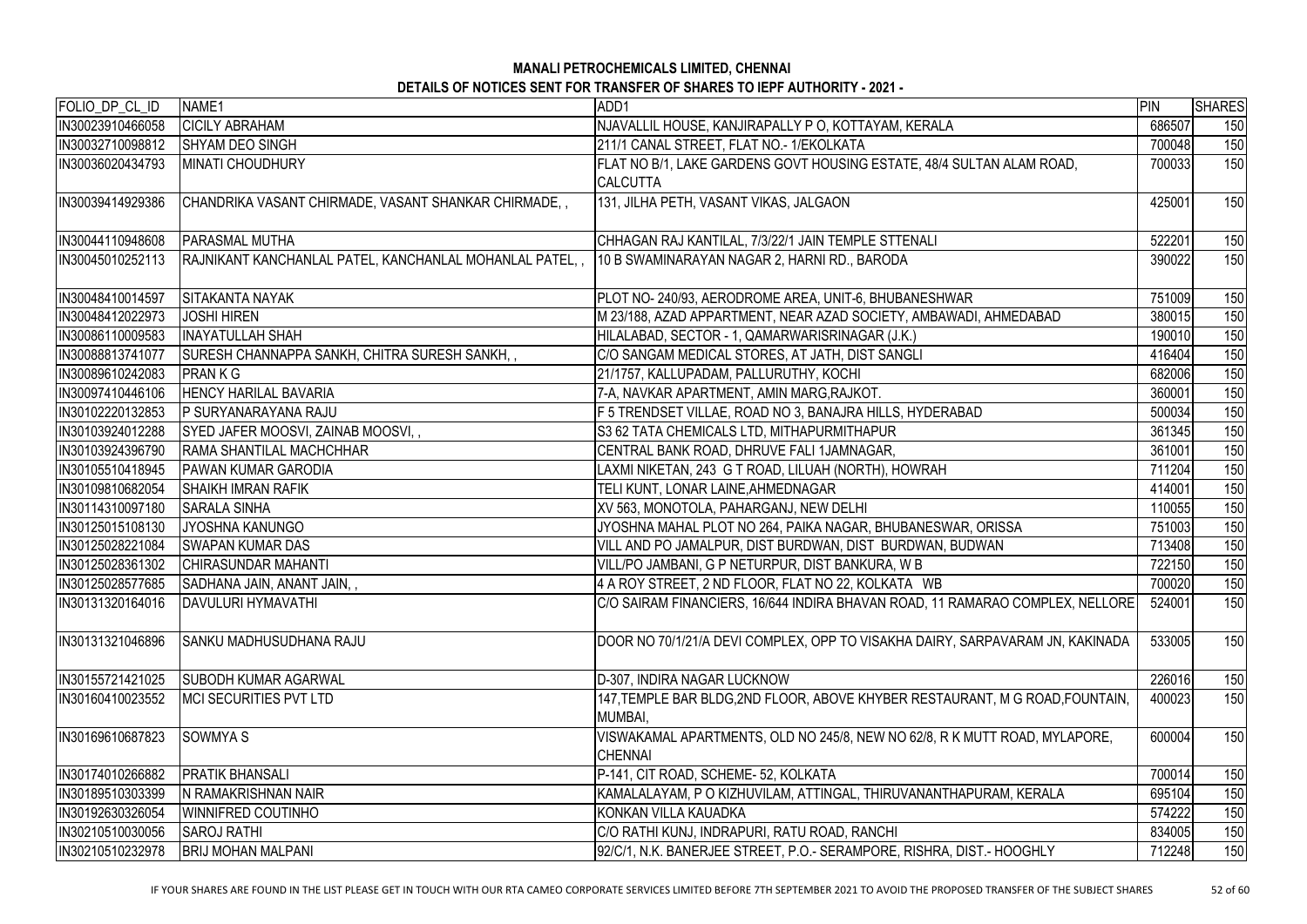| FOLIO_DP_CL_ID     | NAME1                                                                                 | ADD1                                                                                            | PIN    | <b>SHARES</b> |
|--------------------|---------------------------------------------------------------------------------------|-------------------------------------------------------------------------------------------------|--------|---------------|
| IN30214811016716   | CHANDRASHEKARA UPADHYA                                                                | NO 315 7TH MAIN ROAD, LAKKASANDRA EXTNBANGALORE                                                 | 560030 | 150           |
| IN30223610314273   | <b>YUDHVIR SINGH</b>                                                                  | 14/B, B/5 DHAWALGIRI, SECTOR 34, NOIDA                                                          | 201307 | 150           |
| IN30236510130648   | M.P. JAIN                                                                             | BG-103, EAST SHALIMAR BAGH, DELHI                                                               | 110088 | 150           |
| Y0000614           | KARTIK CHANDER SAHOO                                                                  | C-33 MALVIYA NAGAR, NEW DELHI,                                                                  | 110017 | 150           |
| Z0003776           | <b>ELSY SEBASTIAN</b>                                                                 | C/O MR PAUL VARGHESE K, J T O CROSS BAR TEL EXCHANGE, MUVATTUPUZHA KERALA                       | 686661 | 150           |
| Z0005145           | MANJU CHAUHAN, MR SURENDRA SINGH CHAUHAN, ,                                           | 15 SRI COMPLEX, RI ROAD, BADEGAON, UDAIPUR (RAJ)                                                | 313011 | 150           |
| Z0007630           | <b>IDEBASISH BHATTACHARYA</b>                                                         | A2/120 SAFDARJUNG ENCLAVE, NEW DELHI, 1100029                                                   |        | 150           |
| Z0008020           | HANSAVAHINI KADAPPA KOLAR, MR KADAPPA MALLAPPA KOLAR, ,                               | C/O G M KOLAR, 358 11TH CROSS, 18TH MAIN, J P NAGAR II PHASE, BANGALORE,                        | 560078 | 150           |
| Z0010274           | <b>AM JUHARI</b>                                                                      | 2, 2A/2 MAIN ROAD, KOLLAPURAM PO MYLADUTHURAI, RMS TANJORE DIST                                 | 609608 | 150           |
| Z0010371           | <b>DHIREN VIJAYLAL GANDHI</b>                                                         | VIJAY NIWAS GROUND FLOOR, L B S MARG GHATKOPAR WEST, BOMBAY                                     | 400086 | 150           |
| Z0011077           | ZOEB S KAPASI, FAKHRUDDIN GHULAMHUSEIN AMIJI, ,                                       | P O BOX 5889, DUBAI, U A E                                                                      |        | 150           |
| Z0011079           | NAZMUDDIN M HUSAIN KAPASI, FAKHRUDDIN GHULAMHUSEIN AMIJI,  P O BOX 5889, DUBAI, U A E |                                                                                                 |        | 150           |
| Z0011081           | SALIM HASSANALI KAPASI, FAKHRUDDIN GHULAMHUSEIN AMIJI, ,                              | $P$ O BOX 5889, DUBAI, U A E                                                                    |        | 150           |
| Z0011214           | SURENDRA SINGH CHAUHAN, MANJU CHAUHAN,,                                               | 15 SRI COMPLEX, RI ROAD, BADEGAON, UDAIPUR (RAJ)                                                | 313011 | 150           |
| IN30226911843904   | <b>KAILASH SAINI</b>                                                                  | KAILASH, C/O D B HOSPITAL, CHURU, RAJASTHAN                                                     | 331001 | 124           |
| IN30051313749340   | <b>SIKANDARBHAI K MALEK</b>                                                           | IN NAYA VAS, KASBA VISTAR, MEHSANA, GUJARAT                                                     | 384002 | 120           |
| IN30177412450658   | <b>KIRAN KUMAR TEDLA</b>                                                              | H NO 14-103 C, NANDHIPAHAD ROADMIRYALAGUDA                                                      | 508207 | 117           |
| '1201911100006275  | <b>DHEERAJ KUMAR</b>                                                                  | 9 - MEVA MARKET, 3 - CIRCULAR ROADABOHARPUNJAB                                                  | 152116 | 112           |
| C0008049           | VANITA V MESTRY, VIJAY J MESTRY,,                                                     | 320 GEE JUMBO DARSHAN, KABIR APTS KOLDONGRI ROAD NO 2, ANDHERI (E), BOMBAY                      | 400069 | 112           |
| IN30165310303967   | <b>DEEPAK KUMAR</b>                                                                   | HOUSE NO 75, WARD NO - 1, HERA NAGAR, HAMIRPUR                                                  | 177001 | 105           |
| IN30096610373403   | <b>ASHOK KUMAR SIDHU</b>                                                              | O-239, MANGOL PURIDELHI                                                                         | 110006 | 102           |
| '1201090002370317  | AMEEYRAJ RAI                                                                          | 58- NEW DEWAS, ROAD, INDORE, INDOREMADHYA PRADESH                                               | 452001 | 100           |
| '1201210100207901  | NAVRATAN . BOTHRA                                                                     | ANUVRAT MARG, NEW LANE, GANGASHAHAR, BIKANERRAJASTHAN                                           | 334001 | 100           |
| l'1201860000113241 | <b>SANJAY VASANT JADHAV</b>                                                           | PIRAMAL HOLDING, SURYA COMPLEX BLDG NO-5, ROOM NO-8 KAJURMARG (W),<br><b>MUMBAIMAHARASHTRA</b>  | 400078 | 100           |
| '1203320001558026  | <b>IJOSHI RAKESH KUMAR SURYKANT</b>                                                   | AT POST SATHAMBA, TA BAYAD, DIST S K, S KGUJARAT                                                | 383340 | 100           |
| 1203320001700925   | <b>CHAUDHARY MUKESHBHAI CHELABHAI</b>                                                 | AT ADRANA, TA VADGAM DIST B K, PALANPUR, VADGAMGUJARAT                                          | 385210 | 100           |
| 1203320001818230   | SAMIRBHAI MOHAMADBHAI BHATTA                                                          | AT & PO ILOL PAHADIA, TA HIMATNAGARHIMATNAGARGUJARAT                                            | 383001 | 100           |
| '1203320002192403  | <b>INIKHIL KISHOR SHINGAVI</b>                                                        | T-388 ADINATH SOCI, PUNE SATARA RDPUNEMAHARASHTRA                                               | 411037 | 100           |
| '1203820000097455  | A.M.DHANAPALAN.                                                                       | 1/106, BODINAICKENPATTI, MUTHUKAPATTI, ., NAMAKKALTAMIL NADU                                    | 637405 | 100           |
| '1203840000003490  | <b>SANDEEP GHOSH</b>                                                                  | J.C.MALLICK ROAD, HIRAPURDHANBADJHARKHAND                                                       | 826001 | 100           |
| l'1203980000071537 | <b>SANJAY K CHATURVEDI</b>                                                            | 204, LAXMI PURWA, CIRCULAR ROAD, HARDOIUttar Pradesh                                            | 241001 | 100           |
| l'1204120000031916 | <b>SAMEER VISHNU VAIDYA</b>                                                           | SHOGINI TECHNO, NAVI PETH, 209/1, SHIVGANGA, SHASTRI MARG, NAVI PETH, PUNE,<br>IPUNEMAHARASHTRA | 411030 | 100           |
| '1204330000134384  |                                                                                       |                                                                                                 |        |               |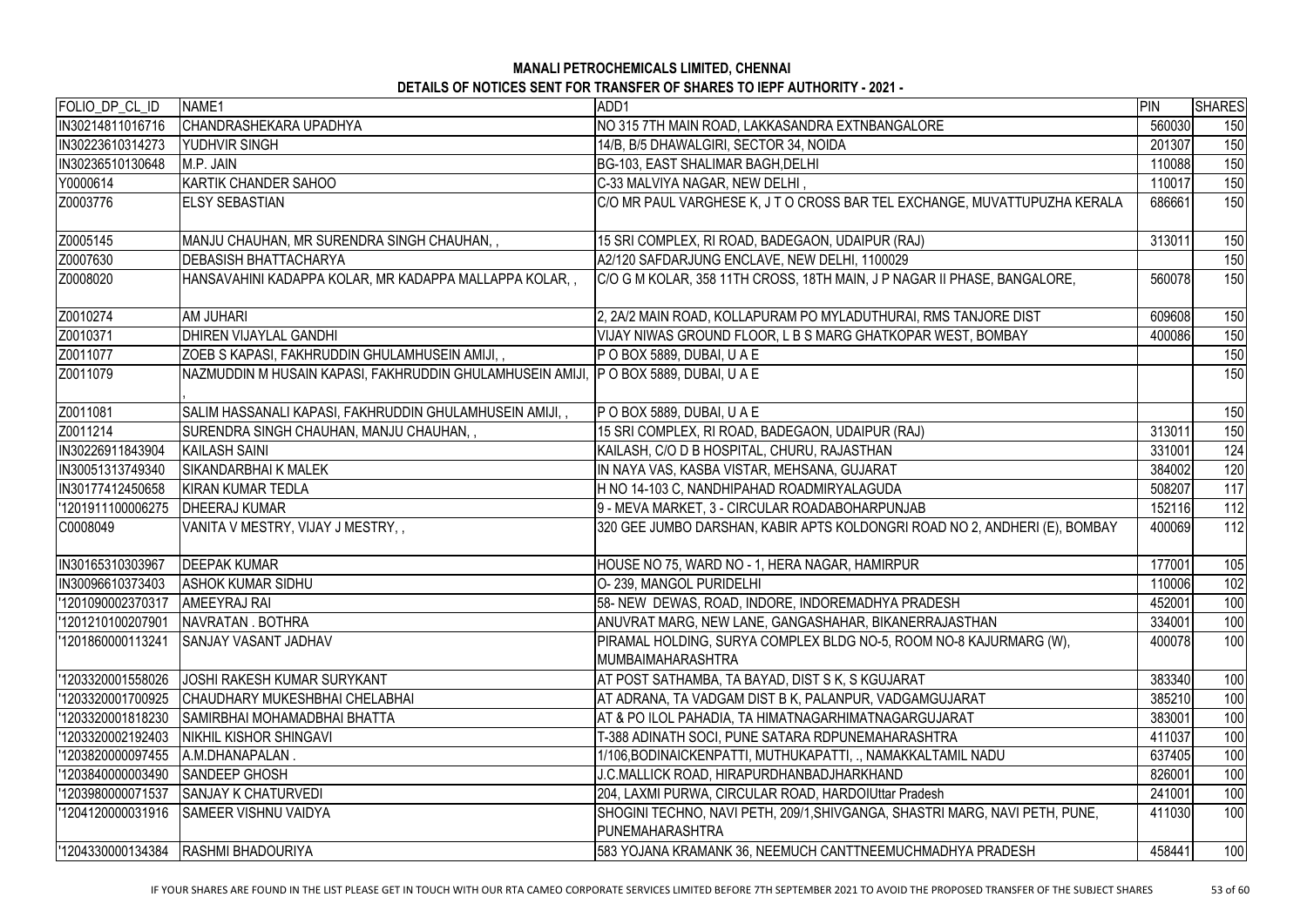| FOLIO_DP_CL_ID    | NAME1                                        | ADD1                                                                    | PIN    | <b>SHARES</b> |
|-------------------|----------------------------------------------|-------------------------------------------------------------------------|--------|---------------|
| '1204680000041900 | KIRAN.                                       | PLOT NO 42 KACHWA ROAD, RAM NAGARKARNALHARYANA                          | 132001 | 100           |
| IN30026310160832  | <b>PRATIMA DAS</b>                           | DN-482 DPL COLONYDURGAPUR, DIST - BURDWAN                               | 713202 | 100           |
| IN30039417382439  | VASUDEV R BALIGA                             | SHRI GANESH, BEHIND LITTLE FLOWER SCHOOLPUTTUR                          | 574201 | 100           |
| IN30051312770212  | <b>CHHAGANLAL BHATI</b>                      | PECHAKA WALI VAS, CHHAWANI, SHEOGANJ, RAJASTHAN                         | 307027 | 100           |
| IN30051317693584  | <b>ARUN KUMAR MAURYA</b>                     | SAHADATPURA, NEAR BECHAN GAYAKMAU UTTAR PRADESH                         | 275101 | 100           |
| IN30097410834754  | NANDLAL LAXMIDAS KANANI                      | KAILASH NAGAR, TALALA (GIR).                                            | 362150 | 100           |
| IN30125029008734  | <b>SOMEN SARKAR</b>                          | BHOLAR DABRI, ALIPURDUAR, JALPAIGURI, JALPAIGURI                        | 736123 | 100           |
| IN30127630580059  | <b>MANISHABEN BHARATKUMAR DEVKAR</b>         | TAMBOLI SHERI, VISNAGAR, VISNAGAR, VISNAGAR                             | 384315 | 100           |
| IN30177410442416  | <b>BHARATKUMAR CHIMANLAL DHOLAKIA</b>        | NEAR YOJNA BLDG OPP SANE GURUJI, GARDEN SANE GURUJI COLONY, JALGAON,    | 425001 | 100           |
|                   |                                              | <b>JALGAON</b>                                                          |        |               |
| IN30177414015820  | <b>MIRABAI NAMDEO NARWADE</b>                | BALEGAON, TAL AMBAD, DIST JALNA, JALNA                                  | 431203 | 100           |
| IN30209210168262  | <b>DEEPAK KUMAR</b>                          | DRUG INSPECTOR, C M O OFFICE, PAURI GARHWAL, UTTRAKHAND                 | 246001 | 100           |
| IN30282210066678  | <b>ISURESH KUMAR JAIN</b>                    | 727, LEKHU NAGAR, TRI NAGAR, DELHI                                      | 110035 | 100           |
| IN30189510118970  | <b>ALICE IGNATIUS</b>                        | GREEN GARDEN, PATTAYIL THAZHAM, MANAKAVU P O, KOZHIKODE, KERALA         | 673007 | 95            |
| B0098742          | HARSHA B SHAH, PARESH B SHAH,,               | 14 LAXMI COLONY, PRODUCTIVITY ROAD, BEHIND GOVERDHANNATHJIS HAVELL,     | 390005 | 90            |
|                   |                                              | <b>VADODARA</b>                                                         |        |               |
| '1201090001738657 | <b>M BHAGAVAN SHETTY</b>                     | MIJAR GUTHU HOUSE, P.O MIJARMANGALOREKARNATAKA                          | 574225 | 81            |
| '1203320001372332 | <b>PARESH AVINASH PARAB</b>                  | A/P- TAL- KANKAVLI, SAWANT CHAWL GANGOCHIWADI, DIST- SINDHUDURG,        | 416602 | 80            |
|                   |                                              | <b>KANKAVLIMAHARASHTRA</b>                                              |        |               |
| IN30036021423848  | KANTHA KAWAR                                 | 15/8 MAHAVEER COLONY NEW COLONY, EVK SAMPATH ROAD, DR AMBEDKAR NAGAR,   | 600007 | 78            |
|                   |                                              | <b>VEPERY CHENNAI</b>                                                   |        |               |
| 1202060000128483  | <b>IBRAHIM SANCHI</b>                        | 74, BAHOUR ROAD, KARIKALAMPAKKAM, PONDICHERRYU T                        | 605006 | 75            |
| '1203000000016211 | <b>TAPASI CHAKRABORTY</b>                    | 9, GOPAL JEW MANDIR ROAD, BIRATI, KOLKATAWEST BENGAL                    | 700051 | 75            |
| '1203040000016444 | CHANDRASHEKHAR PANDIT DESHPANDE              | 179, BALIRAM PETH, OPP.BRAMHAN SABHA, JALGAONMAHARASHTRA                | 425001 | 75            |
|                   | 1303870000041694   MILAN KUMAR BHATTACHARJEE | 13/B, RAJA MANINDRA ROAD, KOLKATAKOLKATAWEST BENGAL                     | 700037 | 75            |
| A0015786          | <b>INEHABEN MEHTA</b>                        | 4 HATKESH SOCIETY, ST XAVIERS SCHOOL RD N PURA, AHMEDABAD               | 380014 | 75            |
| A0034760          | <b>MANJU SOMANI</b>                          | C/O PREM SOMANI FINANCIAL LTD, 7-A-VIVEKANAND MARG, K-SCHEME 1ST FLOOR, |        | 75            |
|                   |                                              | <b>JAIPUR</b>                                                           |        |               |
| A0046096          | <b>RATAN BOOB</b>                            | SHRI KISHAN BOOB AND SONS, MIRCHI BAZAR, JODHPUR                        | 342001 | 75            |
| A0047524          | IMANOJ KUMAR JAIN                            | C/O PRAKASH CHAND BHAG CHAND, P O BIJOYNAGAR KAMRUP, ASSAM              | 781122 | 75            |
| A0075944          | NIRMALA MURARKA, MR SANTOSH MURARKA, ,       | C/O. SANTOSH KUMAR MURARKA, HIG-33, JHARKHAND STATE HOUSING COLONY,     | 826001 | 75            |
|                   |                                              | BARTAND, JHARKHAND, DHANBAD,                                            |        |               |
| A0080829          | TUTTU RASINNO ANAND                          | C/O COL S P ANAND, 327 SECTOR-37, ARUN VIHAR, NOIDA, DIST GHAZIABAD,    | 201303 | 75            |
| A0089085          | BINA RAGHAV, MR ARMAITY DARUWALLA,,          | MANISH NAGAR 37/33, J P ROAD, ANDHERI WEST, BOMBAY                      | 400053 | 75            |
| A0090175          | MUMTAZ KHAMBATY, MISS NILOFAR KHAMBATY, ,    | MATCHESWALA BLDG COMPOUND, STATION RD SANTACRUZ W, BOMBAY               | 400054 | 75            |
| A0098868          | NAGINDAS SANGHVI, MR LAXMIDAS SANGHVI,,      | 15-16 NARAYANI, 20-7 RAJ AHMED KIDWAI ROAD, WADAIA BOMBAY               | 400031 | 75            |
| B0011019          | CHANDRAVADAN HIRALAL AMIN                    | SHIV KRUPA, 13 AMIN SOCIETY, SARDAR PATEL COLONY CROSSING, NARANPURA,   | 380014 | 75            |
|                   |                                              | AHMEDABAD,                                                              |        |               |
| B0016656          | INARENDRA SHAH, MRS USHA SHAH, ,             | A-15 JANAKI SMRUTI S N RD, MULUND WEST, BOMBAY                          | 400080 | 75            |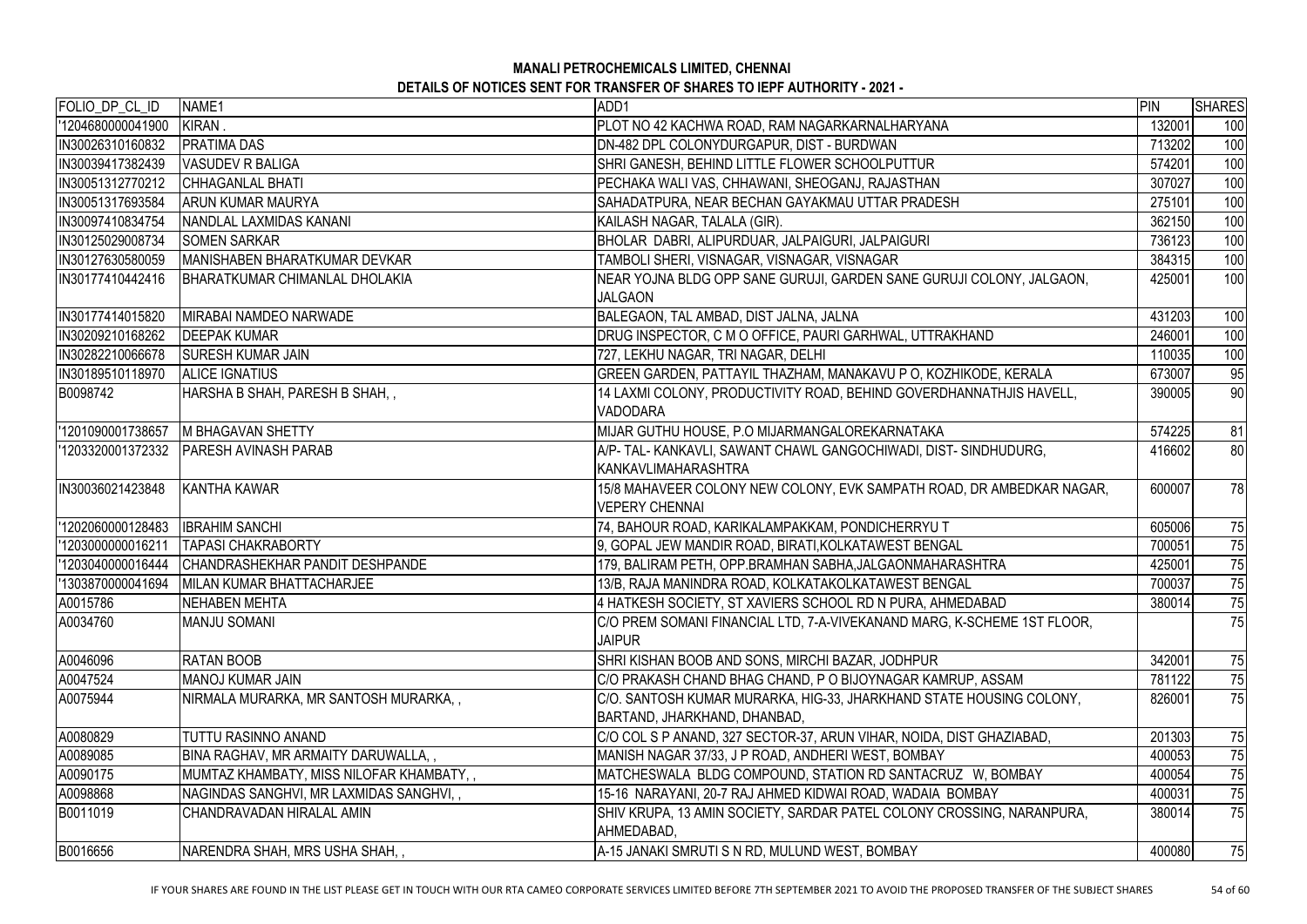| FOLIO_DP_CL_ID    | NAME <sub>1</sub>                                             | ADD1                                                                                       | PIN    | <b>SHARES</b> |
|-------------------|---------------------------------------------------------------|--------------------------------------------------------------------------------------------|--------|---------------|
| B0070626          | <b>JAYANTA KUMAR DAS</b>                                      | 1/1 NILAMBAR MUKHERJEE ST, CALCUTTA,                                                       | 700004 | 75            |
| B0080657          | CHUNDRAVADAN HIRALAL AMIN, USHA CHUNDRAVADAN AMIN, ,          | SHIV KRUPA, 13 AMIN SOCIETY, SARDAR PATEL COLONY CROSSING, NARANPURA,<br>AHMEDABAD,        | 380014 | 75            |
| B0087359          | NAVINCHANDRA LALJIBHAI CHANGELA                               | 23 ARISTO APPARTMENT, NEAR GAS PROJECT OFFICE, ARUNODAY SOCIETY, ALKAPURI<br><b>BARODA</b> | 390005 | 75            |
| B0088651          | <b>JAIN VEENA</b>                                             | 383-B/2 RAM NAGAR, GHAZIABAD,                                                              | 201001 | 75            |
| B0090638          | <b>SUMAN JAIN</b>                                             | 234/P-2 M D ROAD, 2ND FLOOR, CALCUTTA                                                      | 700007 | 75            |
| B0092489          | <b>ISURESH KUMAR</b>                                          | C/O SATNAM SINGH, MADARSA GALI, CHAMGORIA, PATNA CITY                                      | 800008 | 75            |
| C0000683          | <b>ANOOP JAIN</b>                                             | SHEELTARA HOUSE, 24/4866 HARBANS SINGH STREET, DARYA GANJ, NEW DELHI                       | 110002 | 75            |
| C0000947          | SRINIVASAN K                                                  | S/O K KALYANARAMAN, WEST ST, 67 SATHANOOR, NARASINGANPET (VIA), TANJORE (DT),              | 609802 | 75            |
| C0007094          | SADASHIVA KAMATH M                                            | 1662/1 GANESH PRASAD N S ROAD, K R MOHALLA, MYSORE                                         | 570004 | 75            |
| C0007107          | RADHA MUNUSAMY, SARASWATHY S, GOWRI SHANKAR,                  | GOWRI NILAYAM, NO 10-5TH MAIN ROAD, NANGANALLUR, MADRAS                                    | 600061 | 75            |
| C0007980          | RANGARAJAN V P, JANAKI V P,,                                  | 20 NORTH TANK SQUARE ST, TRIPLICANE, MADRAS                                                | 600005 | 75            |
| C0008101          | MANJU BURMAN                                                  | P26\1 UNIQUE PARK, BEHALA, CALCUTTA                                                        | 700034 | 75            |
| C0008930          | <b>ABOOBACKER A V</b>                                         | VELLAYIL HOUSE, PO MARANCHERY, KERALA                                                      | 679581 | 75            |
| C0009526          | <b>SHARDA NANDLAL SINGHAL</b>                                 | H NO 1041 STREET NO 3, ABOHAR, (PB) FIROZPUR DISTT                                         | 152116 | 75            |
| C0010202          | SISIR KUMAR MITRA, SUVAJIT MITRA, ,                           | 2/7 SANTI NAGAR, MOORE AVENUE, CALCUTTA                                                    | 700040 | 75            |
| C0010366          | ALOKA MITRA, SAMIR MITRA,,                                    | 125 SONARI NORTH LAYOUT, JAMSHEDPUR,                                                       | 831011 | 75            |
| C0011765          | PUSHPABEN BANSILAL CONTRACTOR, CONTRACTOR RUPAL<br>BANSILAL,, | B/3 KOKIL APPARTMENT, OPP L COLONY, AMBAWADI, AHMEDABAD                                    | 380015 | 75            |
| C0059390          | <b>MITA DAWN</b>                                              | 41/1 SITANATH ROAD, CALCUTTA,                                                              | 700006 | 75            |
| C0059394          | <b>MITA DAWN</b>                                              | 41/1 SITANATH ROAD, CALCUTTA,                                                              | 700006 | 75            |
| IN30088813017744  | <b>ASHOK RAMANLAL SHAH</b>                                    | B 30 YAMUNANAGAR SOCIETY, OPP. APEXA PARK, ISKCON TEMPLE ROAD, BARODA                      | 390015 | 75            |
| IN30232410872089  | SANKA RAMA KRISHNA RAO                                        | H NO 7-111, NUNNA VILLAGEVIJAYAWADA                                                        | 521212 | 75            |
| '1304140001312057 | <b>SHAIK SAYEED SHAIKH KASIM</b>                              | MILLGATE NANDED NANDEDMAHARASHTRA                                                          | 431601 | 70            |
| IN30177411882663  | <b>MAHAK RAHEJA</b>                                           | 144239, PALASIKAR COLONYINDORE                                                             | 452001 | 63            |
| IN30165310099492  | <b>IRAKESH KUMAR</b>                                          | H NO-74/19, MOHALLA- KANUNGO, CHANDANA GATE, KAITHAL, HARYANA                              | 136027 | 60            |
| '1203500000091428 | <b>PANKAJ KUMAR GHOSH</b>                                     | MALANCHAPALLI, P.S.ENGLISH BAZAR, DIST-MALDA, MALDAWEST BENGAL                             | 732103 | 54            |
| '1204470002596846 | <b>CHANCHAL.</b>                                              | B 2 MCH-92/74, SHALIMAR NAGAR, HOSHIARPUR, HOSHIARPURPUNJAB                                | 146001 | 50            |
| IN30023911274033  | <b>RAJENDRAN MD</b>                                           | MANIMANGALAM, MEVELLOOR P O, KOTTAYAM, KERALA                                              | 686609 | 50            |
| IN30023911634786  | <b>NISHAN J THOMAS</b>                                        | NEERAJ, C M C 2, MAIN ROAD, CHERTHALA                                                      | 688524 | 50            |
| IN30023912223779  | <b>RAKESHKUMAR SHAMALBHAI PATEL</b>                           | ATMOTA KAPRA, TA DEESA, DIST BANASKANTHA, GUJARAT                                          | 385535 | 50            |
| IN30032710435877  | <b>IMOHAN JHA</b>                                             | 11, BOSE PARA ROAD, MOHIT COLONYKOLKATA                                                    | 700008 | 50            |
| IIN30051315224178 | <b>ARUN SINGH</b>                                             | A 1 MIG SHOPPING CENTRE COMPLEX, ALKAPURI, RATLAM, MADHYA PRADESH                          | 457001 | 50            |
| IN30055610353512  | <b>SANJAY THAIGAL</b>                                         | 128/207 H BLOCK, KIDWAI NAGARKANPUR                                                        | 208011 | 50            |
| IN30127630569397  | <b>ZALA MAYURDHVAJSINH NARENDRASINH</b>                       | VALA VAJUBHA BECHARSINH, BLOCK NO 157, VITHALVADI BE MALIYA, BHAVNAGAR                     | 364002 | 50            |
| IIN30177411677810 | <b>ASHUTOSH PRIYA</b>                                         | AMARPALI INSTITUTE, SHIKSHA NAGAR, LAMACHAUR, HALDWANI                                     | 263139 | 50            |
| IIN30267935280943 | <b>SHARAD YADAV</b>                                           | 79/1 SNEHLATAGANJ TUSHAR APT, FLAT 101, NEAR TARANEKAR ASHRAM, INDORE                      | 452007 | 50            |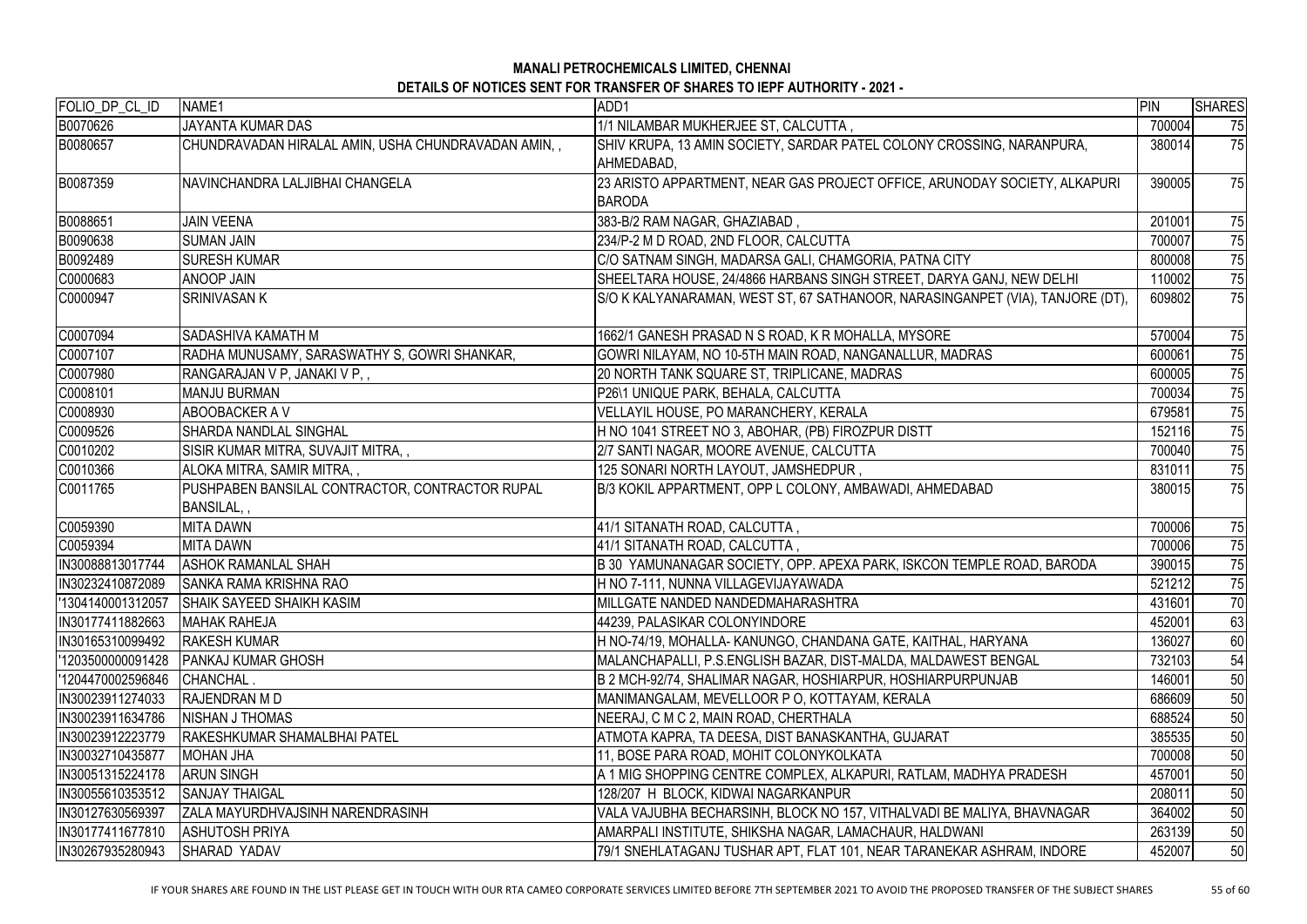| FOLIO_DP_CL_ID<br>'1203840000170168<br>8, MAHAVEER COLONY, E. V. K. SAMPATH ROAD, VEPERY, CHENNAITAMILNADU<br>V. KANTHA KAWAR.<br>D NO 19-1-359/2, SARAVARI STREET, PEDDAPURAM, E.G DT<br>IN30286310065856<br>V.B.SURYA PRABHAKARA RAO PALACHARLA | 600007           | 37              |
|---------------------------------------------------------------------------------------------------------------------------------------------------------------------------------------------------------------------------------------------------|------------------|-----------------|
|                                                                                                                                                                                                                                                   |                  |                 |
|                                                                                                                                                                                                                                                   | 533437           | 37              |
| 218-C MARUTI RAW HOUSE, SIHOR, BHAVNAGAR, GUJARAT<br>IN30045012877252<br><b>DIPALI KAMLESH SHAH</b>                                                                                                                                               | 364002           | 26              |
| 2 SHREYAS CO-OP SOCIETY, RACE COURSE CIRCLE (W), BARODA<br>C0036910<br>HEMANG D DOCTOR, GIRISH V AMIN,,                                                                                                                                           | 390007           | 25              |
| IN30039414712726<br><b>JAYESH SAVLA</b><br>D-4, KANCHAN EVENU, TULSI NAGAR CHERITAL, JABALPUR                                                                                                                                                     | 482002           | 25              |
| '1201320000548267<br><b>AJENDRA SINGH BHADORIYA</b><br>121 NEW COLONY NO 2, BIRLA NAGARGWALIORMADHYA PRADESH                                                                                                                                      | 474004           | 24              |
| B0087626<br>PLOT 1681 BLOCK-H, ANNA NAGAR, MADRAS<br><b>SEETHALAKSHMIR</b>                                                                                                                                                                        | 600040           | 22              |
| IN30177412171483<br><b>R PARAMASIVAN</b><br>OLD NO 2/113 NEW NO 2/138, KIDRAKULAM, ALANGULAM, THIRUNELVELI                                                                                                                                        | 627854           | 17              |
| 1304140002827646<br>769/31 NASIRABAD ROAD, BALUPURA ROAD NAGRAAJMERRAJASTHAN<br><b>RAMESH CHANDRA MISHRA</b>                                                                                                                                      | 305001           | 15              |
| IN30036021428454<br>15/8 MAHAVEER COLONY NEW COLONY, EVK SAMPATH ROAD, DR AMBEDKAR NAGAR,<br><b>DHARMI KAWAR</b>                                                                                                                                  | 600007           | 13              |
| <b>VEPERY CHENNAI</b>                                                                                                                                                                                                                             |                  |                 |
| IN30007910383463<br><b>SATISH CHANDRA SHARMA</b><br>9, KOTHIWAL BUILDING, STATION ROAD, MORADABAD, UTTAR PRADESH                                                                                                                                  | 244001           | 10              |
| 126 BHARATHAR STREET, PERIYAR NAGAR NORTH, VRIDHANAGAR, TAMIL NADU<br>IN30163740808267<br>T SAMPATH KUMARAN                                                                                                                                       | 601001           | 10              |
| <b>M ANBU</b><br>237 VAITHIYANATHAPURAM, NAGERCOIL, K K DIST, NAGERCOILTAMIL NADU<br>1204470005720679                                                                                                                                             | 629002           | 8               |
| LAKSHMINARAYANAN P S<br>45/1 1ST FLOOR, ELLAIAMMAN KOIL STREET, WEST MAMBALAM, CHENNAI<br>C0126128                                                                                                                                                | 600033           | 8               |
| '1201330000006326<br><b>SUMIT HARGOVIND KAKANI</b><br>SHARDA NAGAR, AMRAVATI,AMRAVATIMAHARASHTRA<br>C0008923                                                                                                                                      | 444601           |                 |
| 5-7 BHAGIRATH NAGAR, GOPALPURA BY PASS, JAIPUR<br><b>ABHA GUPTA</b><br>C0010419<br><b>UMESH CHANDRA GUPTA</b><br>5-7 BHAGIRATH NAGAR, GOPALPURA BY PASS, JAIPUR                                                                                   | 302015<br>302015 | $\overline{7}$  |
| C0011726<br><b>SUSHIL KR SETHIA</b>                                                                                                                                                                                                               | 700001           | $\overline{7}$  |
| CHHOTULALL SETHIA & CO, 23/24 RADHA BAZAR STREET, CALCUTTA<br>C0128349                                                                                                                                                                            | 600053           |                 |
| SHANTHI N, NATARAJAN C S,,<br>GEETHANJALI, NEW 5 THIRUMURTHY STREET, RAM NAGAR, AMBATTUR, CHANNAI,<br>DILEEP.K.NAMBIAR                                                                                                                            |                  | $\overline{7}$  |
| IN30023911101614<br>NO.6, SREERAM, JAYAPRABHA NAGAR, KANNOTHUMCHAL ROAD, KANNUR<br>NEMICHAND VIJAYRAJ KOTHARI, SUNDAR KAWAR,,                                                                                                                     | 670002<br>600007 |                 |
| 15/8 MAHAVEER COLONY (NEW COLONY), EVK SAMPATH ROAD, DR AMBEDHKAR NAGAR,<br>IN30036021429592<br><b>VEPERY, CHENNAI</b>                                                                                                                            |                  |                 |
| NEMICHAND VIJAY RAJ KOTHARI, SUNDAR KAWAR,,<br>15/8 MAHAVEER COLONY, DR AMBEDKAR NAGAR, VEPERY, CHENNAI<br>IN30036021490418                                                                                                                       | 600007           | $6\phantom{1}6$ |
| NEMICHAND VIJAYRAJ KOTHARI, VIMALA KAWAR,<br>IN30036021490459<br>15/8 MAHAVEER COLONY, DR AMBEDKAR NAGAR, VEPERY, CHENNAI                                                                                                                         | 600007           | 6               |
| IN30036021495294<br>NEMICHAND VIJAYRAJ KOTHARI, DHARMI KAWAR,,<br>15/8 MAHAVEER COLONY, DR AMBEDKAR NAGAR, VEPERY, CHENNAI                                                                                                                        | 600007           | 6               |
| <b>KARVY CONSULTANTS LIMITED-DP</b><br>21, AVENUE 4 STREET NO 1, BANJARA HILLS, HYDERABAD<br>IN30039414805867                                                                                                                                     | 500034           | 6               |
| NEW NO.185, OLD NO.107, D-1 SUBBU IYER STREET, LLOYDS ROAD, ROYAPETTAH,<br>IN30169610710068<br>SARALA.V.<br><b>CHENNAI</b>                                                                                                                        | 600014           | 5               |
| DILIP KOTHARI, KANTHA KAWAR, ,<br>15/8 MAHAVEER COLONY NEW COLONY, DR AMBEDHKAR NAGAR, EVK SAMPATH ROAD,<br>IN30036021406289<br><b>VEPERI CHENNAI</b>                                                                                             | 600007           |                 |
| DILIP KOTHARI, N VIJAY RAJ KOTHARI,,<br>15/8 MAHAVEER COLONY NEW COLONY, DR AMBEDHKAR NAGAR, EVK SAMPATH ROAD,<br>IN30036021410402<br><b>VEPERY CHENNAI</b>                                                                                       | 600007           |                 |
| NEMICHAND VIJAYRAJ KOTHARI, SUMITA KOTHARI,,<br>IN30036021424019<br>15/8 MAHAVEER COLONY (NEW COLONY), EVK SAMPATH ROAD, DR AMBEDHKAR NAGAR,<br><b>VEPERY, CHENNAI</b>                                                                            | 600007           |                 |
| IN30036021428479<br> DILIP KOTHARI, SUNDAR KAWAR, ,<br>15/8 MAHAVEER COLONY NEW COLONY, EVK SAMPATH ROAD, DR AMBEDKAR NAGAR,<br><b>VEPERY CHENNAI</b>                                                                                             | 600007           |                 |
| NEMICHAND VIJAY RAJ KOTHARI, DILIP KOTHARI,,<br>IN30036021429568<br>15/8 MAHAVEER COLONY (NEW COLONY), EVK SAMPATH ROAD, DR AMBEDHKAR NAGAR,<br><b>VEPERY, CHENNAI</b>                                                                            | 600007           |                 |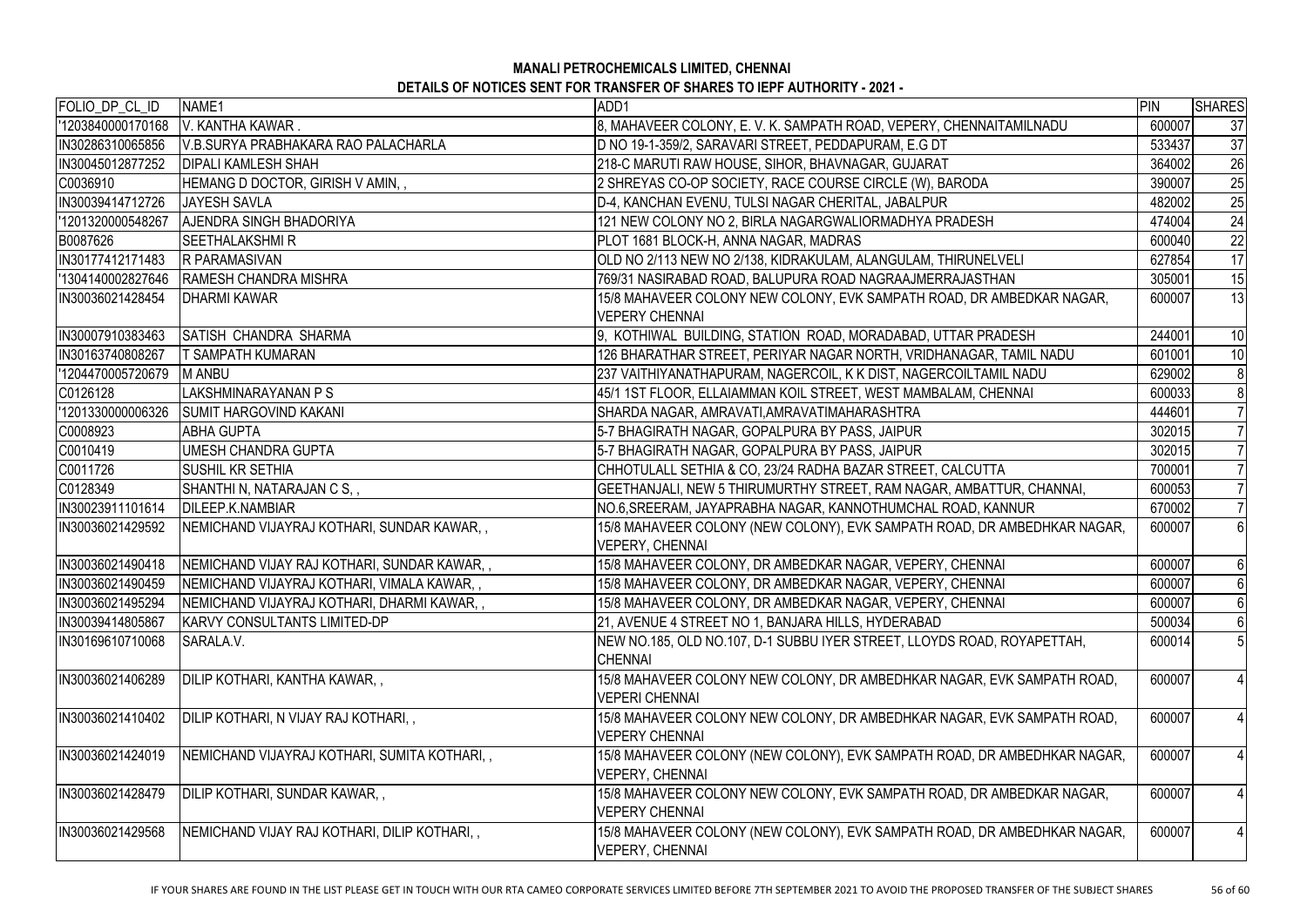| FOLIO_DP_CL_ID   | NAME1                                           | ADD <sub>1</sub>                                                                                   | PIN    | <b>SHARES</b>  |
|------------------|-------------------------------------------------|----------------------------------------------------------------------------------------------------|--------|----------------|
| IN30036021429576 | NEMICHAND VIJAYRAJ KOTHARI, NEMICHAND KOTHARI,, | 15/8 MAHAVEER COLONY (NEW COLONY), EVK SAMPATH ROAD, DR AMBEDHKAR NAGAR,<br><b>VEPERY, CHENNAI</b> | 600007 |                |
| IN30036021429584 | NEMICHAND VIJAYRAJ KOTHARI, DHARMI KAWAR,,      | 15/8 MAHAVEER COLONY (NEW COLONY), EVK SAMPATH ROAD, DR AMBEDHKAR NAGAR,<br><b>VEPERY, CHENNAI</b> | 600007 | $\overline{4}$ |
| IN30036021429623 | NEMICHAND VIJAYRAJ KOTHARI, KANTHA KAWAR,,      | 15/8 MAHAVEER COLONY (NEW COLONY), EVK SAMPATH ROAD, DR AMBEDHKAR NAGAR,<br><b>VEPERY, CHENNAI</b> | 600007 | $\overline{4}$ |
| IN30036021430194 | NEMICHAND VIJAYRAJ KOTHARI, N C KOTHARI, ,      | 15/8 MAHAVEER COLONY NEW COLONY, E V K SAMPATH ROAD, DR AMBEDHKAR NAGAR,<br><b>VEPERY CHENNAI</b>  | 600007 | $\overline{4}$ |
| IN30036021490395 | DILIP KOTHARI, KANTHA KAWAR, ,                  | NO 8 MAHAVEER COLONY, DR AMBEDKAR NAGAR, VEPERY CHENNAI                                            | 600007 |                |
| IN30036021490467 | DILIP KOTHARI, SUNDAR KAWAR,,                   | 15/8 MAHAVEER COLONY, DR AMBEDKAR NAGAR, VEPERY, CHENNAI                                           | 600007 |                |
| IN30036021559657 | NEMICHAND VIJAY RAJ KOTHARI, DILIP KOTHARI, ,   | NO 8 MAHAVEER COLONY, EVK SAMPATH ROAD, VEPERY, CHENNAI                                            | 600007 |                |
| IN30036021559690 | NEMICHANDVIJAYRAJKOTHARI, DHARMI KAWAR,,        | NO 8 MAHAVEER COLONY, EVK SAMPATH ROAD, VEPERY, CHENNAI                                            | 600007 |                |
| IN30036021559962 | NEMICHAND VIJAYRAJ KOTHARI, SUMITA KOTHARI, ,   | NO 8 MAHAVEER COLONY, EVK SAMPATH ROAD, VEPERY, CHENNAI                                            | 600007 |                |
| IN30039415186946 | <b>RAMESH E</b>                                 | 55, SACHIDANANDAM STREET, KOSAPET, CHENNAI                                                         | 600012 |                |
| IN30177411564772 | <b>MUKUL RANJAN</b>                             | S/O SRI GOPAL PRASAD, MAIN ROAD DURJA, PAHALWAN GH0AT PO GPO PS BUDHHA<br>COLO, PATNA              | 800001 |                |
| IN30036021372340 | KANTHA KAWAR, N VIJAYRAJ KOTHARI, ,             | MAHAVEER COLONY 15/8, DR AMBEDKAR NAGAR, E V K SAMPATH ROAD, VEPERY<br><b>CHENNAI</b>              | 600007 | $\mathfrak{Z}$ |
| IN30036021373865 | KANTHA KAWAR, NEMICHAND KOTHARI, ,              | 15/8 MAHAVEER COLONY NEW COLONY, DR AMBEDHKAR NAGAR, EVK SAMPATH ROAD,<br><b>VEPERY CHENNAI</b>    | 600007 | 3              |
| IN30036021373874 | KANTHA KAWAR, N C KOTHARI, ,                    | 15/8 MAHAVEER COLONY NEW COLONY, DR AMBEDHKAR NAGAR, EVK SAMPATH ROAD,<br><b>VEPERI CHENNAI</b>    | 600007 | $\mathbf{3}$   |
| IN30036021373927 | N VIJAYRAJ KOTHARI, DHARMI KAWAR,,              | 15/8 MAHAVEER COLONY NEW COLONY, DR AMBEDHKAR NAGAR, EVK SAMPATH ROAD,<br>IVEPERI CHENNAI          | 600007 | $\mathbf{3}$   |
| IN30036021373944 | DHARMI KAWAR, N VIJAY RAJ KOTHARI,,             | 15/8 MAHAVEER COLONY NEW COLONY, DR AMBEDHKAR NAGAR, EVK SAMPATH ROAD,<br><b>VEPERI CHENNAI</b>    | 600007 | 3              |
| IN30036021406272 | KANTHA KAWAR, DILIP KOTHARI,,                   | 15/8 MAHAVEER COLONY NEW COLONY, DR AMBEDHKAR NAGAR, EVK SAMPATH ROAD,<br><b>VEPERI CHENNAI</b>    | 600007 | $\mathfrak{Z}$ |
| IN30036021424115 | N VIJAYRAJ KOTHARI, SUMITA KOTHARI,,            | 15/8 MAHAVEER COLONY (NEW COLONY), EVK SAMPATH ROAD, DR AMBEDHKAR NAGAR,<br><b>VEPERY, CHANNAI</b> | 600007 | $\mathfrak{Z}$ |
| IN30036021429605 | KANTHA KAWAR, NEMICHAND VIJAY RAJ KOTHARI,,     | 15/8 MAHAVEER COLONY (NEW COLONY), EVK SAMPATH ROAD, DR AMBEDHKAR NAGAR,<br><b>VEPARY, CHENNAI</b> | 600007 | 3              |
| IN30036021429614 | DHARMI KAWAR, NEMICHAND VIJAYRAJ KOTHARI,,      | 15/8 MAHAVEER COLONY (NEW COLONY), EVK SAMPATH ROAD, DR AMBEDHKAR NAGAR,<br><b>VEPERY, CHENNAI</b> | 600007 | 3              |
| IN30036021430103 | KANTHA KAWAR, DHARMI KAWAR,,                    | 15/8 MAHAVEER COLONY NEW COLONY, DR AMBEDHKAR NAGAR, EVKSAMPATH ROAD<br><b>VEPERI, CHENNAI</b>     | 600007 | 3              |
| IN30036021490400 | N VIJAYRAJ KOTHARI, SUMITA KOTHARI,,            | 15/8 MAHAVEER COLONY, DR AMBEDKAR NAGAR, VEPERY, CHENNAI                                           | 600007 | 3              |
| IN30036021490426 | N VIJAYRAJ KOTHARI                              | 15/8 MAHAVEER COLONY, DR AMBEDKAR NAGAR, VEPERY, CHENNAI                                           | 600007 | 3              |
| IN30036021490434 | IN VIJAYRAJ KOTHARI, SUNDAR KAWAR, ,            | 15/8 MAHAVEER COLONY, DR AMBEDKAR NAGAR, VEPERY, CHENNAI                                           | 600007 | 3              |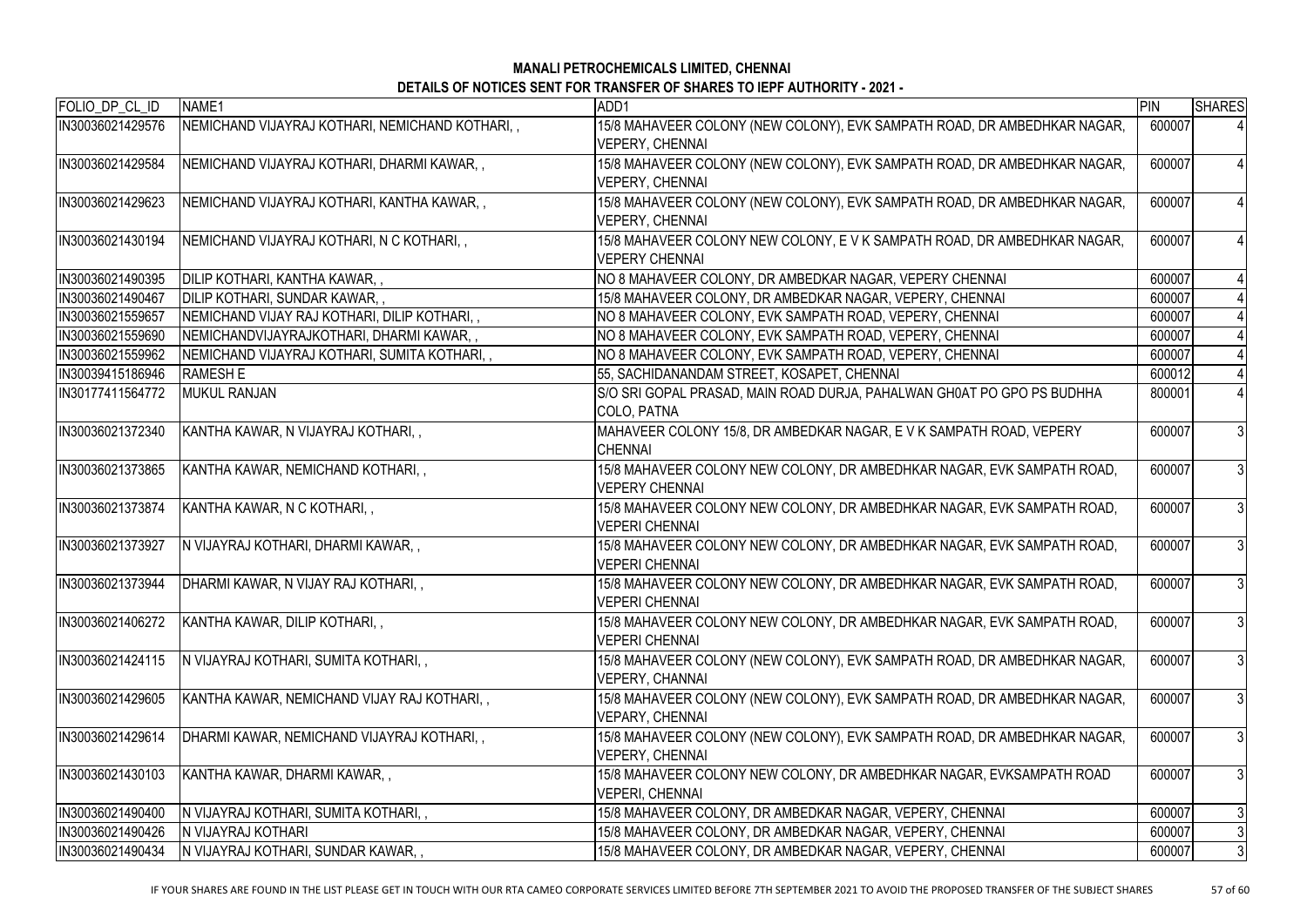| FOLIO_DP_CL_ID    | NAME1                                              | ADD1                                                                            | PIN     | <b>SHARES</b>  |
|-------------------|----------------------------------------------------|---------------------------------------------------------------------------------|---------|----------------|
| IN30036021490442  | IN VIJAYRAJ KOTHARI, VIMALA KAWAR,,                | 15/8 MAHAVEER COLONY, DR AMBEDKAR NAGAR, VEPERY, CHENNAI                        | 600007  | 3              |
| IN30036021490475  | DILIP KOTHARI, N VIJAYRAJ KOTHARI,,                | NO 8 MAHAVEER COLONY, VEPERY, CHENNAI                                           | 600007  |                |
| IN30036021490484  | IN VIJAYRAJ KOTHARI, DILIP KOTHARI,,               | 15/8 MAHAVEER COLONY, DR AMBEDKAR NAGAR, VEPERY, CHENNAI                        | 600007  | 3              |
| IN30036021490493  | <b>DILIP KOTHARI</b>                               | NO 8 MAHAVEER COLONY, VEPERY, CHENNAI                                           | 600007  | 3              |
| IN30036021495286  | IN VIJAY RAJ KOTHARI, KANTHA KAWAR,,               | 15/8 MAHAVEER COLONY, DR AMBEDKAR NAGAR, VEPERY, CHENNAI                        | 600007  | 3              |
| IN30036021530278  | KANTHA KAWAR, SUMITA KOTHARI,,                     | NO 8 MAHAVEER COLONY, E V K SAMPATH ROAD, VEPERY, CHENNAI                       | 600007  | 3              |
| IN30036021559608  | IN VIJAYRAJKOTHARI, SUMITA KOTHARI,,               | NO 8 MAHAVEER COLONY, EVK SAMPATH ROAD, VEPERY, CHENNAI                         | 600007  | 3              |
| IN30036021559683  | IN VIJAYRAJKOTHARI, DILIP KOTHARI,,                | NO 8 MAHAVEER COLONY, EVK SAMPATH ROAD, VEPERY, CHENNAI                         | 600007  | 3              |
| IN30036021559727  | KANTHA KAWAR, DILIP KOTHARI,,                      | NO 8 MAHAVEER COLONY, EVK SAMPATH ROAD, VEPERY CHENNAI                          | 600007  |                |
| IN30036021559735  | KANTHA KAWAR, NEMICHAND VIJAYRAJ KOTHARI,,         | NO 8 MAHAVEER COLONY, EVK SAMPATH ROAD, VEPERY CHENNAI                          | 600007  | $\mathfrak{Z}$ |
| IN30036021559744  | KANTHA KAWAR, SUNDAR KAWAR,,                       | NO 8 MAHAVEER COLONY, EVK SAMPATH ROAD, VEPERY CHENNAI                          | 600007  | 3              |
| IN30036021559786  | IN VIJAYRAJ KOTHARI, KANTHA KAWAR,,                | NO 8 MAHAVEER COLONY, EVK SAMPATH ROAD, VEPERY CHENNAI                          | 600007  | 3              |
| IN30036021559858  | KANTHA KAWAR                                       | NO 8 MAHAVEER COLONY, EVK SAMPATH ROAD, VEPERY, CHENNAI                         | 600007  | 3              |
| IN30036021559946  | IN VIJAYRAJ KOTHARI                                | NO 8 MAHAVEER COLONY, EVK SAMPATH ROAD, VEPERY, CHENNAI                         | 600007  | 3              |
| IN30036021559987  | NEMICHAND VIJAYRAJ KOTHARI, KANTHAKAWAR,,          | NO 8 MAHAVEER COLONY, EVK SAMPATH ROAD, VEPERY, CHENNAI                         | 600007  | 3              |
| IN30036021560008  | IN VIJAY RAJ KOTHARI, VIMALA KAWAR,,               | NO 8 MAHAVEER COLONY, EVK SAMPATH ROAD, VEPERY, CHENNAI                         | 600007  | 3              |
| IN30036021560016  | DILIP KOTHARI, KANTHA KAWAR,,                      | NO 8 MAHAVEER COLONY, EVK SAMPATH ROAD, VEPERY, CHENNAI                         | 600007  | $\mathfrak{Z}$ |
| IN30036021560032  | <b>INEMICHAND VIJAYRAJ KOTHARI</b>                 | NO 8 MAHAVEER COLONY, EVK SAMPATH ROAD, VEPERY, CHENNAI                         | 600007  | 3              |
| IN30036021560049  | KANTHA KAWAR, N VIJAYRAJ KOTHARI,,                 | NO 8 MAHAVEER COLONY, EVK SAMPATH ROAD, VEPERY, CHENNAI                         | 600007  | 3              |
| IN30036021560083  | IN VIJAY RAJ KOTHARI, SUNDAR KAWAR,,               | NO 8 MAHAVEER COLONY, EVK SAMPATH ROAD, VEPERY, CHENNAI                         | 600007  | $\mathfrak{Z}$ |
| IN30036021576054  | IN VIJAY RAJ KOTHARI, SUMITA KOTHARI,,             | NO 8 MAHAVEER COLONY, EVK SAMPATH ROAD, VEPERY, CHENNAI                         | 600007  | 3              |
| IN30036021576070  | <b>NEMICHAND VIJAYRAJ KOTHARI</b>                  | NO 8 MAHAVEER COLONY, EVK SAMPATH ROAD, VEPERY, CHENNAI                         | 600001  | $\mathfrak{Z}$ |
| IN30036021576096  | DILIP KOTHARI, N VIJAY RAJ KOTHARI,,               | NO 8 MAHAVEER COLONY, EVK SAMPATH ROAD, VEPERY, CHENNAI                         | 600001  | 3              |
| IIN30036021576109 | <b>N VIJAYRAJKOTHARI</b>                           | NO 8 MAHAVEER COLONY, EVK SAMPATH ROAD, VEPERY, CHENNAI                         | 600001  |                |
|                   | IN30036021576125  N VIJAYRAJKOTHARI, KANTHA KAWAR, | NO 8 MAHAVEER COLONY, EVK SAMPATH ROAD, VEPERY, CHENNAI                         | 600007  | $\mathbf{3}$   |
| IN30036021576134  | KANTHA KAWAR                                       | NO 8 MAHAVEER COLONY, EVK SAMPATH ROAD, VEPERY, CHENNAI                         | 600007  | 3              |
| IN30051311927814  | <b>ANIL A DHULAP</b>                               | SAI SIDDHI BUILDING 2ND FLOOR, SHERI RAM NAGAR, PRABHADEVI, MUMBAI              | 400025  | $\mathfrak{Z}$ |
| '1204470002643146 | <b>JAYWANT PAWAR</b>                               | 13 DHANISTHA TIFR HSG COM, SION TROMBY ROAD, MANDALA MANKHURD,                  | 400088  | $\overline{2}$ |
|                   |                                                    | <b>MUMBAIMAHARASHTRA</b>                                                        |         |                |
| IN30226911713399  | <b>SHIBU THOMAS</b>                                | T C 16/377, EVRA-187, EDAPAZHANJI, THYCAUD-PO, TRIVANDRUM, KERALA               | 695014  | $\overline{2}$ |
| '1202890000447743 | <b>KAWALJEET SINGH</b>                             | 406, ABHISHEK PLAZA, EXIHIBITION ROADPATNABIHAR                                 | 800001  |                |
| '1204160000011334 | ANUPAMA SARAVANAN.                                 | NO. 18/13A, 26TH STREET, 18TH  BLOCK, THIRUNAGAR, VILLIVAKKAM, CHENNAITAMILNADU | 600049  |                |
|                   | '1204470002321522 RAJULKUMAR JAYANTILAL PATEL      | 75 YOGI KRUPA ROW HOUSE, OPP CHOPATI, NANA VARACHHA SURAT, SURATGUJARAT         | 395008  |                |
| C0009451          | ISHANKAR LAL TAINWALA                              | C/O SHREE BISWANATH STORES, 42 SHIVTOLLA STREET, DHAKAPATTY, CALCUTTA           | 700007  |                |
| C0140182          | ISANGEETHA JAIN K                                  | C/O SHANTILAL JAIN, OLD NO 32, KALATHI PILLAI STREET, SOWCARPET, CHENNAI,       | 6000079 |                |
| C0140185          | anitha Jain K                                      | C/O SHANTILAL JAIN, OLD NO 32, KALATHI PILLAI STREET, SOWCARPET, CHENNAI,       | 600079  |                |
| C0142945          | IMADHUKAR JALBA KAMBLE                             | FL NO 7 N 4 F SECTOR, SHOPPING CENTER, CIDCO, AURANGABAD                        | 431001  |                |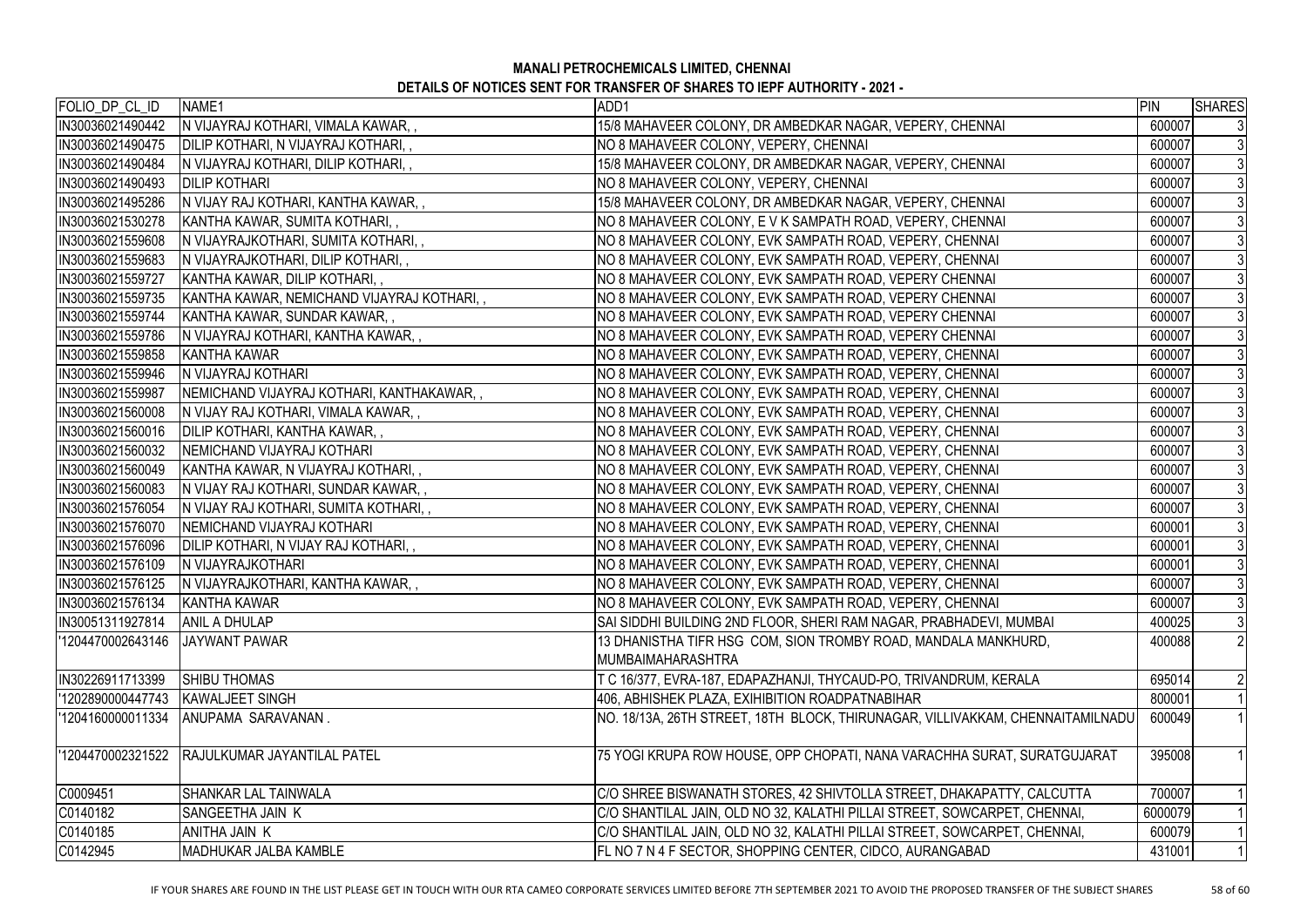| FOLIO_DP_CL_ID   | NAME1                                             | ADD1                                                                     | PIN    | SHARES |
|------------------|---------------------------------------------------|--------------------------------------------------------------------------|--------|--------|
| C0142963         | GOPAL P, VANDANA G, ,                             | JHULELAL NIVAS, 61/134, SEVEN WELLS STREET, GEORGE TOWN, CHENNAI         | 600001 |        |
| C0142964         | VANDANA G, GOPAL P,,                              | JHULELAL NIVAS, 61/134, SEVEN WELLS STREET, GEORGE TOWN, CHENNAI         | 600001 |        |
| IN30023930036094 | <b>IMUNI-NANJ-IAH T V</b>                         | 69/26/-, 19TH CROSS 1 BLOCK, RAJAJINAGAR, BANGALORE                      | 560010 |        |
| IN30036021368667 | IN VIJAYRAJ KOTHARI, V KANTHA KAWAR,,             | 15/8 MAHAVEER COLONY, DR AMBEHDHKAR NAGAR, E V K SAMPATH ROAD, VEPERY    | 600007 |        |
|                  |                                                   | <b>CHENNAI</b>                                                           |        |        |
| IN30036021406297 | DILIP KOTHARI, N C KOTHARI,,                      | 15/8 MAHAVEER COLONY NEW COLONY, DR AMBEDHKAR NAGAR, EVK SAMPATH ROAD,   | 600007 |        |
|                  |                                                   | <b>VEPERI CHENNAI</b>                                                    |        |        |
| IN30036021410383 | IN VIJAY RAJ KOTHARI, DILIP KOTHARI,,             | 15/8 MAHAVEER COLONY NEW COLONY, DR AMBEDHKAR NAGAR, EVK SAMPATH ROAD,   | 600007 |        |
|                  |                                                   | <b>VEPERY CHENNAI</b>                                                    |        |        |
| IN30036021410390 | DILIP KOTHARI, NEMICHAND KOTHARI,,                | 15/8 MAHAVEER COLONY NEW COLONY, DR AMBEDHKAR NAGAR, EVK SAMPATH ROAD,   | 600007 |        |
|                  |                                                   | <b>VEPERY CHENNAI</b>                                                    |        |        |
| IN30036021424044 | SUMITA KOTHARI, N VIJAYRAJ KOTHARI, ,             | 15/8 MAHAVEER COLONY (NEW COLONY), EVK SAMPATH ROAD, DR AMBEDHKAR NAGAR, | 600007 |        |
|                  |                                                   | <b>VEPERY, CHENNAI</b>                                                   |        |        |
| IN30036021424053 | SUMITA KOTHARI, NEMICHAND VIJAY RAJ KOTHARI,,     | 15/8 MAHAVEER COLONY (NEW COLONY), EVK SAMPATH ROAD, DR AMBEDHKAR NAGAR, | 600007 |        |
|                  |                                                   | VEPERY, CHENNAI                                                          |        |        |
| IN30036021428462 | <b>DILIP KOTHARI</b>                              | 15/8 MAHAVEER COLONY NEW COLONY, EVK SAMPATH ROAD, DR AMBEDKAR NAGAR,    | 600007 |        |
|                  |                                                   | <b>VEPERY CHENNAI</b>                                                    |        |        |
| IN30036021430177 | DILIP KOTHARI, NEMICHAND VIJAYRAJ KOTHARI,,       | 15/8 MAHAVEER COLONY NEW COLONY, EVK SAMPATH ROAD, DR AMBEDKAR NAGAR     | 600007 |        |
|                  |                                                   | <b>VEPERY, CHENNAI</b>                                                   |        |        |
| IN30036021494043 | DILIP KOTHARI, SUMITA KOTHARI,,                   | NO 8 MAHAVEER COLONY, E V K SAMPATH ROAD, VEPERY, CHENNAI                | 600007 |        |
| IN30036021509416 | <b>N VIJAYRAJ KOTHARI</b>                         | NO 8 MAHAVEER COLONY, E V K SAMPATH ROAD, VEPERG CHENNAI                 | 600007 |        |
| IN30036021509424 | <b>DILIP KOTHARI</b>                              | NO 8 MAHAVEER COLONY, E V K SAMPATH ROAD, VEPERG CHENNAI                 | 600007 |        |
| IN30036021509432 | IN VIJAYRAJ KOTHARI, SUNDAR KAWAR,,               | NO 8 MAHAVEER COLONY, E V K SAMPATH ROAD, VEPERG CHENNAI                 | 600007 |        |
| IN30036021509449 | IN VIJAYRAJ KOTHARI, VIMALA KAWAR,,               | NO 8 MAHAVEER COLONY, E V K SAMPATH ROAD, VEPERG CHENNAI                 | 600007 |        |
| IN30036021509457 | DILIP KOTHARI, SUNDAR KAWAR,,                     | NO 8 MAHAVEER COLONY, E V K SAMPATH ROAD, VEPERY, CHENNAI                | 600007 |        |
| IN30036021509465 | DILIP KOTHARI, KANTHA KAWAR,,                     | NO 8 MAHAVEER COLONY, E V K SAMPATH ROAD, VEPERY, CHENNAI                | 600007 |        |
| IN30036021530253 | NEMICHAND KOTHARI, N VIJAYRAJ KOTHARI,,           | NO 8 MAHAVEER COLONY, E V K SAMPATH ROAD, VEPERY, CHENNAI                | 600007 |        |
| IN30036021530260 | IN VIJAYRAJ KOTHARI, N C KOTHARI, ,               | NO 8 MAHAVEER COLONY, E V K SAMPATH ROAD, VEPERY, CHENNAI                | 600007 |        |
| IN30036021559616 | DILIP KOTHARI, SUNDAR KAWAR,,                     | NO 8 MAHAVEER COLONY, EVK SAMPATH ROAD, VEPERY, CHENNAI                  | 600007 |        |
| IN30036021559624 | SUMITA KOTHARI, NEMICHAND VIJAYRAJ KOTHARI,,      | NO 8 MAHAVEER COLONY, EVK SAMPATH ROAD, VEPERY, CHENNAI                  | 600007 |        |
| IN30036021559632 | <b>DILIP KOTHARI</b>                              | NO 8 MAHAVEER COLONY, EVK SAMPATH ROAD, VEPERY, CHENNAI                  | 600007 |        |
| IN30036021559665 | <b>JDILIP KOTHARI, SUMITA KOTHARI,,</b>           | NO 8 MAHAVEER COLONY, EVK SAMPATH ROAD, VEPERY, CHENNAI                  | 600007 |        |
| IN30036021559674 | SUMITA KOTHARI, N VIJAY RAJ KOTHARI,,             | NO 8 MAHAVEER COLONY, EVK SAMPATH ROAD, VEPERY, CHENNAI                  | 600007 |        |
| IN30036021559719 | KANTHA KAWAR, SUMITA KOTHARI,,                    | NO 8 MAHAVEER COLONY, EVK SAMPATH ROAD, VEPERY CHENNAI                   | 600007 |        |
| IN30036021559954 | <b>DILIP KOTHARI, NEMICHAND VIJAYRAJ KOTHARI,</b> | NO 8 MAHAVEER COLONY, EVK SAMPATH ROAD, VEPERY, CHENNAI                  | 600007 |        |
| IN30036021560024 | DILIP KOTHARI, N VIJAYRAJ KOTHARI,                | NO 8 MAHAVEER COLONY, EVK SAMPATH ROAD, VEPERY, CHENNAI                  | 600007 |        |
| IN30036021560057 | <b>DHARMI KAWAR</b>                               | NO 8 MAHAVEER COLONY, EVK SAMPATH ROAD, VEPERY, CHENNAI                  | 600007 |        |
| IN30036021560065 | SUMITA KOTHARI, DILIP KOTHARI,,                   | NO 8 MAHAVEER COLONY, EVK SAMPATH ROAD, VEPERY, CHENNAI                  | 600007 |        |
| IN30036021560074 | DILIP KOTHARI, DHARMI KAWAR,                      | NO 8 MAHAVEER COLONY, EVK SAMPATH ROAD, VEPERY, CHENNAI                  | 600007 |        |